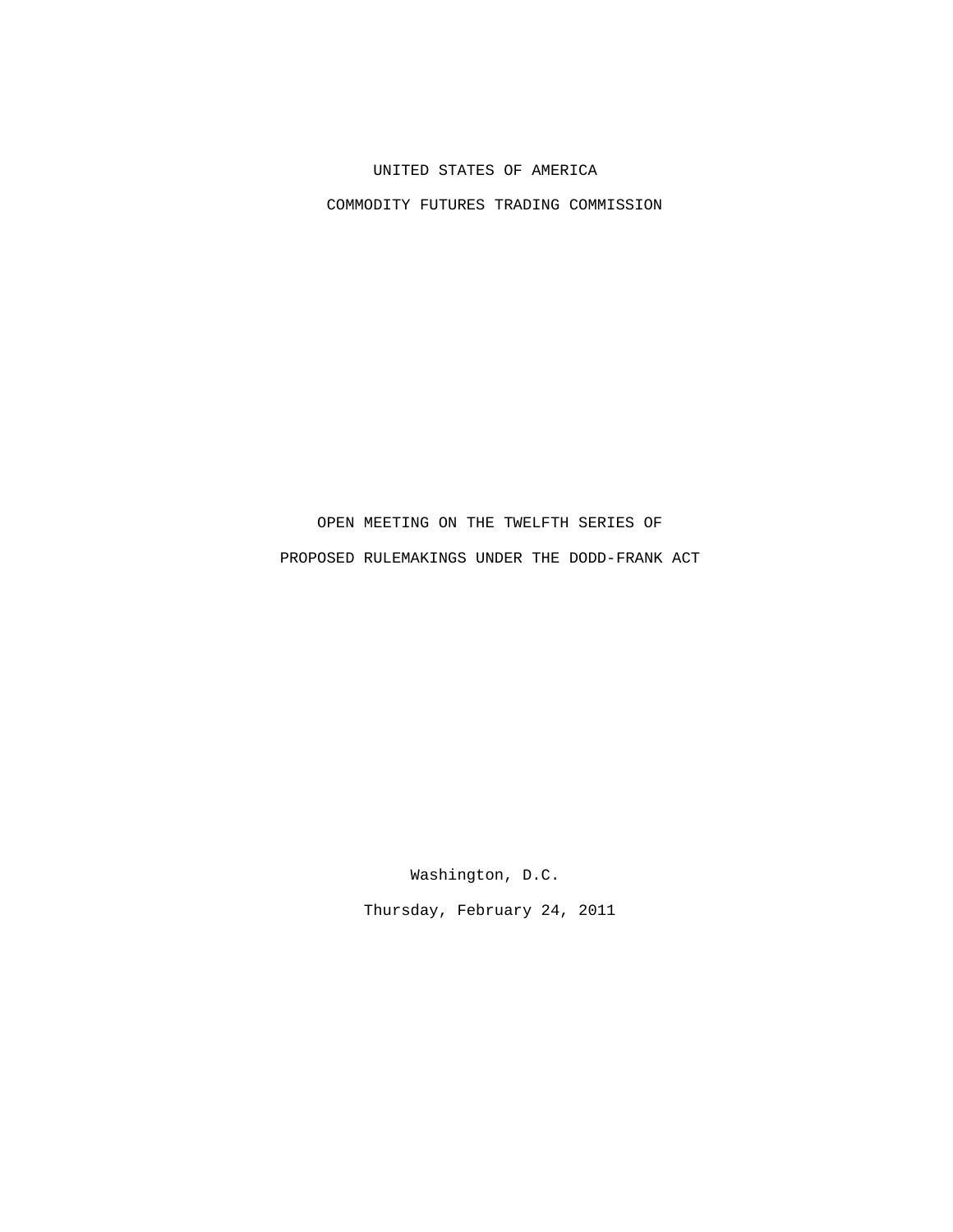1 PARTICIPANTS:

| 2  | Commission Members:                                 |
|----|-----------------------------------------------------|
| 3  | GARY GENSLER, Chairman                              |
| 4  | BART CHILTON, Commissioner                          |
| 5  | MICHAEL V. DUNN, Commissioner                       |
| 6  | JILL SOMMERS, Commissioner                          |
| 7  | SCOTT D. O'MALIA, Commissioner                      |
| 8  | Division of Clearing and Intermediary<br>Oversight: |
| 9  |                                                     |
| 10 | JOHN LAWTON                                         |
| 11 | PHYLLIS DIETZ                                       |
| 12 | ANANDA RADHAKRISHNAN                                |
| 13 | BARBARA GOLD                                        |
| 14 | CHRISTOPHER CUMMINGS                                |
| 15 | ANDREW CHAPIN                                       |
| 16 | CLAIRE NOAKES                                       |
| 17 | Division of Enforcement:                            |
| 18 | ROBERT PEACE                                        |
| 19 | VINCE MCGONAGLE                                     |
| 20 | Office of the Secretariat:                          |
| 21 | DAVID STAWICK                                       |
| 22 |                                                     |
|    |                                                     |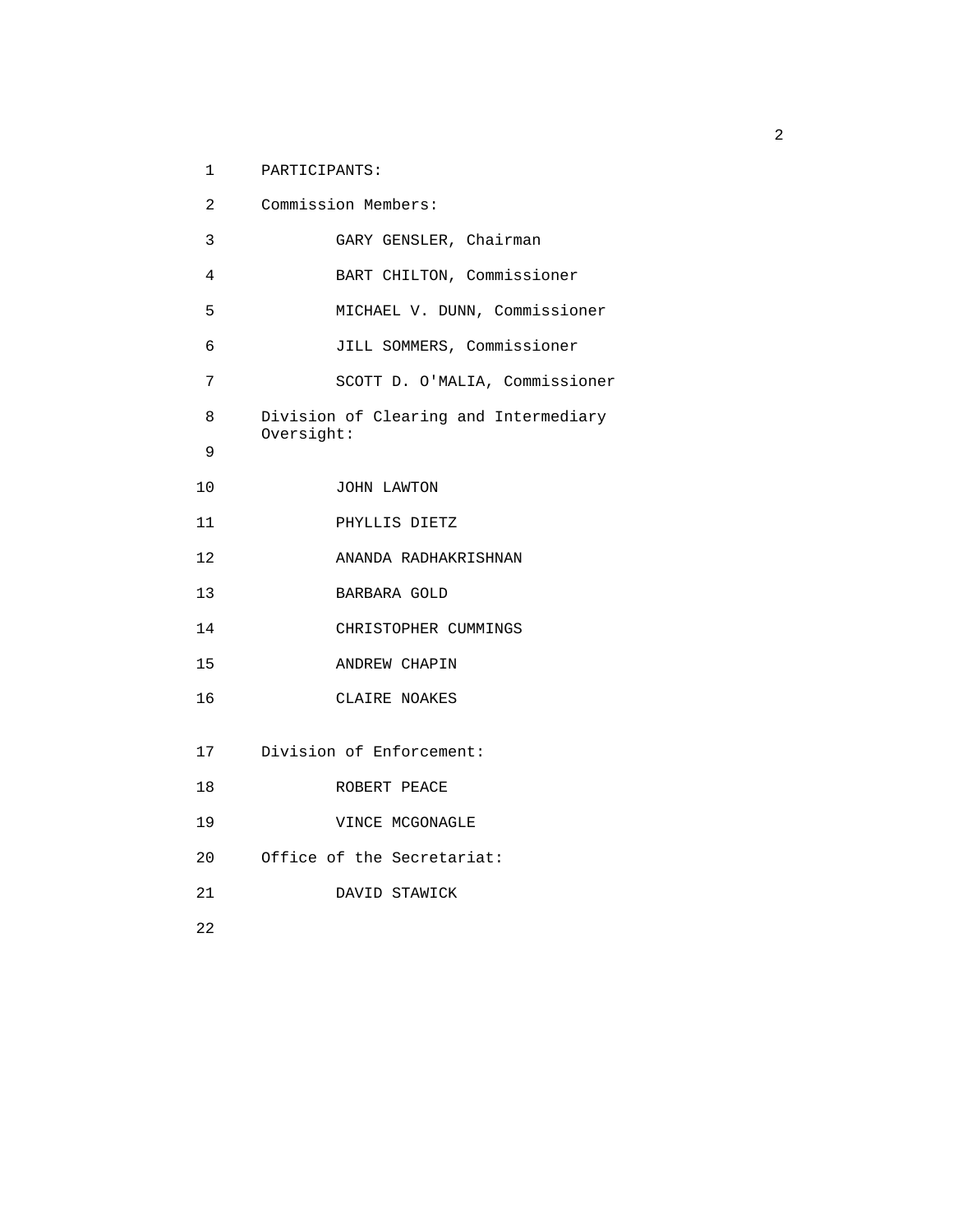1 PARTICIPANTS (CONT'D): 2 Office of General Counsel: 3 DAN BERKOVITZ 4 STEVE SEITZ 7 \* \* \* \* \*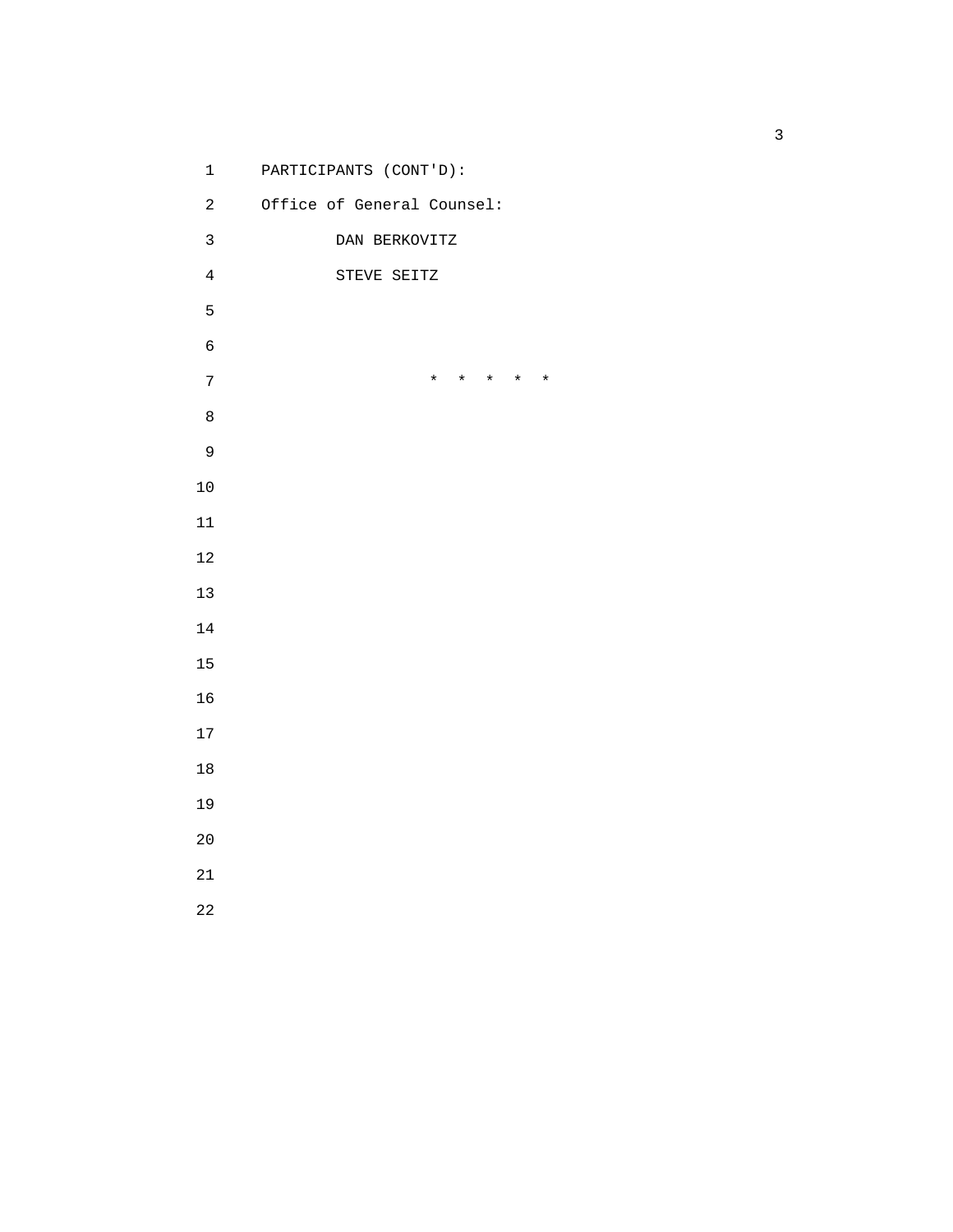1 P R O C E E D I N G S 2 (9:34 a.m.) 3 CHAIRMAN GENSLER: Good morning. This 4 meeting will come to order. This is a public 5 meeting of the Commodity Futures Trading 6 Commission to consider issuance of proposed 7 rulemakings under Dodd-Frank, the Wall Street 8 Reform and Consumer Protection Act. We'll be 9 taking up today requirements for prompt and 10 efficient processing for clearing and for the 11 transfer of customer positions. I know that 12 Ananda, Phyllis and John are prepared to address 13 that for me. And there are two sets of conforming 14 amendments, conforming amendments to Part of 4 of 15 Commission regulations and these regard commodity 16 pool operators and commodity trading advisers. 17 Then also conforming amendments to Part 3 of 18 Commission regulations and these are with regard 19 to intermediaries. We are in process where staff 20 is reviewing many of the different parts to 21 conform with Dodd-Frank and will also later in the 22 year try to take up looking at the whole Rule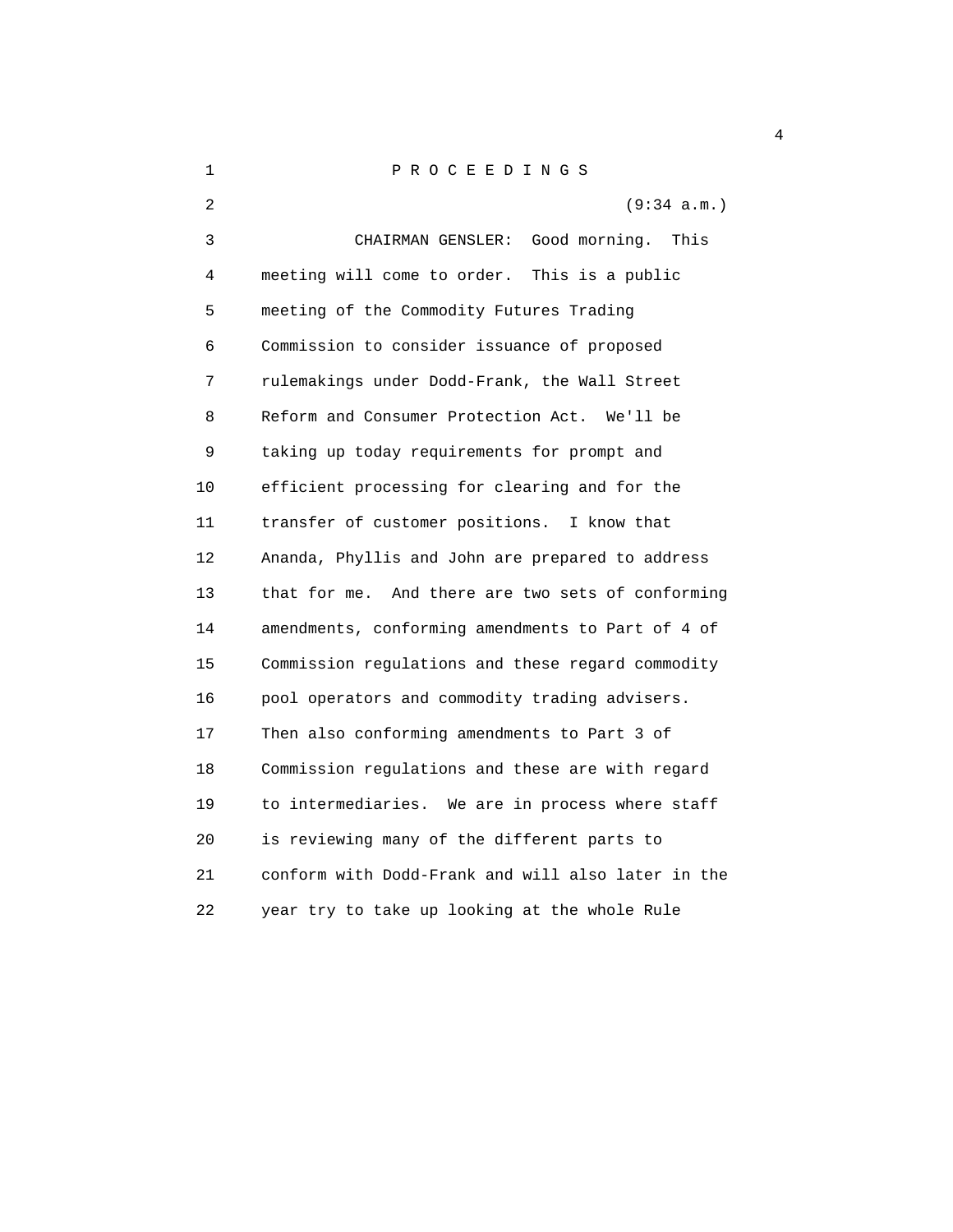1 Book, but we'll be taking up more conforming

 2 amendments in the month of March and possibly into 3 the spring.

 4 The Commission will not consider a 5 proposed rulemaking today related to swap data 6 recordkeeping and reporting requirements for

 7 preenactment and transition swaps as was 8 originally advised in the meeting agenda and on 9 our website, looking at the document we need a 10 little more time and we're not ready. In addition 11 to the proposed rulemakings, the Commission will 12 consider an interpretive order regarding 13 disruptive trading practices authority. The 14 proposed interpretive order is one more step in a 15 process with regard to this area that Congress 16 addressed. Staff also is working on a 17 recommendation of a proposed rule concerning 18 testing and supervision requirements related to 19 algorithmic trading based in part on the 20 recommendations of the SEC-CFTC Joint Advisory and 21 on recommendations from the CFTC's Technology 22 Advisory Committee as well as many comments

the contract of the contract of the contract of the contract of the contract of the contract of the contract o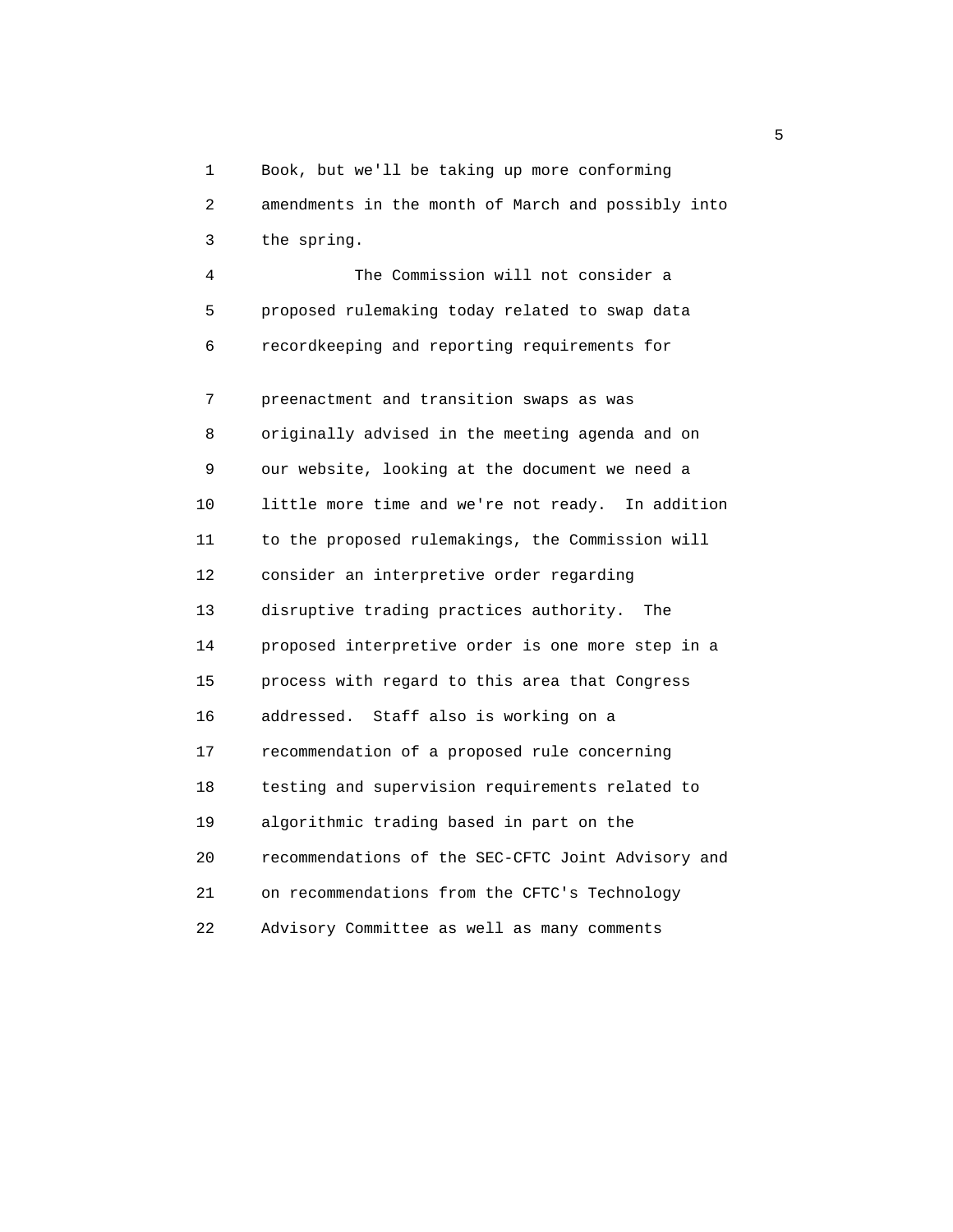1 received by the public and through various

2 roundtables and the like.

 3 Before we hear from staff I'd like to 4 once again thank Commissioners Mike Dunn, Jill 5 Sommers, Bart Chilton and Scott O'Malia for all of 6 their thoughtful work on implementing Dodd-Frank. 7 I'd like to welcome members of the public, market 8 participants and members of the media to today's 9 meeting as well as welcome those listening to the 10 meeting on the phone and watching this live on the 11 webcast. I think this is our twelfth public 12 meeting to consider Dodd-Frank rulemakings. We 13 will be scheduling additional meetings for March 14 mostly toward the end of March given the various 15 travel schedules of the five of us, and we'll 16 announce the agenda for those meetings on our 17 website at least a week in advance. 18 Each of the teams have worked very hard 19 on the rulemakings that the Commission is 20 considering today. They will present their 21 recommendations for how the Commission can best

22 apply the statutory obligations of Dodd-Frank and

entration of the contract of the contract of the contract of the contract of the contract of the contract of the contract of the contract of the contract of the contract of the contract of the contract of the contract of t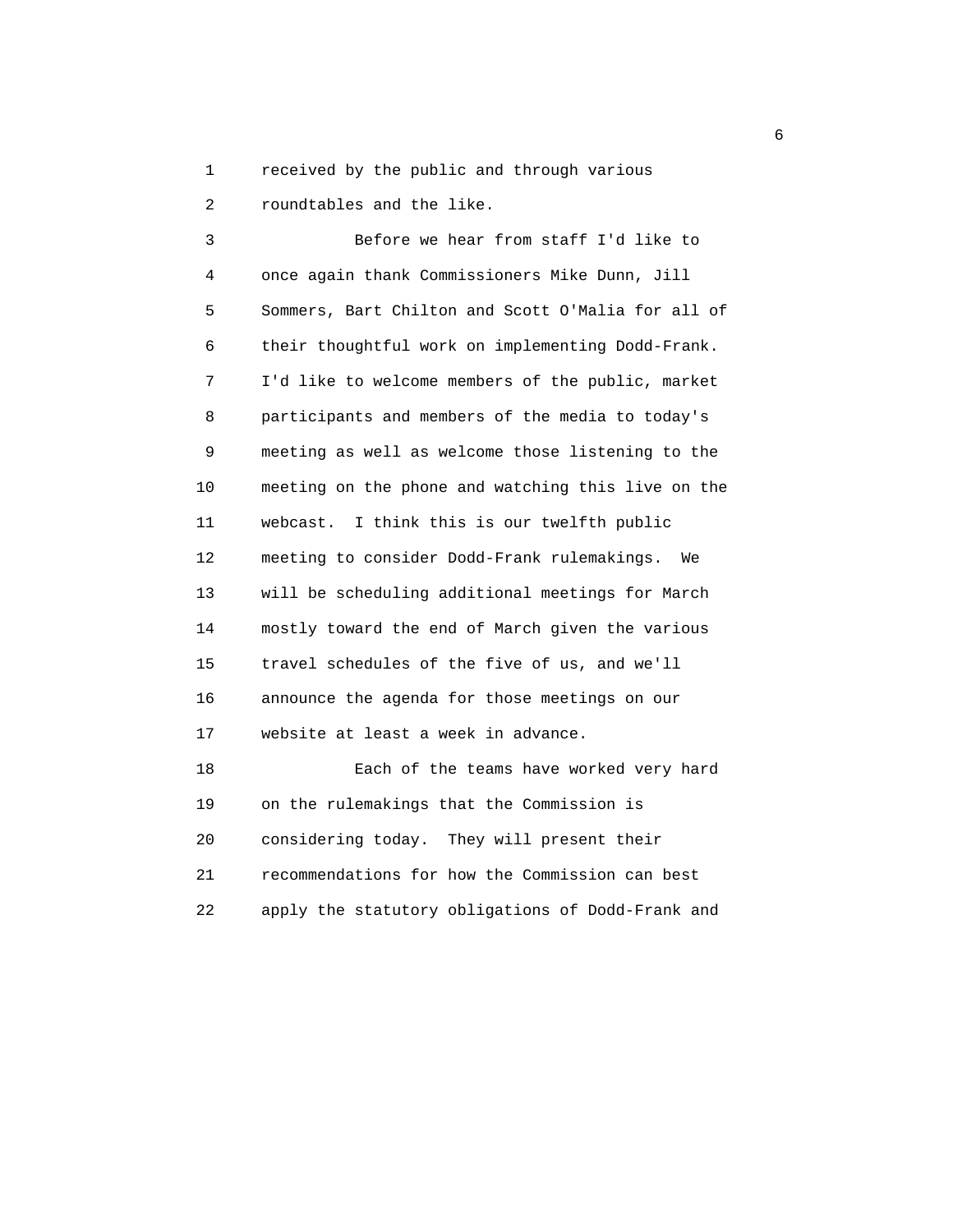1 we look forward to receiving public comment on the 2 proposed rules we're considering. I think now 3 I'll turn to Commissioner Dunn and other 4 Commissioners for opening statements. 5 COMMISSIONER DUNN: Thank you, Mister 6 Chairman and I thank all of those who have joined 7 us today for this important meeting regarding the 8 implementation of the Dodd- Frank Act. 9 I'm particularly interested in the 10 proposed interpretive order regarding the 11 Commission's antidisruptive trading practices 12 authority. In reading the comments and letters we 13 received in response to our Advanced Notice of 14 Proposed Rulemaking, two things stood out to me. 15 First, there was widespread support for the goal 16 of eliminating disruptive trading practices from 17 our markets. And second, most commentators called 18 for greater clarity to help them understand how we 19 interpret the concept of disruptive practices. I 20 look forward to receiving the public's comments to 21 see if the proposed interpretive order adequate 22 addresses those concerns.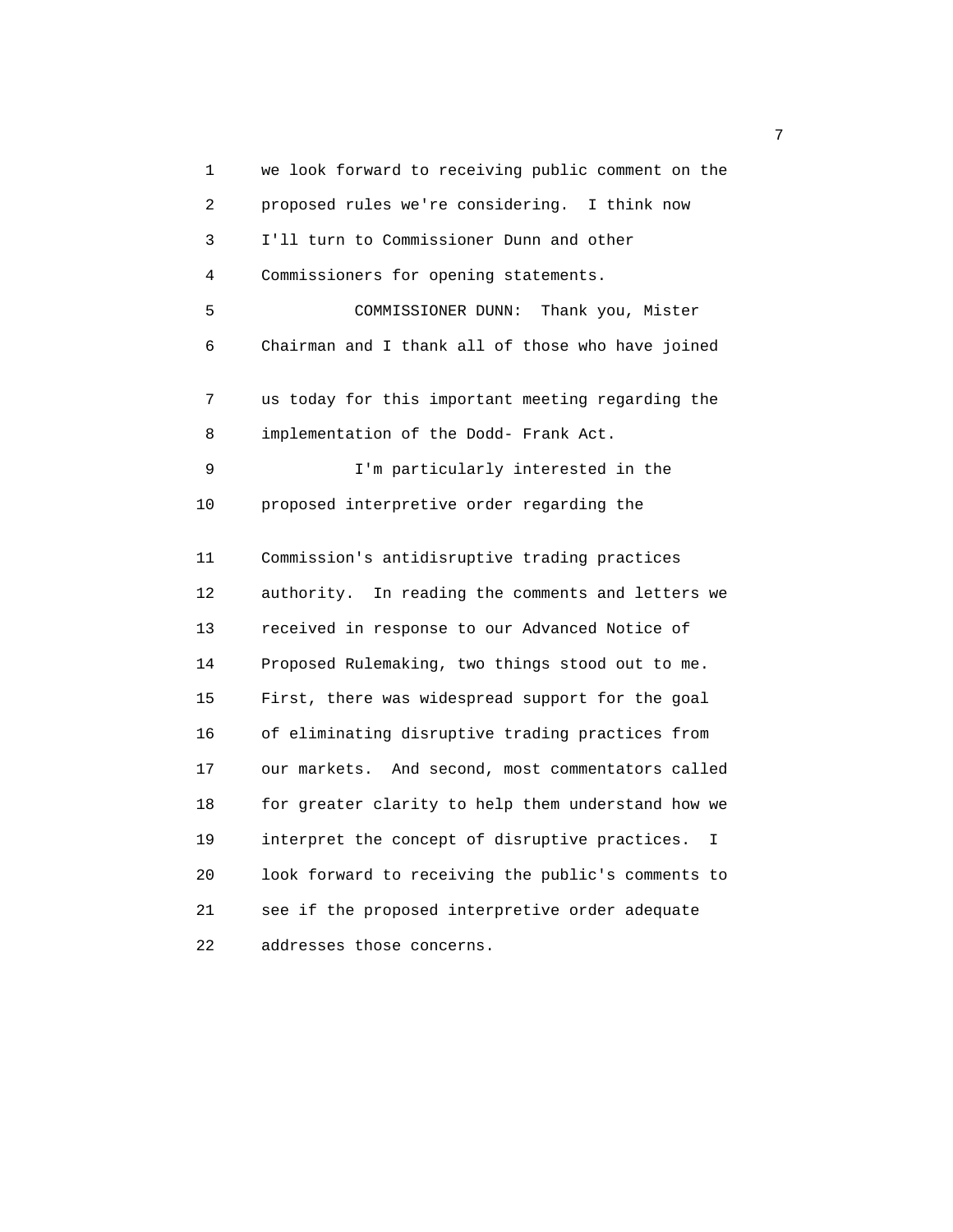1 As I've mentioned in previous open 2 meetings, the CFTC is under serious strain at its 3 current funding level. We lack staff and 4 technological resources to implement Dodd-Frank 5 and continue to fulfill our pre-Dodd-Frank duties 6 under the Commodity Exchange Act. Our staff's 7 performance during this difficult time has been 8 truly remarkable. They have worked long hours to 9 essentially do two very big jobs at once. 10 However, without additional funding the strain 11 will only become worse in July when much of the 12 Dodd-Frank goes into effect. At that point in 13 addition to our traditional oversight of the 14 futures industry, we will also begin regulating 15 the swaps market, a market that has been estimated 16 to be nine times larger than the futures market. 17 Even at the Administration's requested funding 18 level and with increased assistance from the SROs, 19 this would be an Herculean task. More troublesome 20 is the potential that the Commission may suffer a 21 decrease in funding at this critical period. The 22 House spending bill would cut the Commission's

en andere en de la provincia de la provincia de la provincia de la provincia de la provincia de la provincia d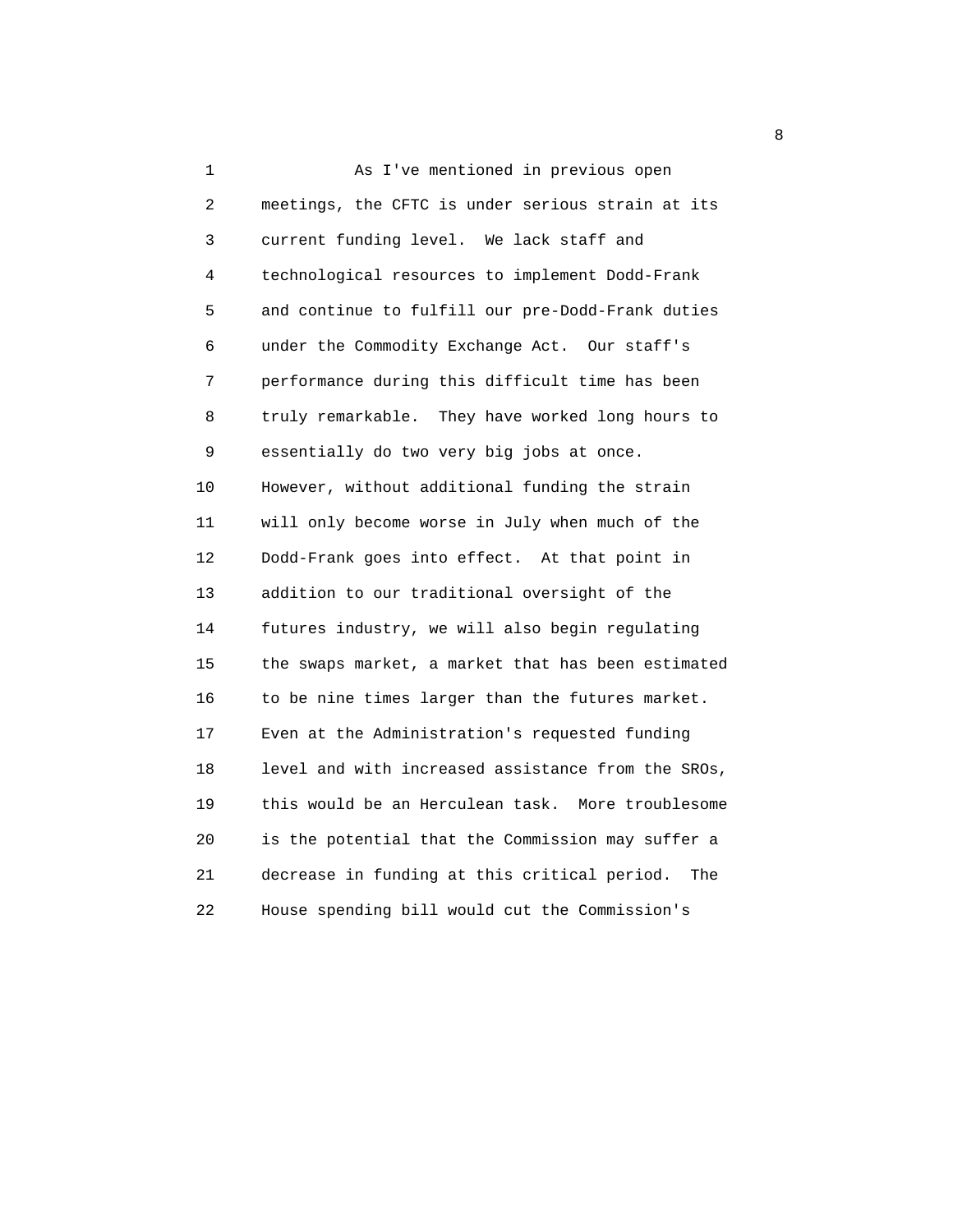1 already tight budget by nearly a third. The 2 Commission is faced with the very hard choices of 3 how to use your limited resources to enforce both 4 Dodd- Frank and the Commodity Exchange Act. With 5 further cuts in our budget, the Commission will 6 have to abandon its principle-based regulatory 7 regime and adopt a prescriptive or even a 8 restrictive regime. I am fearful that this will 9 have a negative impact on both the futures and 10 swap industries in the United States. There would 11 essentially be no cop on the beat and no one to 12 ensure that our industry which was largely 13 untarnished by the financial meltdown would not be 14 blamed if another meltdown occurs. I would like 15 once again to thank the staff of the CFTC for 16 their hard work in regards to these very important 17 proposed rules. Their dedication to our important 18 work during this difficult time is what government 19 service is all about. Thank you. 20 CHAIRMAN GENSLER: Thank you,

21 Commissioner Dunn. Commissioner Sommers?

22 COMMISSIONER SOMMERS: Thank you, Mister

 $\sim$  9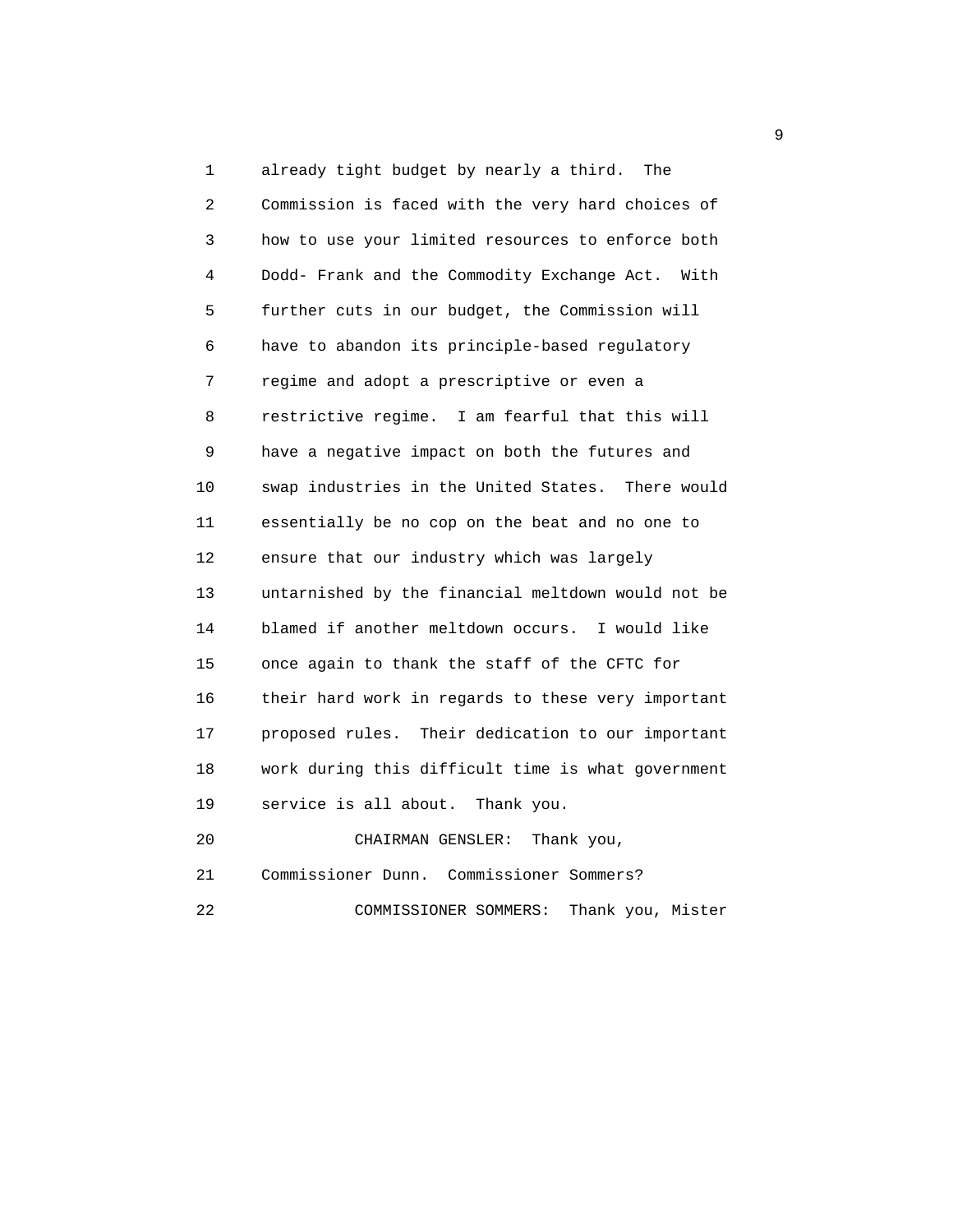1 Chairman. Good morning. I want to say thank you 2 to all the teams that have put in a lot of hard 3 work for the proposals that we have in front of us 4 today.

 5 Before I address the specific proposals, 6 I'd like to talk about an issue that has become an 7 increasing concern of me and that is our failure 8 to conduct a thorough and meaningful cost-benefit 9 analysis when we issue a proposed rule. The 10 proposals are voting on today and the proposals we 11 have voted on over the last several months contain 12 very short, boilerplate cost-benefit analysis 13 sections. The cost-benefit analysis section of 14 each proposal states that we have not attempted to 15 quantify the cost of the proposal because Section 16 (a) of the Commodity Exchange Act does not require 17 us to quantify the cost. Moreover, the 18 cost-benefit analysis section of each proposal 19 points out that all the Commission must do is 20 consider the costs and benefits and we need not 21 determine whether the benefits outweigh the costs. 22 At the outset I ask how can we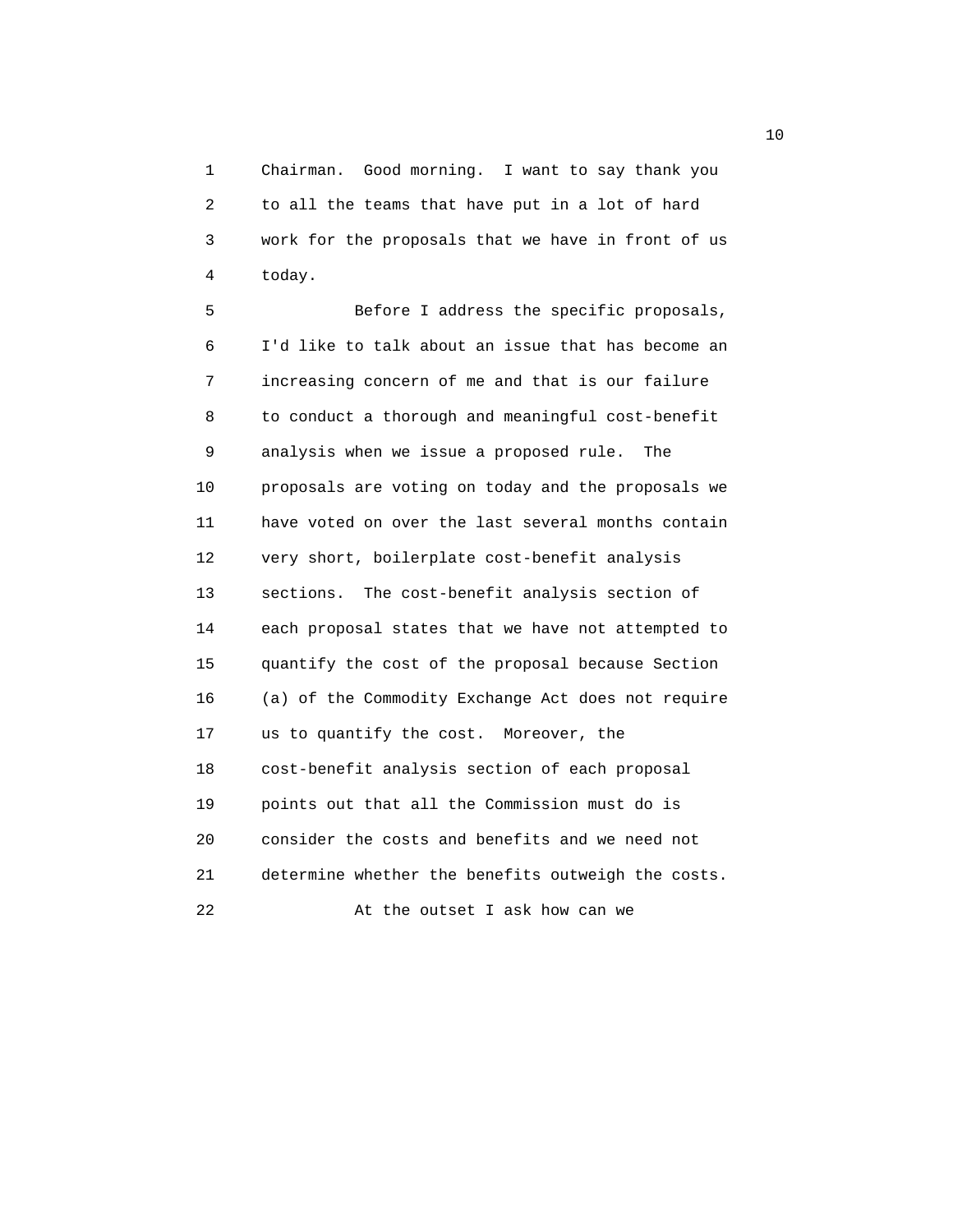1 appropriately consider the costs and benefits if 2 we make no attempt to quantify what the costs are? 3 But more importantly from a good government 4 perspective, while it is true that 15(a) of the 5 Commodity Exchange Act does not require the 6 Commission to quantify the costs of a proposal or 7 to determine whether the benefits outweigh the 8 costs, Section 15(a) certainly does not prohibit 9 the Commission from doing so. We have just simply 10 chosen not to. 11 Clearly when comes to cost-benefit 12 analysis, the Commission is merely complying with 13 the absolute minimum requirements of the Commodity 14 Exchange Act. In my opinion that is not keeping 15 with the spirit of the President's recent 16 Executive Order on improving regulation and 17 regulatory review. We owe the American public

18 more than the absolute minimum. As we add layer

19 upon layer of rules and regulations, restrictions

21 quantify the costs of what we are proposing. And

22 we should most certainly attempt to determine

20 and new duties, we should be attempting to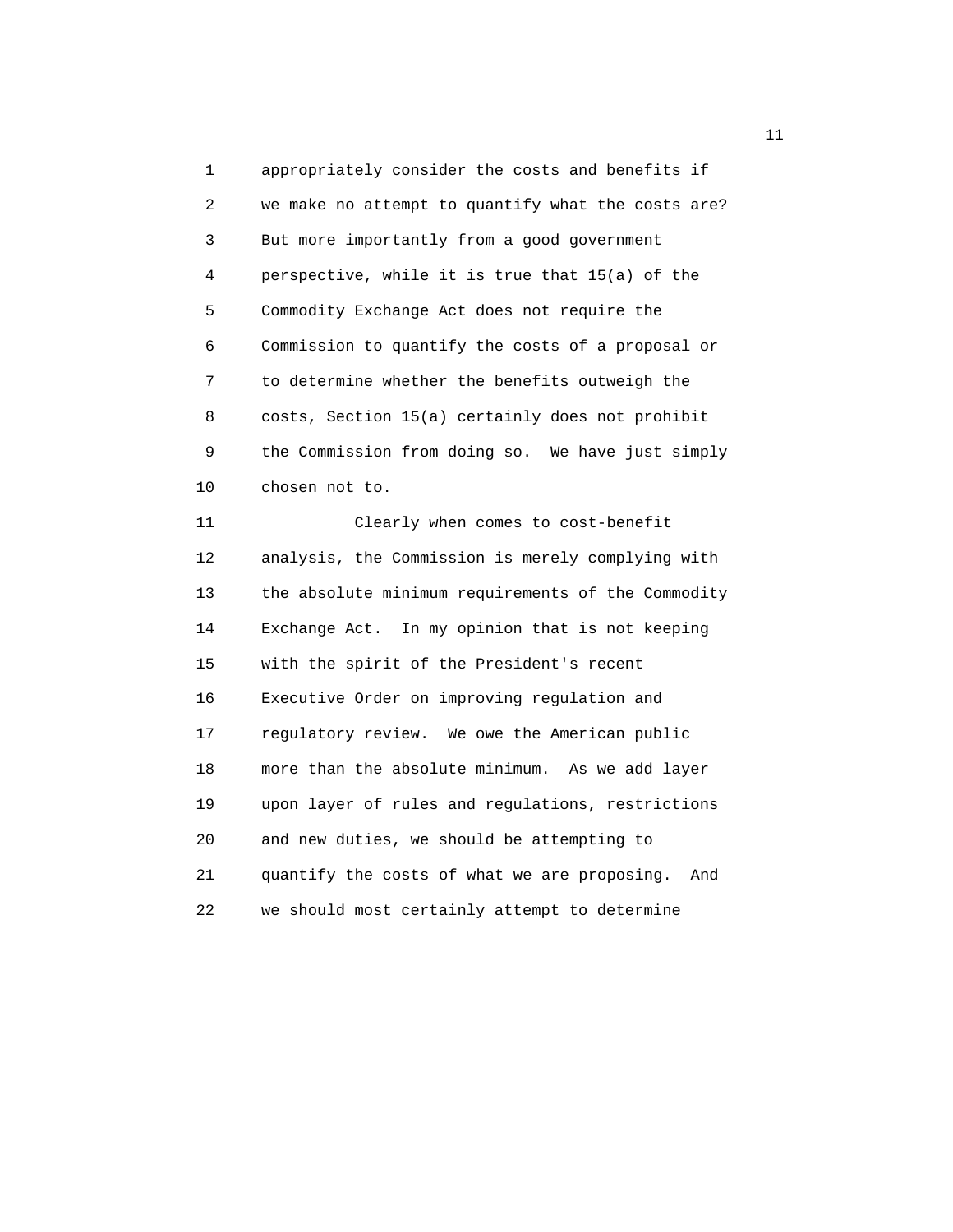1 whether the costs outweigh the benefits. The 2 public deserves this information and deserves the 3 opportunity to comment on our analysis. That is 4 good government. Our failure to conduct a 5 critical analysis of costs and benefits simply 6 because we are not required to is not good 7 government.

 8 Of the proposals we are considering 9 today, I am most concerned about the proposed 10 interpretive order relating to disruptive trading 11 practices. When it was first suggested that 12 Dodd-Frank would contain a section that outlawed 13 disruptive trading practices, I and others at the 14 Commission believed it was unnecessary because the 15 Commission already had the authority to prosecute 16 such activity and in fact had prosecuted such 17 activity successfully in the past. When the draft 18 language of Section 747 was first discussed among 19 Commission staff, it was my view and the view of 20 others in the building that the language was too 21 vague. We suggested that in order to remedy the 22 vagueness, the Commission would need to promulgate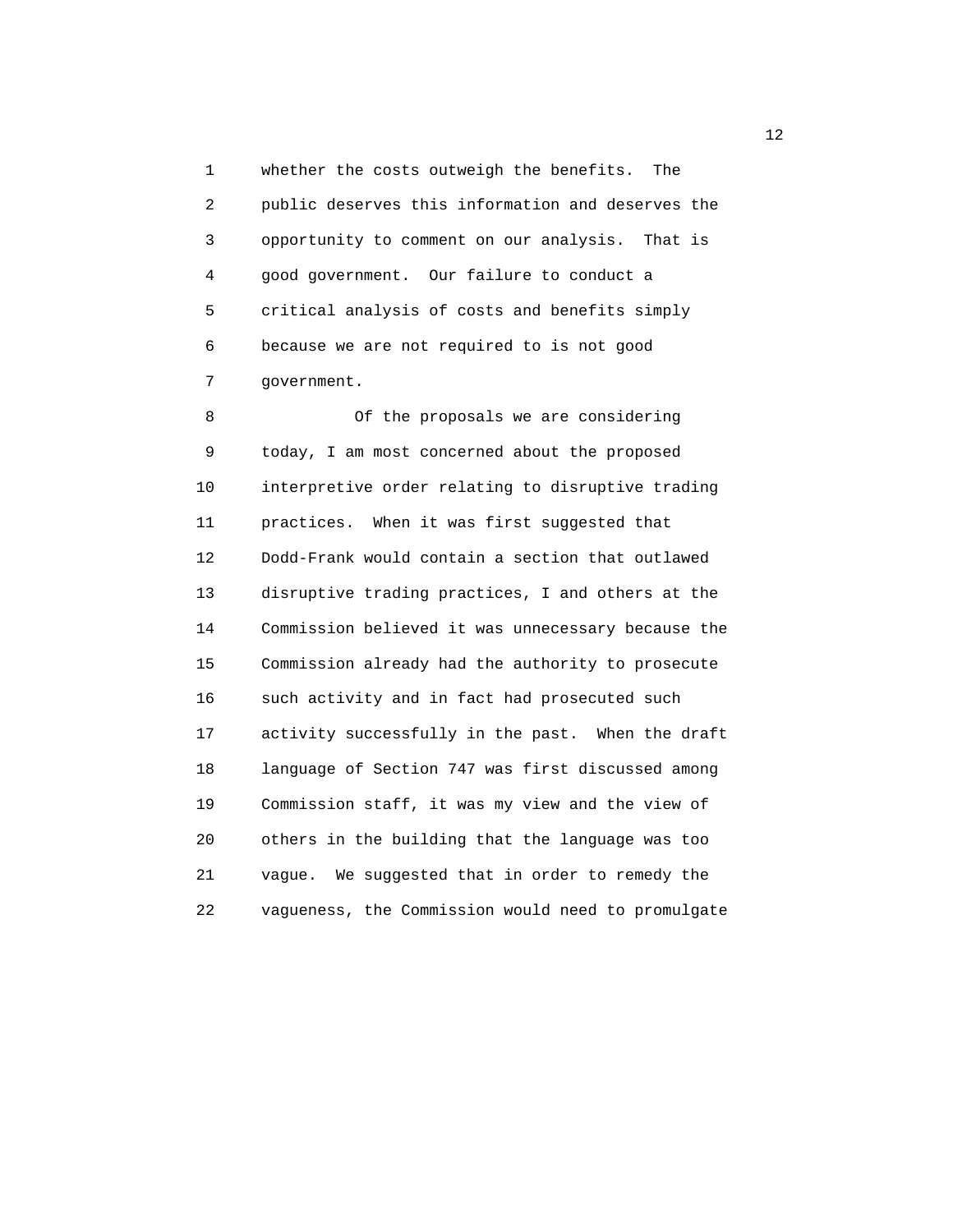1 rules to put the public and market participants on 2 notice of what conduct was prohibited. I believed 3 that we had consensus in the building around the 4 view that if draft language was included in the 5 final legislation, clarifying rules would be 6 necessary and appropriate. That's also the 7 message we received from the public in response to 8 the ANPR and the roundtable that we held on this 9 subject. I'm disappointed that we do not have 10 proposed rules before us today and I do not 11 believe that the proposed interpretive order is 12 sufficient to take the place of rules. Disruptive 13 trading practices statutory language is vague and 14 this proposed does not cure that vagueness. And 15 in many areas the order raises more questions than 16 it answers and in my view when issuing rules or 17 guidance related to prohibited conduct, the 18 Commission's first priority must always be to 19 provide the public and market participants with 20 clear parameters distinguishing prohibited conduct 21 from legitimate trading activity. The goal should 22 not be to retain maximum flexibility for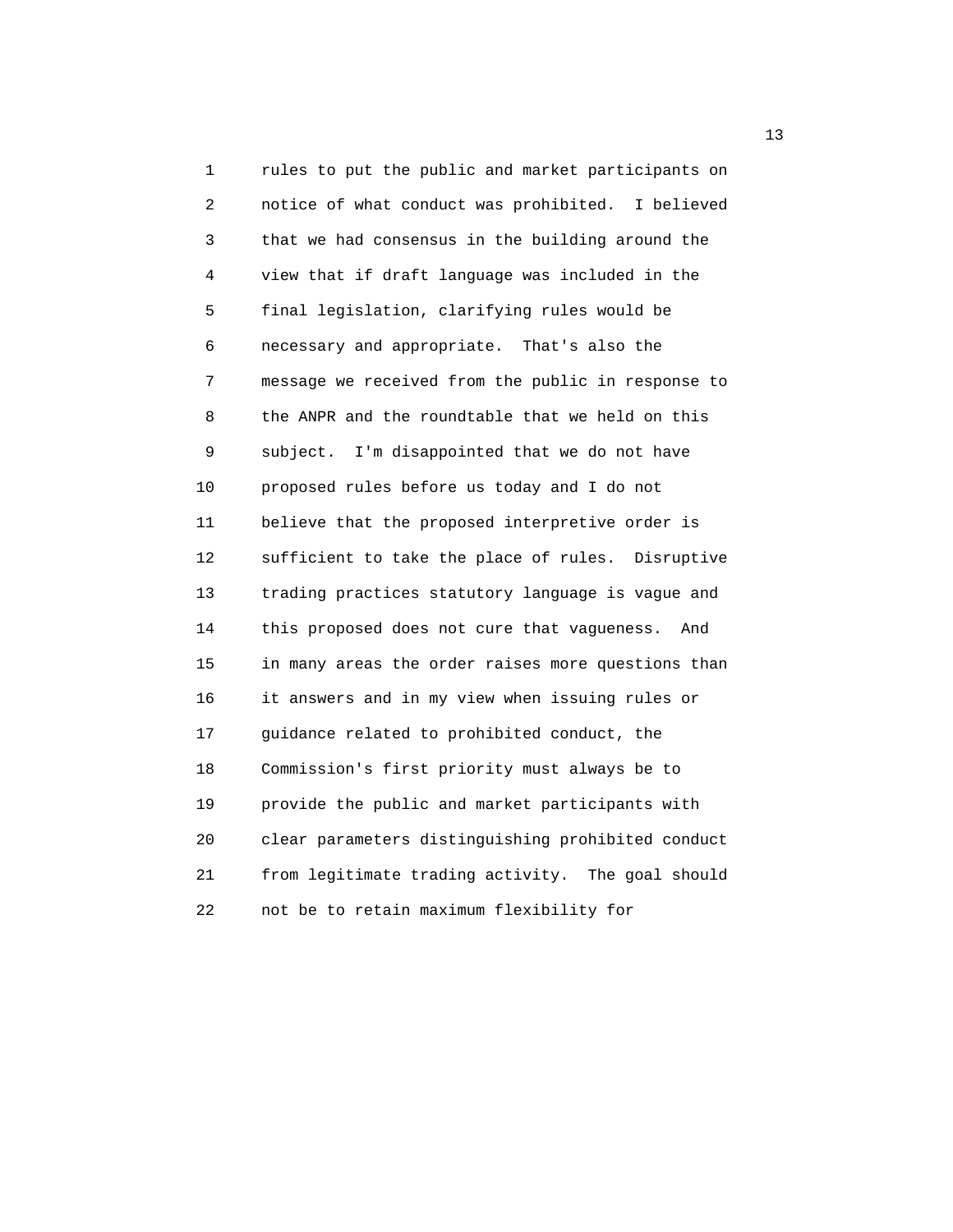1 Commission staff to investigate and prosecute

| $\overline{c}$ | alleged wrongdoing. This is what this order does   |
|----------------|----------------------------------------------------|
| 3              | and I cannot support that approach.                |
| 4              | Again I want to acknowledge all the                |
| 5              | teams that have worked on these proposals today.   |
| 6              | I think we all understand the kind of work and     |
| 7              | time and effort that you all put in extra hours to |
| 8              | get these proposals ready for us and I want all of |
| 9              | you to know how much we appreciate your work.      |
| 10             | Thank you.                                         |
| 11             | Thank you,<br>CHAIRMAN GENSLER:                    |
| 12             | Commissioner Sommers. Commissioner Chilton?        |
| 13             | COMMISSIONER CHILTON:<br>Thanks, Mister            |
| 14             | Chairman. I don't disagree with what Commissioner  |
| 15             | Sommers said. I think it's important that we have  |
| 16             | these cost-benefit analyses. But particularly      |
| 17             | when we go to final you got to know what it's      |
| 18             | going to cost folks and whether or not it's        |
| 19             | justified. It did make me think while you were     |
| 20             | talking though, yesterday a group came in and at   |
| 21             | the end of their presentation they gave a list of  |
| 22             | all the things that we weren't required to do but  |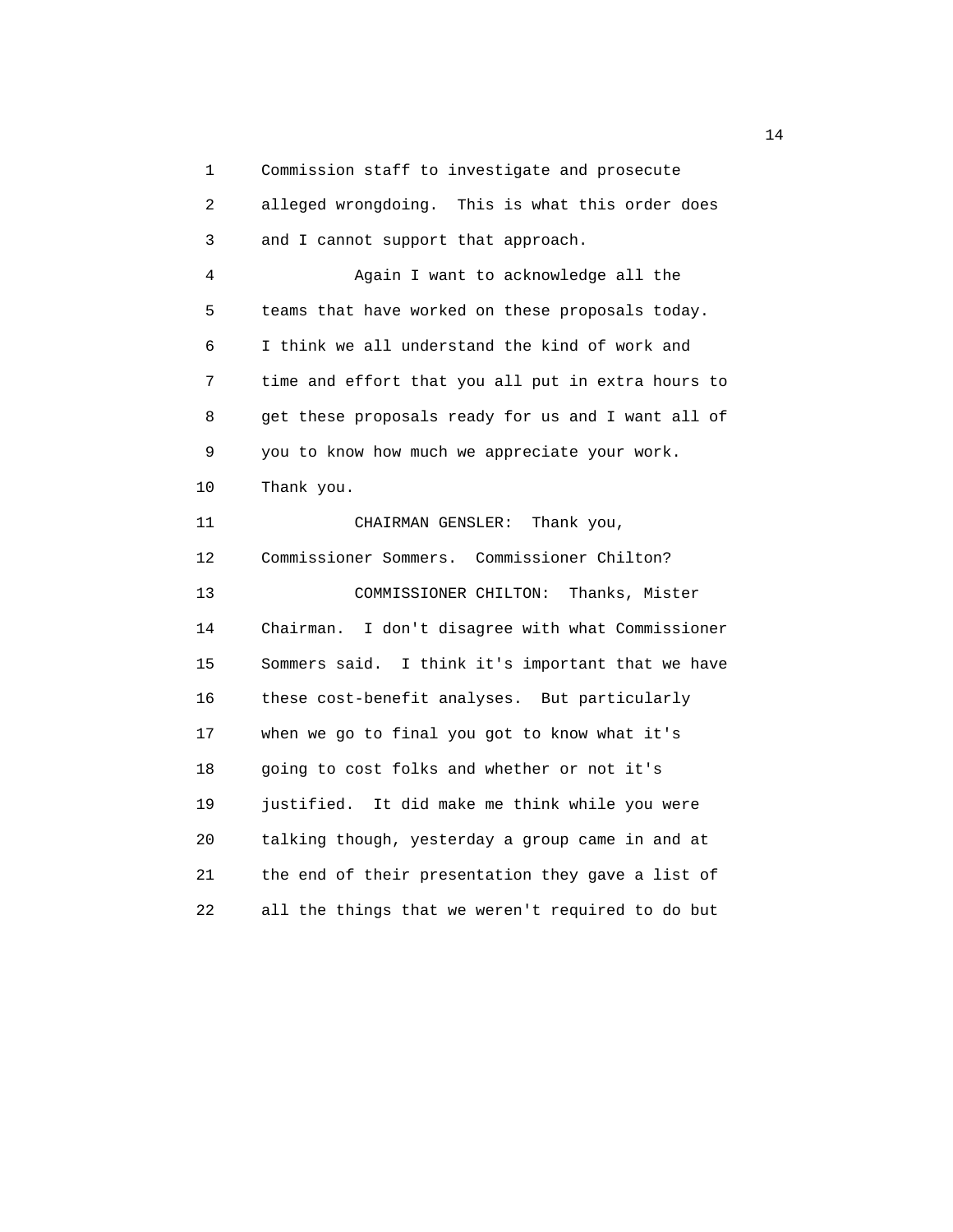1 were going to do, two or three pages. I guess 2 they were trying to impress me with we were 3 overreaching. So these are things that we are 4 choosing to do, at least three of the five of us, 5 that we're not required to do. This however is 6 something that we have chosen not to do so far, 7 but I think you're right that we need to do it 8 ultimately and I think probably all of us agree we 9 know what this is going to cost before we 10 certainly pass the final rule. I wouldn't mind 11 having the stuff right now. I agree with you. 12 I'm pleased we're doing the interpretive 13 order, and without saying anything specific, I am 14 pleased that the Chairman is such an excellent 15 staffer today on another issue. He has found 16 something that was very important for all of us 17 and I commend you for that. But one of the 18 questions we ask in our antidisruptive trading 19 practice in the original proposal we had was about 20 high-frequency traders, what I call cheetah 21 traders they are so fast, and I don't mean cheetah 22 with a Boston accent, and algo trading. We're not

the contract of the contract of the contract of the contract of the contract of the contract of the contract of the contract of the contract of the contract of the contract of the contract of the contract of the contract o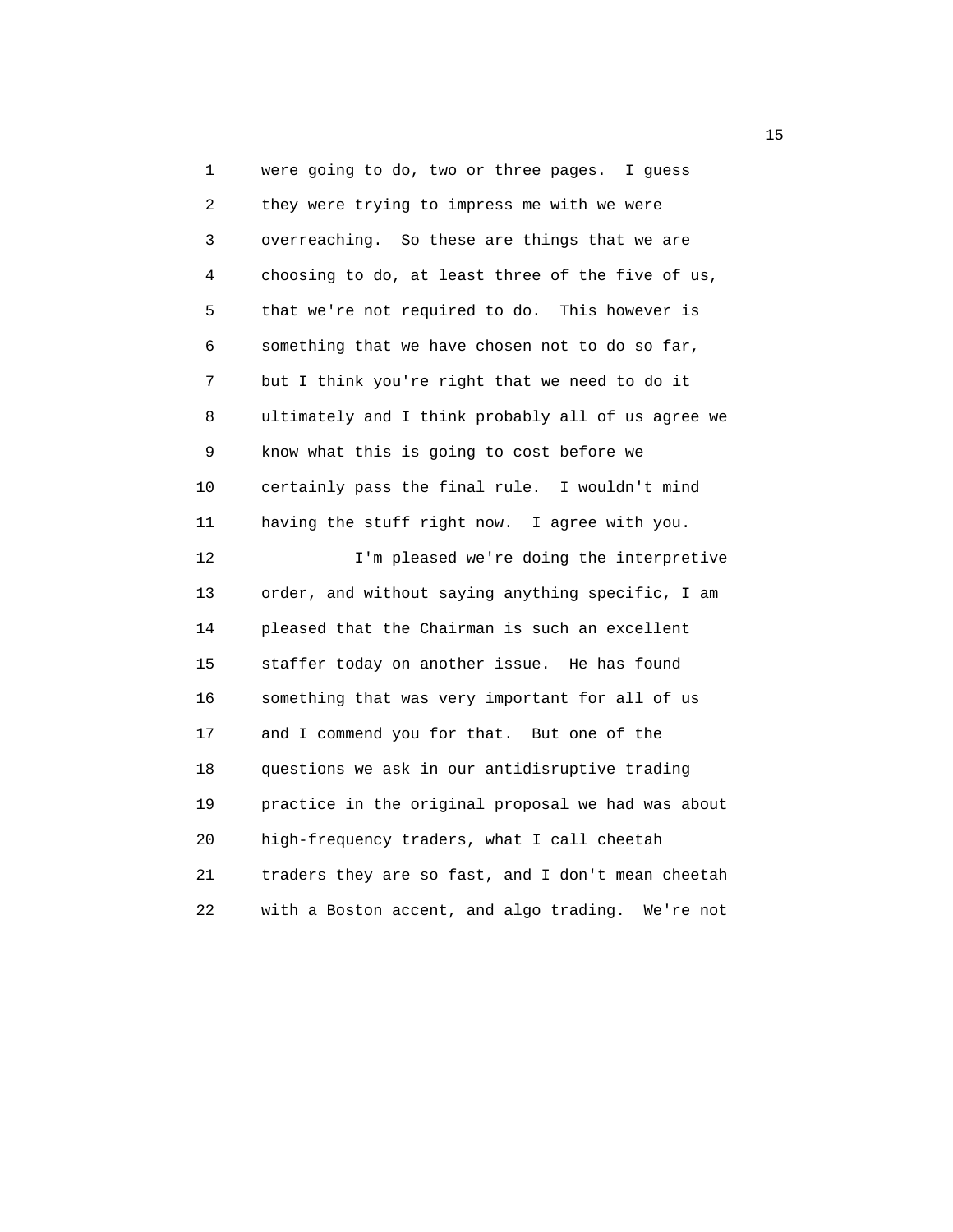1 addressing that in this interpretive order, we're 2 only addressing the three things that were 3 specified in the statute, but we do need I think 4 to address in an additional rule at some point, 5 I'm hopeful it will be at this meeting that we 6 have in March, but at some point in the 7 not-too-distant future, rules and regulations with 8 regard to HFTs. I know Commissioner O'Malia's TAC 9 committee is going to be talking about some of 10 these things next week, but I think there needs to 11 be some sort of basic testing, sort of a Jiffy 12 Lube inspection if you will, to make sure that the 13 10 points or whatever it is of HFTs, the cheetah 14 traders and the algos, that they need some basic 15 standard that these things are going to work when 16 they put them into play and they don't roil 17 markets. I also think there need to be some 18 specific parameters for the cheetah traders with 19 regard to the limit-up/limit-down rule. And 20 thirdly, and I this is what the TAC is going to 21 talk about next week, at least the subcommittee 22 has been talking about, and that is pretrade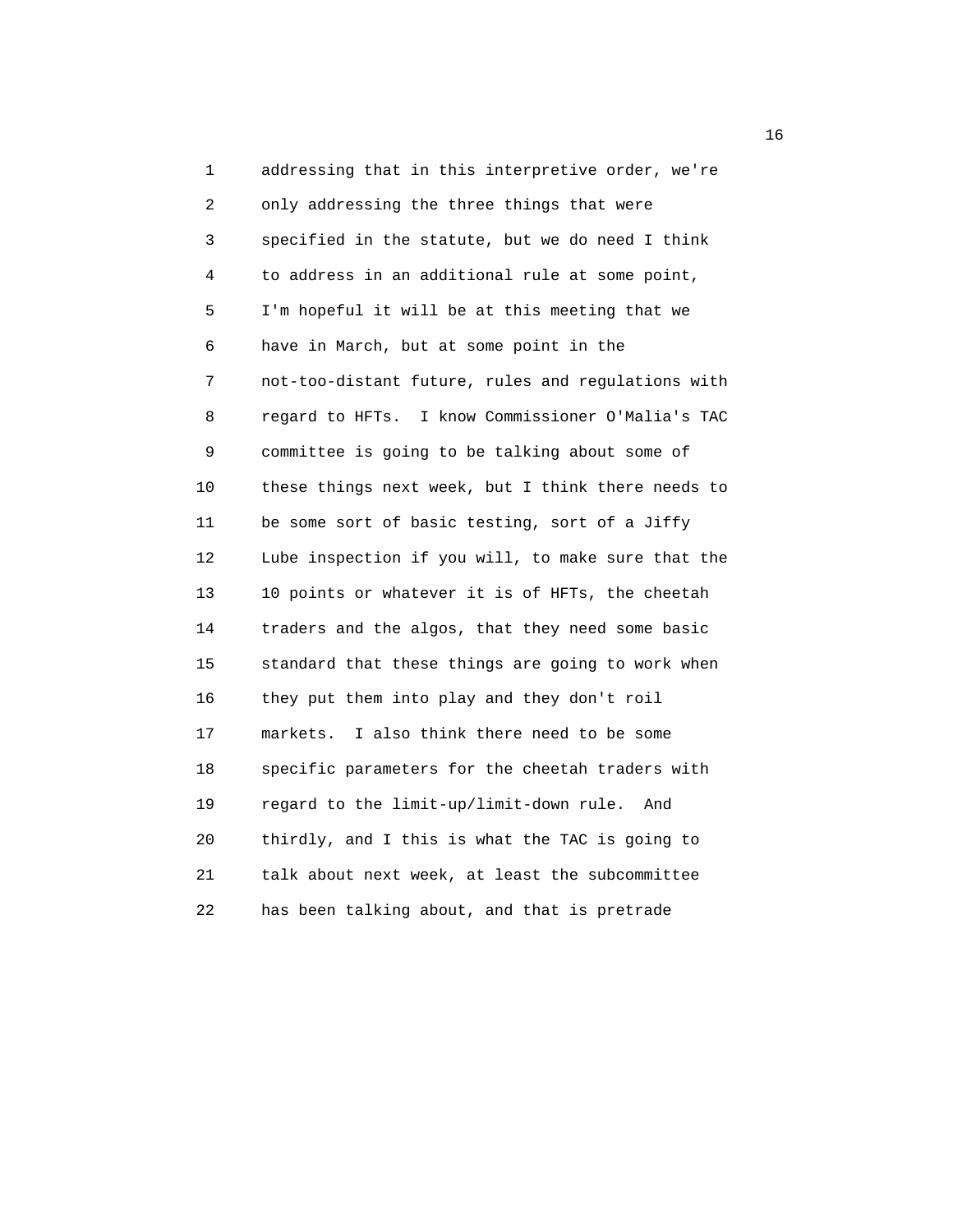1 internal in-house transparency issues to ensure 2 that they're playing by the rules. So I look 3 forward to getting those things done in the 4 future.

 5 But all of these things, all of the 6 rules and regulations we've been working on now, 7 maybe the thirteenth meeting actually, maybe they 8 didn't mention it like they don't have a 9 thirteenth floor, but the thirteenth meeting, all 10 of the things that we've been doing and today on 11 antidisruptive will mean nothing, they will mean 12 squat, they will mean diddly if we don't do what 13 Commissioner Dunn said and get the resources to do 14 the job. We had this economic calamity. It was 15 due in part to lax regulation. No individual 16 person's fault, but lax regulation in general. 17 And then the entities out there took advantage of 18 it and we had this hideous bailout and we're just 19 crawling our way of an economic mess and we got 20 the bill that was passed by Congress and signed by 21 the President but without the funds to look at 22 this market. We're going from roughly \$5 trillion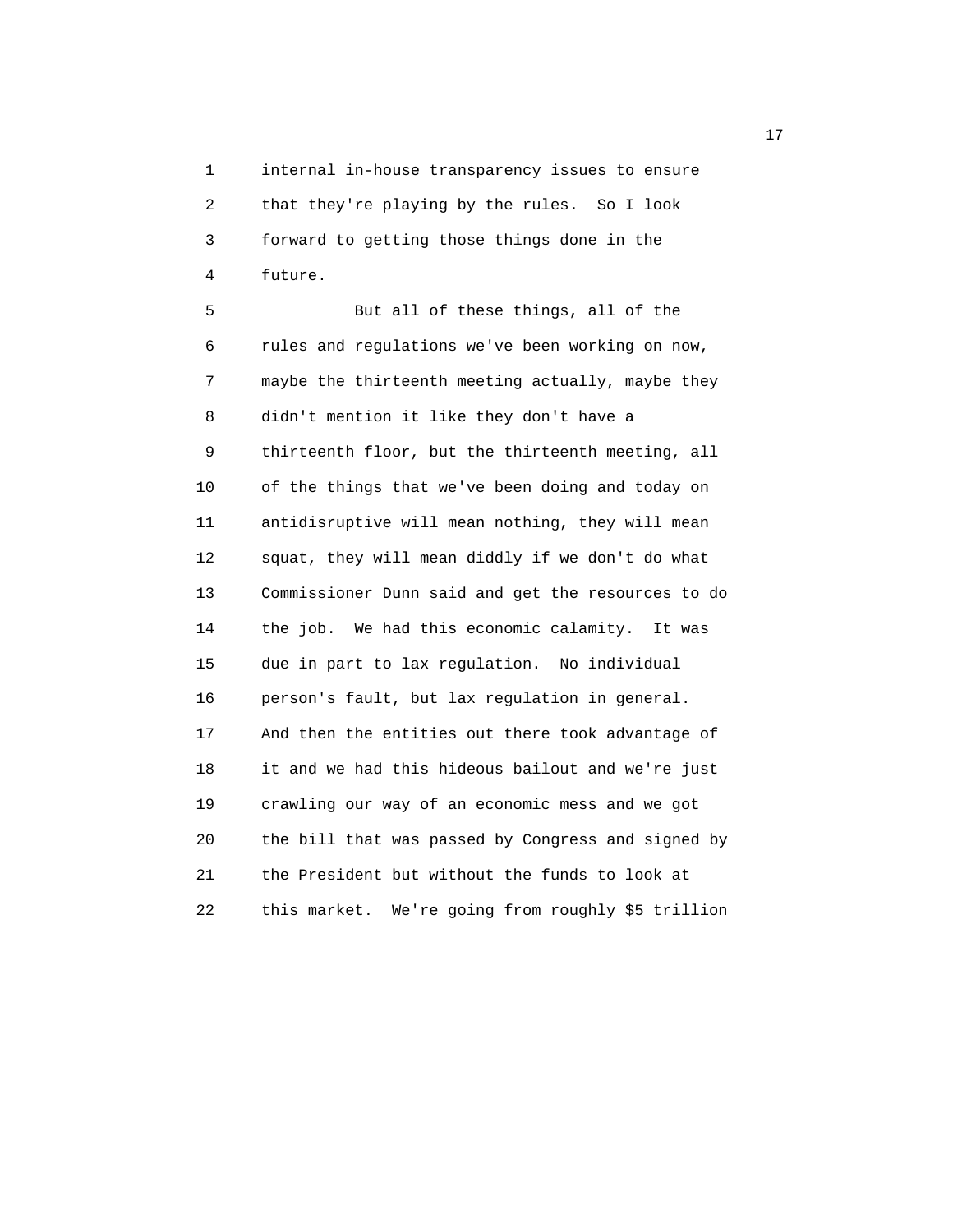1 in annualized exchange trading to \$600 trillion, 2 and we're not going to get all of the \$600 3 trillion, but it's hundreds of trillions of 4 dollars in oversight. To think that we can do 5 that with not another cent is crazy. One of the 6 things I need to point out because I don't it 7 enough is that the regulated exchanges that 8 Commissioner Dunn talked about have operated very 9 well. There are a few little issues, speculation 10 and we have differences on some of these things, 11 but by and large nobody went down because of the 12 regulated exchanges. So they have done a good job 13 and we can oversee those markets. Under current 14 funding we can continue to do that. But the OTC 15 markets, the \$600 trillion, we can't do unless we 16 get additional resources. 17 And now we find out with the House the 18 other day that we would actually be cut by a

 19 third. That's very risky business. I want to be 20 real clear. Commissioner Dunn talks about this 21 all the time and I want to echo what he said and 22 what the Chairman said. We will be particularly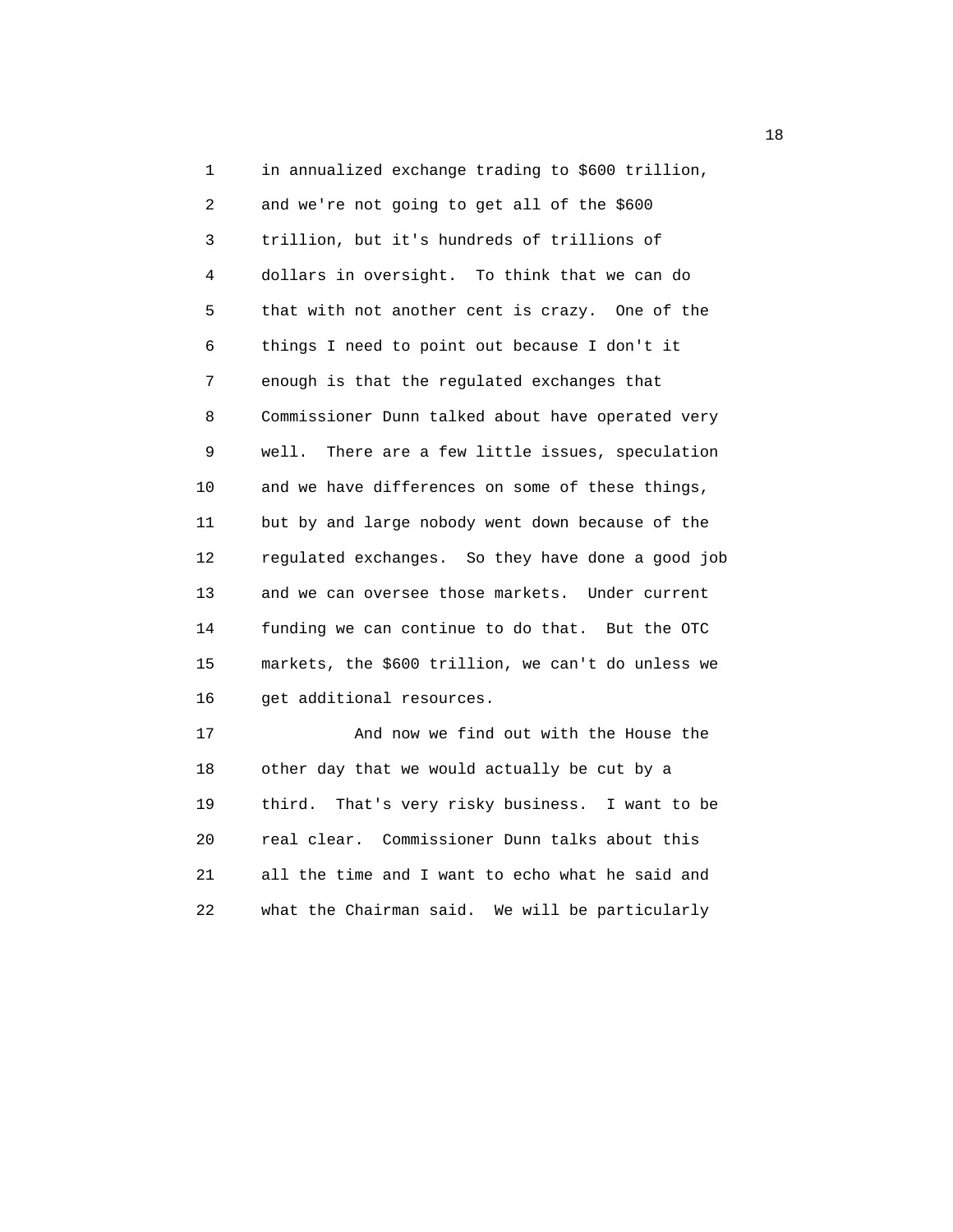1 vulnerable in the regulated futures markets to 2 fraud, abuse and manipulation if we don't receive 3 at least the current funding. If we get cut, we 4 are going to be in a world of hurt. That won't be 5 good for markets, it won't be good for consumers 6 and it won't be good for the economic engine of 7 our democracy. Thanks, Mister Chairman. 8 CHAIRMAN GENSLER: Thank you, 9 Commissioner Chilton. Commissioner O'Malia? 10 COMMISSIONER O'MALIA: Thank you, Mister 11 Chairman. Let me thank the teams for their hard 12 work in developing the four rulemakings and 13 interpretive guidance before us today. Staff here 14 at the CFTC is definitely working hard. As of 15 today the Commission will put out 40 various 16 proposals since August totaling over 975 pages in 17 the Federal Register pages and those are those 18 9-point fonts everybody enjoys reading. If you 19 lay those pages end to end lengthwise, it would 20 stretch over 892 feet. That's more than the 21 height of the Statute of Liberty tip to torch and 22 the Washington Monument balanced on top.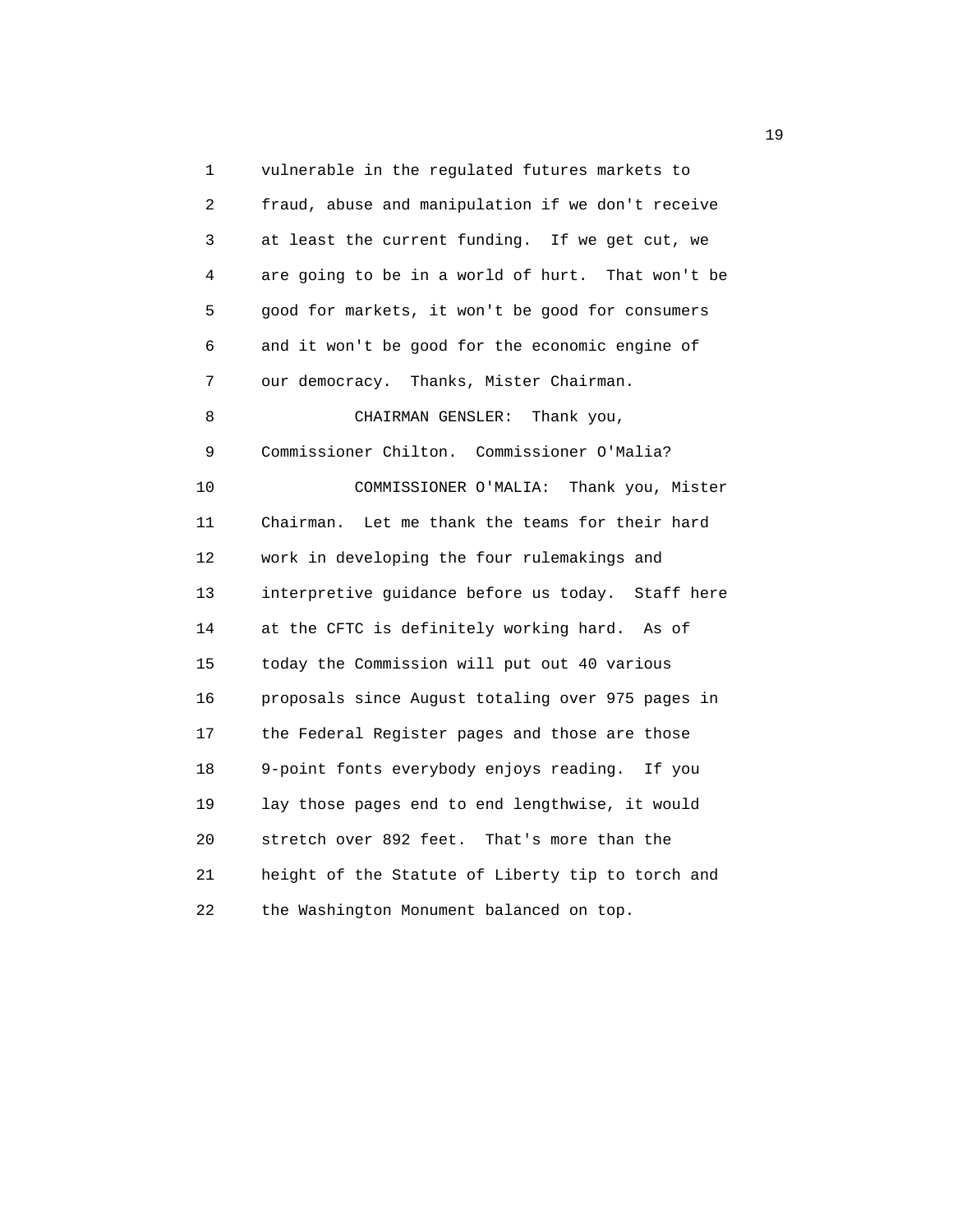1 I remain concerned that we are moving at 2 a pace that makes it very difficult if not 3 impossible to dig out of the mountain of paper and 4 piece all of these new requirements together in a 5 meaningful way. For example, the proposal before 6 us today regarding the requirements for 7 processing, clearing and transferring customer 8 positions illustrates how difficult it is for us 9 to put out rulemakings at this punishing pace and 10 get it right. At the end of January, just a 11 little over a month ago, the Commission put 12 forward a rule proposal that addressed Core 13 Principle F for designated clearing organizations. 14 Today's rulemaking reproposes a regulation 15 interpreting Core Principle F to supplement the 16 proposals made in January even though the comment 17 period on the original proposal will not close 18 until March 21. To comment on both proposals, the 19 public will have to read both rules together and 20 submit comments on both. Also the comment period 21 for the proposed rulemaking before us today is 22 only 30 days instead of 60 days. None of this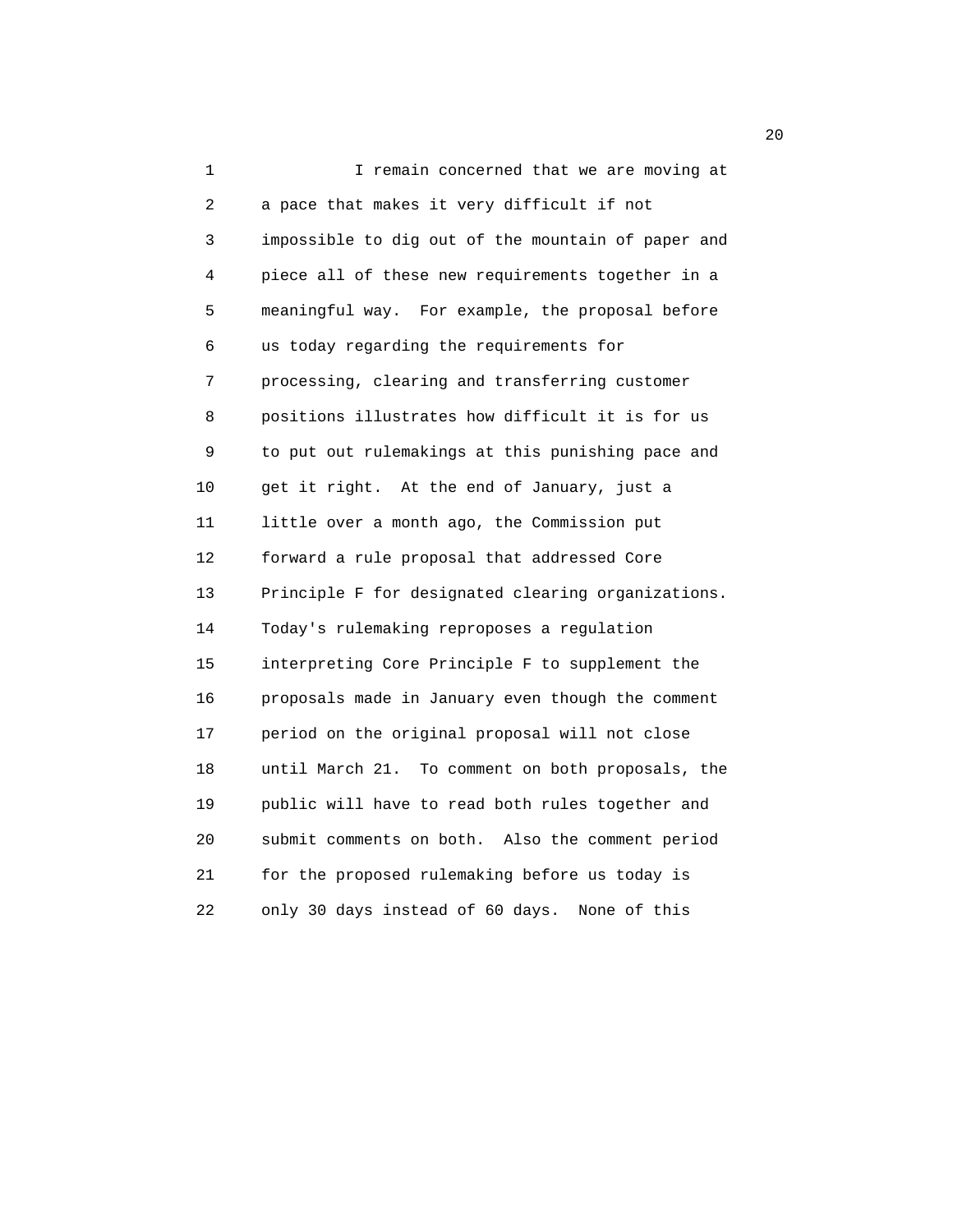1 seems to make sense, nor does it seem to be 2 keeping in pace with the spirit of the President's 3 Executive Order on regulation that reminds us to 4 seek meaningful public participation and afford 5 comment period that should generally be at least 6 60 days.

 7 As we come to the end of this stage of 8 the Dodd- Frank rulemaking process, we are putting 9 forward the Commission proposals. I think back 10 over the past months and I've asked that moving 11 forward we give thought to organizing the 12 rulemaking process in a more responsible, cohesive 13 fashion. The last time I raised the rulemaking 14 process in the middle of December, I suggested an 15 order for considering final rules and that we 16 should receive feedback from the public on how we 17 put that process together. I reiterate my 18 concerns and desire to have the Commission put 19 forth a public comment period for which the rules 20 will be considered and how we're going to proceed 21 in the spring.

22 1t is very important that we have a

21 and 21 and 22 and 22 and 22 and 22 and 22 and 22 and 22 and 22 and 22 and 22 and 22 and 22 and 22 and 22 and 22 and 22 and 22 and 22 and 22 and 22 and 22 and 22 and 22 and 22 and 22 and 22 and 22 and 22 and 22 and 22 an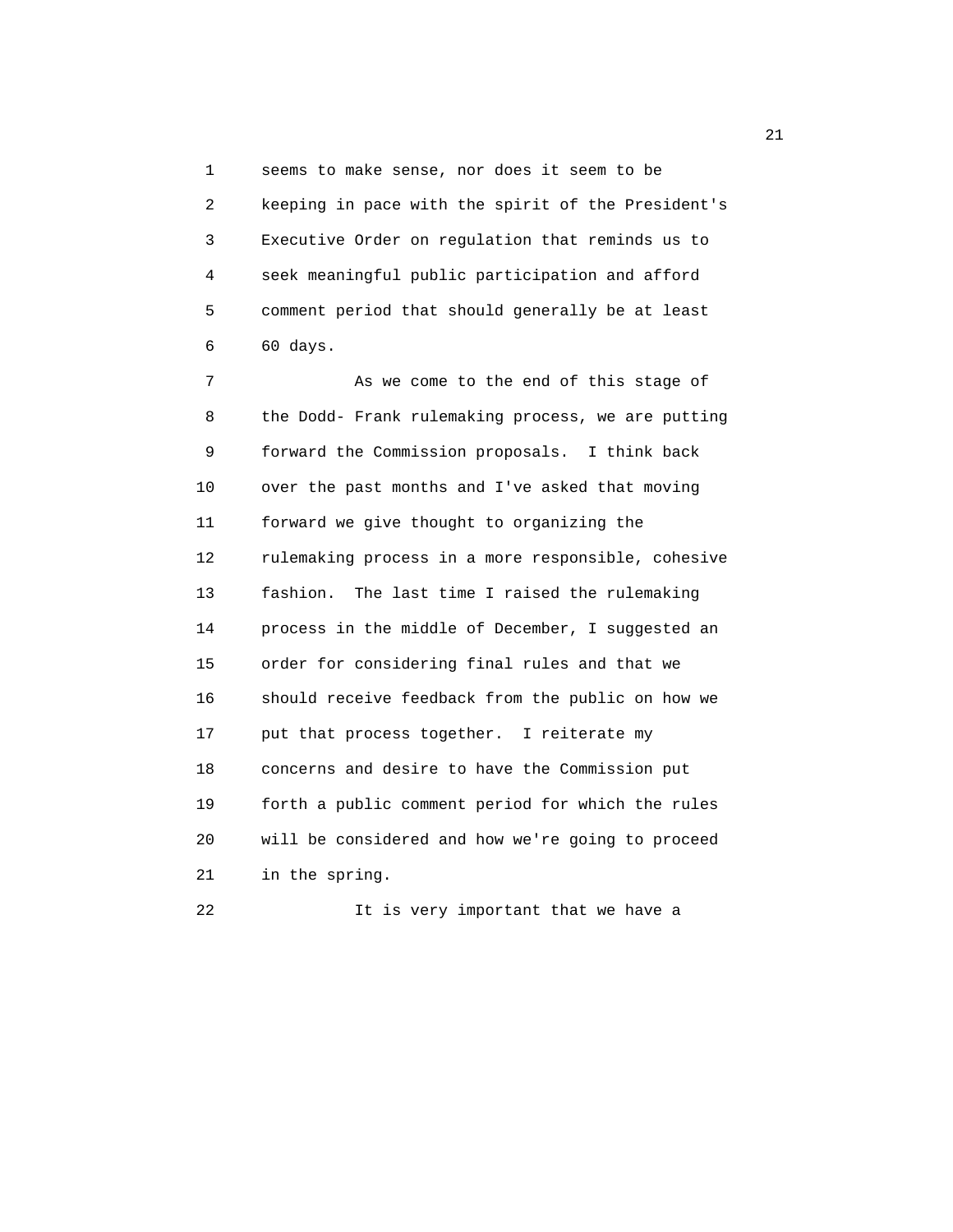1 roadmap for going forward and the public has the 2 benefit of knowing which direction we are going. 3 I'll be posting a list of all our proposed rules 4 so that the public might sort through this list. 5 I have handed out this list and I've included it 6 in my statement today and I'll put on my website. 7 For the last couple of weeks at every meeting I've 8 handed this out and asked everybody to take a shot 9 at reordering in their opinion which rule should 10 come first and which should come second and I 11 think I've been beginning to receive some positive 12 feedback that people have been provided. I'm 13 going to ask everybody today if you have an 14 opinion about our rulemaking process, please 15 comment on it. You can get the form on my website 16 and please send us your comments. We'd like to 17 have your thoughts on how we should proceed and 18 what makes sense to the market. I do appreciate 19 the efforts that the Chairman has made to have us 20 all work together on the rulemaking process during 21 the proposal stage and I look forward to 22 continuing that work together through the next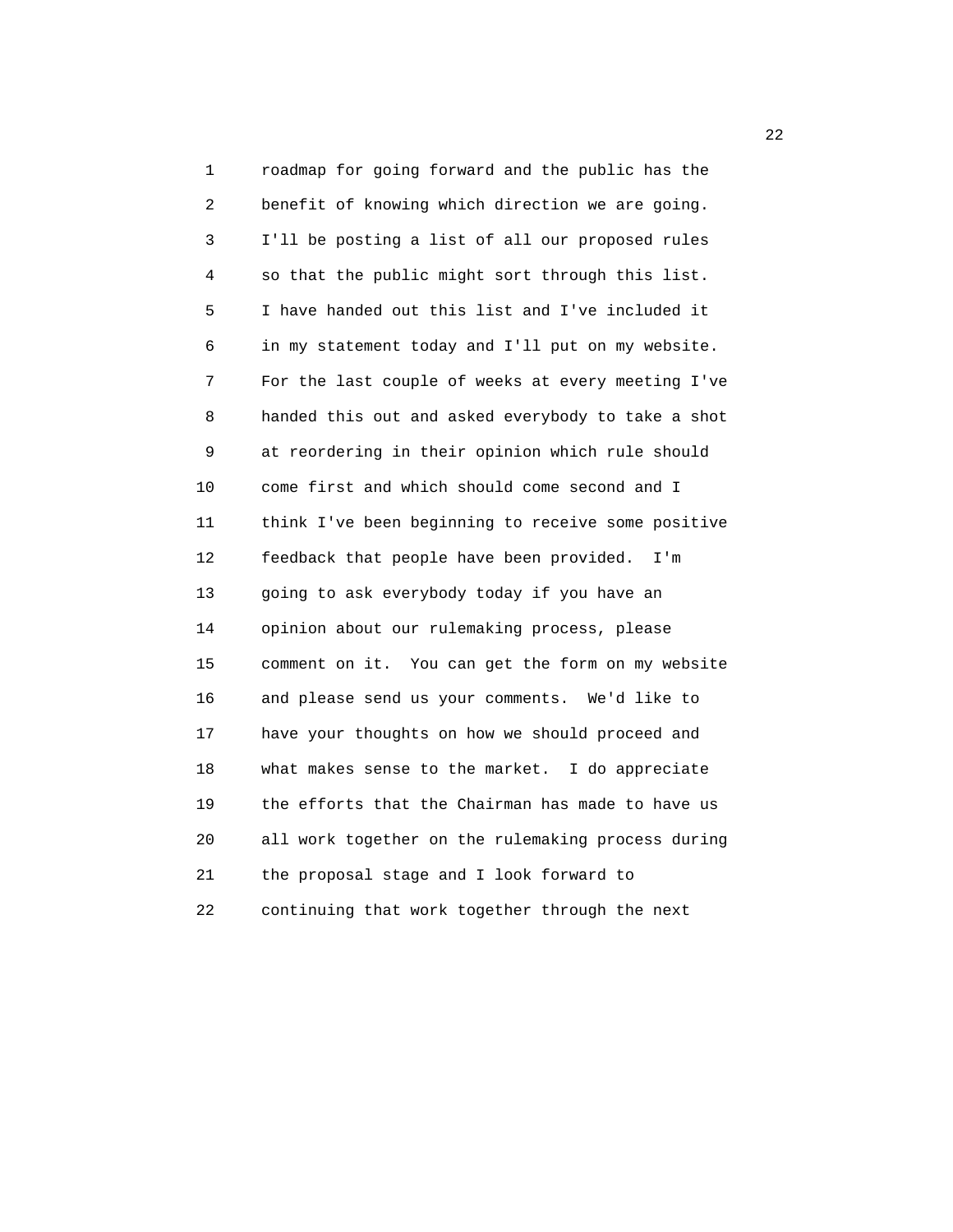1 stage.

 2 With regard to disruptive trading 3 practices, we are issuing a proposed interpretive 4 order to provide guidance on the scope of the 5 statutory prohibitions set forth in antidisruptive 6 trading practices in new Section  $4(c)(A)(V)$  of the 7 Commodity Exchange Act. The admittedly vague 8 statutory prohibitions have presented some tough 9 issues and we have spent long hours debating the 10 appropriate course of action. We can do nothing 11 and leave the statutory interpretation to market 12 participants versus issuing regulations 13 interpreting the statutory language to bind us all 14 to concepts that we may not yet appreciate given 15 changes in market structures and trade practices 16 going forward. After one round of comments in a 17 roundtable we have taken the middle ground and are 18 issuing a proposed interpretive order to provide 19 guidance as to the type of trading, conduct and 20 practices that will constitute violations in the 21 new  $4(c)(A)(V)$ . I am pleased that the Commission 22 is recognizing the vital role that the exchanges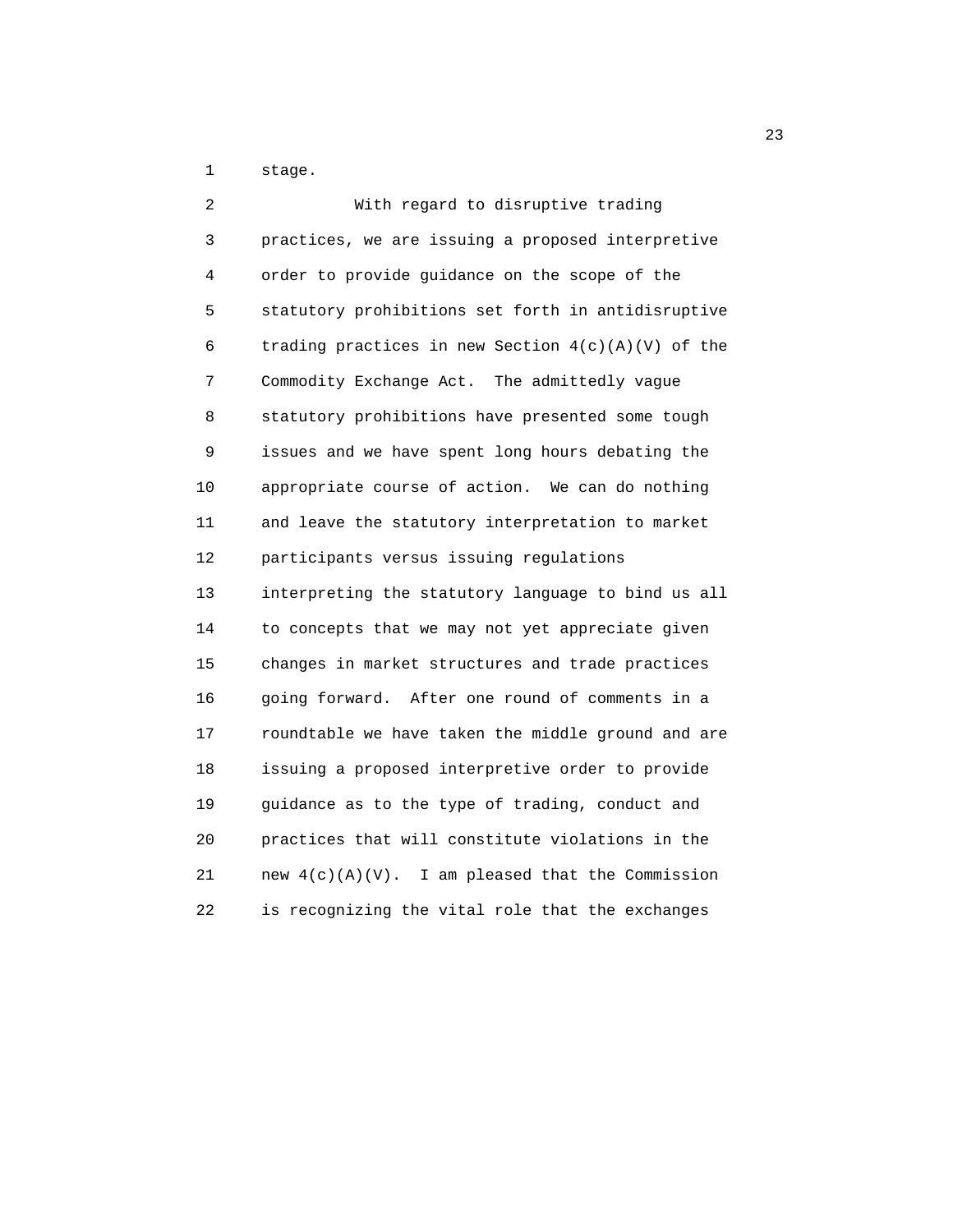1 and self-regulatory organizations will play in the 2 surveillance and enforcement of these practices. 3 The Commission is simply not technologically 4 equipped to monitor the markets at this time and 5 as the markets and trade practices evolve, it is 6 imperative that we work cooperatively with the 7 individuals and entities on the frontlines. I 8 believe staff has worked to respond to the many 9 comments and concerns raised thus far and while 10 this proposal may not be perfect, it is a modest 11 step to seek additional comment on a more specific 12 proposal. This especially so because market 13 participants and the public will now have the 14 opportunity to tell us whether interpretive 15 guidance is simply enough. 16 I identify with the desire to have

 17 clear-cut rules and definitions and I've come to 18 understand that there is value in providing some 19 flexibility. For example, the rule makes clear 20 that the onus is on market participants to "assess 21 market conditions and consider how their trade 22 practices and conduct affect the orderly execution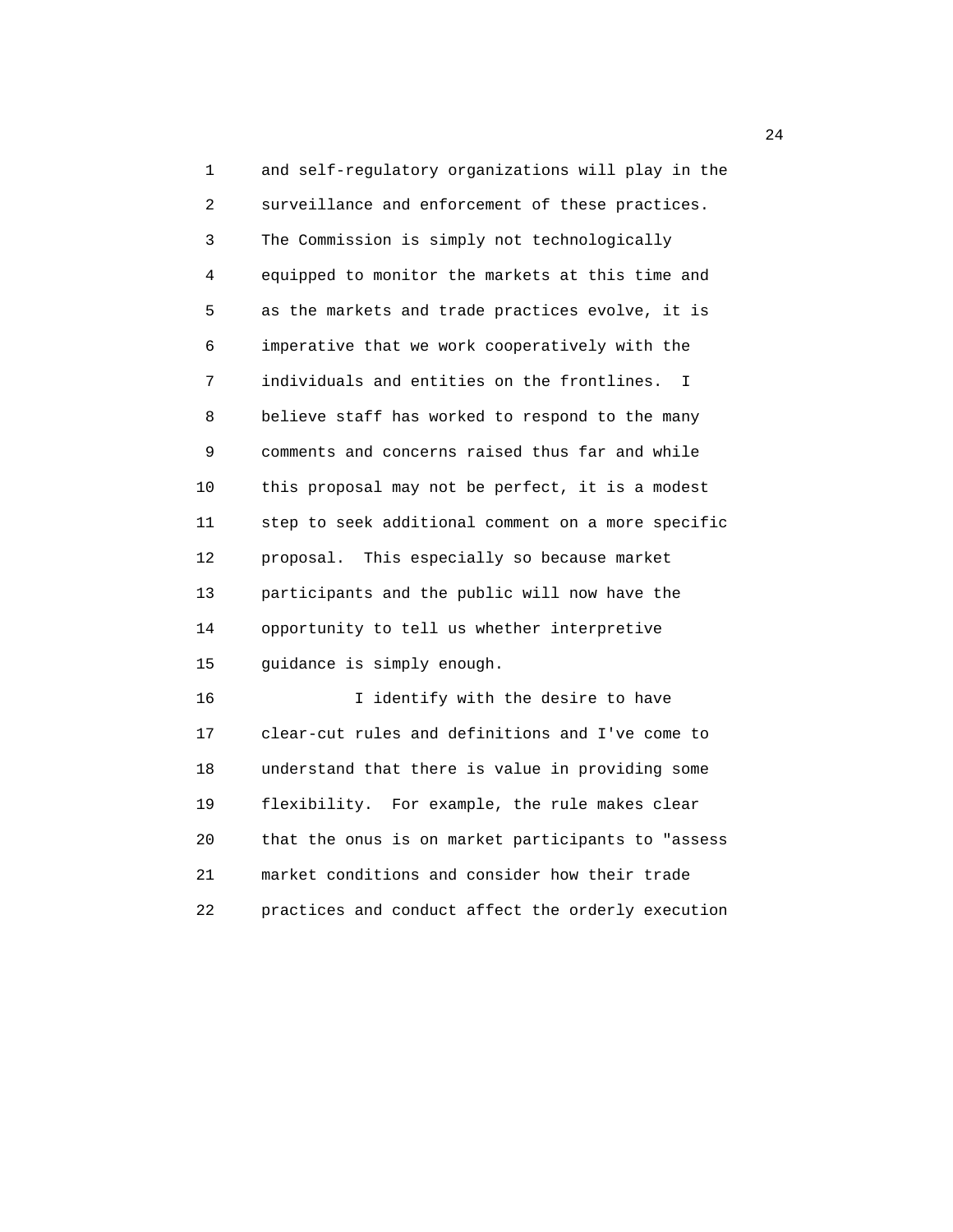1 of transactions during the closing period." This 2 seems pretty basic. However, how will this apply 3 to market participants using a trading algorithm? 4 If the algorithm is not programmed to asses market 5 conditions in the manner that we believe is 6 necessary, who will be liable if we have another 7 May 6? I'd like for staff to answer that question 8 today and I have a few more questions for them to 9 answer before I commit to a vote on this. 10 Finally, I know that all the teams have spent long 11 hours working on these proposals and I'm grateful 12 for their efforts. Thank you. 13 CHAIRMAN GENSLER: Thank you, 14 Commissioner O'Malia. Now staff will present 15 their proposals. I think the public knows Ananda, 16 Phyllis and John who have been here a number of 17 times in the past. 18 MS. DIETZ: Thank you, and good morning, 19 Mister Chairman and Commissioners. I'm pleased to 20 recommend for publication in the Federal Register 21 a proposed rulemaking that would establish 22 requirements for processing and clearing

25 and 25 and 25 and 25 and 25 and 25 and 25 and 25 and 25 and 25 and 25 and 25 and 25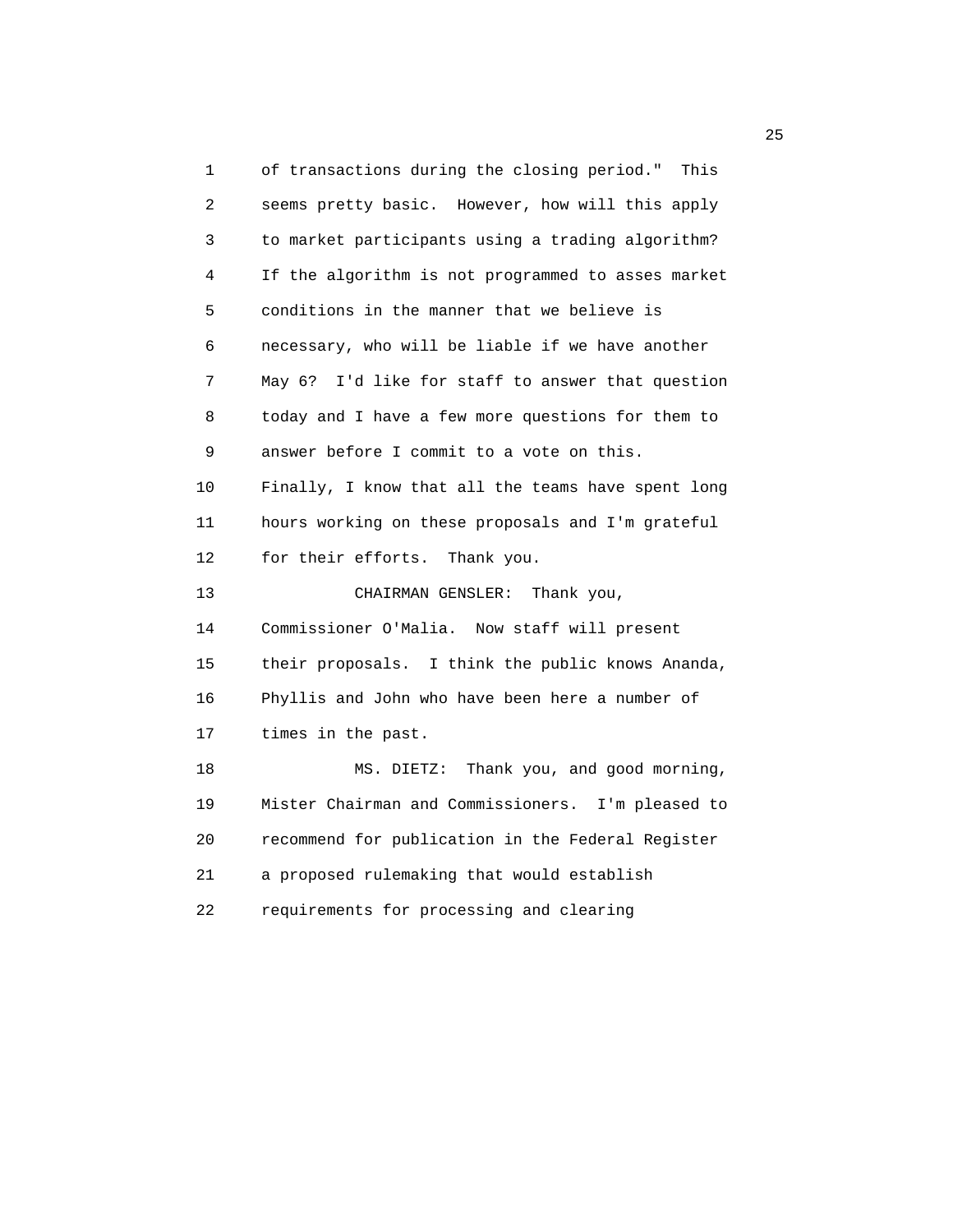1 transactions and the transfer of customer

2 positions.

 3 This proposed rulemaking has two primary 4 objectives. The first objective is to establish 5 appropriate timeframes for the submission and 6 acceptance for clearing of swap transactions that 7 are eligible to be cleared by a derivatives 8 clearing organization which I will refer to for 9 simplicity as a DCO. The second objective is to 10 require a DCO to carry out the prompt and seamless 11 transfer of customer positions from one clearing 12 member of the DCO to another clearing member of 13 the DCO upon customer request. These proposals 14 supplement earlier proposed rulemakings approved 15 for publication by the Commission. While the 16 proposed rules before you would establish 17 requirements for swap dealers, major swap 18 participants, FCMs, swap execution facilities and 19 designated contract markets. The primary focus is 20 on DCOs and the rules to implement core principles 21 applicable to DCOs regarding participant and 22 product eligibility and treatment of funds.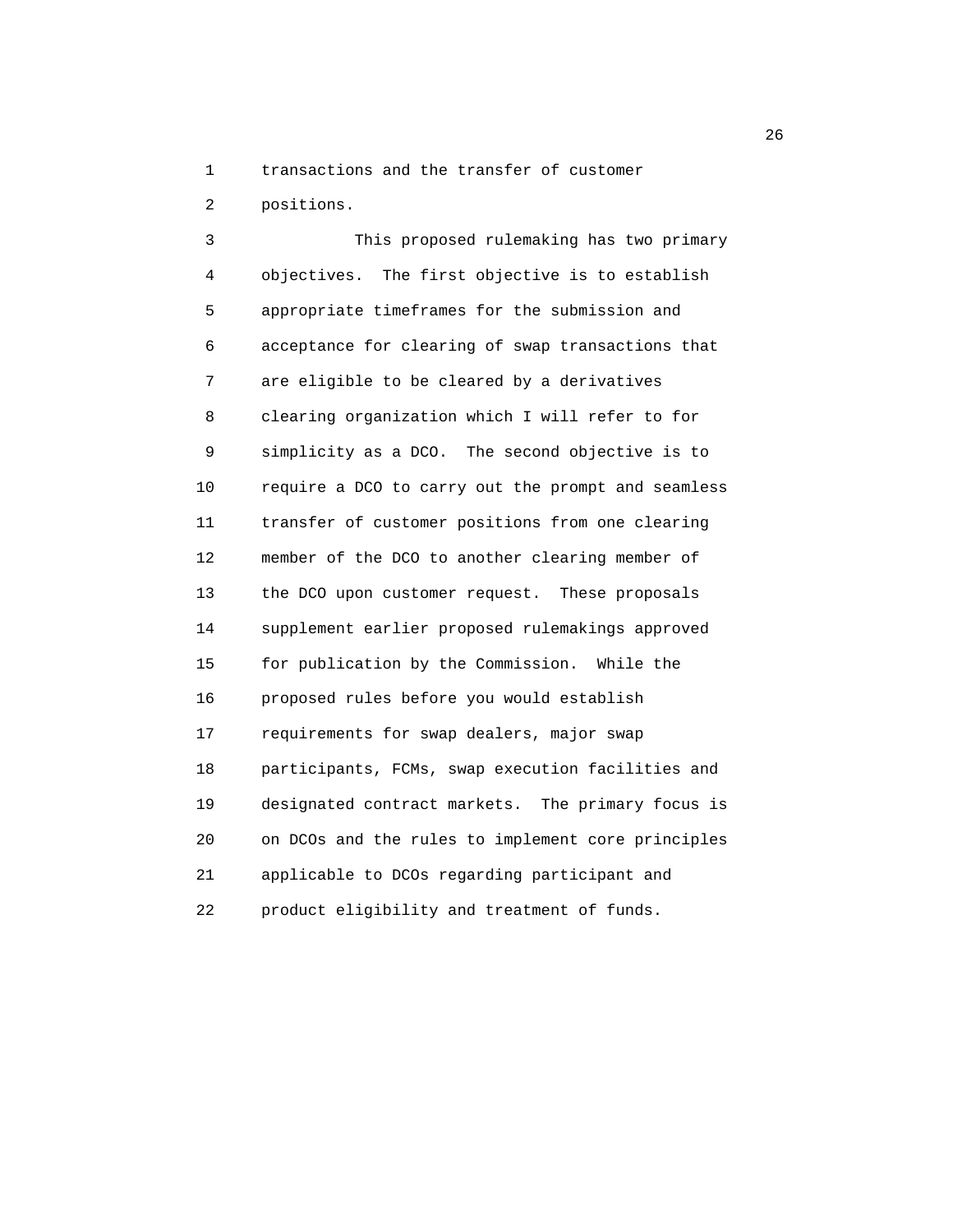1 I would note as has already been 2 mentioned the earlier proposed rulemaking for 3 these Core Principle regulations is still open for 4 comment until March 21 and the comment periods for 5 the original and the supplemental rulemakings will 6 therefore overlap. Hopefully this will enable 7 commentors to consider both proposals at the same 8 time and consolidate their comments. 9 Turning to the substance of the rules, 10 there are two components that we've considered in 11 proposing appropriate timeframes for clearing. 12 They relate to, first, the timing for submission 13 of a transaction and, second, the timing for a 14 DCO's acceptance of a transaction for clearing. 15 In developing proposed timing standards for 16 submission of transactions, staff has attempted to 17 take into account the different factual 18 circumstances under which transactions, 19 particularly swaps, are going to be cleared. Thus 20 we propose three different timeframe requirements. 21 First, for SEFs, swap execution facilities and 22 DCMs, designated contract markets, they would have

27 and 27 and 27 and 27 and 27 and 27 and 27 and 27 and 27 and 27 and 27 and 27 and 27 and 27 and 27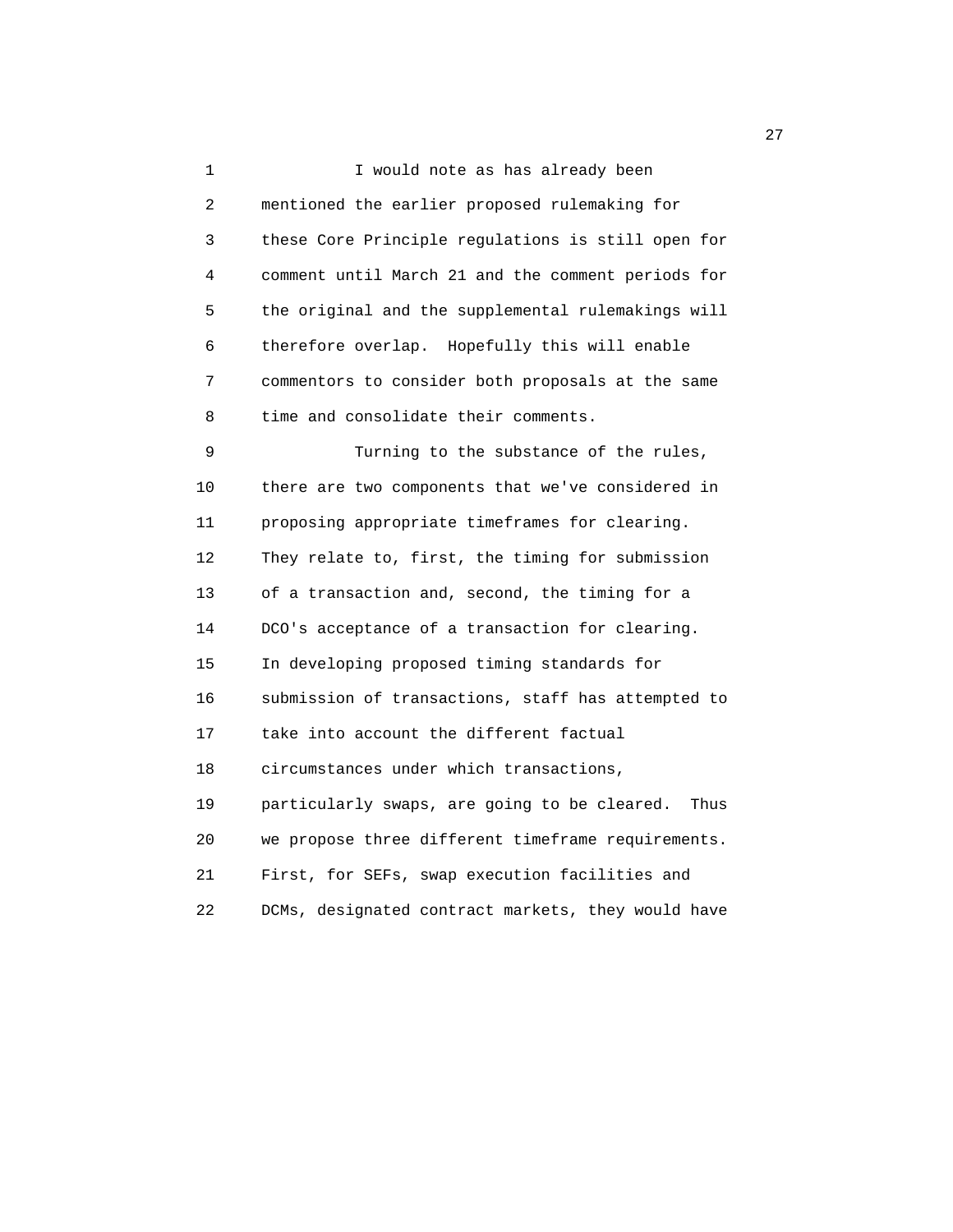1 to submit swaps for clearing immediately upon 2 execution. Second, for swaps not executed or 3 subject to the rule of the SEF or DCM but subject 4 to mandatory clearing, a swap dealer, major swap 5 participant or FCM would have to submit the swap 6 for clearing as soon as technologically 7 practicable following execution but not later than 8 the close of business on the day of execution. 9 Then third for swaps not executed on or subject to 10 the rules of a SEF or a DCM and not subject to 11 mandatory clearing, if these swaps are going to be 12 cleared, the swaps would have to be submitted for 13 clearing not later than the next business day 14 after execution of the swap or the next business 15 day after the agreement to clear if that's later 16 than execution. 17 The regulations that would apply to DCOs

 18 again would make a distinction between different 19 factual circumstances. First, for transactions 20 executed on or subject to the rule of a SEF or a 21 DCM, a DCO would have to accept for clearing 22 immediately upon execution all transactions listed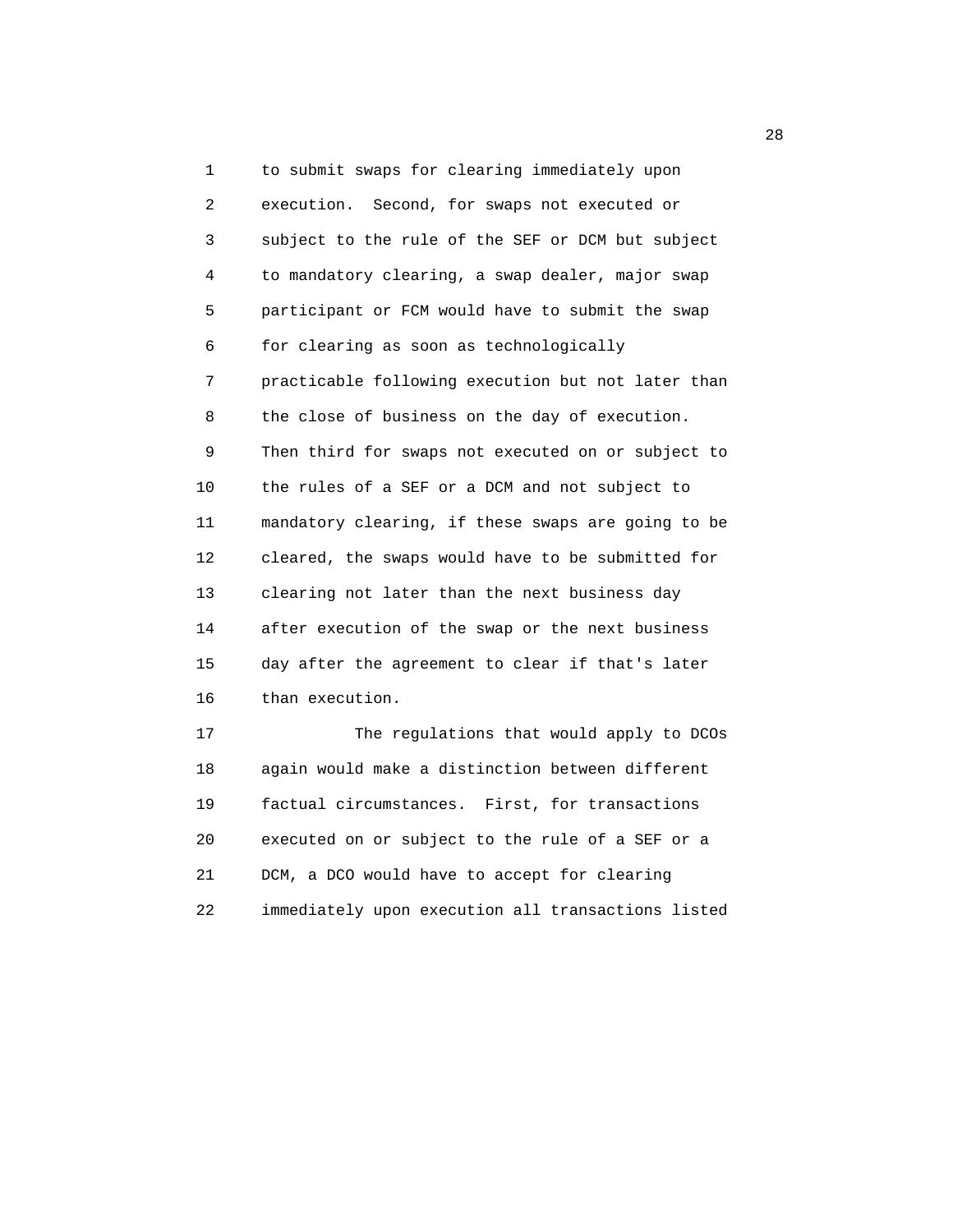1 for clearing by the DCO. For swaps not executed 2 on or subject to the rules of a SEF or DCM but 3 subject to mandatory clearing, a DCO would have to 4 accept for clearing upon submission to the DCO all 5 swaps that are listed for clearing by the DCO. 6 Then last, swaps that are not executed on or 7 subject to the rules of the SEF or DCM and not 8 subject to mandatory clearing, a DCO would have to 9 accept for clearing not later than the close of 10 business on the day of submission to the DCO all 11 swaps that are listed for clearing by the DCO. 12 Before moving to our next topic for 13 rulemaking, I would like to note briefly that 14 there are other provisions relating to DCOs that

 15 are covered by the supplement. For example, staff 16 is recommending approval of a proposed regulation 17 that would prohibit a DCO from requiring that one 18 of the original executing parts to a swap must be 19 a clearing member in order for the transaction to 20 be eligible for clearing. This is a proposed rule 21 that would further implement core principles for 22 participant and product eligibility. Lastly, the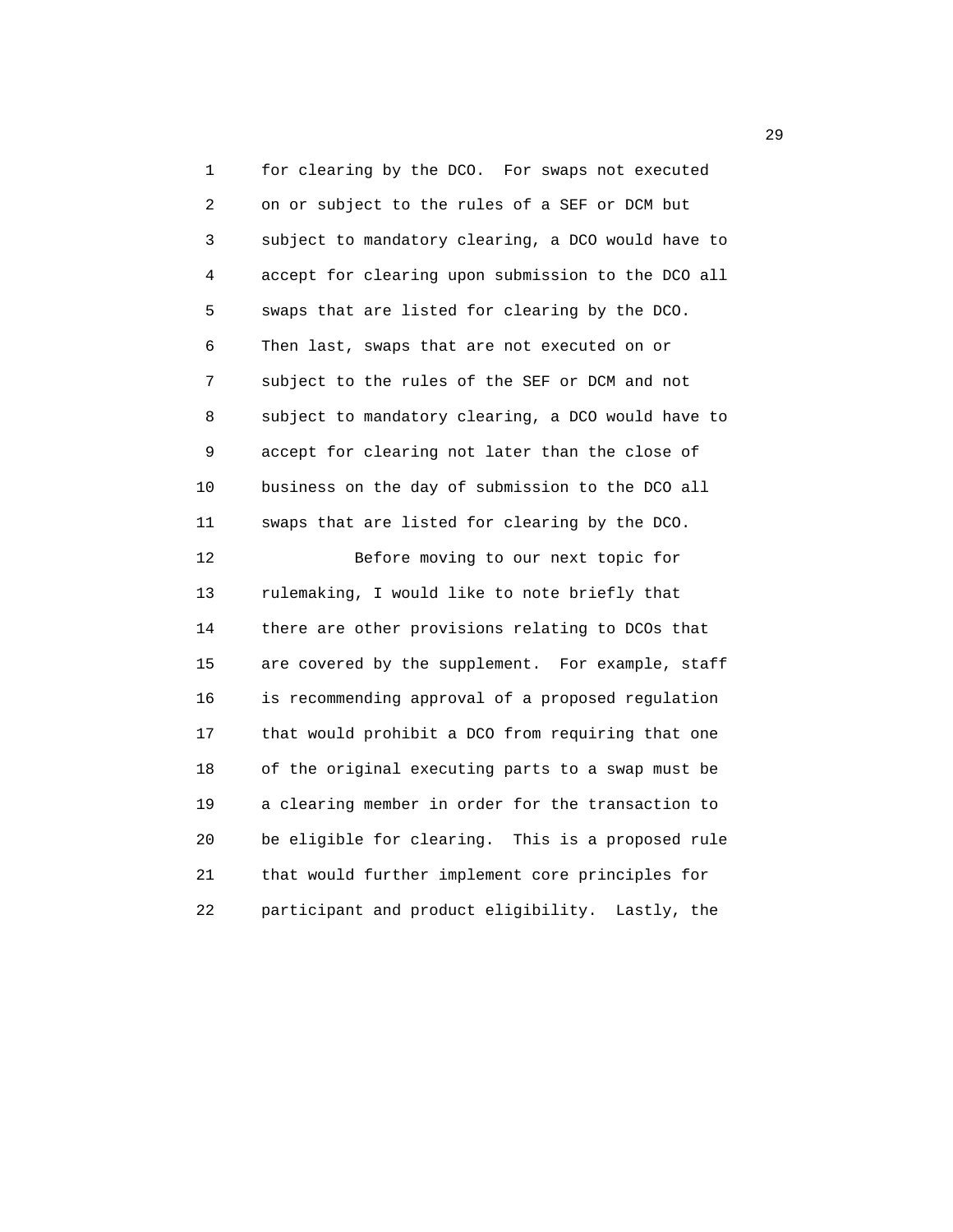1 issue of prompt transfer of customers positions 2 and related funds upon customer request. In 3 response to industry concerns about portability, 4 staff is recommending that the Commission propose 5 a rule to implement DCO Core Principle F, 6 treatment of Funds, requiring a DCO to have rules 7 providing that upon the request of a customer and 8 subject to the consent of the receiving clearing 9 member, a DCO must promptly transfer customer 10 positions and related funds from the carrying 11 clearing member of the DCO to another clearing 12 member of the DCO without requiring closeout and 13 rebooking of the positions prior to the transfer. 14 The requirement that the DCO not require closeout 15 and rebooking eliminates a source of unnecessary 16 delay and market disruption and conforms with 17 current futures industry practices. 18 This concludes my formal presentation 19 and my colleagues and I will be happy to answer 20 any questions. Thank you. 21 CHAIRMAN GENSLER: Thank you to the team 22 that's worked on this, and Phyllis for your

 $30<sup>2</sup>$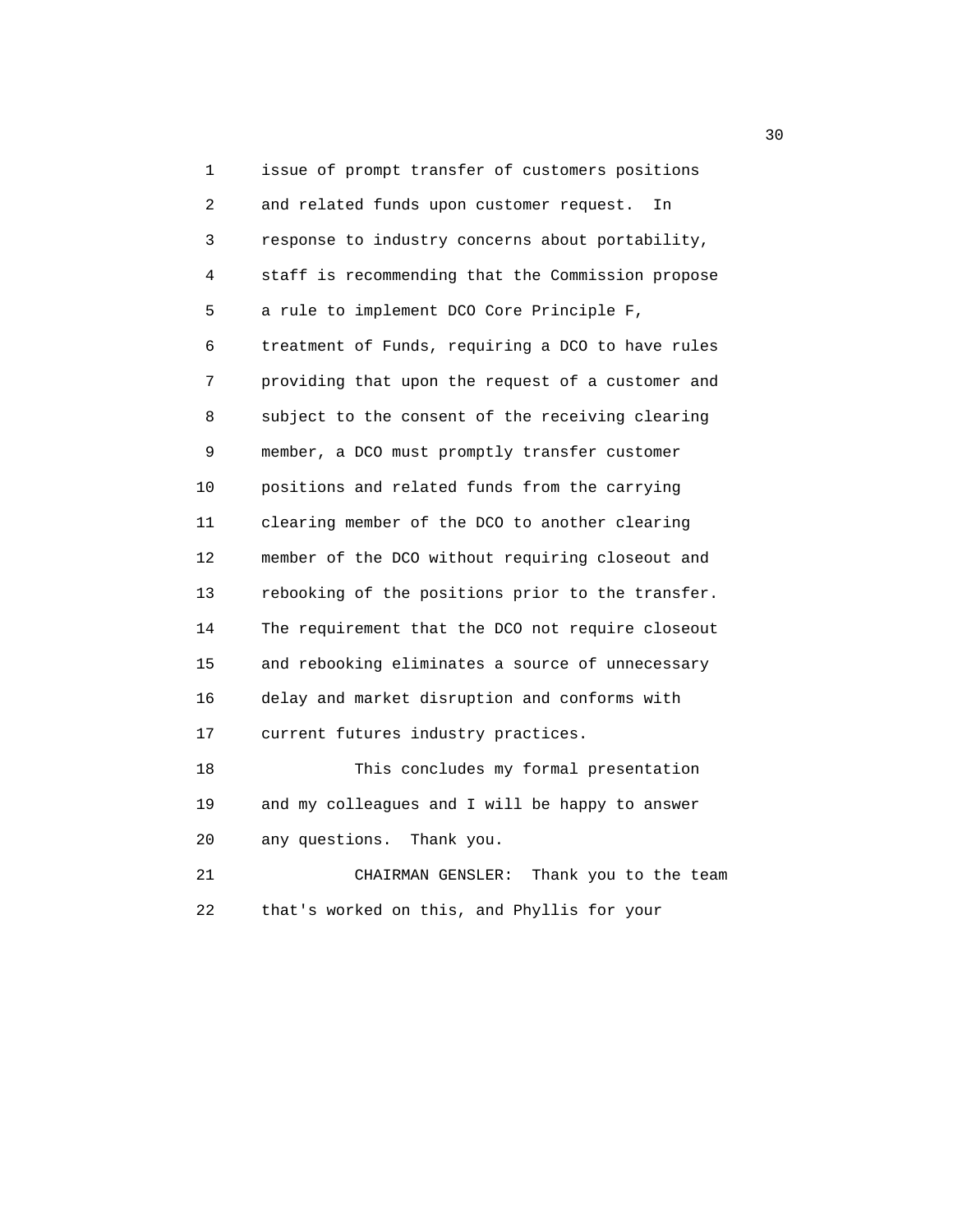1 presentation. I had a question as to how clearing 2 works right now in the futures marketplace. Are 3 there provisions for the exchanges or 4 clearinghouses to do this prompt and efficient 5 clearing that we're recommending here in the swaps 6 marketplace?

 7 MS. DIETZ: Yes. This would be subject 8 to the DCO rules and we are aware of at least one 9 DCO that has rules relating to this, so this is 10 the standard practice.

 11 MR. LAWTON: I would add that on some of 12 the electronic trading systems they would have 13 what they call open offer which means that the 14 clearing arrangements are set up in advance so 15 that when the trade is executed it immediately 16 goes to clearing, that the arrangement has already 17 been set up as to who the clearing member is going 18 to be.

 19 CHAIRMAN GENSLER: I will be in support 20 of this rule because as I understand it it lowers 21 risk in the system that transactions will not be 22 batched and wait until the end of the week to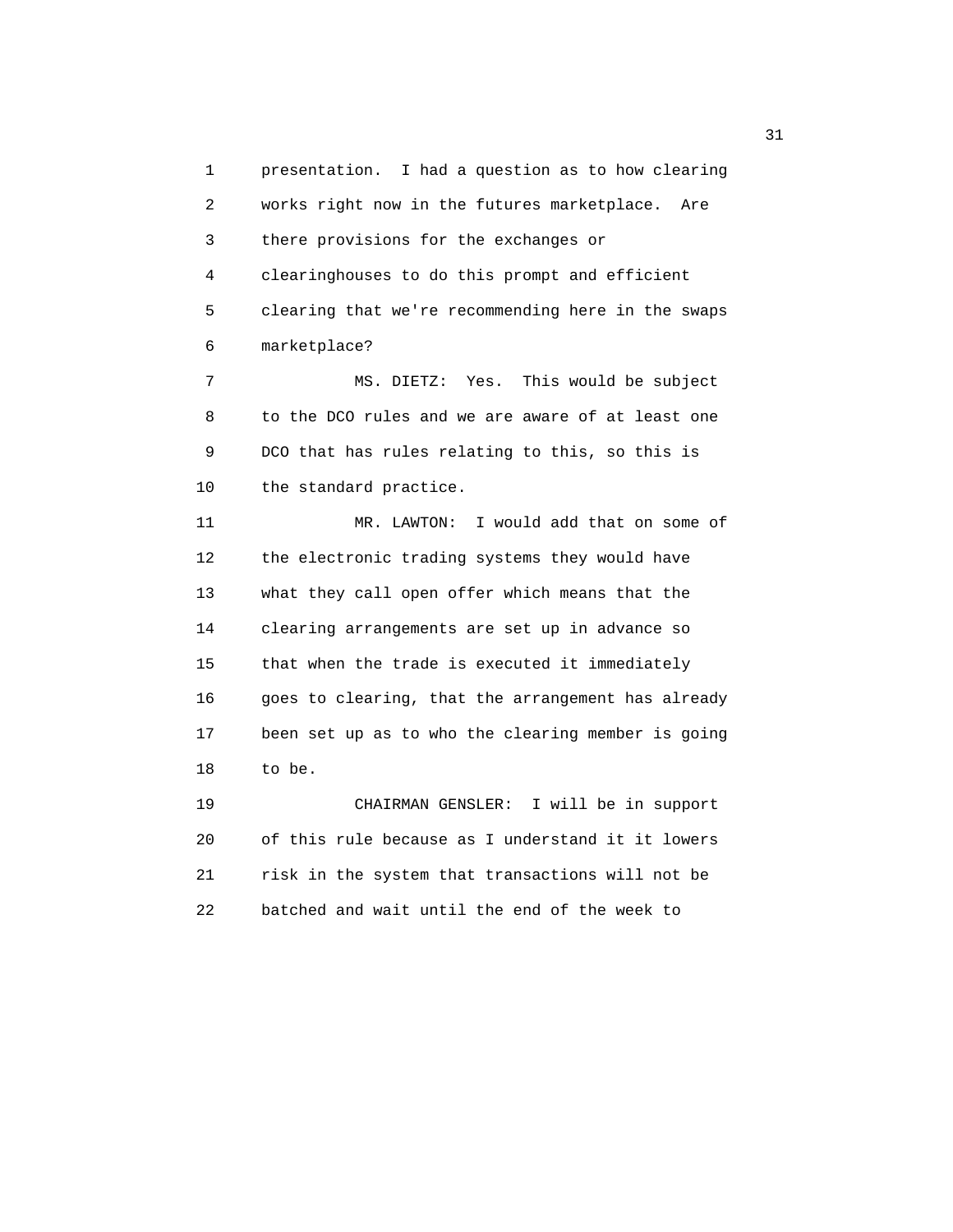1 clearing, but if they're on a swap execution 2 facility or on a designated contract market, that 3 those SEFs and DCMs would have a arrangements with 4 the clearinghouses to in essence have 5 straight-through processing or send the 6 transactions directly to be novated to the 7 clearinghouses. Is that right? 8 MS. DIETZ: That's correct. 9 CHAIRMAN GENSLER: I gather that it is 10 staff's view that it lowers risk. I think it's at 11 the core of what Dodd-Frank was doing in lowering 12 risk was to send transactions to clearinghouses. 13 MR. RADHAKRISHNAN: That's our view, 14 yes. 15 CHAIRMAN GENSLER: Thanks. Commissioner 16 Dunn? 17 COMMISSIONER DUNN: Thank you, Mister 18 Chairman, and I look forward to hearing how this 19 affects current clearing from comments from the 20 public on this. I note, and if I can get our 21 General Counsel to respond here because this is 22 something I had asked in the past, Phyllis, you

 $\frac{32}{2}$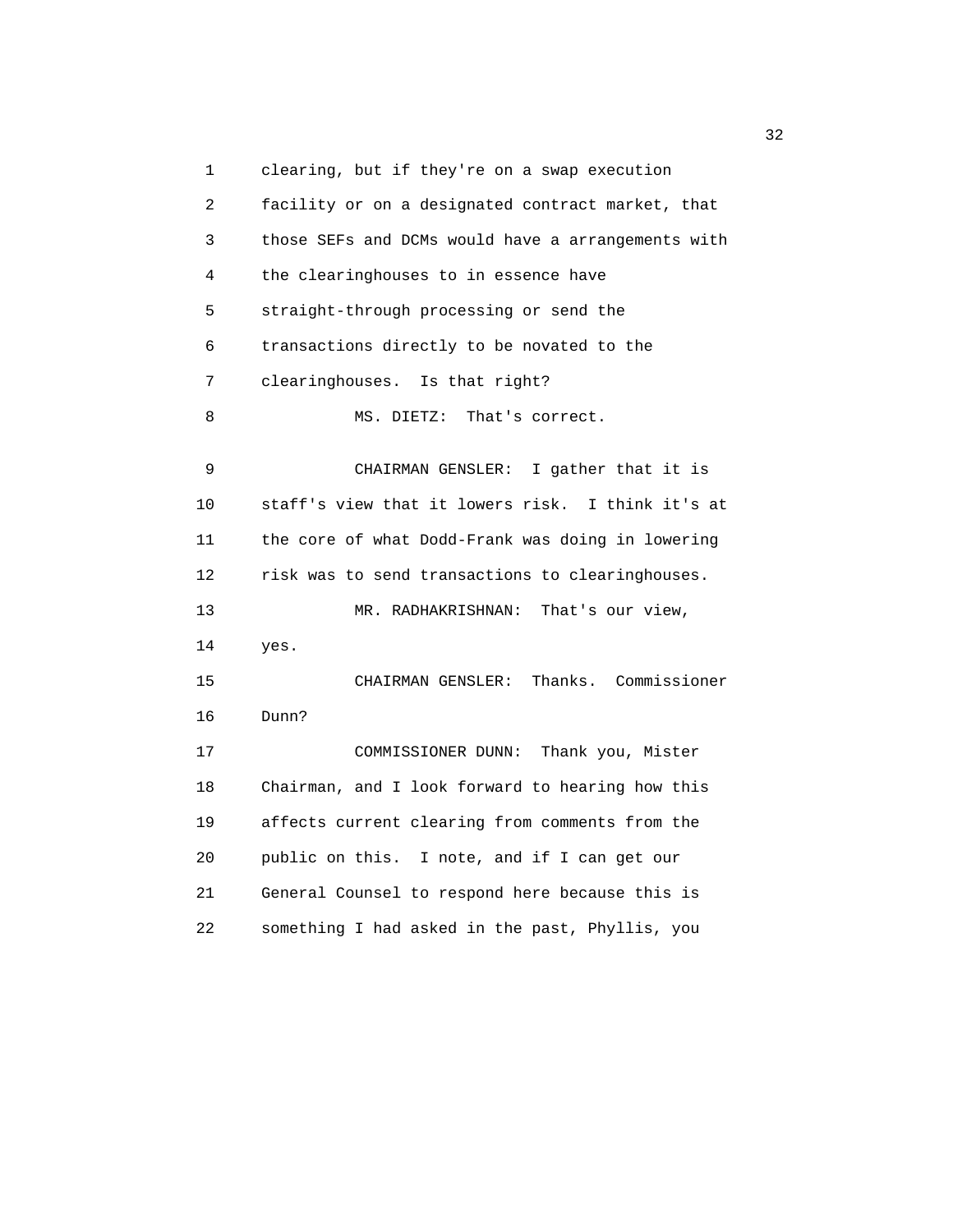1 note that there is an overlapping regulation that 2 is out there and I want to have assurance here 3 that when folks write in a comment on a regulation 4 if it is pertinent to other regulations that we 5 will treat it as if it is a comment on the other 6 regulation.

 7 MR. BERKOVITZ: Yes, Commissioner. 8 Staff has been directed to do exactly that, that 9 if a comment comes in on one rulemaking that 10 refers to another rulemaking that is pending that 11 that comment should be sent over to the other 12 rulemaking team for their consideration so that 13 that is a matter of staff practice.

 14 CHAIRMAN GENSLER: I didn't ask for a 15 motion for this and I was supposed. Is there a 16 motion to accept staff recommendation on 17 straight-through processing? 18 COMMISSIONER DUNN: So moved. 19 COMMISSIONER SOMMERS: Second. 20 COMMISSIONER DUNN: For final 21 clarification. Even if that comment period on

22 that other proposed regulation is closed, it will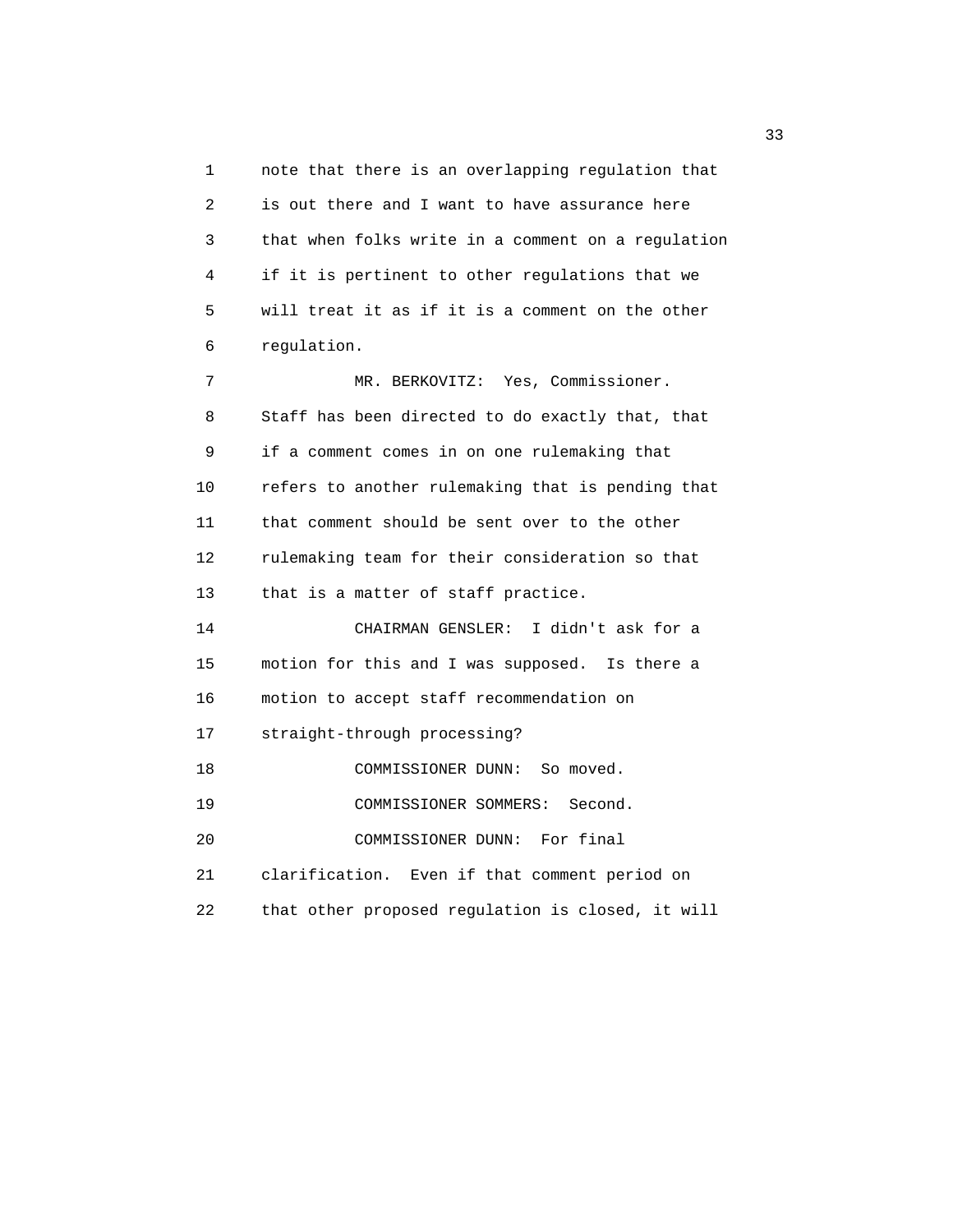1 still be accepted as if it came in in a timely 2 manner?

 3 MR. BERKOVITZ: If the comment in an 4 open comment period refers to a proposed rule for 5 which the comment period is closed, as a general 6 matter it would still go over to the other 7 rulemaking team for their consideration. The 8 teams have the discretion to consider late-filed 9 comments so they would have the discretion to 10 consider it. The Chairman has indicated with 11 respect to the swaps entities definition proposed 12 rule making that if commentors are commenting on 13 the entity's definition and the comment related to 14 a prior rulemaking that had closed that was 15 dependent or related to an entity definition such 16 as some of the perhaps business conduct standards 17 or another rulemaking period that had closed to 18 the closure of the entity's definition rulemaking 19 that staff should exercise its discretion and 20 consider that comment so that in those cases those 21 comments will be considered under staff's 22 discretion. In the future with respect to other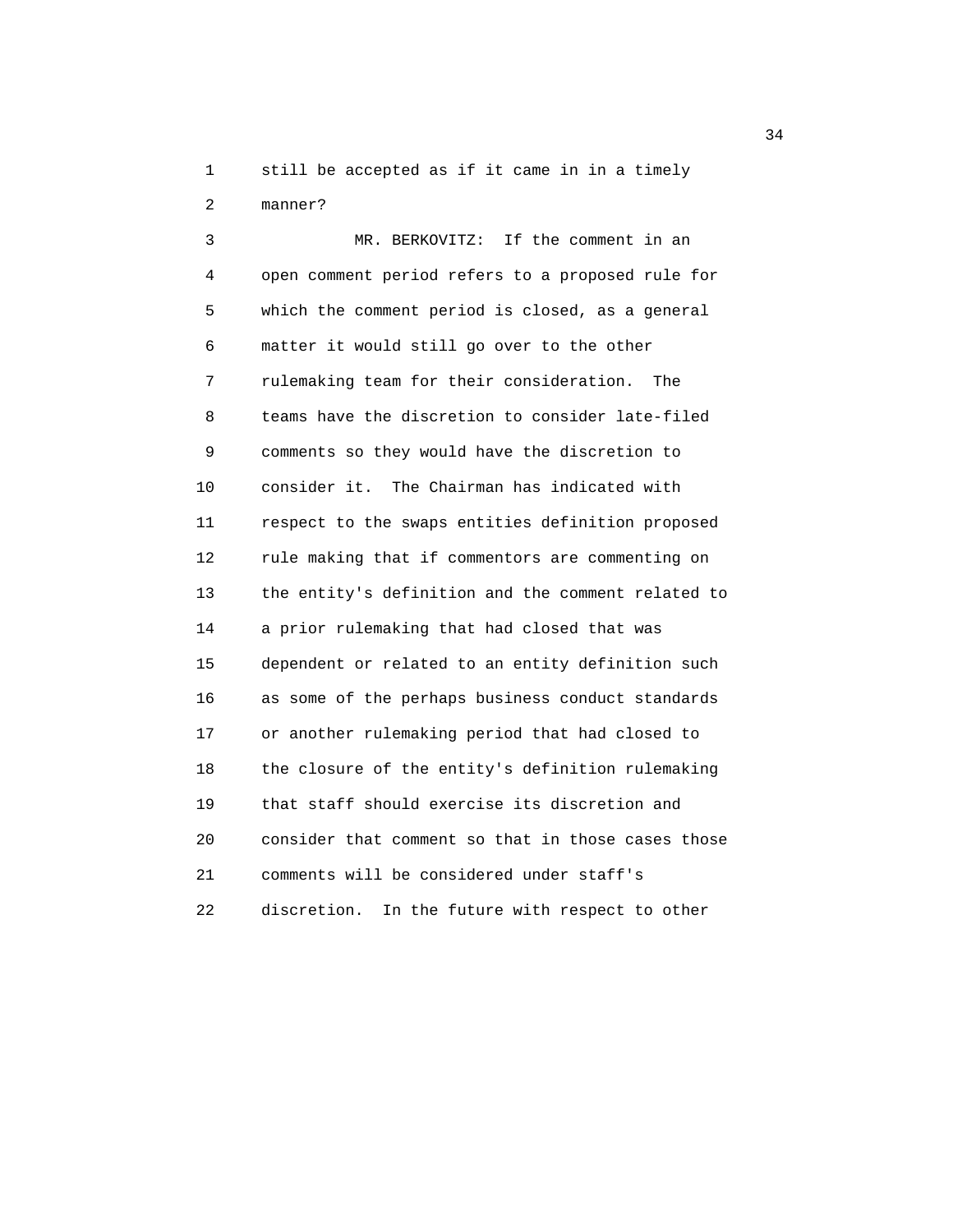1 rulemakings, it will be within staff's exercise of 2 discretion to consider such comments in the other 3 rules.

 4 COMMISSIONER DUNN: I don't know if that 5 completely satisfies me or not. I would like it 6 to be something very uniform and maybe we can

7 discuss this later as a procedural.

8 CHAIRMAN GENSLER: I concur with you, 9 Commissioner Dunn. I think that we're in a 10 natural pause right now. We have whatever work we 11 do today and will put out for proposal. Our next 12 public meeting of the Commission is likely to be 13 toward the end of March. Of the 30 original 14 teams, 27 have been here and the thirty-first team 15 is now here too for the conforming amendments. 16 But we have a natural pause and that if the public 17 has comments on a rule that's closed, they've been 18 still sending them in. There have been meetings. 19 I'm sure all five of us have been asked to take 20 meetings and I certainly know that in the meetings 21 I'm in I try to have somebody take the ex parte 22 notes and put them in the comment file and make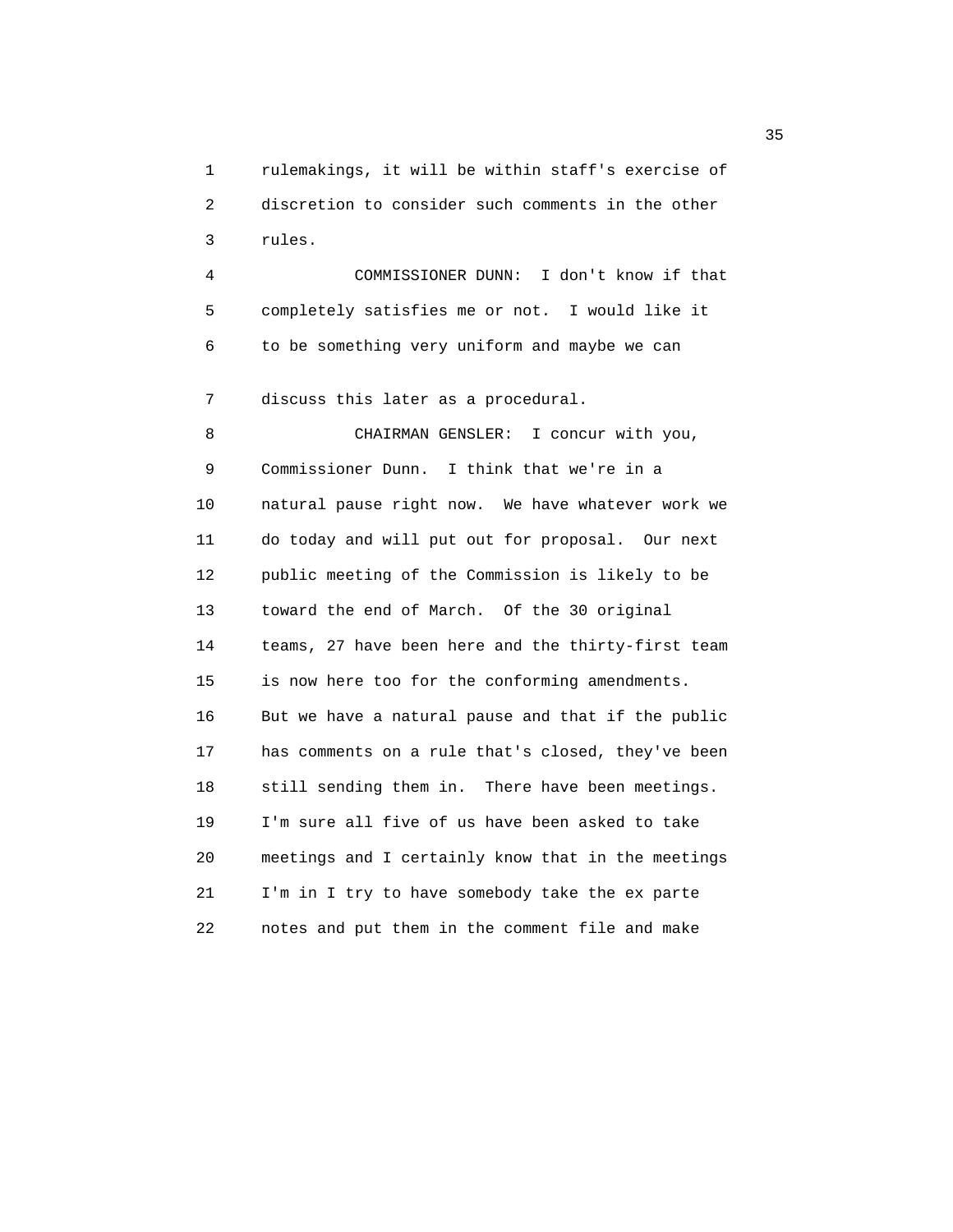1 sure that all five Commissioners have the benefit 2 of what I'm hearing in those meetings. As General 3 Counsel Berkovitz has said, I've said this to the 4 public that if they have a comment and it comes in 5 and it's during this pause right now, and this 6 pause is not going to be just a few days. We just 7 naturally have a period of time where staff is 8 looking through I think we've gotten probably 9 somewhere between 1,300 and 1,500 comments already 10 and staff is looking through those comments 11 summarizing them. They done a lot of work to 12 summarize those comments, make staff 13 recommendations and then this Commission will work 14 as Commissioner O'Malia said to think of a 15 schedule as to how to take these up in the spring 16 and summer. And as I've often noted, we're human 17 and some of these things will be passed the July 18 15 date because we want to get these right and 19 balanced and that's what's important. As to the 20 pendency, I think I agree with Commissioner Dunn. 21 Staff and we have some discretion to continue to 22 get these comments in the right files.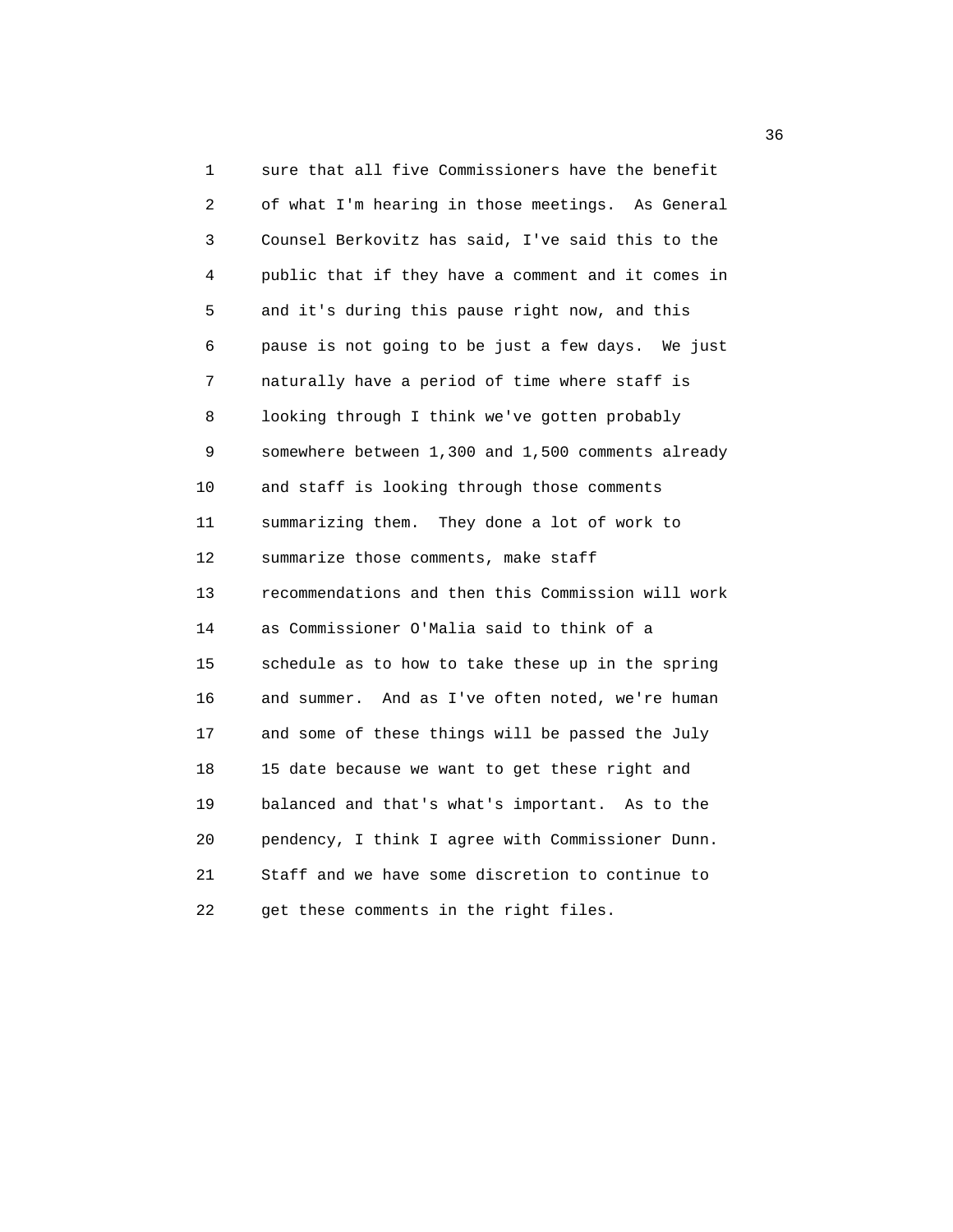1 COMMISSIONER DUNN: With that, Mister 2 Chairman, I have no further questions. I would 3 ask the public to send in their comments on this. 4 I will keep an open mind and review those comments 5 accordingly. 6 CHAIRMAN GENSLER: Thank you. 7 Commissioner Sommers? 8 COMMISSIONER SOMMERS: I'd like to 9 follow-up on this conversation if I can with 10 regard to staff's discretion. What will the 11 process be if staff decides not to consider a 12 comment letter? Do they notify the party that 13 they have decided not to consider it? I guess I'm 14 a little confused at staff's discretion. 15 MR. BERKOVITZ: When the Commission sets 16 forth a deadline in the proposed rule, the agency 17 must consider the comments before the deadline, 18 and as I mentioned and you referred to in the 19 question, it is within staff's discretion that it 20 may be considered and it may not be considered. 21 There is not a process for notifying a commentor 22 saying we are considering your comments. If the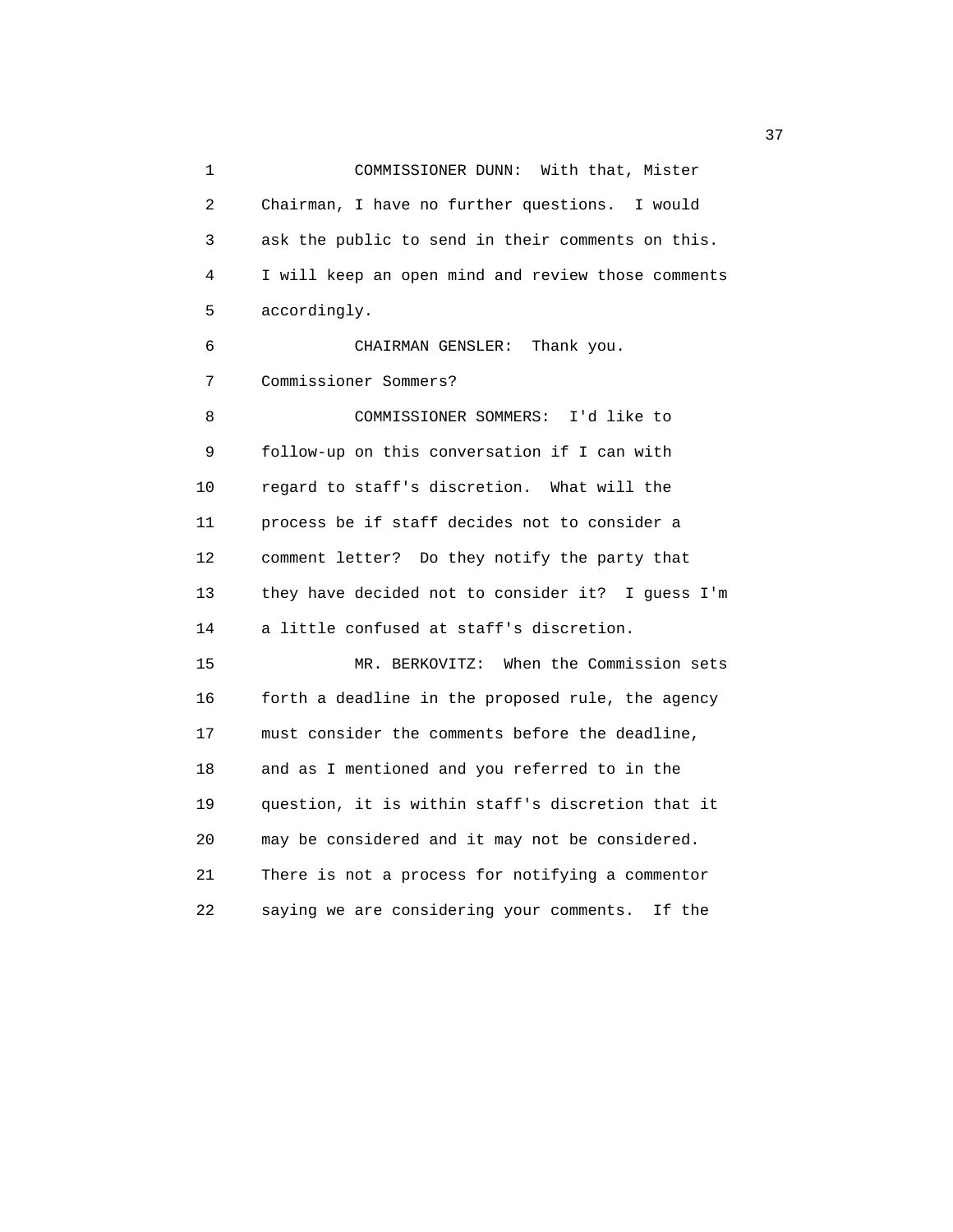1 comment is considered and the commentor raises an 2 issue, at that point the agency has an obligation 3 to respond in the rulemaking to that comment. So 4 ultimately when the agency publishes a final rule, 5 it must address all the comments in the final rule 6 so that at that point the commentor could read the 7 final rule and see whether that comment was 8 addressed or not. But there is actually no 9 process of notification that says we're 10 considering your comments presently. 11 COMMISSIONER SOMMERS: Thank you. I 12 would say that it would be my hope that if there 13 is not a process for notifying the party if 14 they've commented after the comment period has 15 closed and staff makes a determination that we're 16 not considering that comment that maybe then there 17 would be a process for at least the Commission to 18 be notified that we have decided to not consider 19 those comments because they're after the comment 20 has ended. 21 MR. BERKOVITZ: I think that's something

22 we certainly can do. I'd also note that although

 $38<sup>3</sup>$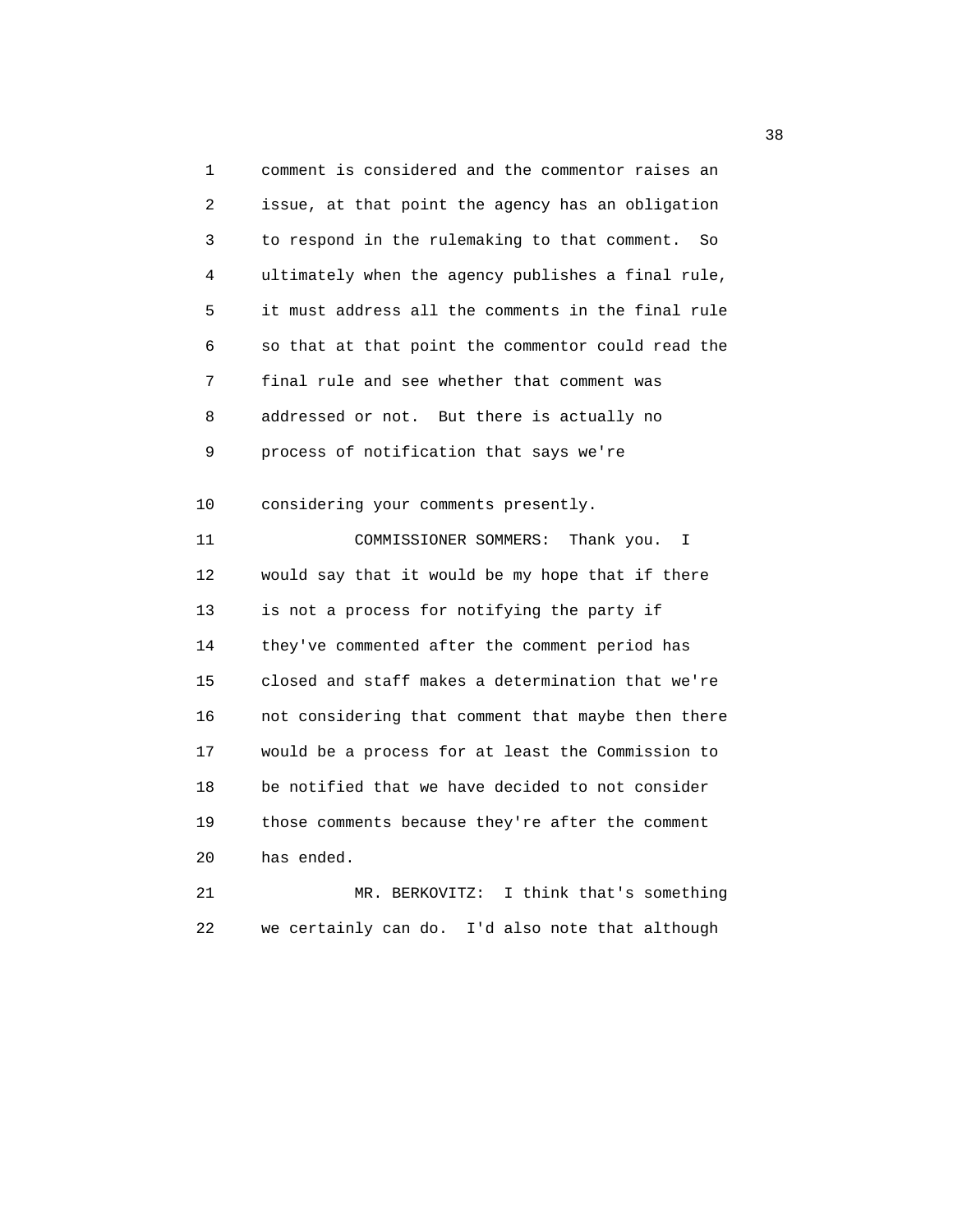1 there isn't a formal process for notifying people 2 whether their comments are considered or not, it's 3 been my experience with a number of these 4 instances so far, and I can't speak for all the 5 rulemaking teams on this, often times commentors 6 who are either anticipating they will be late who 7 actually are late will call up and say we're going 8 to be filing late. Will you consider our 9 comments? So that there is an informal discussion 10 between staff back and forth and sometimes the 11 commentors are informed that, yes, we will 12 consider their comment. So it's not necessarily a 13 black box and although there isn't a formal 14 notification process, there is that informal 15 discussion back and forth on this. But we can 16 certainly notify when there is a date that staff 17 says here is the cutoff date. We're just not 18 going to be accepting any. It's beyond the point 19 where if we take more comments it's going to 20 interfere with the promulgation of the final rule 21 or something like that. We could do that if 22 that's what the Commission would like.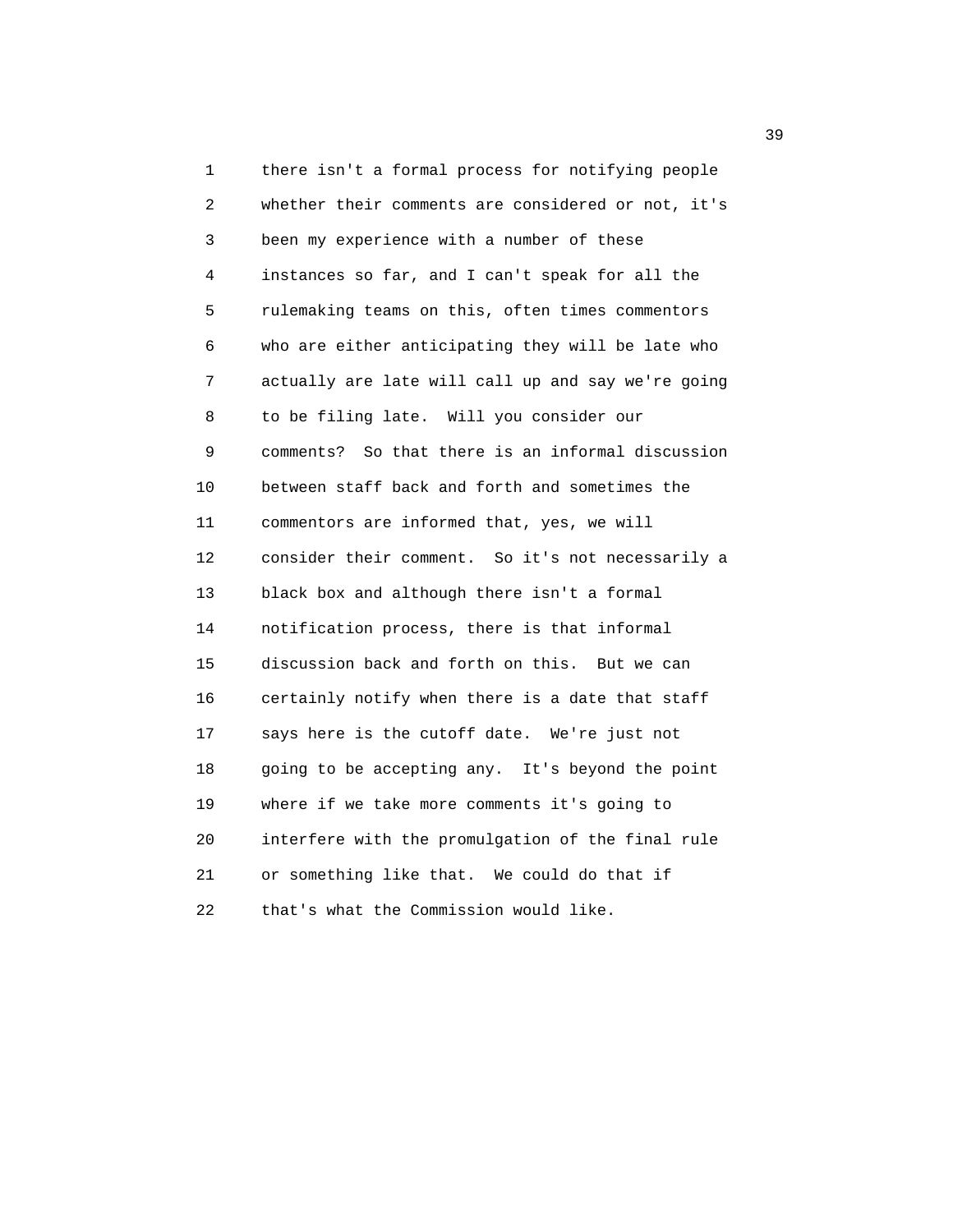1 COMMISSIONER SOMMERS: Thank you, Dan. 2 I have a couple of different questions to clarify 3 to make sure you've clarified for me but making 4 sure that the public is aware that the transfer of 5 customer funds that is dealt with in this proposal 6 is within a single DCO, not between DCOs. 7 MR. RADHAKRISHNAN: That is correct, 8 Commissioner. It's meant to make sure that if I 9 am a customer and I have an account with Phyllis 10 who is the clearing FCM and I have positions at X 11 DCO and I want to transfer my positions to John 12 who is also a clearing member and that DCO must 13 facilitate that transfer. 14 COMMISSIONER SOMMERS: Thank you. My 15 second question to clarify is with regard to the 16 treatment of funds and the permitted investments, 17 to clarify that the funds a DCO holds that are not 18 4D funds are not subject to 1.25. 19 MR. RADHAKRISHNAN: That is correct, 20 Commissioner. Rule 1.25 only goes to the 21 investment of customer segregated funds, yes. 22 COMMISSIONER SOMMERS: Thank you.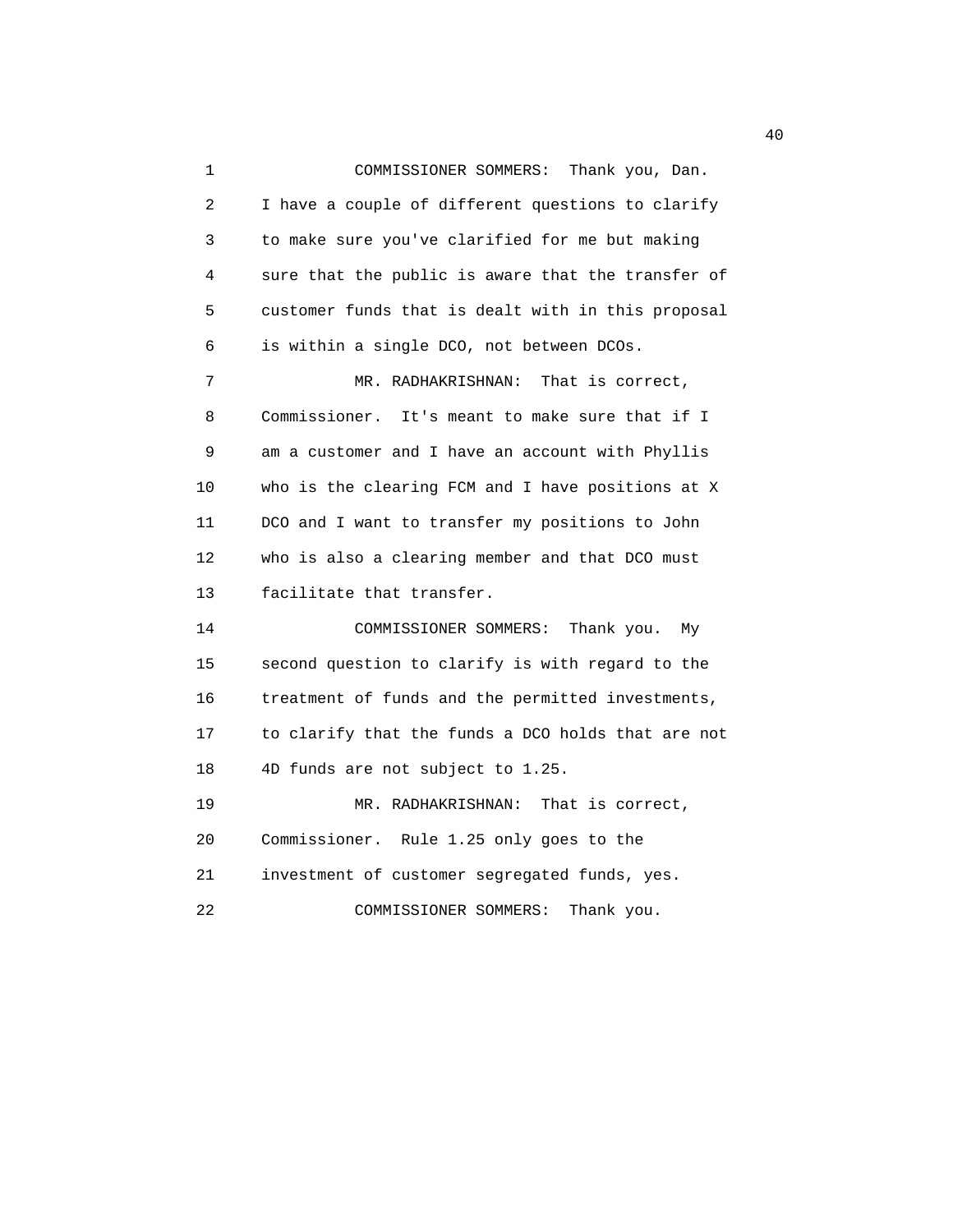1 CHAIRMAN GENSLER: Thank you,

| 2  | Commissioner Sommers. Commissioner Chilton?        |
|----|----------------------------------------------------|
| 3  | I'm curious if<br>COMMISSIONER CHILTON:            |
| 4  | we're expecting any resistance to the timeframes   |
| 5  | for submitting swaps for clearing or for DCOs to   |
| 6  | clear. And also if you think we will get any       |
| 7  | resistance to a customer funds transfer proposal.  |
| 8  | MR. RADHAKRISHNAN:<br>We may get                   |
| 9  | resistance from the dealer community. For          |
| 10 | example, there is a clearing organization that's   |
| 11 | not regulated by this Commission that does         |
| 12 | clearing on a weekly basis, on batch basis and so  |
| 13 | people may resist because they're used a           |
| 14 | particular way of doing business. Also I think     |
| 15 | the dealer community may object to this transfer.  |
| 16 | They say you don't have to close our your position |
| 17 | and reestablish your position just to move from    |
| 18 | one clearing firm to another. That doesn't make    |
| 19 | any sense at all. But perhaps the current          |
| 20 | practice allows people to make more money so that  |
| 21 | if we're potentially taking away a source of       |
| 22 | revenue, people might resist.                      |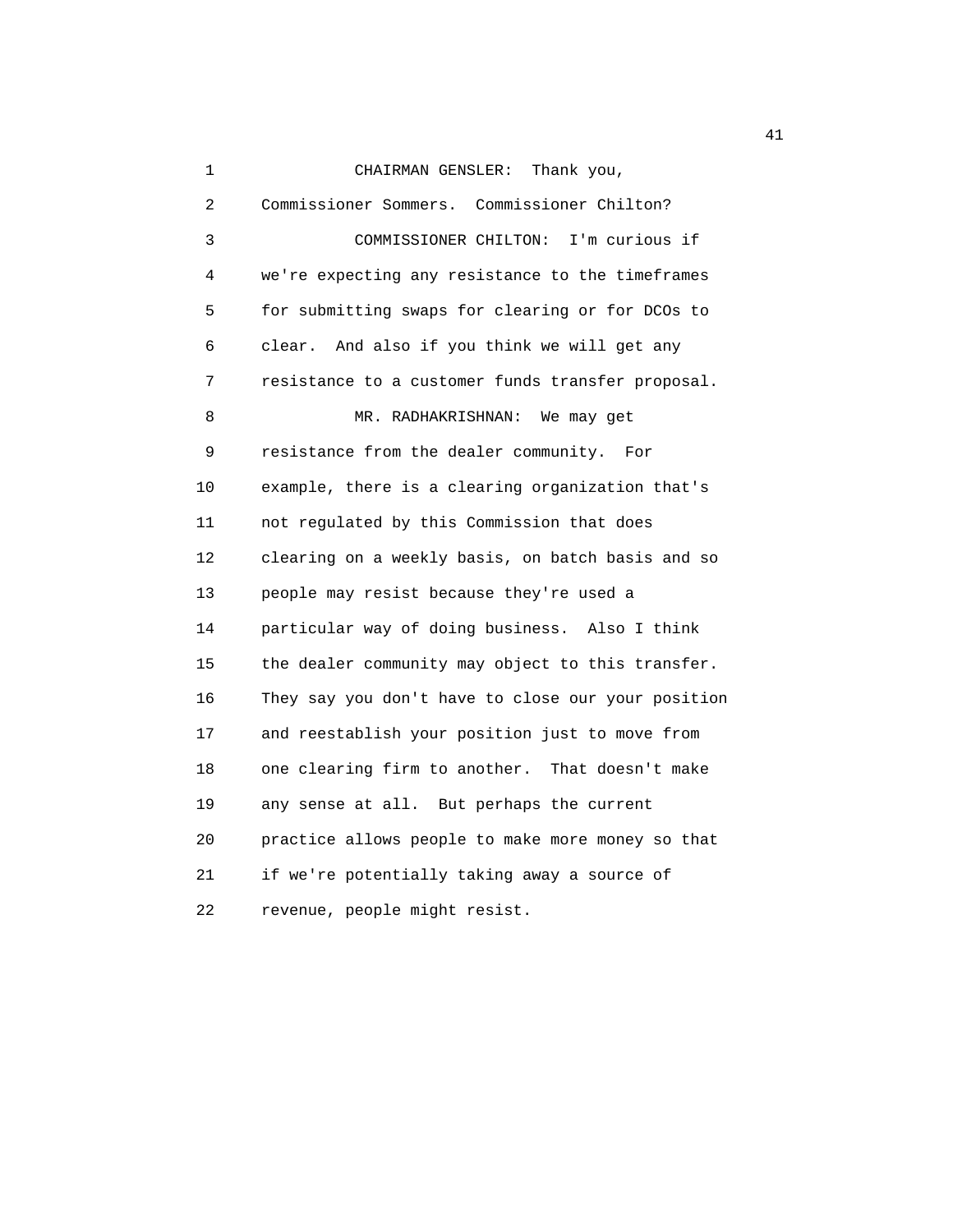1 COMMISSIONER CHILTON: Thank you. 2 CHAIRMAN GENSLER: Thank you, 3 Commissioner Chilton. Commissioner O'Malia? 4 COMMISSIONER O'MALIA: Thank you. Let 5 me follow- up on the comment questions. I don't 6 know if it was ever answered why we went with a 7 30-day or over a 60-day comment period for this 8 rule. 9 MS. DIETZ: The reason we were going 10 with a 30- day was because this rulemaking is 11 fairly limited and focused and we felt that that 12 was an appropriate timeframe. It also with the 13 overlap of the earlier proposed rulemaking would 14 enable us to proceed and go final with the entire 15 participant product eligibility rule and the 16 entire treatment of funds rule at the same time. 17 CHAIRMAN GENSLER: May I help you on 18 that one a little bit? 19 COMMISSIONER O'MALIA: Sure. 20 CHAIRMAN GENSLER: But if we had a 21 longer comment period, couldn't we possibly do a 22 great deal of what we do in clearing in the spring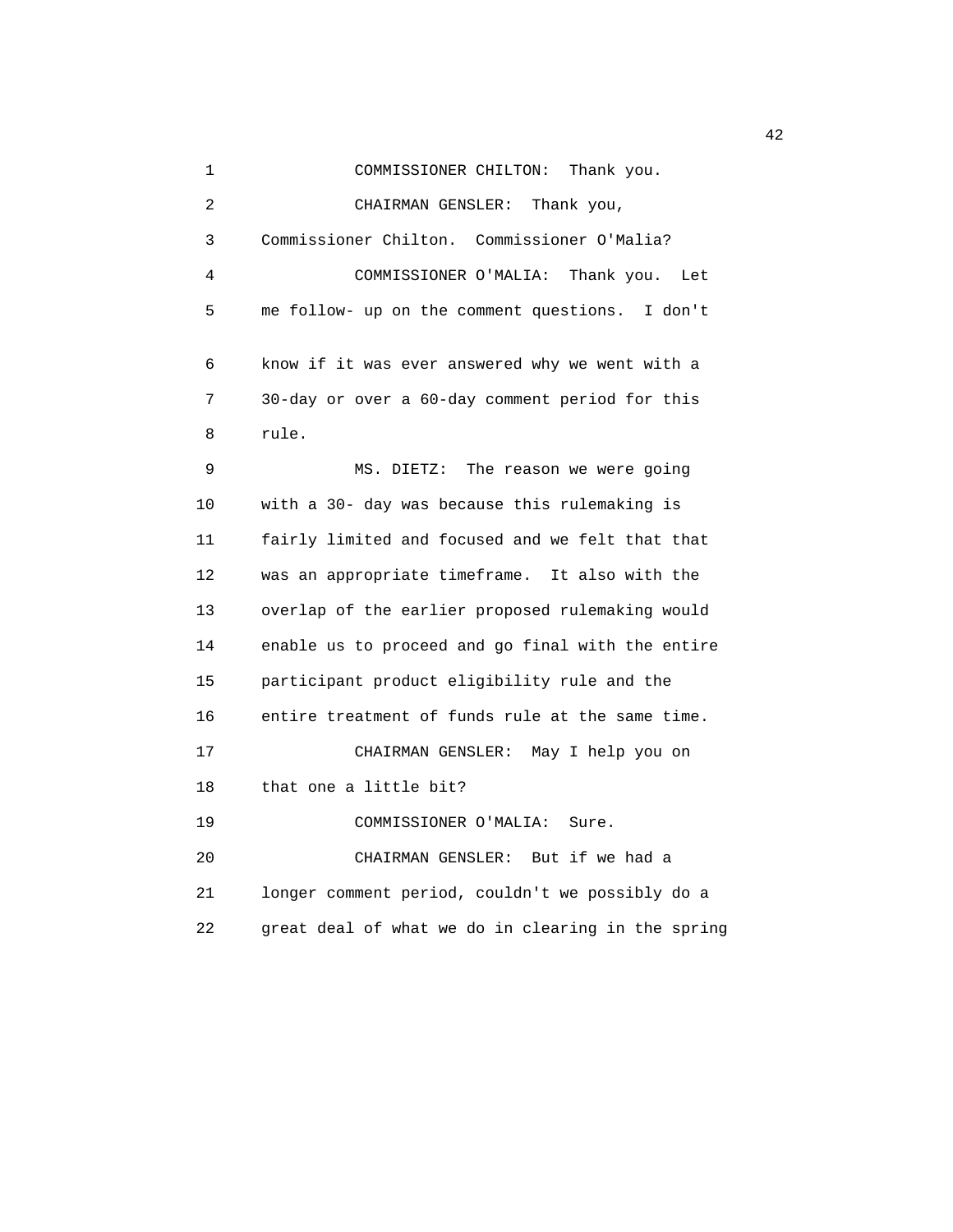1 or into the summer and this straight-through 2 processing could possibly be done in a separate 3 final rule? It is pretty targeted. Isn't that 4 possible as well?

 5 MS. DIETZ: Yes, it certainly could be 6 done separately just as it is being done now. I 7 think that one thing to take into consideration 8 which I know has been discussed and there isn't a 9 final decision on it is how we consolidate and put 10 together all the different rulemakings. It's an 11 issue of mechanics more than anything else because 12 once all the comment periods close, we will have 13 the full breadth of the public comments. So it's 14 just a matter of making sure that everything is 15 sown together neatly and fits together. But this 16 is as I think you will see free- standing so that 17 if we went out with other rules and then did this 18 separately, it's certainly possible.

 19 CHAIRMAN GENSLER: So I would say to 20 Commissioner O'Malia that this one might end up 21 being free-standing and I'd be open to making this 22 60 days as well.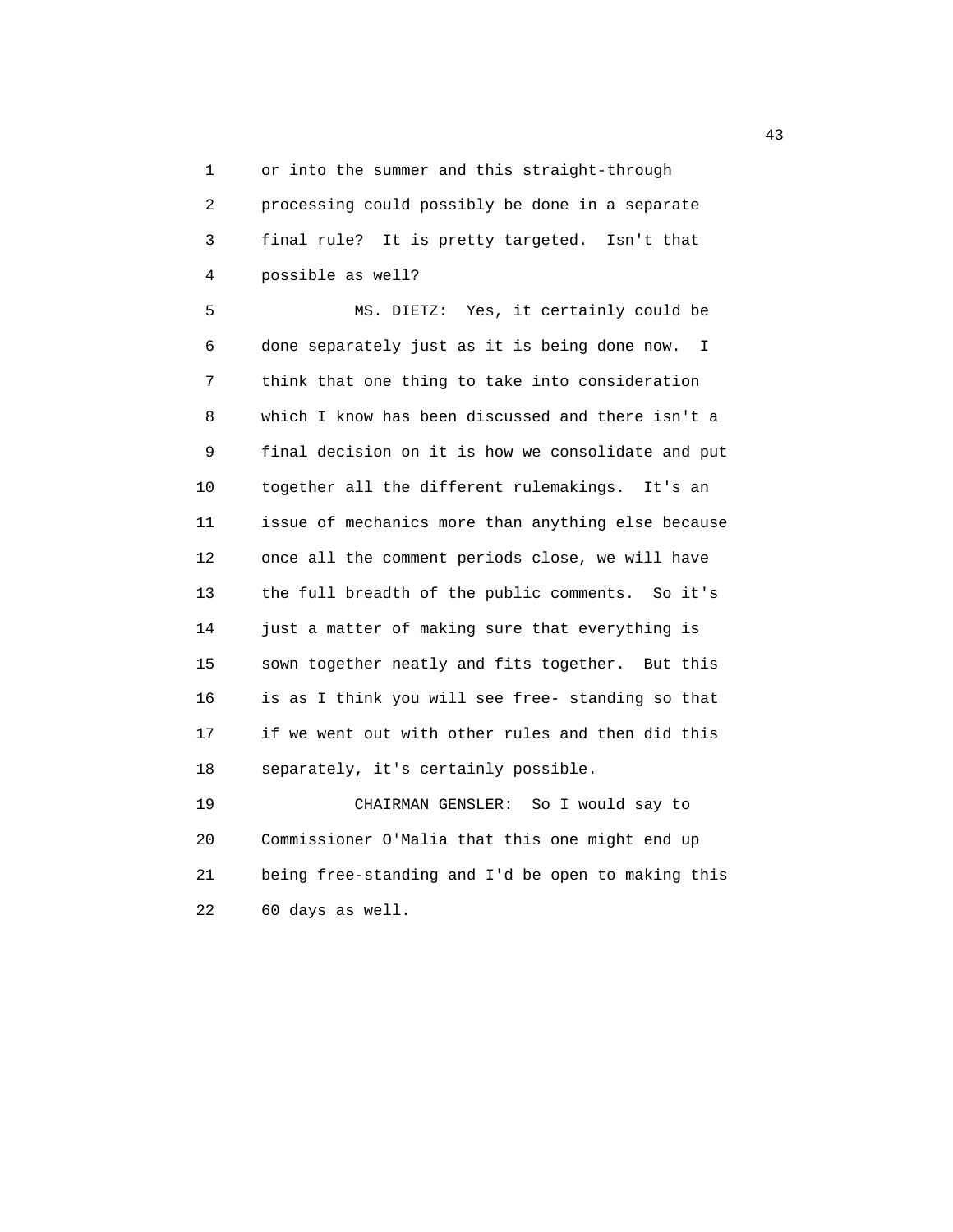1 COMMISSIONER O'MALIA: I was going to 2 follow-up in my next part. I think we have shown 3 some flexibility and I think that the DOJ letter 4 that we received on our governance came in 38 days 5 after the comment period and we accepted so that 6 if 38 days is our new standard then I'm okay with 7 that. I want to put that out there.

 8 I have a question on Section 39.12. As 9 the Chairman noted, the rule seeks to conform 10 swaps and futures markets. The rule now reads 11 that "A derivative clearing organization shall 12 select contract units sizes and other terms and 13 conditions that maximize liquidity, facilitate 14 transparency in pricing, promote access and allow 15 for effective risk-management." The preamble also 16 explicitly states that the goal of the other terms 17 and conditions language is to clarify that when a 18 DCO is establish products and templates it must 19 select termination or a maturity period, 20 settlement features and cash-flow conventions. 21 The Chairman made a compelling argument for risk

22 reduction, et cetera. On Tuesday we received a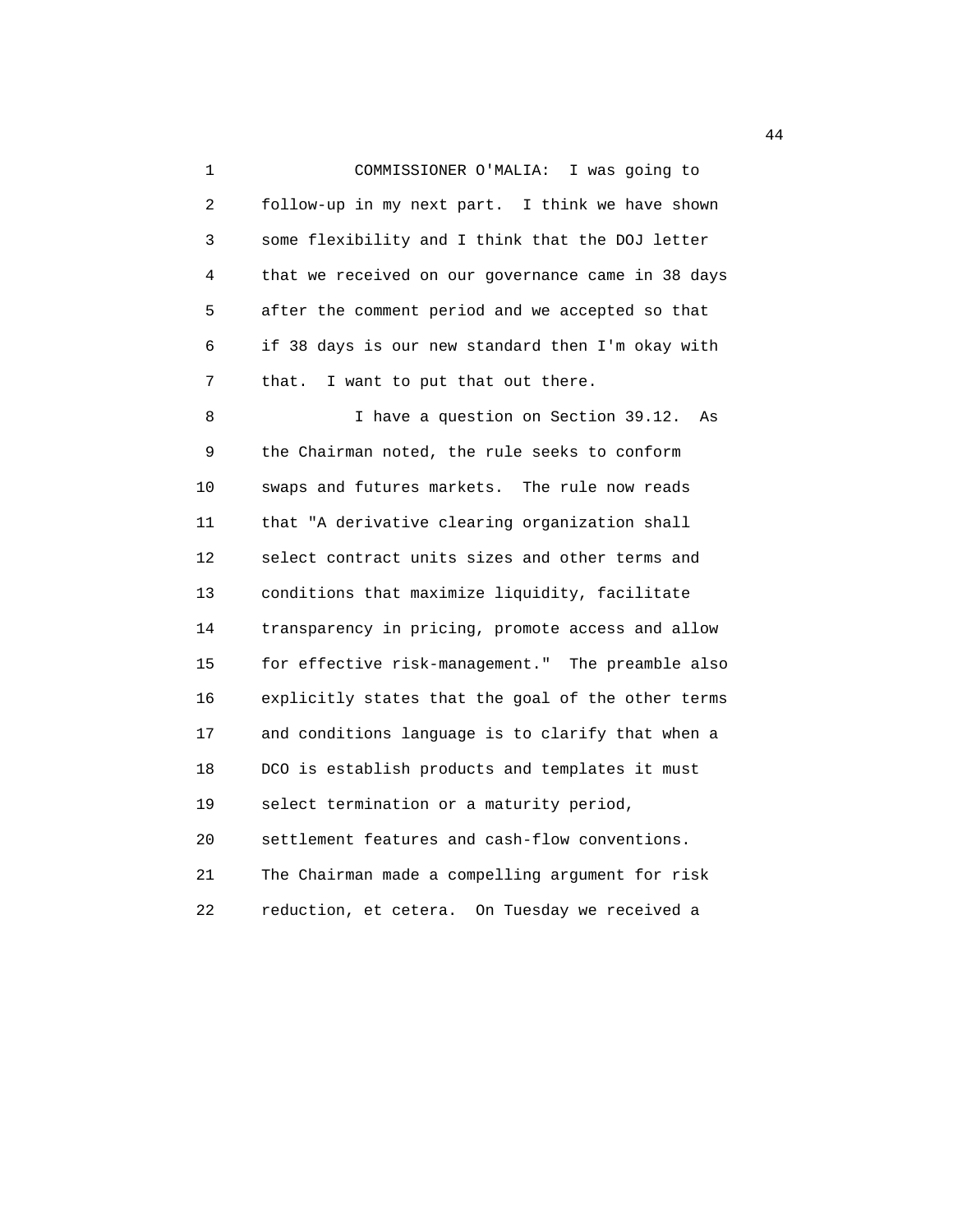1 letter from Representative Barney Frank and in 2 that letter he mentioned to the Commission that 3 swaps are very different products than those 4 currently traded in the "highly evolved equities 5 and futures market." I think we should listen to 6 that advice because these markets are different 7 and they have quite frankly not evolved in the 8 same way that Congressman Barney Frank has pointed 9 out. My question is to John and Phyllis, are you 10 absolutely certain that by forcing the 11 termination, settlement and cash-flow conventions 12 on swaps that this is the current solution for the 13 swaps market? 14 MR. RADHAKRISHNAN: If you accept the 15 proposition that swaps need to be cleared, I think 16 you got to give the clearinghouse the most 17 flexibility in determining how to clear a product. 18 Otherwise what you're going to get is, the worry 19 that you're going to have is, as between the 20 customer and its clearing firm you have one 21 contract, between the clearing firm and the

22 clearinghouse you're going to have another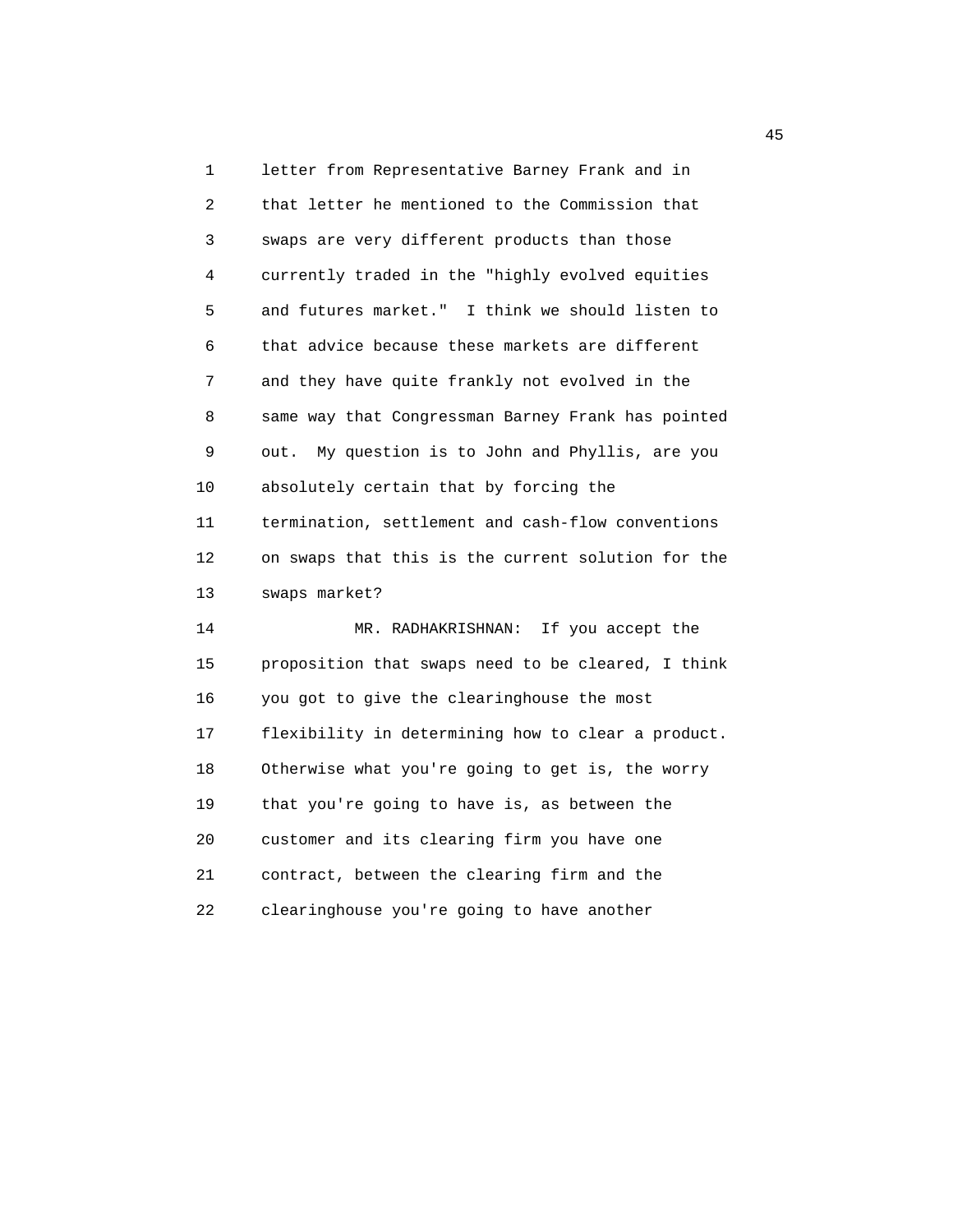1 contract. That's not what happens in the futures 2 industry. Everybody has the same contract so 3 that, one, it facilitates an E.D., an easy 4 movement of positions. Let's say if a firm is 5 having financial difficulty, it facilitates easy 6 movement and the reason we proposing contract size 7 constraints or that we propose this contract issue 8 is you want to make it easy for the clearinghouse 9 to determine how to clear a particular transaction 10 because once it's cleared it's not a bilateral 11 transaction anymore. It's a transaction between 12 the clearing member and the clearinghouse. So we 13 believe that smaller lot sizes will facilitate 14 liquidity thereby allowing these products to be 15 listed on a DCM or a SEF, and also it will help in 16 default management because it may be easier to 17 either liquidate or assign or move positions to 18 different clearing members. So far experience has 19 been in an instance of financial difficulty one 20 firm takes the whole book or buys the whole book, 21 but that may not be necessarily so. You may have 22 two firms agreeing to take a portion of a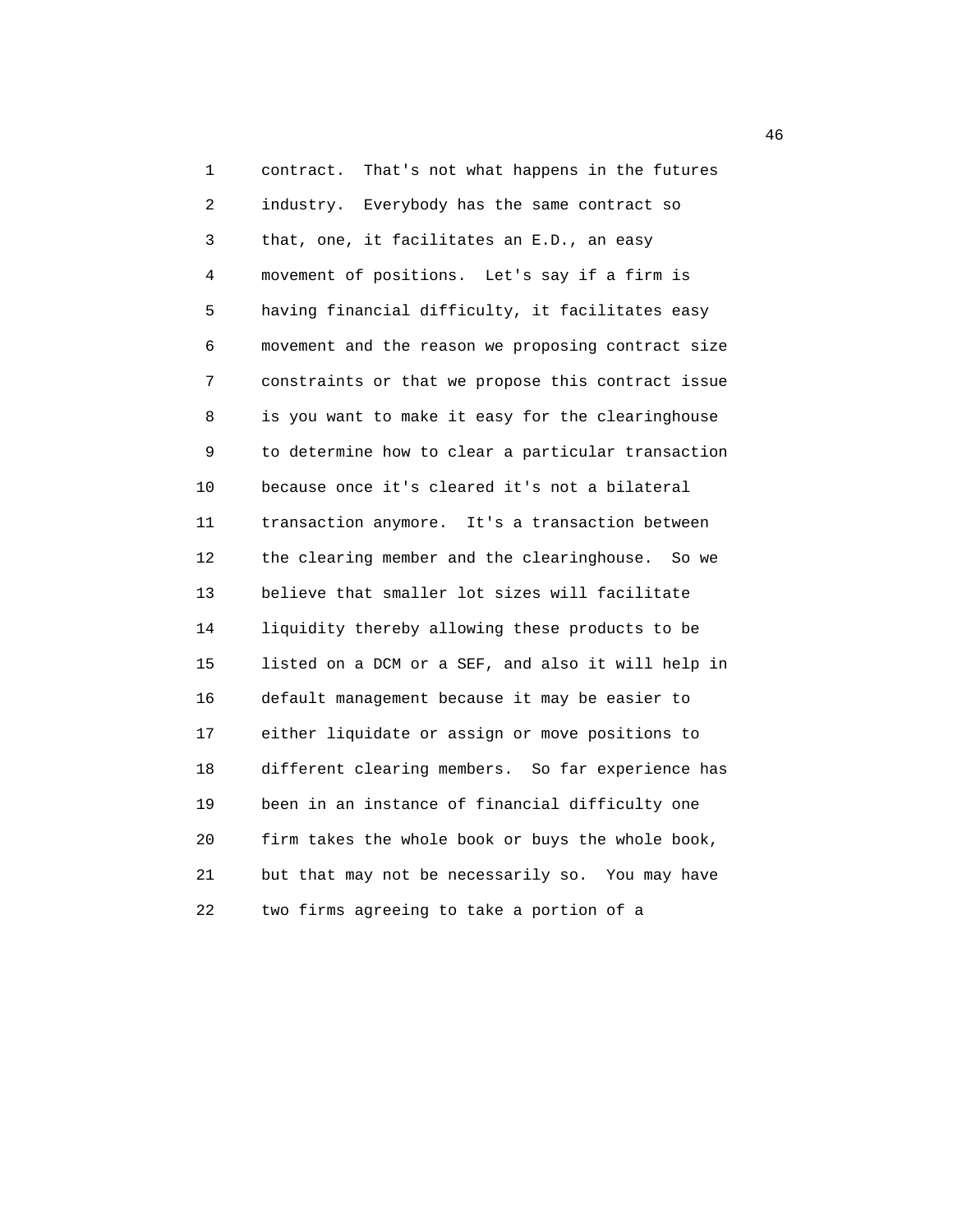1 particular book of a clearing and that's why we

2 proposed this.

 3 COMMISSIONER O'MALIA: Can you think of 4 a scenario in which this rule might constrain the 5 swaps market?

 6 MR. RADHAKRISHNAN: I cannot, but I 7 think that's why hopefully if there is something, 8 we'll get some public comment on it.

 9 COMMISSIONER O'MALIA: In talking with 10 some of the buy-side asset managers, they raise 11 the issue of breaking up block trades and 12 allocating them to the clients prior to clearing. 13 They're trying to solve both operational risk and 14 counterparty risk. I'm trying to understand. 15 This straight-through processing rule has this 16 immediate requirement. Would that undermine the 17 ability of an asset manager to reallocate all of 18 their trades to their clients before clearing 19 because they're not the clearing member, their 20 clients are dealing with this. Will that mess up 21 that process? Will it make it more expensive? Do 22 we inject operational risk versus counterparty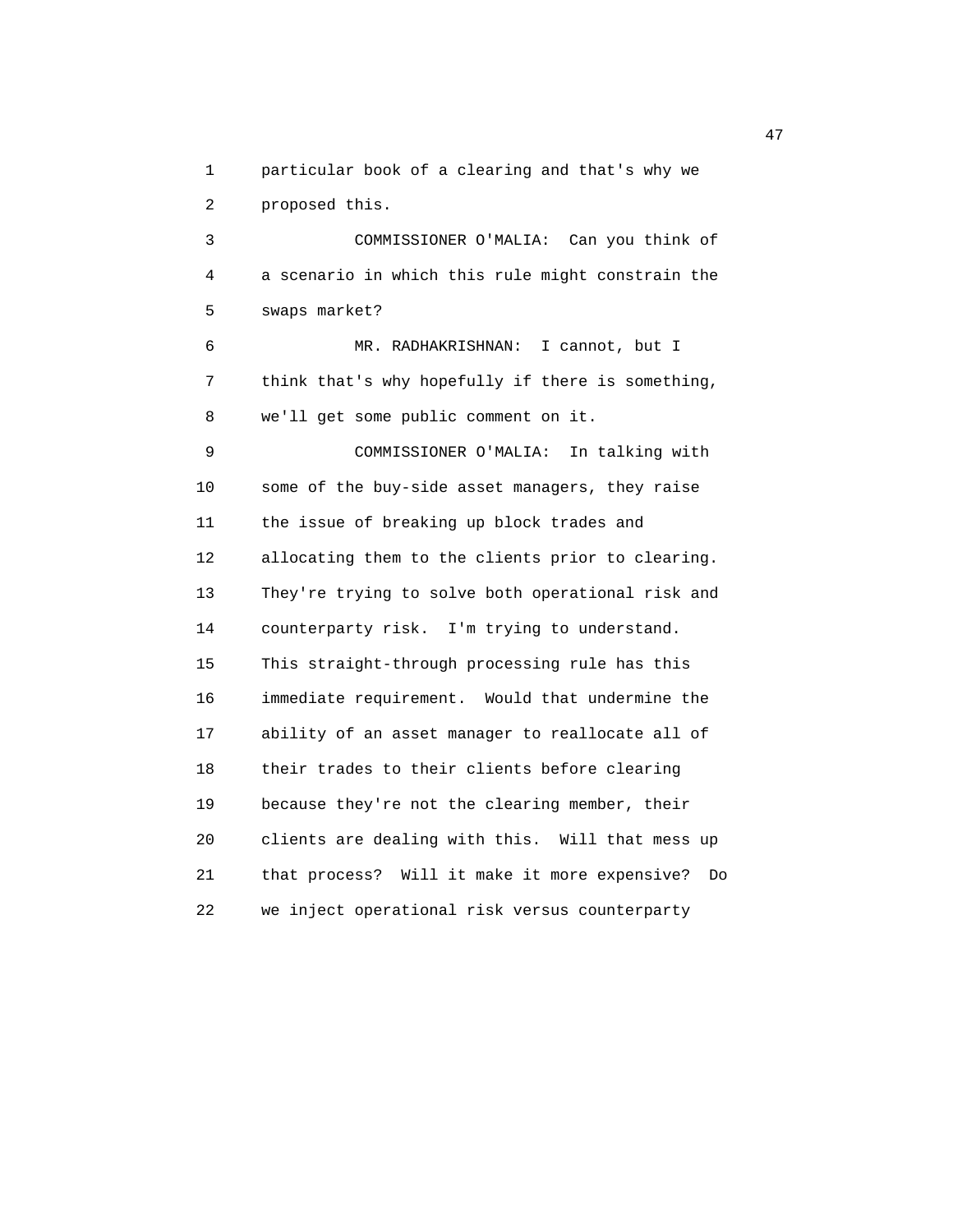1 risk? What do you think?

| $\overline{2}$ | MR. RADHAKRISHNAN: I don't think so,               |
|----------------|----------------------------------------------------|
| 3              | but we've asked a question to that effect as to    |
| 4              | whether there will be something detrimental. But   |
| 5              | the way I look at it is very similar to how bunch  |
| 6              | orders are treated in the futures world.<br>The    |
| 7              | issue of allocation is one that takes place after  |
| 8              | execution and after clearing because what you want |
| 9              | to make sure is you allocate positions. Let's say  |
| 10             | you're a money manager and you've got 10 clients.  |
| 11             | You execute say a block of 1,000 contracts and     |
| 12             | you're going to give 100 to each of them.<br>In my |
| 13             | view what has to happen first is clearing. After   |
| 14             | clearing then you as the money manager can decide  |
| 15             | which of your clients get the trade. So I don't    |
| 16             | see how clearing will affect the allocation        |
| 17             | process, but we have asked the question. Maybe     |
| 18             | we're missing something.                           |
| 19             | COMMISSIONER O'MALIA:<br>But that's not            |
|                |                                                    |

 20 the way it's done now though. Right? You've met 21 with these folks in the swaps world and they come 22 in and they say we have this and we allocate it to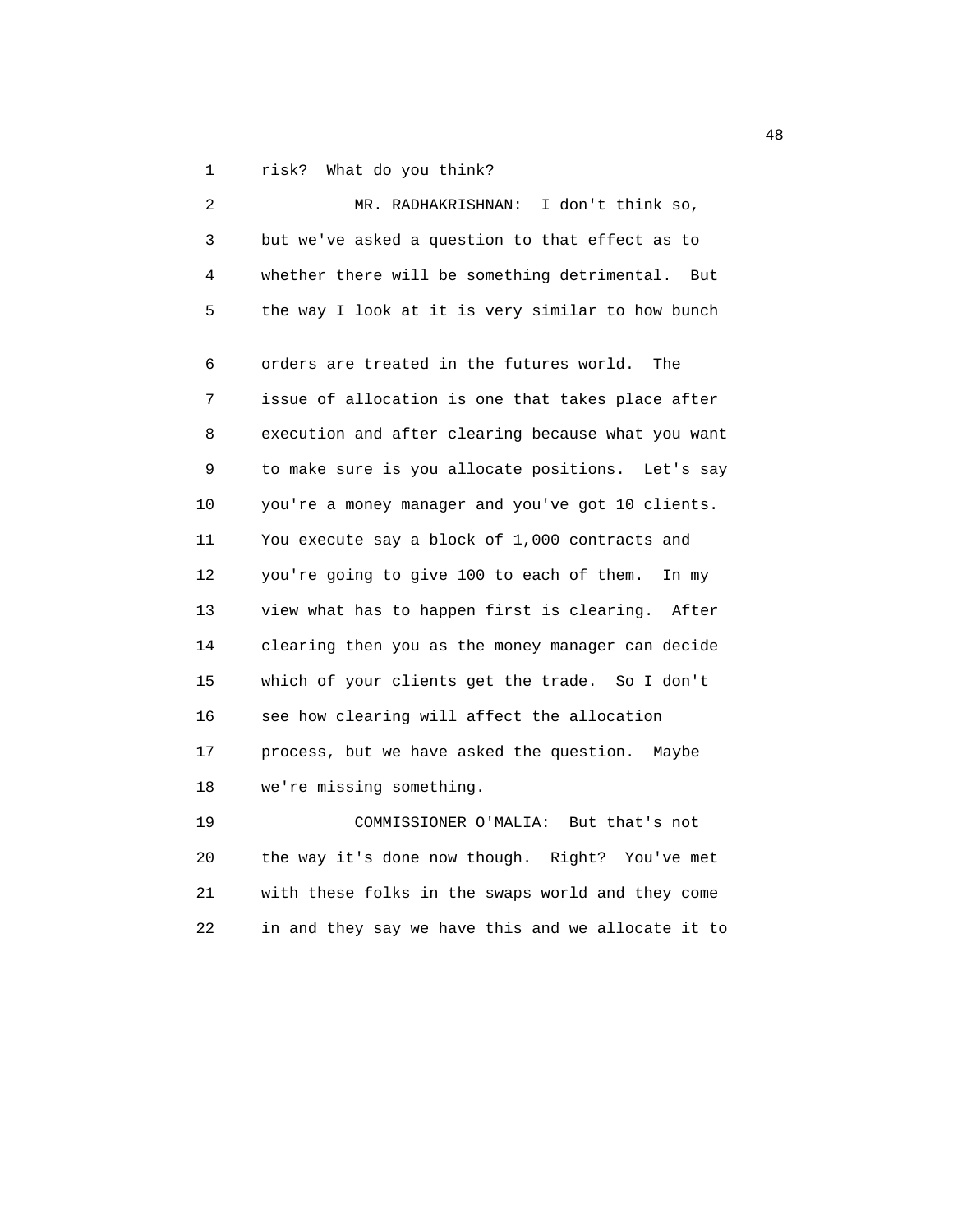1 our customer in a bilateral deal.

 2 MR. RADHAKRISHNAN: In the uncleared 3 world. 4 COMMISSIONER O'MALIA: It's uncleared. 5 MR. RADHAKRISHNAN: Right. 6 COMMISSIONER O'MALIA: But if they're 7 going to clearing, there is no reason why 8 standardization of terms and conditions in the 9 previous question, we're going standardize these 10 products and we're going to have a lot more 11 cleared products. How do they manage that 12 relationship that they currently have today in 13 this new environment? 14 MR. RADHAKRISHNAN: The difference 15 between the uncleared world and the cleared world 16 is this. In the uncleared world, let's say you're 17 a money manager. 18 COMMISSIONER O'MALIA: I understand the 19 relationship today. I'm saying what are the 20 consequences going forward and how will this 21 relationship change and have we thought of that? 22 MR. RADHAKRISHNAN: The consequence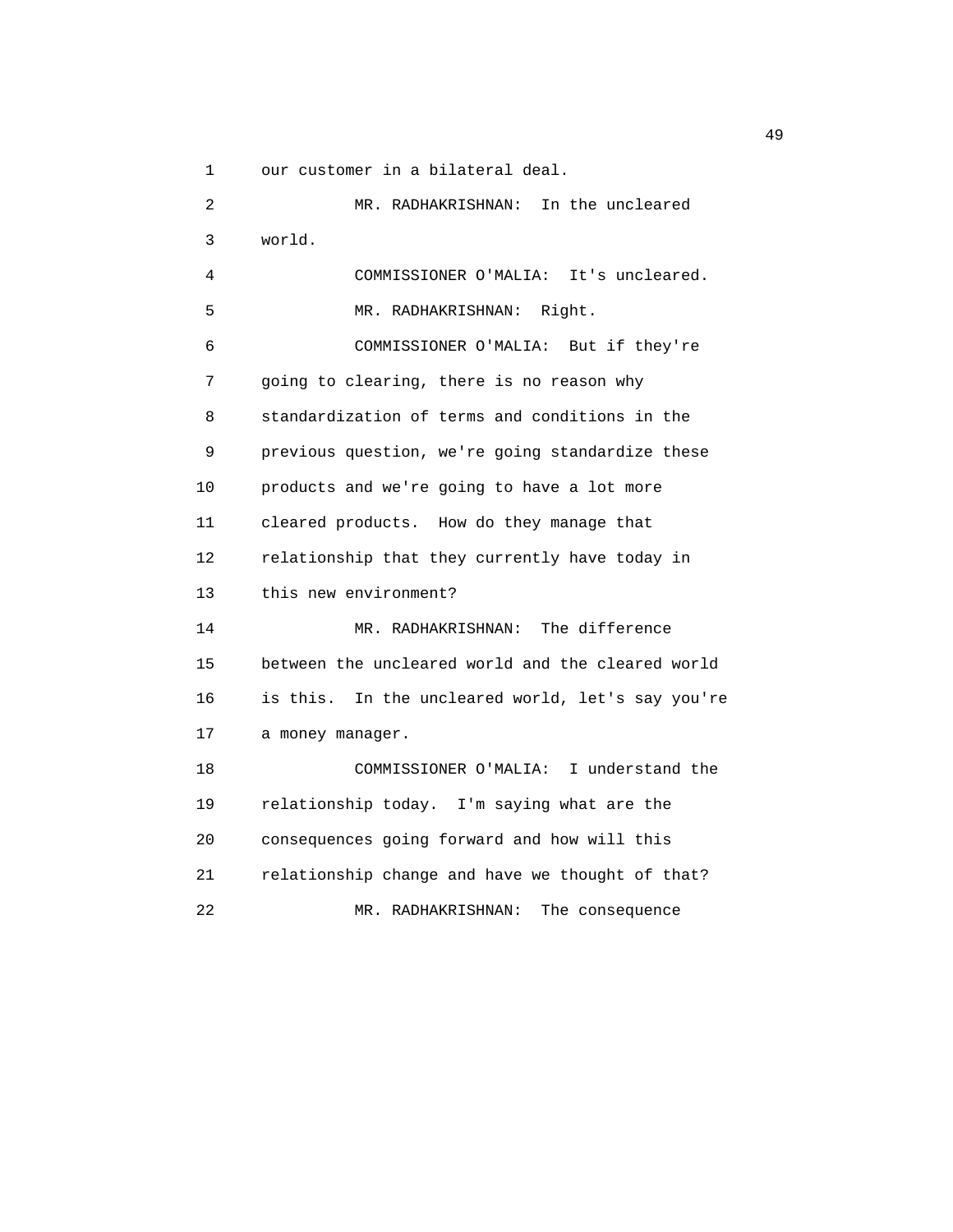1 going forward is that once it's cleared you have a 2 central counterparty, the clearinghouse. So as 3 between the customer, the customer will have a 4 relationship with the clearing firm and according 5 to Dodd-Frank unless the money manager is also an 6 FCM, the money manager must have a relationship 7 with a clearing FCM so that in this case the money 8 manager will be functioning as a CTA. Probably 9 will have to be a CTA. The key difference is that 10 you've got a clearinghouse in between. You don't 11 have say 10 counterparties. You got one clearing 12 member, one clearinghouse. We don't see, in fact 13 we think this will make it easier to do the 14 allocation process because let's say you do a 15 1,000 lot trade, I'm the money manager and I give 16 it to Phyllis who is a clearing member so this 17 clears it with John. It's done. Clearing takes 18 place. Then Phyllis will tell me you're done and 19 now go ahead and allocate how you want to 20 allocate. Of course Phyllis needs to know because 21 the clients that I allocated to are also Phyllis's 22 clients because they're all customers. So I think

 $50<sub>50</sub>$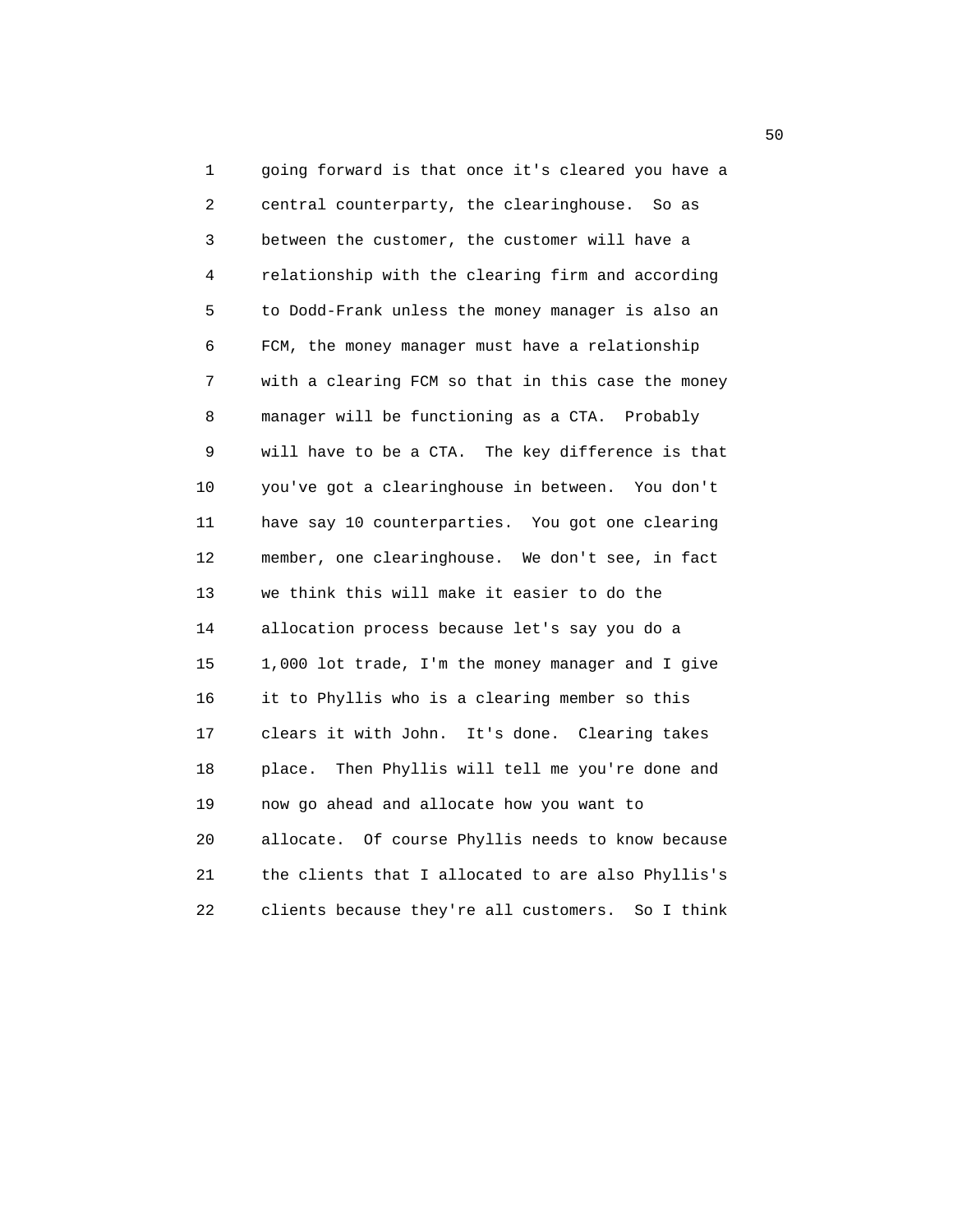1 that this will make allocations much easier just 2 as it has done in the futures world. 3 COMMISSIONER O'MALIA: So in a default 4 situation with a clearinghouse and you've cleared. 5 MR. RADHAKRISHNAN: I'm the money 6 manager? 7 COMMISSIONER O'MALIA: You're the money 8 manager and you've cleared with the clearinghouse. 9 MR. RADHAKRISHNAN: I have a 10 relationship with the clearinghouse. 11 COMMISSIONER O'MALIA: But you just 12 cleared with the clearinghouse and then you just 13 unloaded it on your customer. Who does the 14 clearinghouse now have the relationship with? 15 MR. RADHAKRISHNAN: The clearinghouses? 16 If the position does not belong to me, I'm just 17 the manager? 18 COMMISSIONER O'MALIA: But you cleared 19 it. You and the clearinghouse have now done the 20 deal. 21 MR. RADHAKRISHNAN: Actually what 22 happens is I have to tell all my customers to open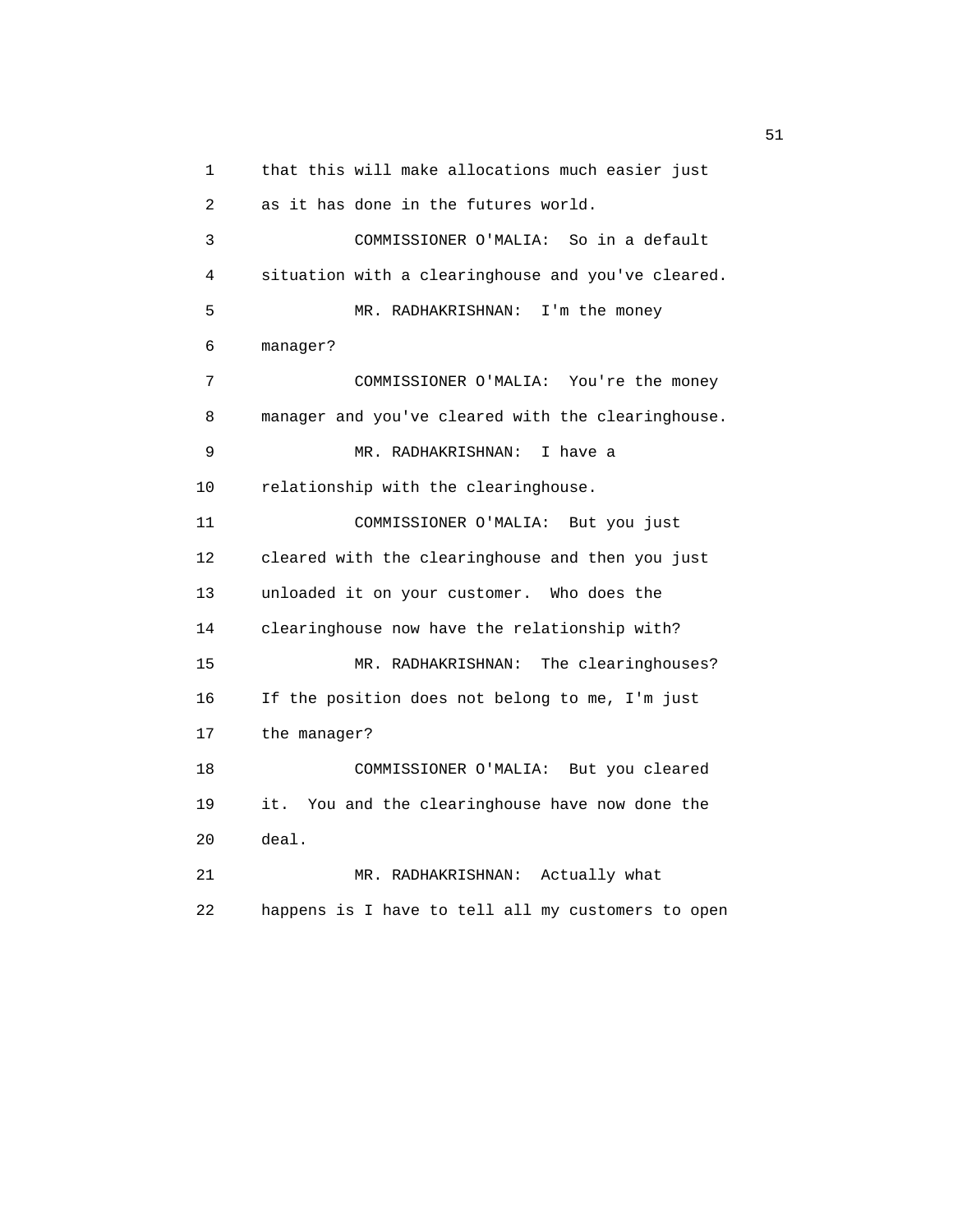1 an account with the clearing FCM. Unless I am the 2 clearing FCM, I cannot engage, I cannot clear, I 3 cannot act as a clearing member for customers with 4 a clearinghouse unless I'm an FCM. So if I choose 5 just to be a money manager which happens right 6 now, I choose just to be money manager, I will 7 tell my clients whoever I manage the money for, to 8 open an account with an FCM, whichever FCM they 9 choose just like it happens in futures. So the 10 relationship is between the client and the FCM and 11 the FCM and the clearinghouse. I'm just the 12 adviser. 13 COMMISSIONER O'MALIA: So to my original 14 question how will this change, I think you've just 15 identified that that's how it will change. 16 MR. RADHAKRISHNAN: Yes, it will change. 17 In fact, I think it will make it much more 18 rational and it will introduce the clarity in the 19 futures world to the cleared swaps world. 20 COMMISSIONER O'MALIA: Thank you. 21 CHAIRMAN GENSLER: That change to which 22 you just referred and it's part of why we're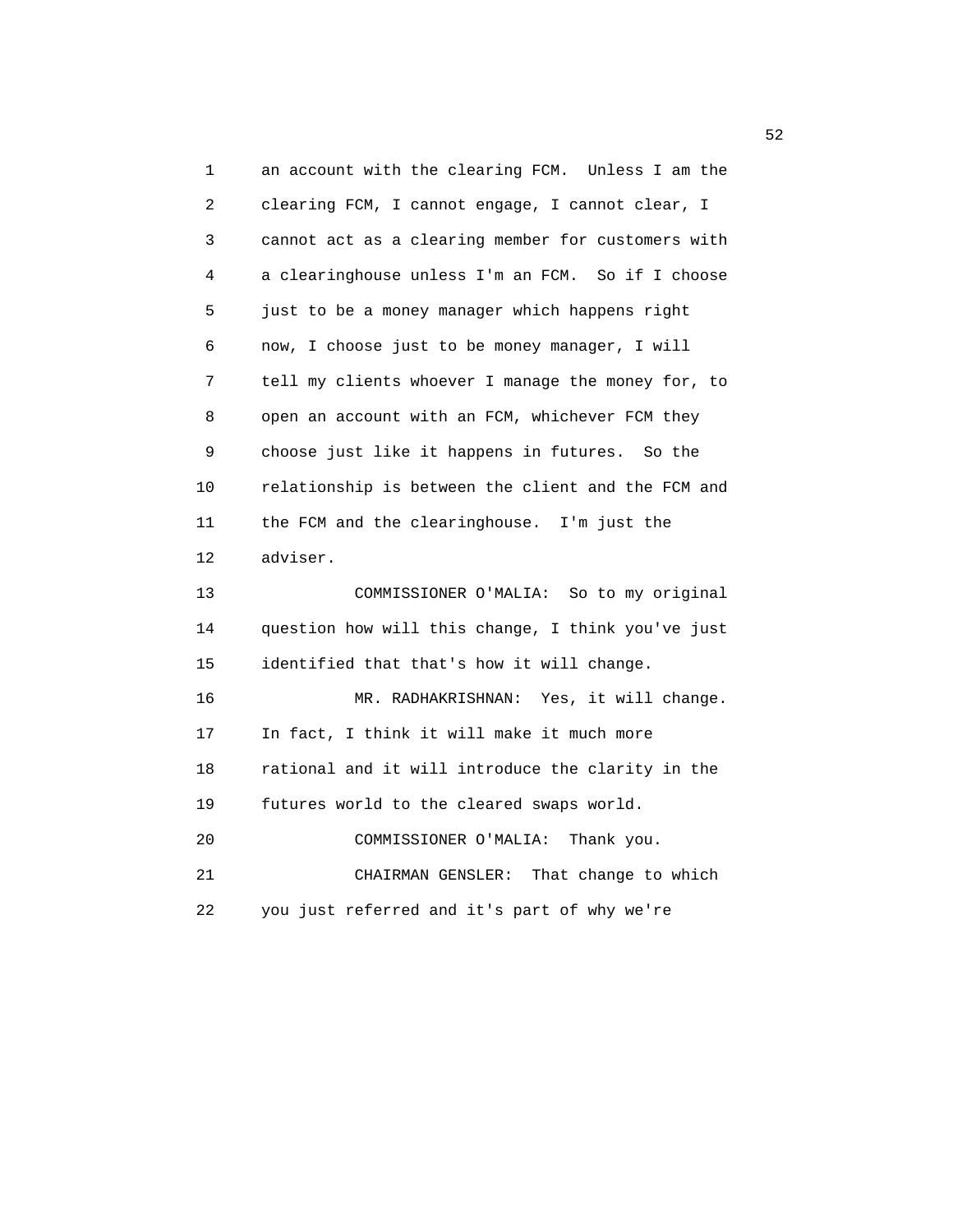1 reaching out to talk about implementation phasing 2 because these changes for money managers, for 3 asset managers and ultimately financial end users, 4 not the nonfinancial, but for the financial end 5 users, over time Dodd-Frank says that if it's 6 cleared you have to clear through a futures 7 commission merchant. Am I right? 8 MR. RADHAKRISHNAN: Correct. Dodd-Frank 9 says that if a swap has to be cleared or in fact 10 if it's voluntarily cleared at a DCO, it must be 11 done through a registered FCM. As far as a 12 customer is concerned, only a registered FCM can 13 clear the transaction at a clearinghouse for a 14 customer. 15 CHAIRMAN GENSLER: This rule is not 16 doing that. That's done by statute. 17 MR. RADHAKRISHNAN: That's right. 18 That's right. 19 CHAIRMAN GENSLER: So the change to 20 which you refer, there is a statutory 21 construction. 22 MR. RADHAKRISHNAN: Right. I look upon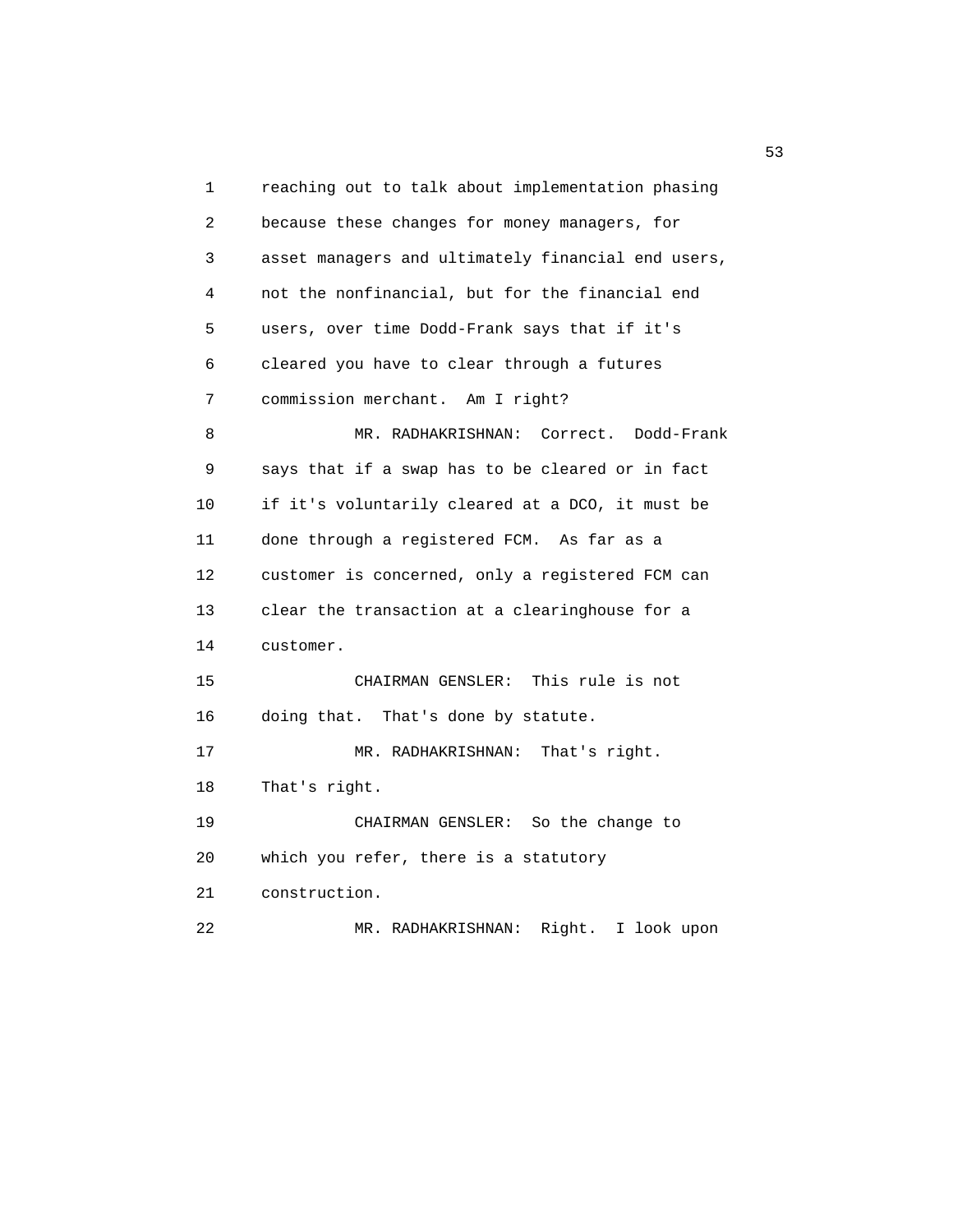1 it as a processing change because right now in the 2 bilateral world there is no clearinghouse and 3 there is no clearing member, so the money manager 4 executes swaps with a counterparty, but he or she 5 is doing it for the people who they manage money 6 from and I would imagine that after the execution 7 is done, the money manager will then have to 8 identify to the counterparty who its counterparty 9 is because that's what the money manager does 10 unless the money manager is choosing to act as a 11 counterparty. 12 COMMISSIONER O'MALIA: Do you have a

 13 sense of what this would do the cost relationship? 14 The paradigm with having all these pension funds 15 and worker's money in this and they go to an asset 16 manager and they manage this fund, and now you're 17 breaking up that relationship and changing that. 18 What impact will that have on the individual 19 pension fund? 20 MR. LAWTON: I would make one point. I

 21 think that currently the individual parties would 22 have to have a relationship with whoever the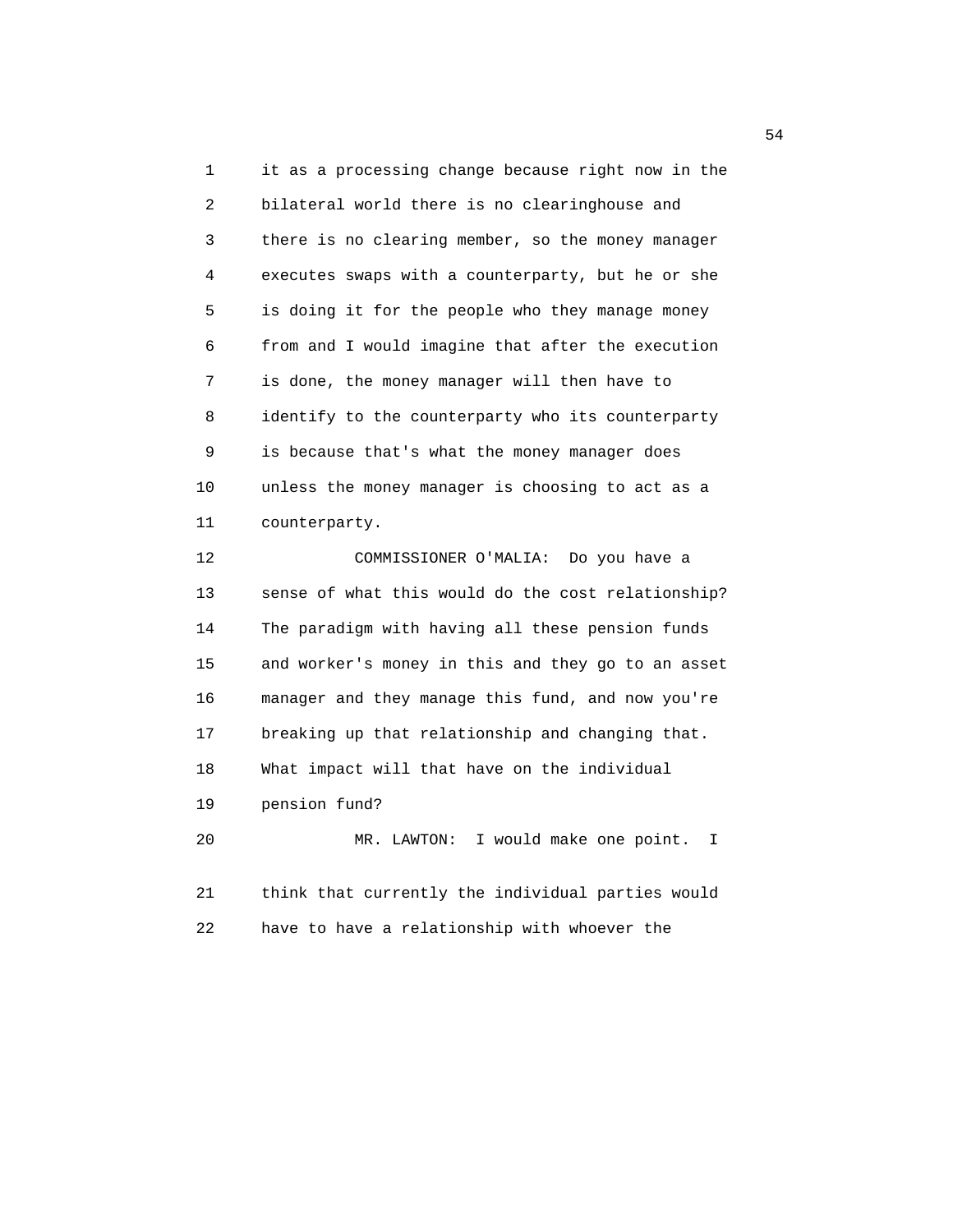1 counterparty is and going forward they would have 2 to have a relationship with an FCM. They wouldn't 3 have to have a direct relationship with the 4 counterparty anymore because it's going to 5 clearing.

 6 CHAIRMAN GENSLER: In my meetings with 7 some large asset managers, regardless of this rule 8 they've said we know that we need to do this 9 documentation, we hope that we have enough months 10 and that you will work into the implementation 11 process because of their customers will have to go 12 from ISDA agreements to agreements with futures 13 commission merchants and I think that that's 14 regardless of this why it's very helpful to hear 15 from the public on these documentation issues 16 because I think it will affect our implementation 17 schedules, and it certainly influences my thinking 18 on implementation.

 19 COMMISSIONER O'MALIA: That is a great 20 point, Mister Chairman. The relationship is 21 changing and it is a huge documentation challenge 22 and I'm glad you recognize that and we're going to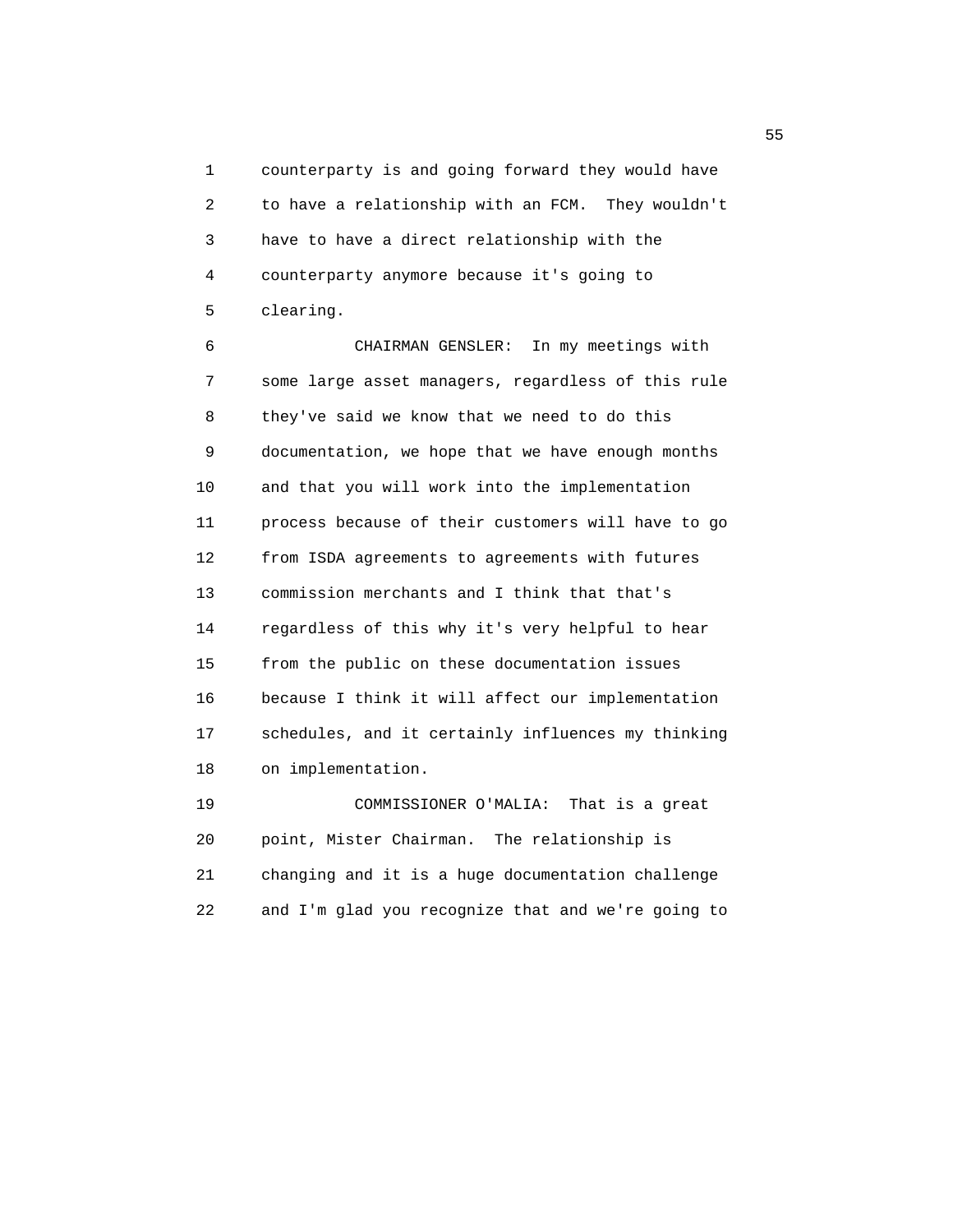1 accommodate that.

 2 CHAIRMAN GENSLER: There is a cumulate 3 effect of all the rules and what Congress passed 4 was to help promote transparency and lower risk, 5 but it's got to be implemented over time, some 6 things sooner, some things later. 7 COMMISSIONER O'MALIA: Just keep in mind 8 that these are pension funds, people who are 9 trying to find the most cost-effective way to 10 manage their money and get the best return, and 11 for us to change that relationship or increase the 12 cost is going to hurt. 13 CHAIRMAN GENSLER: But I'm hearing from 14 Ananda, Phyllis and John that this particular rule 15 here isn't what causes that, those documentation 16 issues. 17 COMMISSIONER O'MALIA: Agreed, but this 18 is the opportunity I took to highlight the 19 paradigm shift. 20 CHAIRMAN GENSLER: I'm glad you did. 21 Did you feel you needed a change on the comment 22 period? No. If there are no further questions.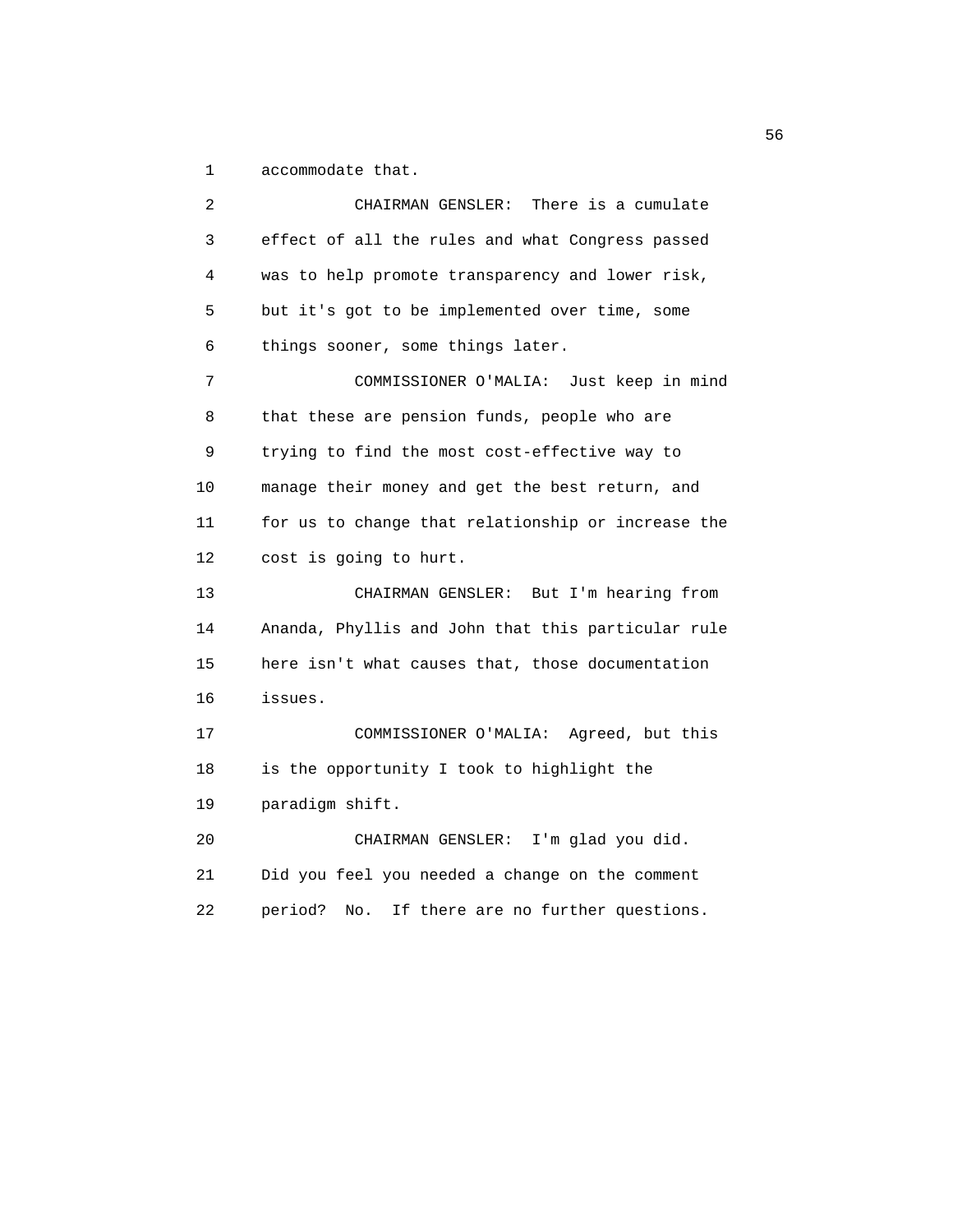1 MR. STAWICK: Commissioner O'Malia? 2 COMMISSIONER O'MALIA: Aye. 3 MR. STAWICK: Commissioner O'Malia, aye. 4 Commissioner Chilton? 5 COMMISSIONER CHILTON: Aye. 6 MR. STAWICK: Commissioner Chilton, aye. 7 Commissioner Sommers? 8 COMMISSIONER SOMMERS: Aye. 9 MR. STAWICK: Commissioner Sommers, aye. 10 Commissioner Dunn? 11 COMMISSIONER DUNN: Aye. 12 MR. STAWICK: Commissioner Dunn, aye. 13 Mister Chairman? 14 CHAIRMAN GENSLER: Aye. 15 MR. STAWICK: Mister Chairman, aye. 16 Mister Chairman, on this question the ayes are 17 five, the nays are zero. 18 CHAIRMAN GENSLER: The vote being 19 unanimous, we'll be looking forward to sending it 20 to the Federal Register and look forward to 21 hearing public comment on this. Then we turn to, 22 I can't remember of it's Part 3 or Part 4 first.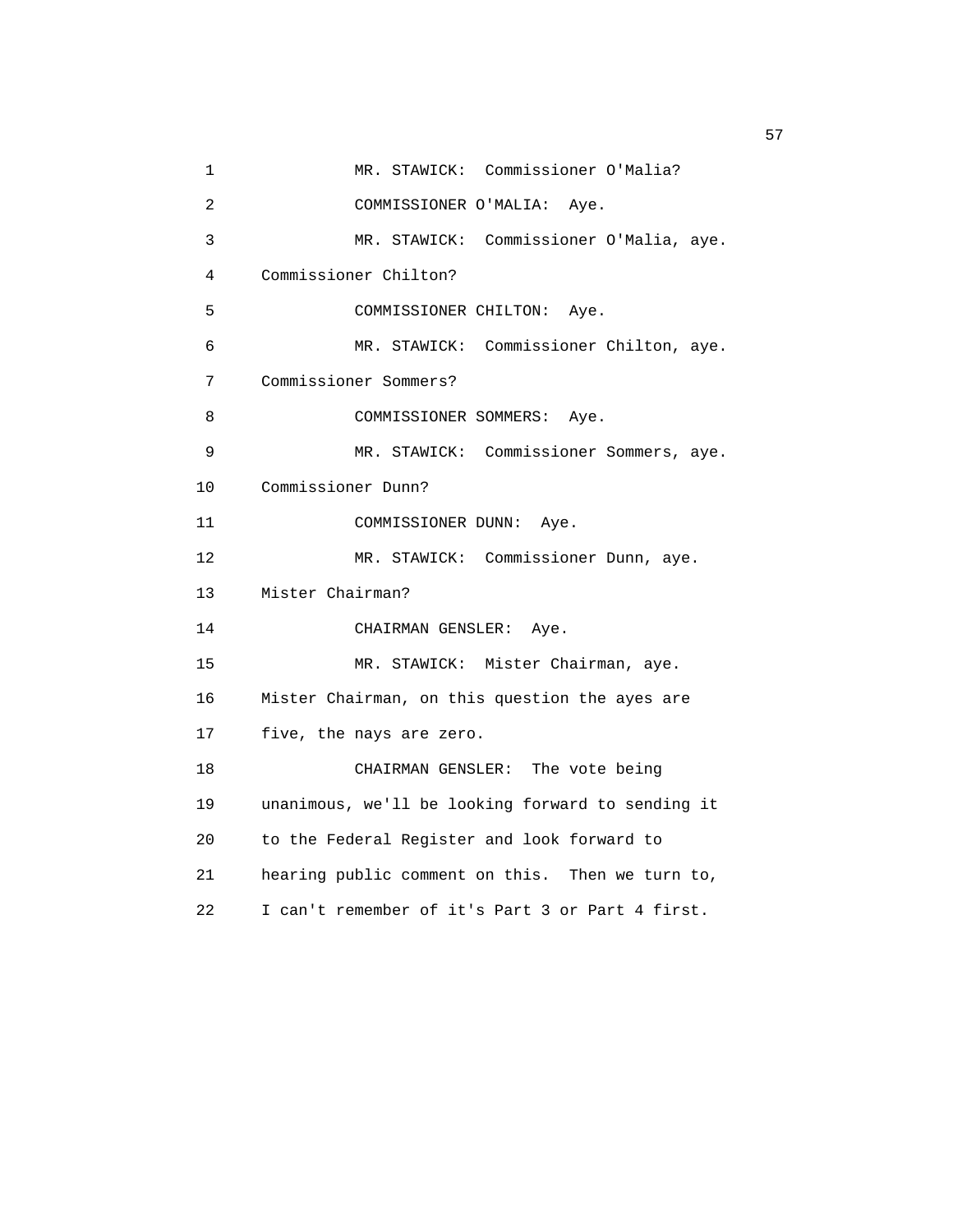1 Part 4 of the Commission regulation's conforming 2 amendments.

 3 Chris Cummings and Barbara Gold, it's 4 good to see you again. You've done excellent work 5 and have presented here before on registration and 6 other matters. Chris worked on the FX rules as 7 well. They are going to present the first of what 8 I suspect will be not just two considerations 9 today, but a number of considerations over the 10 next several months about conforming amendments, 11 looking through our whole Rule Book to ensure that 12 it aligns with the financial reform bill passed 13 last year, but this will be the first one I'll 14 turn it over to Ananda, Chris Cummings and Barbara 15 Gold. 16 MR. CUMMINGS: Thank you, Mister 17 Chairman, Commissioners, ladies and gentlemen. My 18 name is Chris Cummings and I'm an attorney with 19 the Division of Clearing and Intermediary

20 Oversight.

 21 The rulemaking we are recommending to 22 you today proposes to make conforming and

 $58<sub>58</sub>$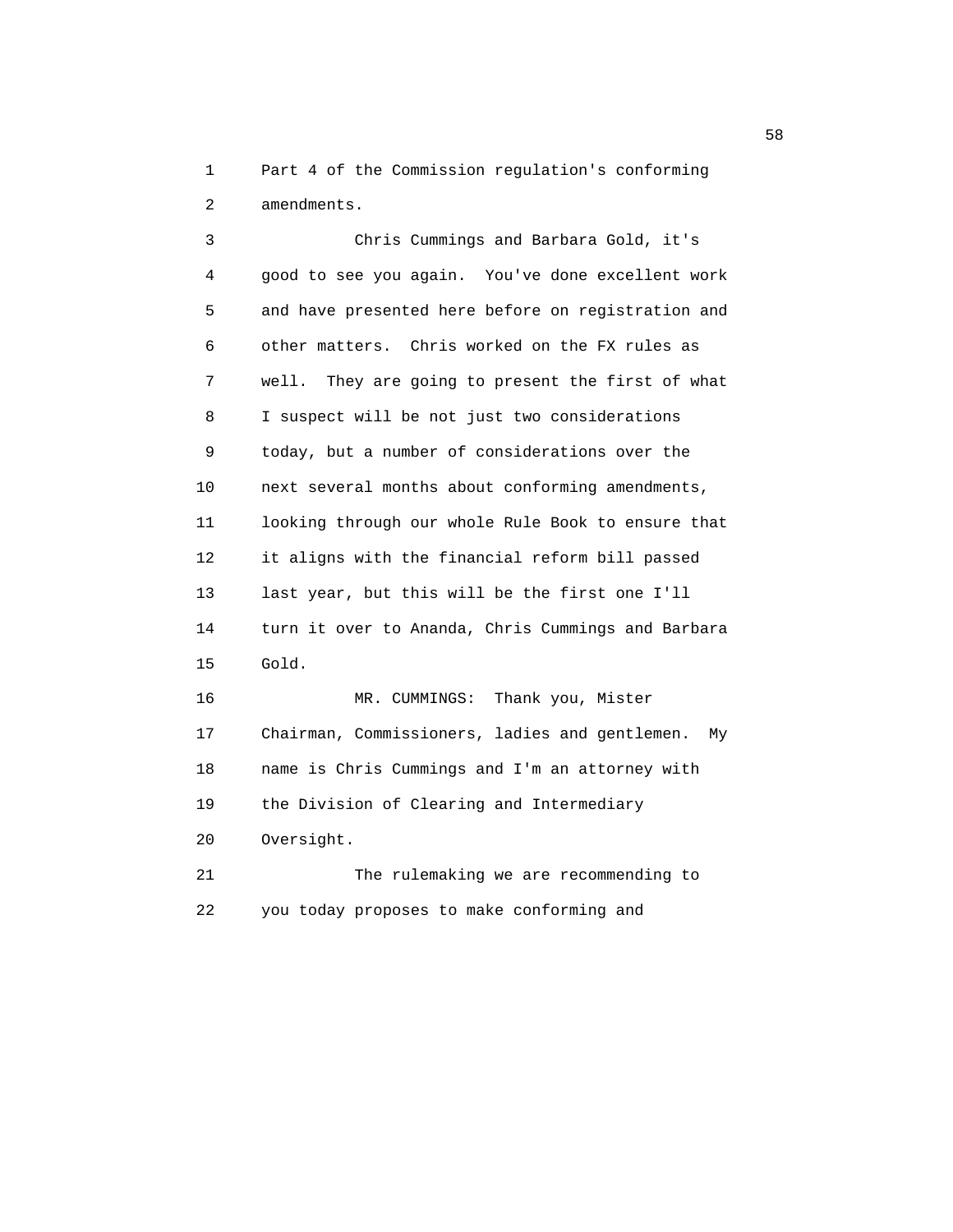1 technical changes to Part 4 of the Commission's 2 regulations. It has been nicknamed the Part 4 3 Cleanup and not without some reason. Part 4 4 governs the operations and activities of commodity 5 pool operators and commodity trading advisers. 6 The Dodd-Frank Act expressly included swaps in the 7 activities that bring persons within the CPO and 8 CTA definitions. Accordingly, the cleanup process 9 this proposed rulemaking involved reviewing the 10 existing regulatory text in Part 4 and making sure 11 that it accomplishes the intended customer 12 protection goals with respect to swap activity 13 undertaken by CPOs and CTAs. To the extent we 14 found that changes were called for, we have 15 developed proposed amendments for Commission 16 consideration. 17 For the most part, the proposed changes

 18 are not substantive. They include inserting the 19 word swap or swap transaction or similar wording 20 where the existing regulation refers to 21 transactions or instruments as to which a CPO or 22 CTA must for example disclose information, make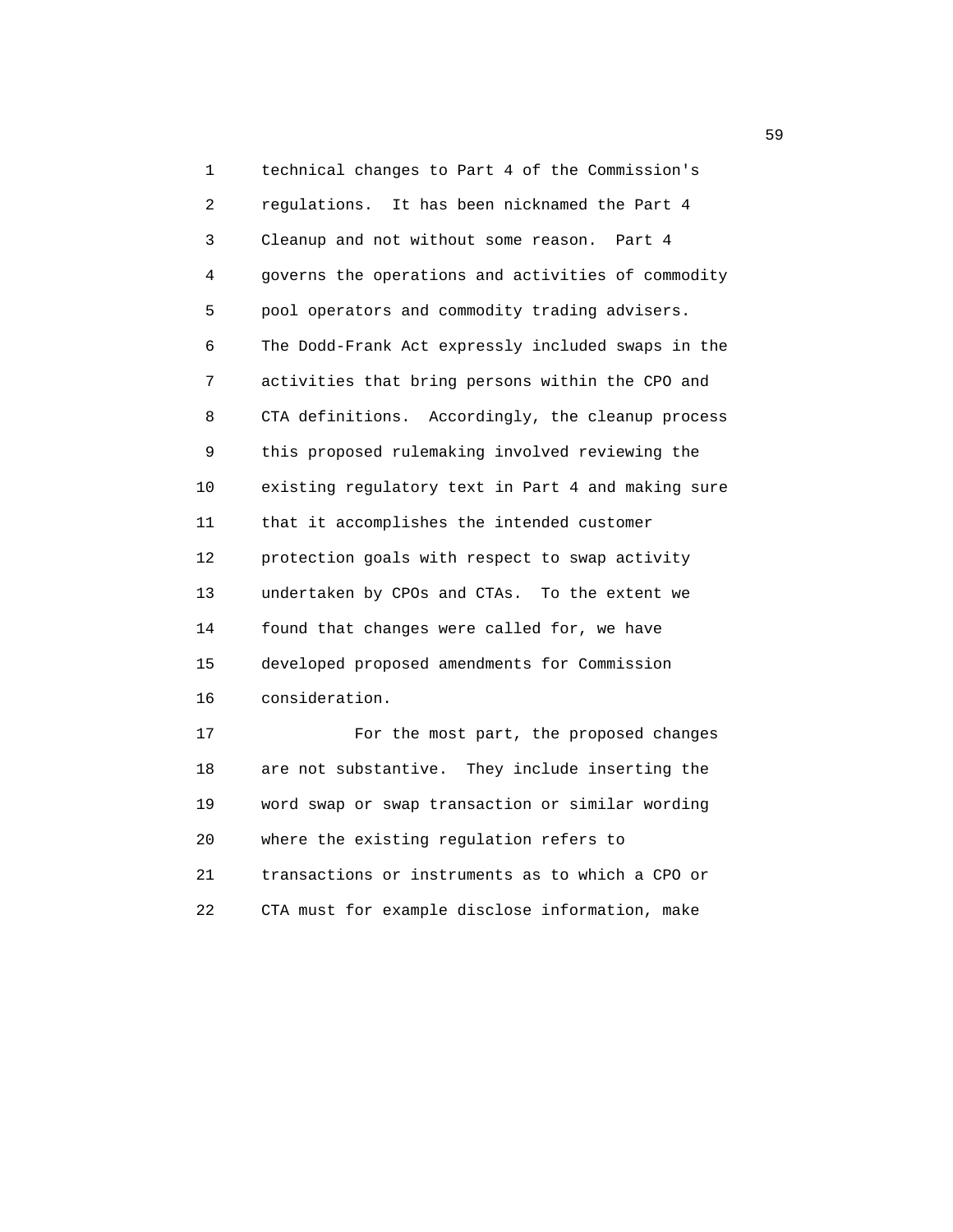1 reports or keep records. They also including swap 2 dealer among the persons with respect to which a 3 CPO or CTA must provide information or disclose 4 conflicts of interest.

 5 Three of the proposed changes could be 6 characterized as substantive but too are simply 7 necessary adjustments to accommodate the 8 provisions of the Dodd-Frank Act. The first of 9 these changes results from the fact that in Part 4 10 the term commodity interest is used as a shorthand 11 term for the instruments currently regulated under 12 the Commodity Exchange Act, namely futures 13 contracts, commodity options and off-exchange 14 retail foreign exchange contracts. In order to 15 ensure that swaps are considered in the various 16 places where the term commodity interest is used 17 in relation to the activities of CPOs and CTAs, we 18 recommend that Part 4 be amended to contain a 19 definition of the term commodity interest that 20 includes swaps.

 21 The second of the substantive changes 22 concerns Regulation 4.30 which currently prohibits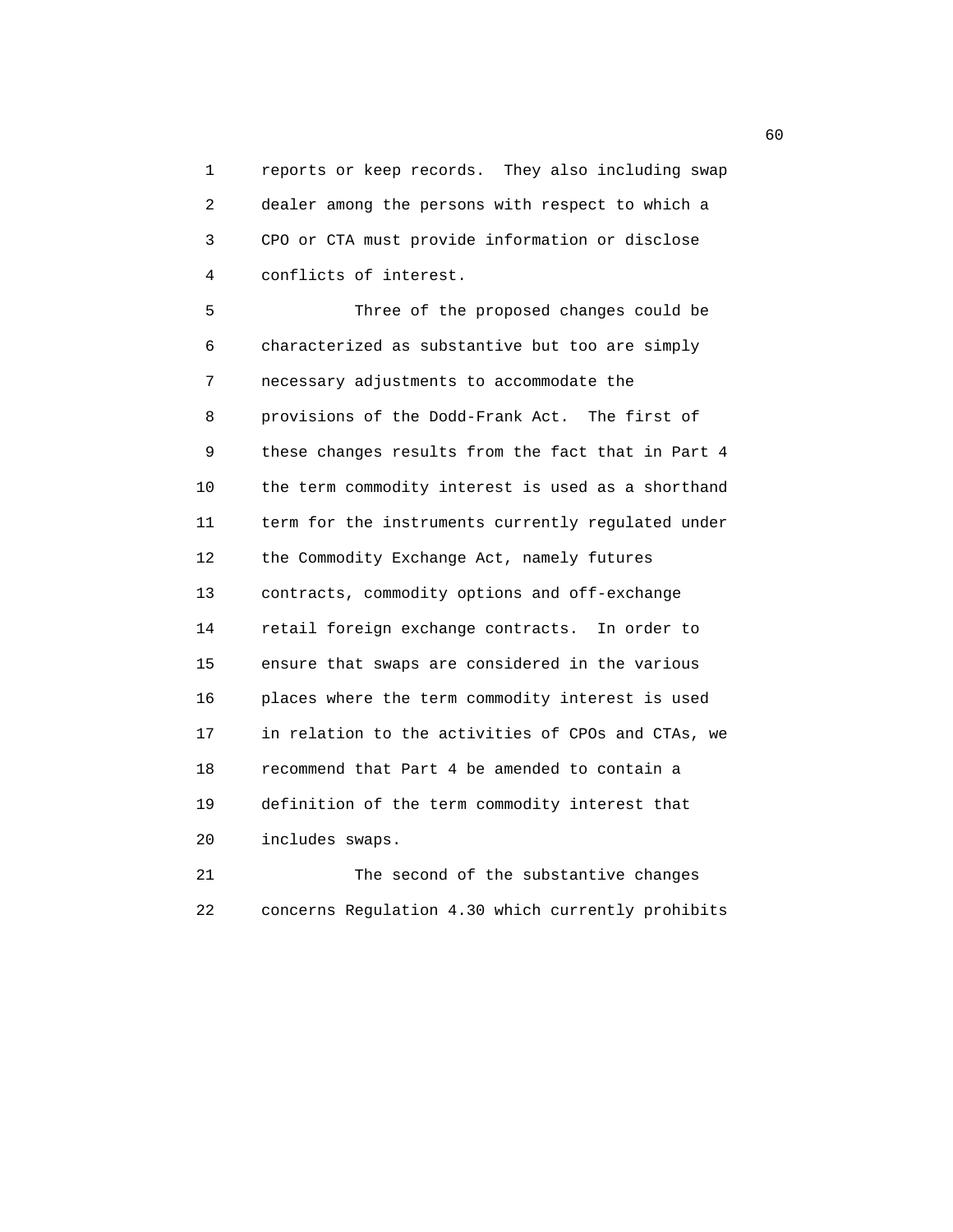1 a CTA from accepting customer margin money in the 2 CTA's own name unless the CTA is registered as for 3 example a futures commission merchant. Because 4 swap dealers generally will come within the 5 statutory definition of commodity trading advisers 6 and because a swap dealer engaged in uncleared 7 swap transactions may be accepting funds or other 8 property from its counterparties as variation and 9 initial margin payments, we are recommending that 10 the Commission amend Regulation 4.30 to exclude a 11 registered swap dealer from the regulation's 12 prohibition in connection with a swap that is not 13 cleared through a derivatives clearing 14 organization. In connection with this 15 recommendation and at the request of the General 16 Counsel, we have included the following text in 17 the preamble, "The Commission intends to address 18 the circumstances in which nonbank swap dealers 19 may be required or permitted to accept margin 20 payments in uncleared swap transactions in a 21 future proposed rulemaking. Accordingly, this 22 proposed amendment to Regulation 4.30 should not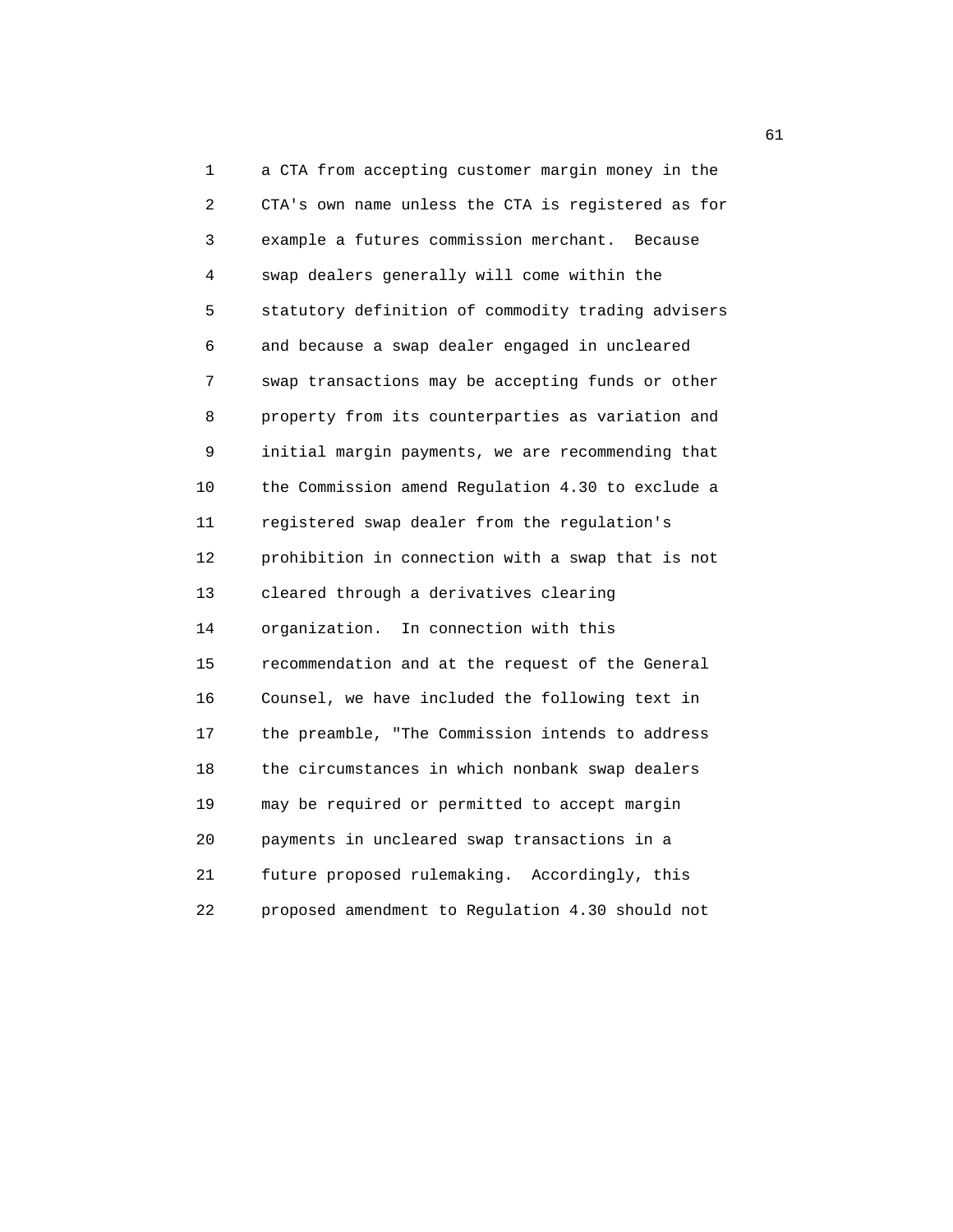1 be interpreted to impose or authorize any such

2 margin requirement."

 3 The third and final substantive change 4 we are recommending is deletion of Regulation 4.32 5 which deals with trading by a registered CTA on or 6 subject to the rules of a derivatives transaction 7 execution facility or DTEF. Since the Dodd-Frank 8 Act does away with DTEF, this provision no longer 9 served a purpose.

 10 That's about all there is to say about 11 this proposal. We would be happy to answer any 12 questions you have.

 13 CHAIRMAN GENSLER: At this time I'll ask 14 for a motion to accept the staff recommendation on 15 Part 4 on conforming amendments.

16 COMMISSIONER DUNN: So moved.

17 COMMISSIONER SOMMERS: Second.

 18 CHAIRMAN GENSLER: I don't have any 19 particular question. For the public as Chris 20 said, these are cleanup but they're on really 21 important rules, Part 4. It has been in place for 22 some time. Maybe I should ask for how long. Some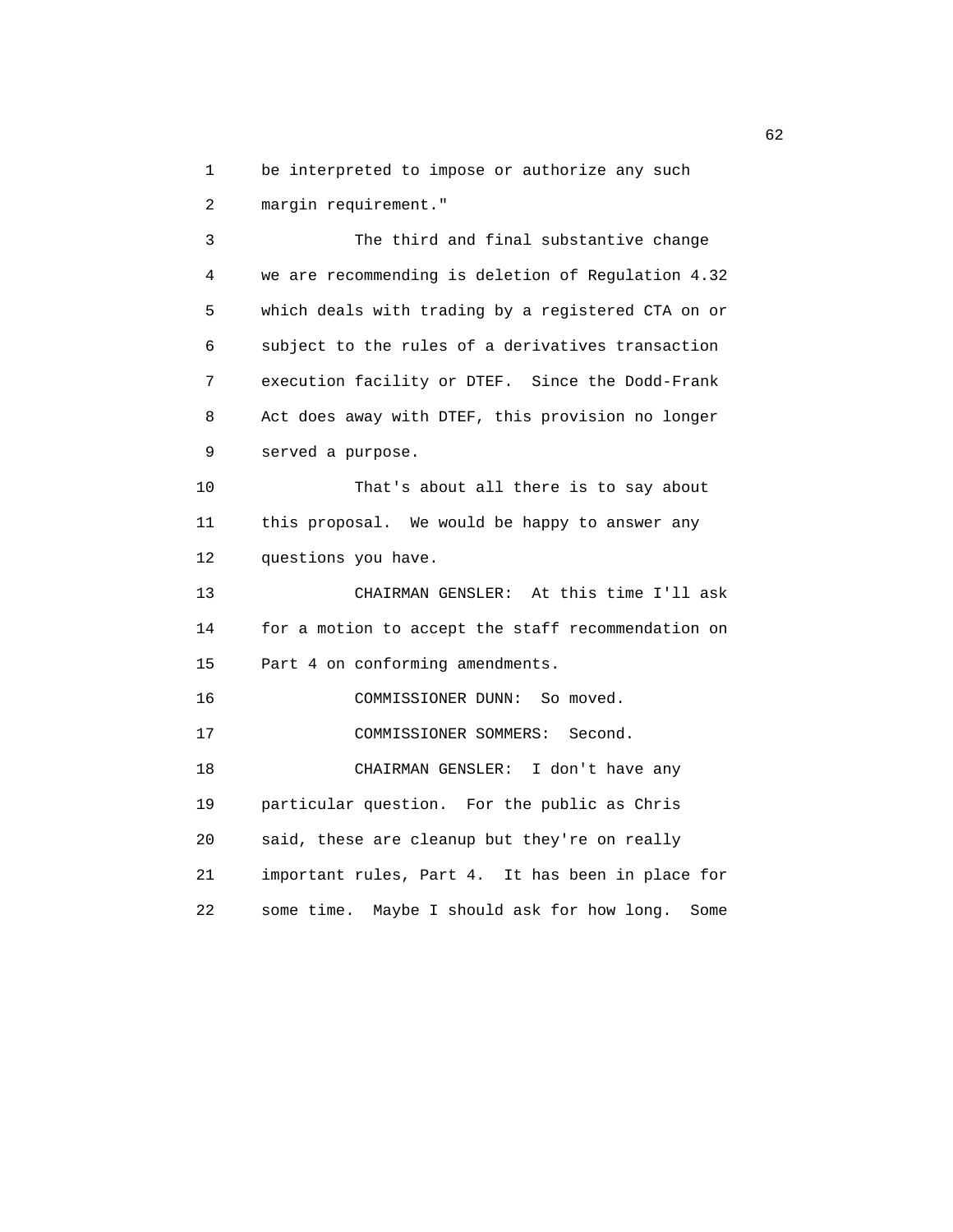1 of it probably predates our Commission. Is that 2 right? When did this go into effect? 3 MS. GOLD: Commodity pool operators and 4 commodity trading advisers were added to the 5 Commission's jurisdiction when the Commission 6 itself was established in 1974. Rules to regulate 7 CPOs and CTAs I believe first came out around 1977 8 and the regulatory scheme we're working with was 9 first adopted and issued by the Commission in 10 1979. 11 CHAIRMAN GENSLER: What I understand 12 you've done is you've looked through all of Part 4 13 and said given that the Dodd-Frank Act now 14 includes in the definition of commodity pool 15 operators and commodity trading advisers advising 16 or pooling swaps, you've looked through it and as 17 you say you've done this conforming or cleanup. 18 Is that right, Chris? 19 MR. CUMMINGS: That is correct. 20 CHAIRMAN GENSLER: It would be helpful 21 also from the public's perspective if we hear any 22 comments on Part 4, not just related to swaps.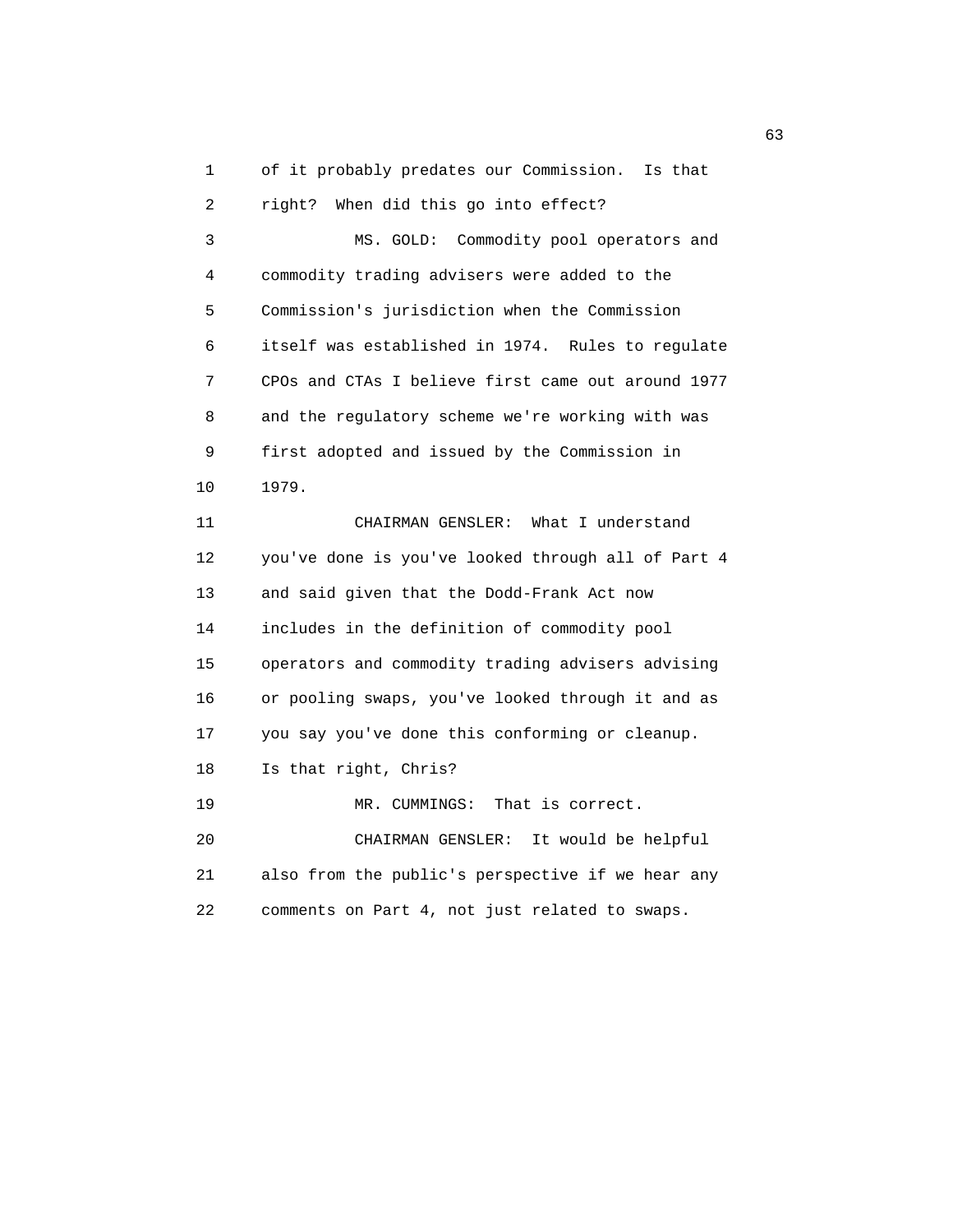1 These are 30-plus-year-old rules. Are there

2 comments?

 3 MS. GOLD: I would agree, but I would 4 note that they are 30-plus-year-old rules. From 5 time to time over the course of the past 30 years 6 they have been amended.

 7 CHAIRMAN GENSLER: Of course. They 8 might be 30 years vintage, but they've been 9 refreshed. Thank you. Commissioner Dunn? 10 COMMISSIONER DUNN: Thank you, Mister 11 Chairman. I don't have any problems with this, 12 but I'm going to ask on Part 4 and Part 3 as well, 13 will these cleaned-up versions be put on our 14 website so that the public will have an 15 opportunity to see what it looks like after 16 everything is put together at the end of the day? 17 Usually we wait until somebody prints one of those 18 books that gives us all our regulations and I'm 19 wondering how will the public be able to access 20 this before such publication? 21 MS. GOLD: I will tell you. Perhaps 10

22 years ago the Code of Federal Regulations started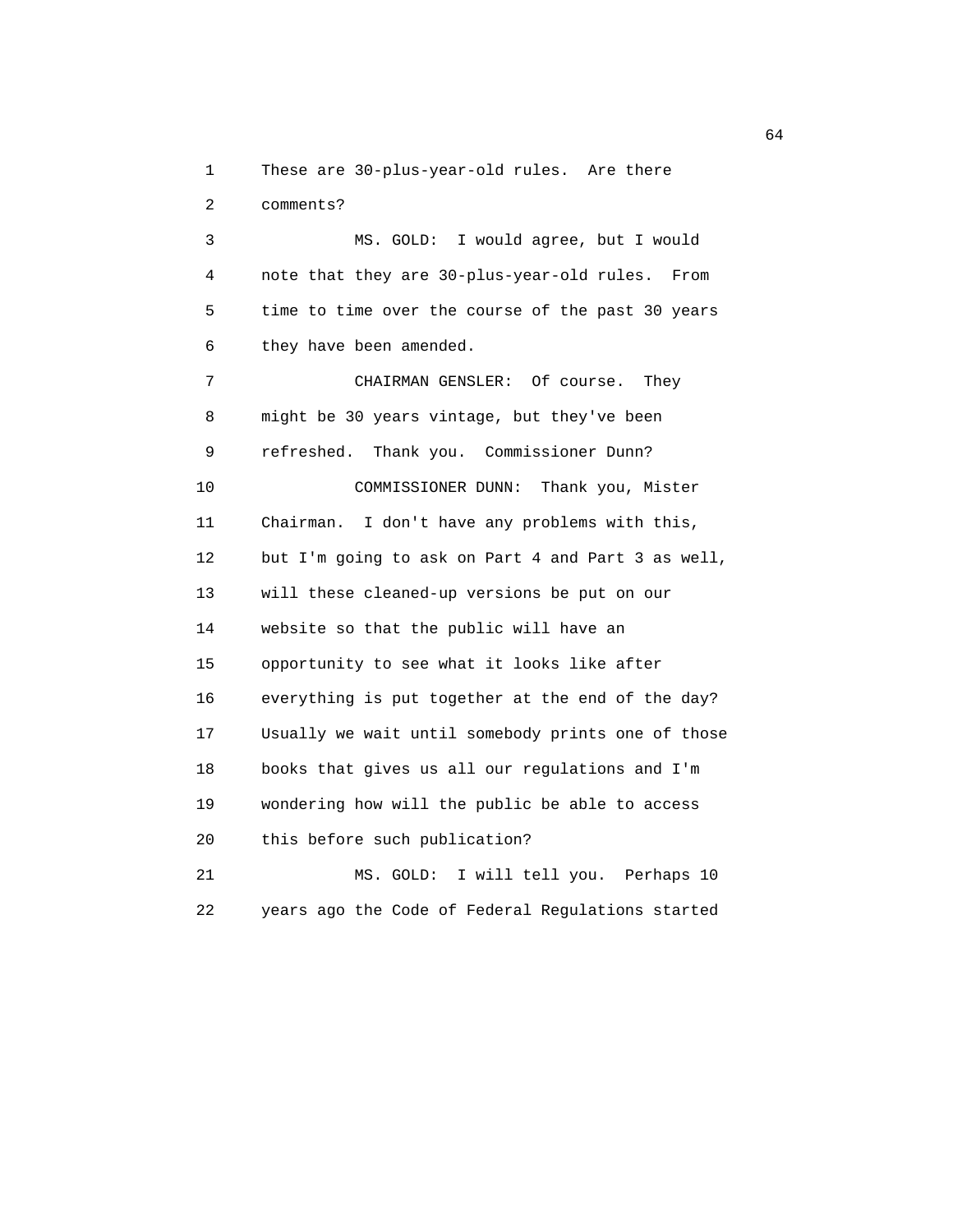1 publishing on its website an electronic version 2 and when you access the Commission's rules through 3 our website, that link is to the electronic Code 4 of Federal Regulations and the great thing about 5 that is it says right across the top "These 6 regulations are current as of" and typically the 7 regulations are current within two or 3 days of 8 the website's date. 9 COMMISSIONER DUNN: Thank you. Barbara, 10 you're just a great source of knowledge. 11 CHAIRMAN GENSLER: Commissioner Sommers? 12 COMMISSIONER SOMMERS: I don't have any 13 questions. Thank you. 14 CHAIRMAN GENSLER: Commissioner Chilton? 15 COMMISSIONER CHILTON: Just a quick one. 16 I know this isn't an attention-grabbing headline 17 thing, but these are important day-to-day 18 operations and I'm curious if you think there will 19 be any major pushback on anything from industry on 20 these. 21 MR. CUMMINGS: We're not expecting any

22 kind of controversy at all on these. This is just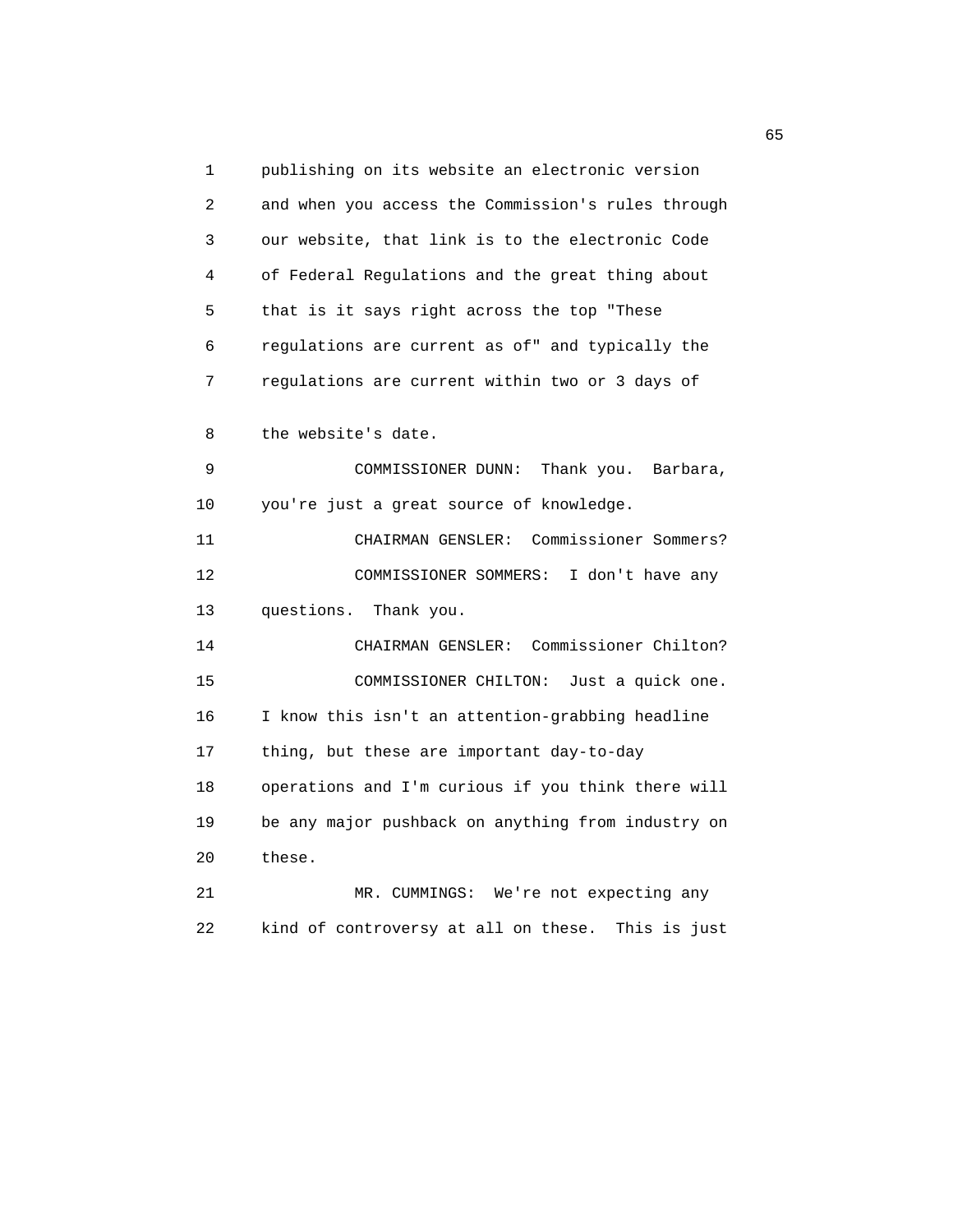1 simple reflex cleanup of things that are direct 2 results of the enactment of the Dodd-Frank Act. 3 COMMISSIONER CHILTON: Thank you. 4 CHAIRMAN GENSLER: Thank you, 5 Commissioner Chilton. Commissioner O'Malia? 6 COMMISSIONER O'MALIA: I have one 7 question. I'm curious. In Rule 4.24, General 8 Disclosures, we require CPOs and CTAs to disclose 9 "any fees, costs or fees included in the spread 10 between bid and ask prices for retail Forex or swap 11 transactions." We've added swap transactions to 12 this language that's already existing. How will 13 that work? What costs are we thinking about? 14 Then for things that are transacted on a SEF, how 15 is that going to work? I'm just trying to figure 16 out what costs might be out there and how will 17 they be disclosed. 18 MR. CUMMINGS: This provision was 19 introduced initially to cover the retail Forex market 20 where it's the bid- ask spread or points or PIPs 21 over or above and that sort of thing for 22 calculating what the customer pays and what the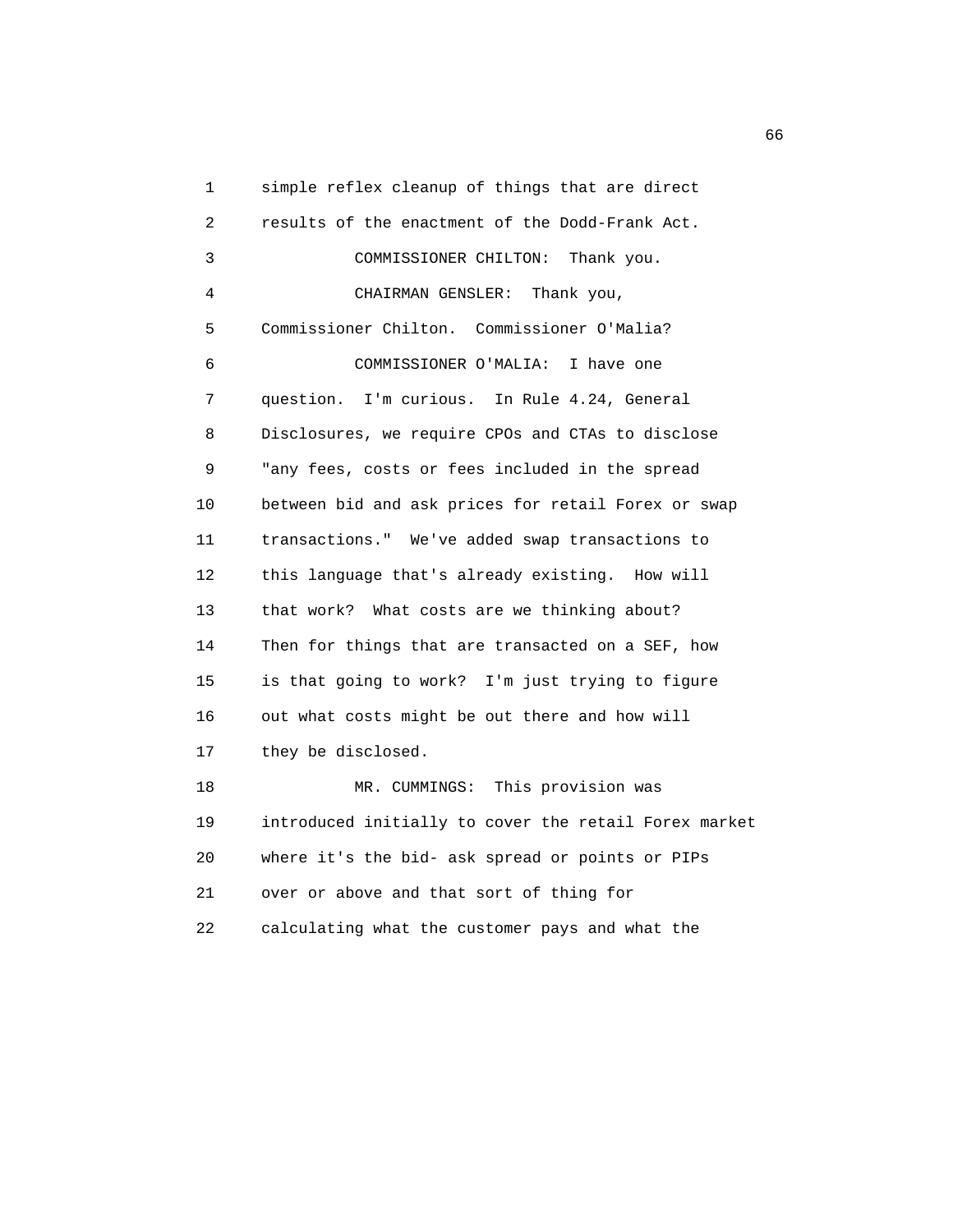1 counterparty who is the dealer at the same time 2 receives for income. The idea here is to try to 3 capture that the pool operator knows about that 4 amounts to a fee or cost to the customer that may 5 or may not be contained in a quoted bid-ask spread 6 or otherwise.

 7 COMMISSIONER O'MALIA: Is the SEF and 8 the retail Forex relationship completely analogous? 9 MR. CUMMINGS: Certainly not because a 10 SEF would be an exchange and the retail Forex is 11 basically a counterparty-to-customer relationship. 12 MR. RADHAKRISHNAN: But to the extent 13 that you have bilateral transactions, I think 14 that's analogous because in an exchange 15 environment you have the bid-ask spread and then 16 there will be a separate or commission or whatever 17 it is and to the extent the CPO knows about it, 18 has to disclose it. But sometimes in bilateral 19 transactions there is the price plus something 20 else. So the extent the CPO knows about it, he or 21 she should disclose it.

22 MR. CUMMINGS: If it would help, we can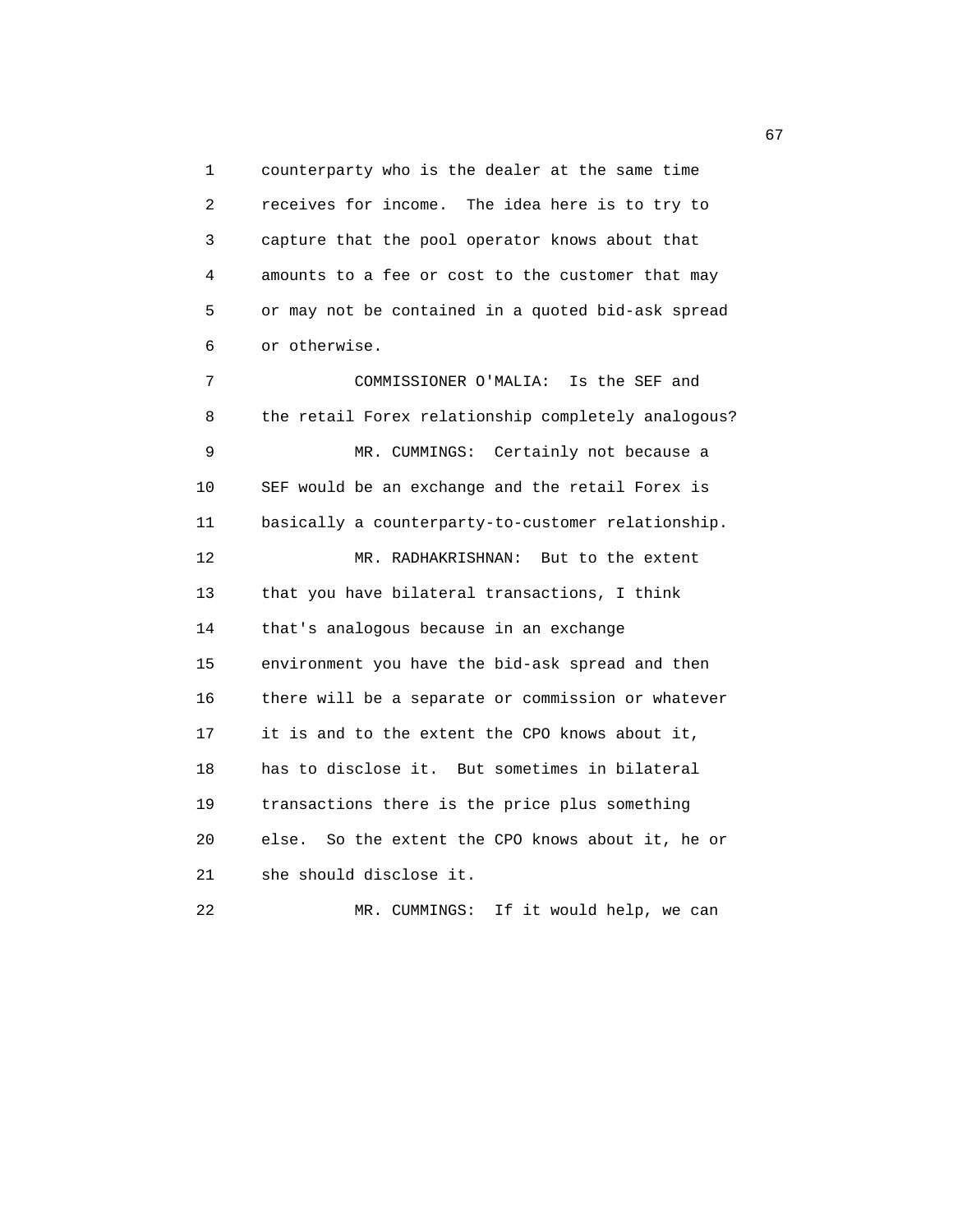1 add to the language any costs or fees included if 2 known. 3 COMMISSIONER O'MALIA: That would be 4 helpful I think. Thank you. 5 CHAIRMAN GENSLER: I'd ask for unanimous 6 consent. Not hearing any objection, so moved. 7 COMMISSIONER O'MALIA: Thank you very 8 much. Maybe Mr. Stawick if you'd call the roll 9 and by the time we figure out Robert's Rules he'll 10 be back in. 11 MR. STAWICK: Commissioner O'Malia? 12 COMMISSIONER O'MALIA: Aye. 13 MR. STAWICK: Commissioner O'Malia, aye. 14 Commissioner Chilton? 15 COMMISSIONER CHILTON: Aye. 16 MR. STAWICK: Commissioner Chilton, aye. 17 Commissioner Sommers? 18 COMMISSIONER SOMMERS: Aye. 19 MR. STAWICK: Commissioner Sommers, aye. 20 Commissioner Dunn? 21 COMMISSIONER DUNN: Aye. 22 MR. STAWICK: Commissioner Dunn, aye.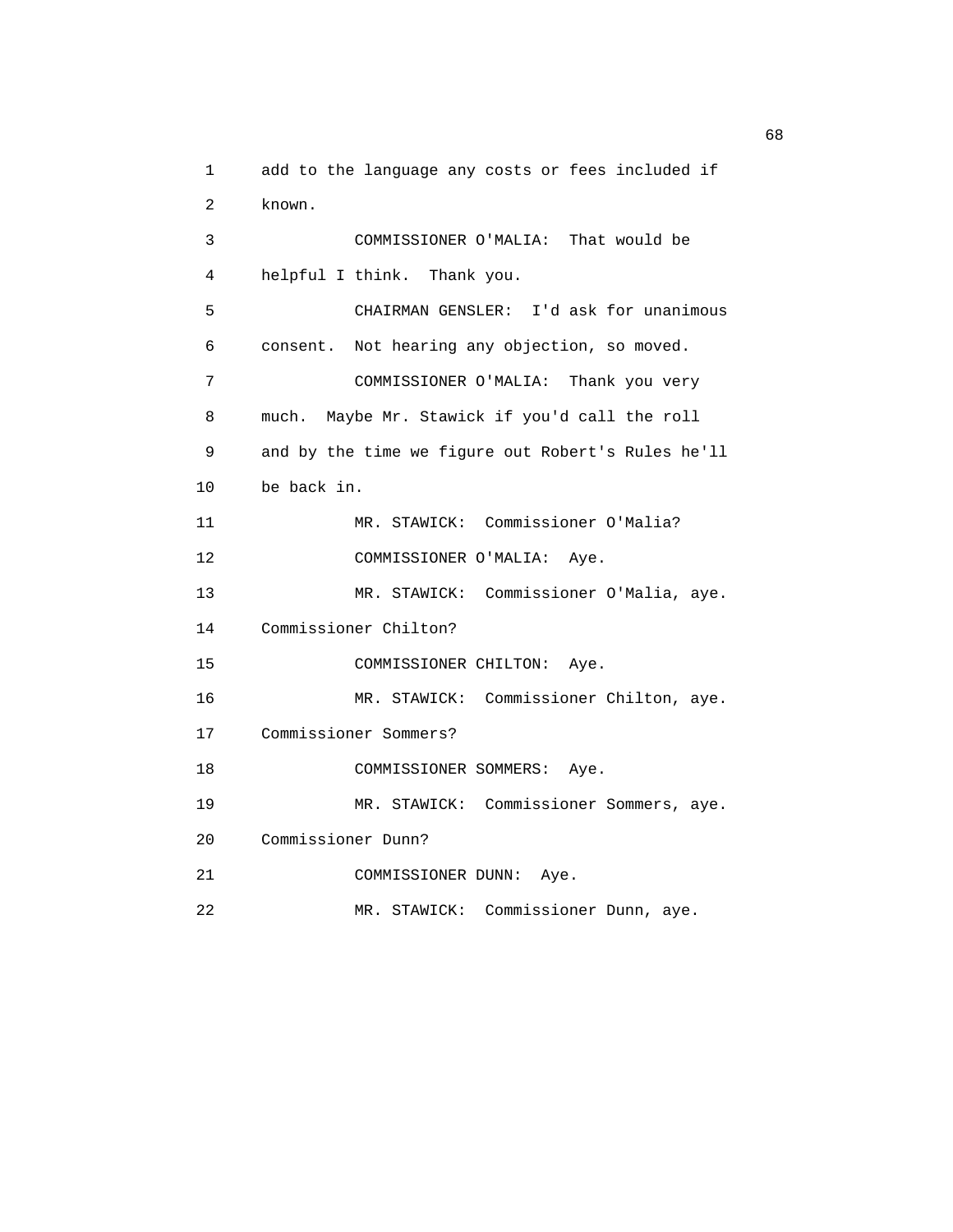1 Mister Chairman?

 2 CHAIRMAN GENSLER: Aye. 3 MR. STAWICK: Mister Chairman, on this 4 question the ayes are five, the nays are zero. 5 CHAIRMAN GENSLER: It having passed, I 6 look forward to send this one to the Federal 7 Register as well. Ananda, we'll move to Part 3. 8 Thank you, Barbara, and thank you, Chris. 9 Excellent work. 10 MR. RADHAKRISHNAN: Mister Chairman and 11 Commissioners, Andrew Chapin, Associate Director 12 in DCIO, and Claire Noakes, Special Counsel, will 13 be presenting on registration of intermediaries. 14 MR. CHAPIN: Thank you, Ananda. Good 15 morning, Mister Chairman, good morning to the rest 16 of the Commissioners. As an opening thought, I 17 will say that it's not my intent to simply recite 18 each of the provisions that are addressed in the 19 proposal. Many of these provisions are technical 20 in nature or otherwise self-explanatory. Instead 21 I would like to more broadly discuss the intent 22 and purpose behind this proposal.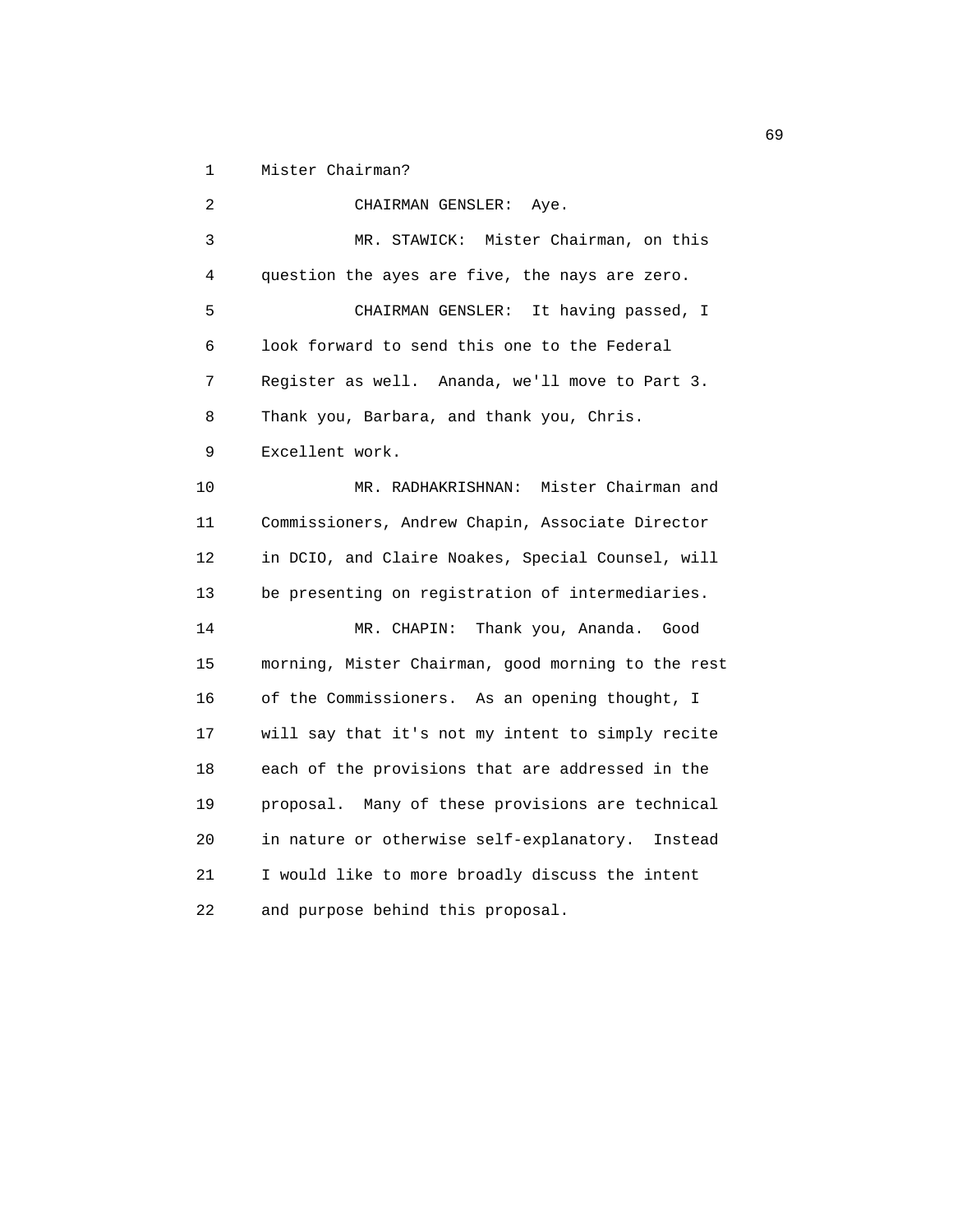1 As likely has been mentioned numerous 2 time, Title VII of the Dodd-Frank Act amended the 3 Commodity Exchange Act to establish a 4 comprehensive new regulatory framework to reduce 5 risk, increase transparency and promote market 6 integrity within the financial system by among 7 other things providing for the registration and 8 comprehensive regulation of swap dealers and major 9 swap participants. The Notice of Proposed 10 Rulemaking that we are here to discuss today sets 11 forth proposed regulations to further implement 12 these new statutory provisions consistent with 13 other Commission rulemakings and to make other 14 improvements to Part 3 of the regulations 15 regarding the registration of intermediaries. 16 The Commission's existing registration 17 process for futures, commotion options and retail 18 foreign-exchange intermediaries, their associated 19 persons, floor brokers and floor traders is set 20 forth in Part 3. Currently Part 3 does not 21 address the categories of swap dealers and major 22 swap participant. Nor does it reference swap

not a construct the contract of the construction of the construction of the construction of the construction of the construction of the construction of the construction of the construction of the construction of the constr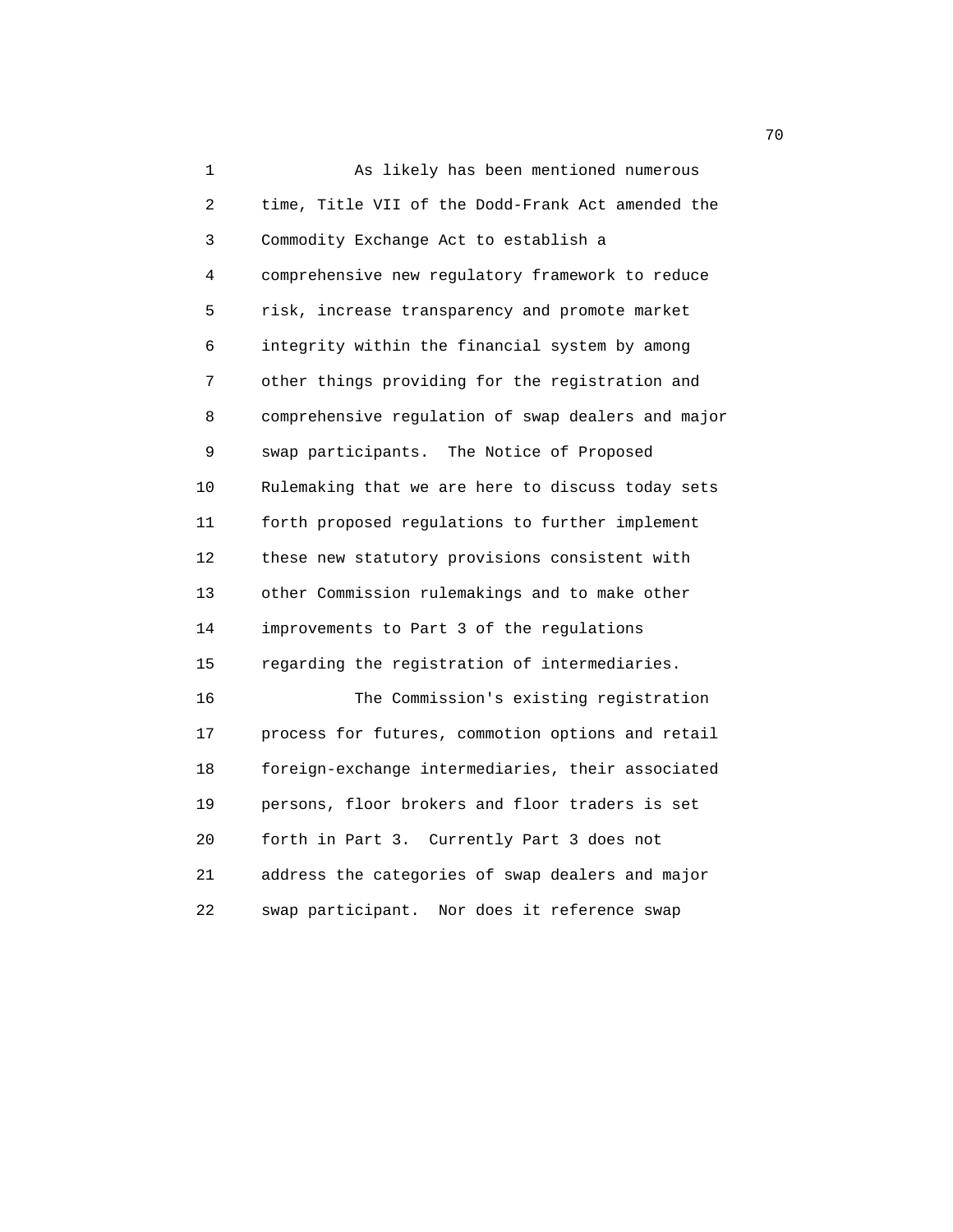1 execution facilities, a new market category for 2 swap transactions created by Dodd-Frank.

 3 The proposed revisions would provide 4 generally that the mechanics for registration 5 applicable to intermediaries engaged in certain 6 commodity interest transactions such as futures, 7 commodity options and retail foreign exchange 8 would similarly extend to the intermediaries 9 engaged in swap transactions. In other words, 10 this proposal would amend Part 3 to conform the 11 regulations regarding the mechanics of 12 registration by incorporating references to swap 13 dealers, major swap participants and SEFs where 14 appropriate.

 15 As a result, swap dealers and major swap 16 participants would for example be required to file 17 the same types of registration documents, be 18 required to maintain accurate identifying 19 information and follow the same procedures for the 20 withdrawal of their registration as any other 21 derivatives registrant. It is worth noting that 22 this regulation also would delete references to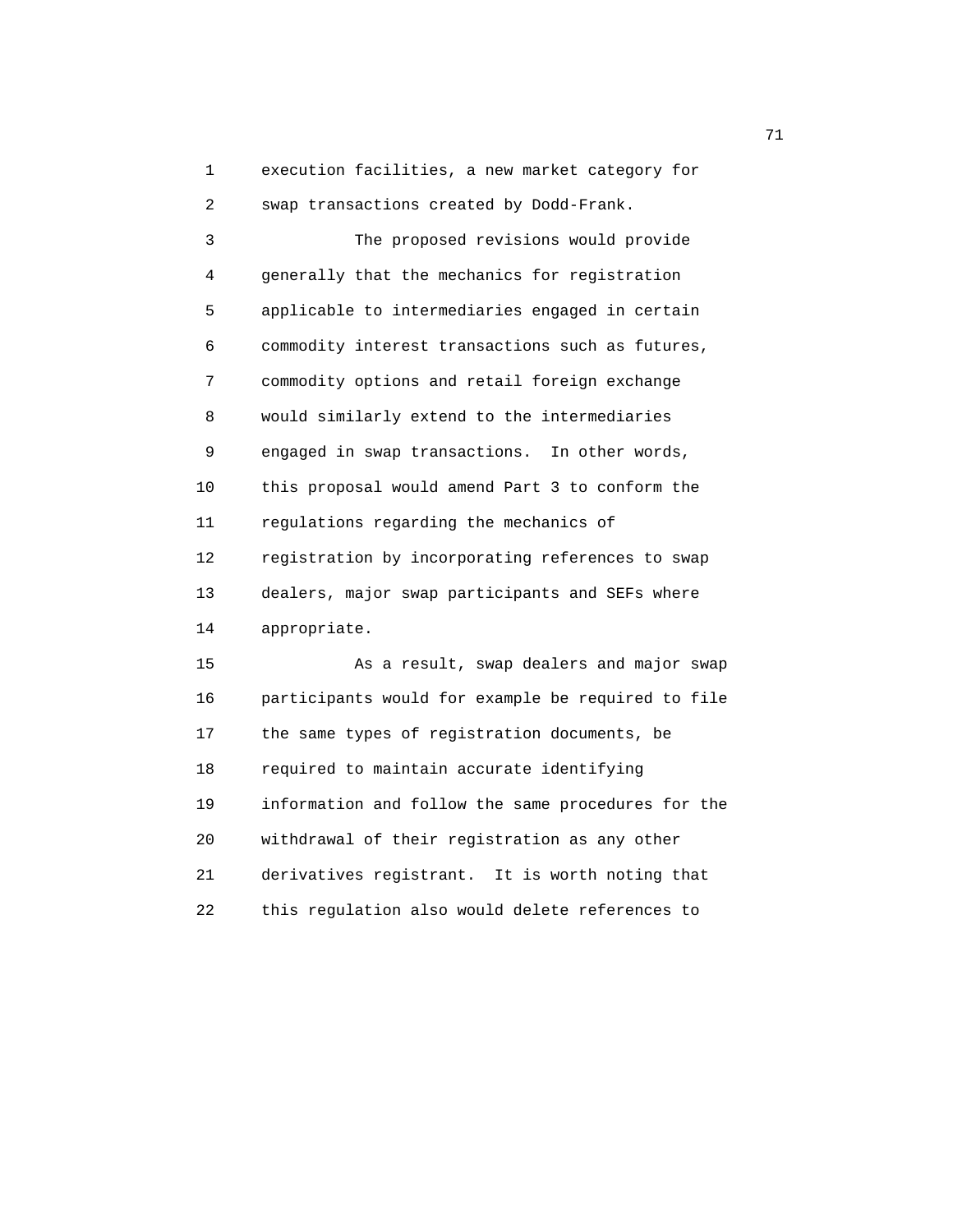1 derivatives transaction execution facilities or 2 DTEFs from Part 3. As was previously mentioned, 3 this term was abolished as a market category by 4 Dodd-Frank.

 5 In addition to these conforming 6 amendments, the proposal today sets forth certain 7 modernizing and technical amendments. In 8 anticipation of an influx of new registrants 9 unfamiliar with the Part 3 requirements, the 10 proposal would improve Part 3 to make it more user 11 friendly. Among other improvements, the proposal 12 will amend Part 3 to reflect current registration 13 practices of the National Futures Association and 14 clarify the standard under which a registrant may 15 simply amend its registration rather than

 16 withdrawal and reregister due to changes to a 17 legal name or form of organization in conjunction 18 with a change in principles. It will consolidate 19 multiple references currently contained in various 20 provisions of Part 3 into a single appropriate 21 location. It would improve the consistency of 22 terms across Part 3. Lastly, it will update

последници производите на 1922 године в 1922 године в 1922 године в 1922 године в 1922 године в 1922 године в <br>В 1922 године в 1922 године в 1922 године в 1922 године в 1922 године в 1922 године в 1922 године в 1922 годин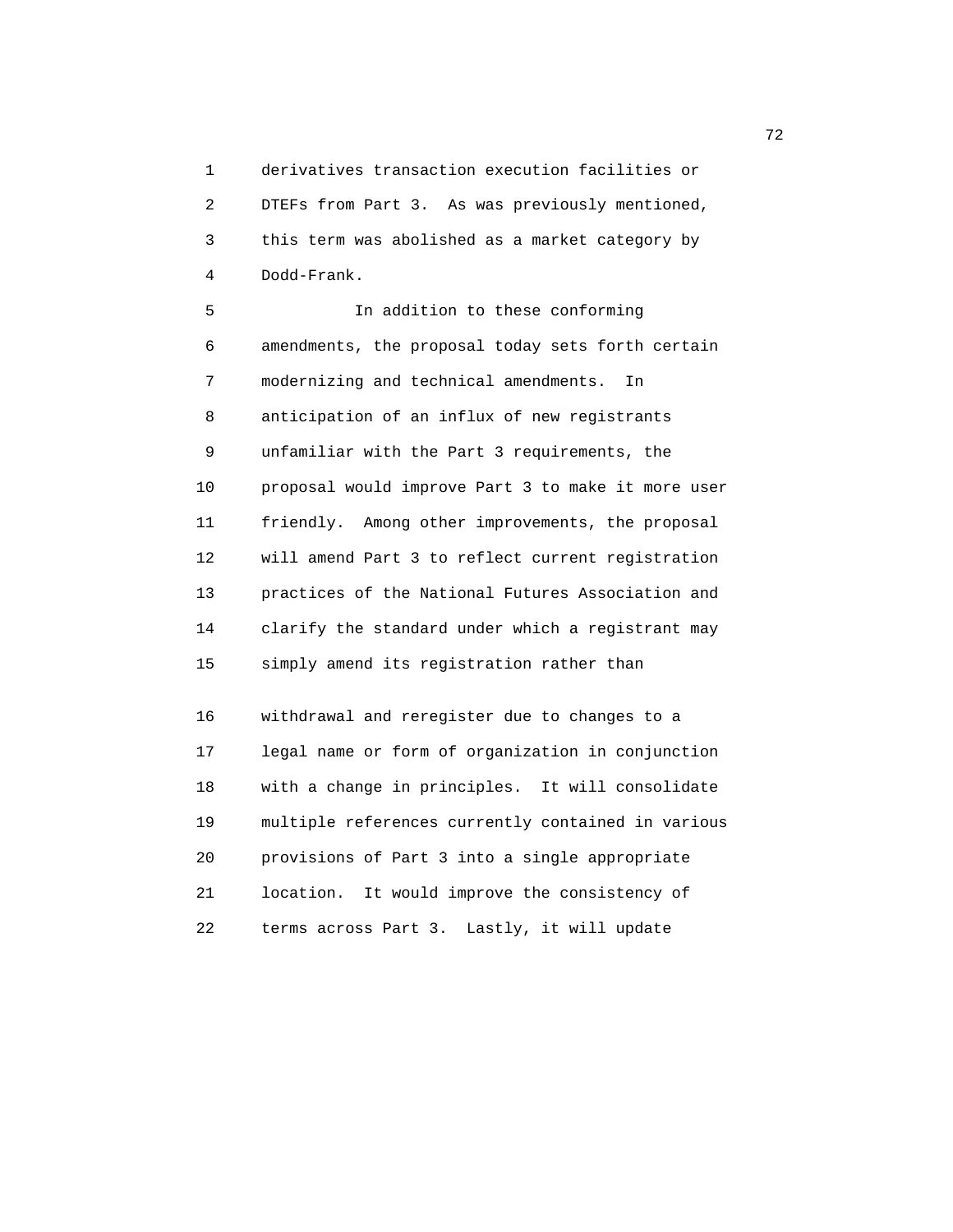1 cross-references to other regulations.

 2 With that I will conclude my remarks and 3 we are prepared to answer any questions. Thank 4 you, Mister Chairman. 5 CHAIRMAN GENSLER: I'll entertain a 6 motion on accepting the staff recommendation on 7 conforming amendments on Part 3. 8 COMMISSIONER DUNN: So moved. 9 COMMISSIONER SOMMERS: Second. 10 CHAIRMAN GENSLER: I too will be 11 supporting this rule. As I understand it beyond 12 the sort of the cleanup and technical, the main 13 thing is to move the words swap dealer and major 14 swap participant in where it's appropriate. Is 15 that the main thrust of this? 16 MR. CHAPIN: That is correct. 17 CHAIRMAN GENSLER: Because this part, 18 Part 3, is largely about intermediaries. How does 19 Part 3 work with the business conduct and other 20 rules that we've proposed and not yet moved to 21 final on? 22 MR. CHAPIN: Part 3 simply deals with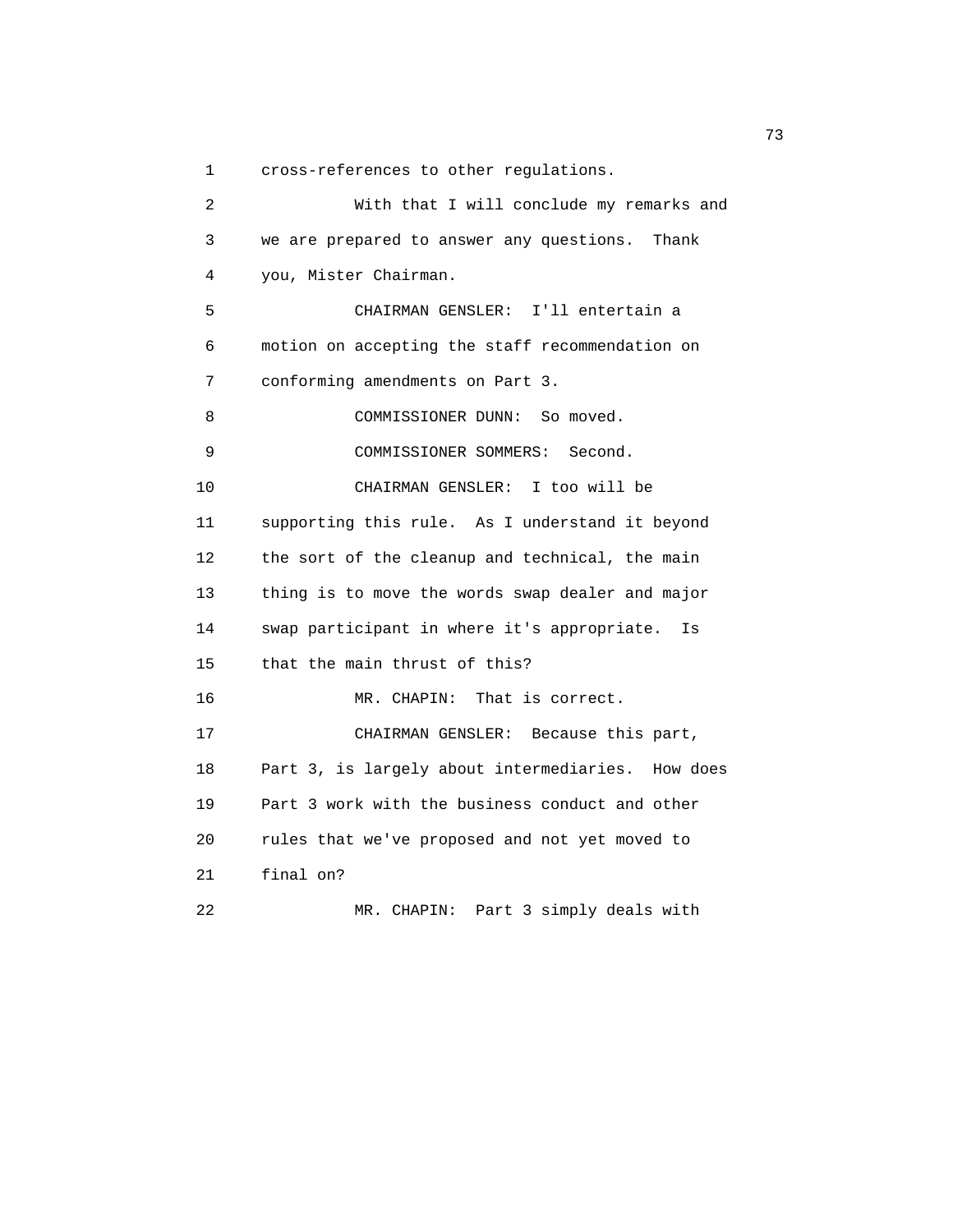1 the mechanics of registration in how the firm must 2 identify itself to the Commission and to the 3 National Futures Association as it becomes a 4 registered entity. 5 CHAIRMAN GENSLER: So that Part 3 is not 6 a set of affirmative obligations, it's more about 7 if I might call it process and procedure. 8 MR. RADHAKRISHNAN: Correct. And then 9 you go to Part 22 I guess. 10 CHAIRMAN GENSLER: Part what? 11 MR. RADHAKRISHNAN: The new part that 12 deals with business conduct. Once you are 13 registered as a swap dealer or an MSP, look at 14 this part and follow those rules. 15 CHAIRMAN GENSLER: Thank you. 16 Commissioner Dunn? 17 COMMISSIONER DUNN: I have no questions. 18 CHAIRMAN GENSLER: Commissioner Sommers? 19 COMMISSIONER SOMMERS: I don't have any 20 questions. 21 CHAIRMAN GENSLER: Commissioner Chilton? 22 COMMISSIONER CHILTON: No questions.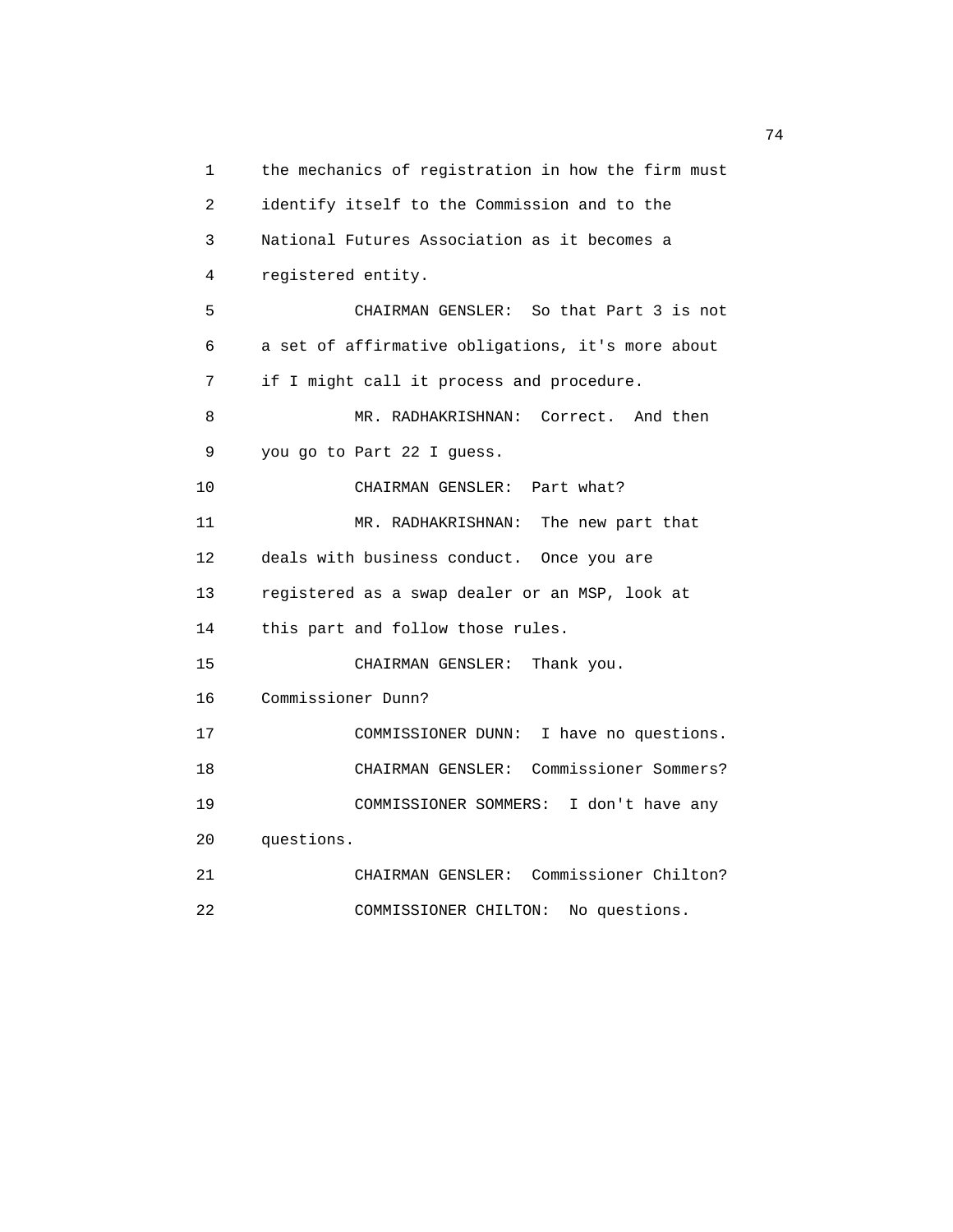1 CHAIRMAN GENSLER: Commissioner O'Malia? 2 COMMISSIONER O'MALIA: There is language 3 in the proposal that discusses exempting 4 individuals from registration as a swap dealer or 5 an MSP if they're employed by a swap dealer or 6 MSP. How many individuals have we potentially 7 identified who could become swap dealers or MSPs? 8 MS. NOAKES: I think that proposal is 9 intending to ensure that due to the broad nature 10 of the definition of swap dealer and MSP, arguably 11 if I as an employee, an associated person with a 12 swap dealer, look at the definition, I might 13 arguably fit into it. So this is just to 14 affirmatively state we are not intending those 15 persons to fall into that category if they are in 16 fact associated persons of a swap dealer or major 17 swap participant. 18 COMMISSIONER O'MALIA: I certainly don't 19 disagree with your characterization of a broad 20 definition. 21 CHAIRMAN GENSLER: Thank you. Mr. 22 Stawick?

na matsay na katalog as na kasang na mga 1950. Ang isang mga 1950 na mga 1950 na mga 1950 na mga 1950 na mga 1<br>Mga 1950 na mga 1950 na mga 1950 na mga 1950 na mga 1950 na mga 1950 na mga 1950 na mga 1950 na mga 1950 na mg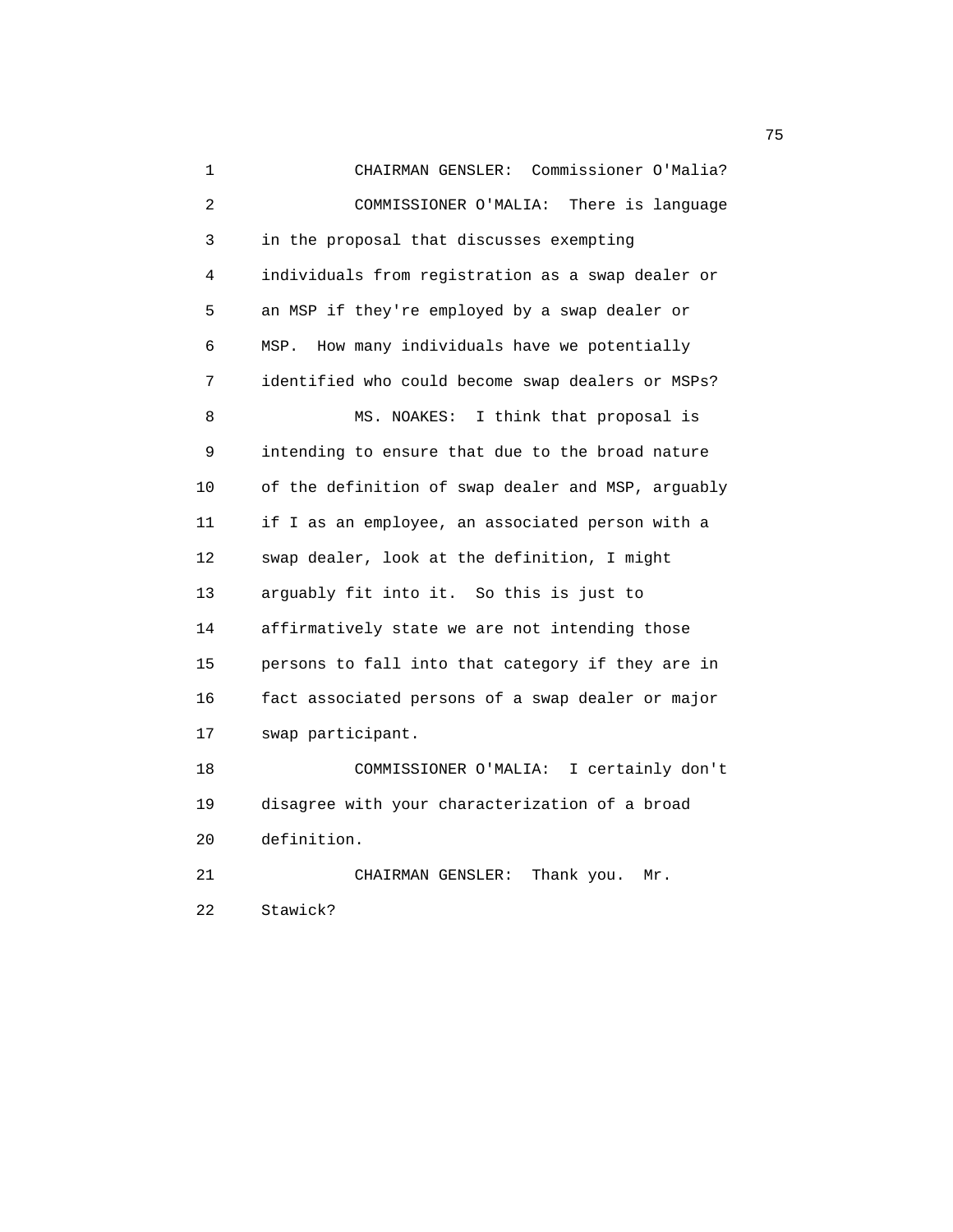1 MR. STAWICK: Commissioner O'Malia? 2 COMMISSIONER O'MALIA: Aye. 3 MR. STAWICK: Commissioner O'Malia, aye. 4 Commissioner Chilton? 5 COMMISSIONER CHILTON: Aye. 6 MR. STAWICK: Commissioner Chilton, aye. 7 Commissioner Sommers? 8 COMMISSIONER SOMMERS: Aye. 9 MR. STAWICK: Commissioner Sommers, aye. 10 Commissioner Dunn? 11 COMMISSIONER DUNN: Aye. 12 MR. STAWICK: Commissioner Dunn, aye. 13 Mister Chairman? 14 CHAIRMAN GENSLER: Aye. 15 MR. STAWICK: Mister Chairman, aye. 16 Mister Chairman, on this question the yeas are 17 five and the nays are zero. 18 CHAIRMAN GENSLER: Thank you, Ananda, 19 Claire and Andrew. With the vote being unanimous, 20 we'll send this one to the Federal Register as 21 well. Ananda, I guess you get to step up and 22 we'll have the group with regard to interpretive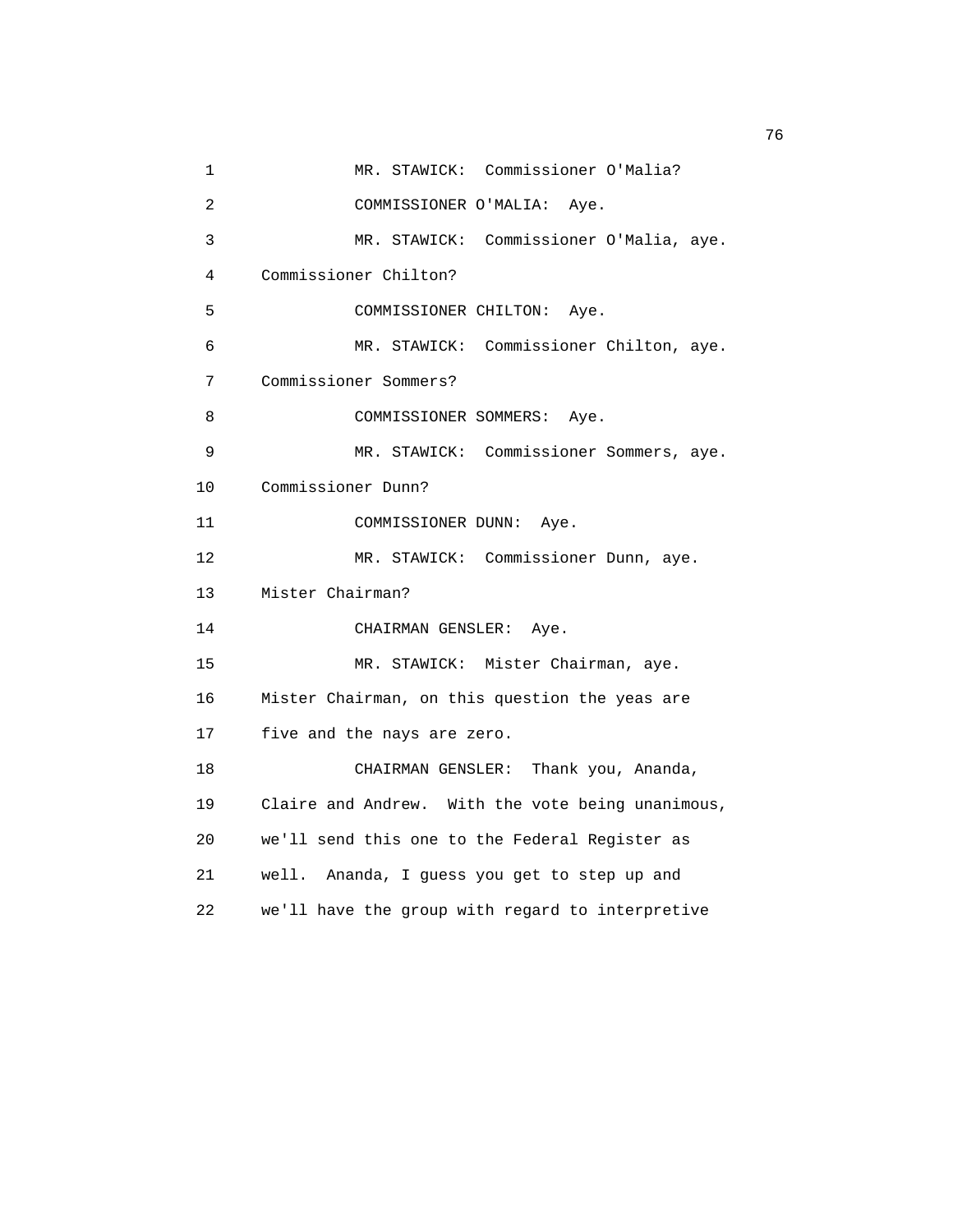1 guidance with Bob Pease. Who else is coming up? 2 Vince is coming up? Is Steve also going to be 3 here? 4 MR. PEASE: Yes, Steve will be here. 5 CHAIRMAN GENSLER: Does he speak first? 6 MR. PEASE: No. I'm going to go first. 7 CHAIRMAN GENSLER: Then we're going to 8 keep moving. 9 MR. PEASE: Good morning, Mister 10 Chairman and Commissioners. Staff is recommending 11 that the Commission issue a proposed interpretive 12 order providing guidance on the three disruptive 13 trading practices in new Section 4(c)(A)(V) of the 14 Commodity Exchange Act. 15 CHAIRMAN GENSLER: Let me mention, Bob, 16 that you might move the mike closer because I 17 don't know if it's going to be picked up. 18 MR. PEASE: The first prohibition of 19 Section 4(c)(A)(V) makes it unlawful to violate 20 bids or offers. Persons must transact at the best 21 available economic price. This prohibition on 22 violating bids and offers applies in any trading

ли в село в село во село во село во село во село во село во село во село во село во село во село во село во се<br>Постојата на селото на селото на селото на селото на селото на селото на селото на селото на селото на селото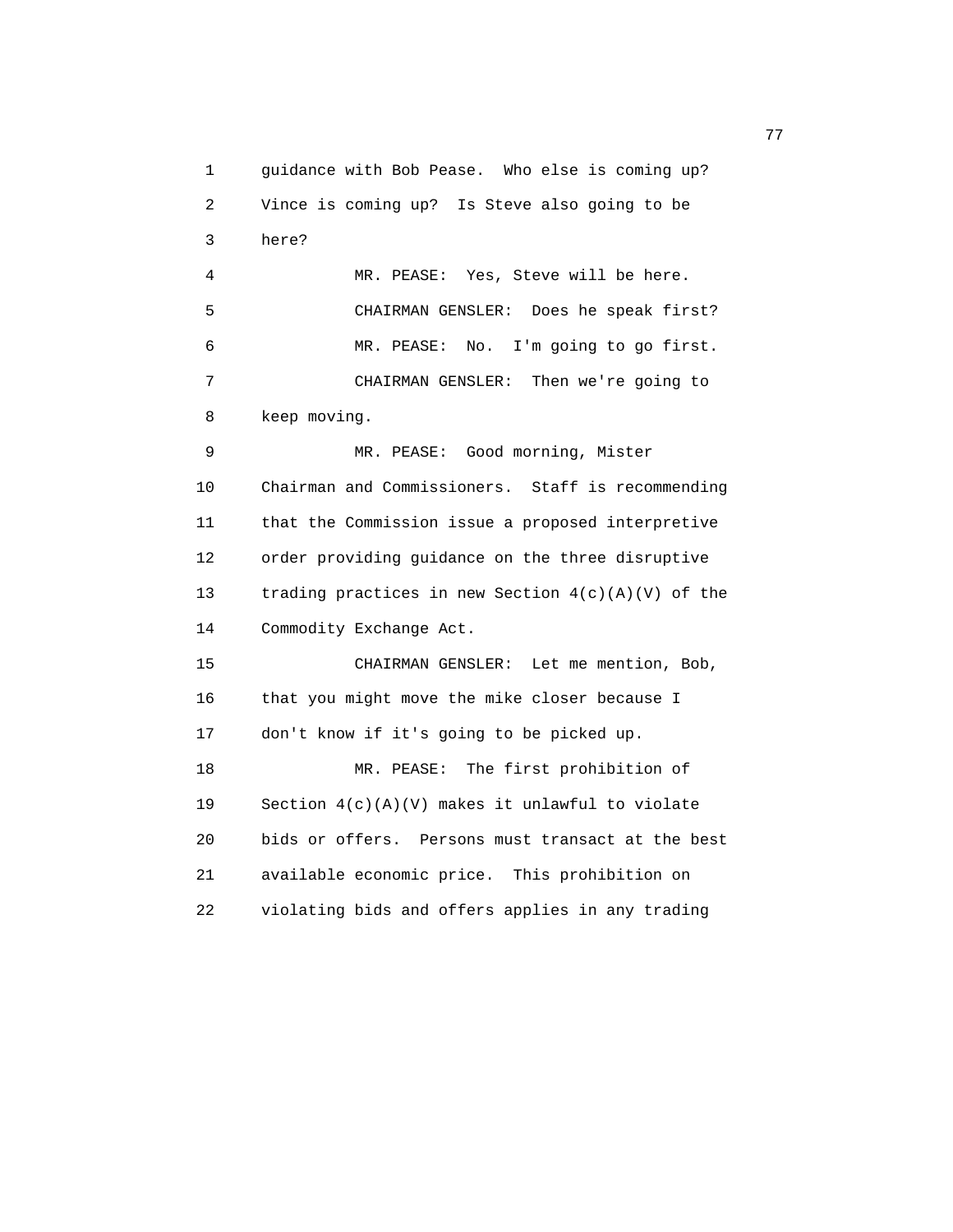1 environment where a person exercises some control 2 over the selection of bids or offers. This 3 prohibition applies to the specific trading 4 environment where the trading takes place. It 5 does not require market participants to search 6 multiple trading platforms for the best bid or 7 offer. This section does not apply where a person 8 is unable to violate a bid or offer such as an 9 exchange automated matching engine. This 10 prohibition again does not apply to block trades, 11 bilateral noncleared swap transactions or exchange 12 for physicals provided that the transaction 13 complies with the rules of the DCM or SEF on which 14 it is traded. 15 The second prohibition of Section 16  $4(c)(A)(V)$  prohibits anyone from intentionally or 17 recklessly disregarding orderly execution of 18 transactions during the closing period. This 19 proposed order interprets the closing period to be 20 generally defined as the period in the contract or

21 trade when the daily settlement price is

22 determined under the rules of the trading

n and the state of the state of the state of the state of the state of the state of the state of the state of the state of the state of the state of the state of the state of the state of the state of the state of the stat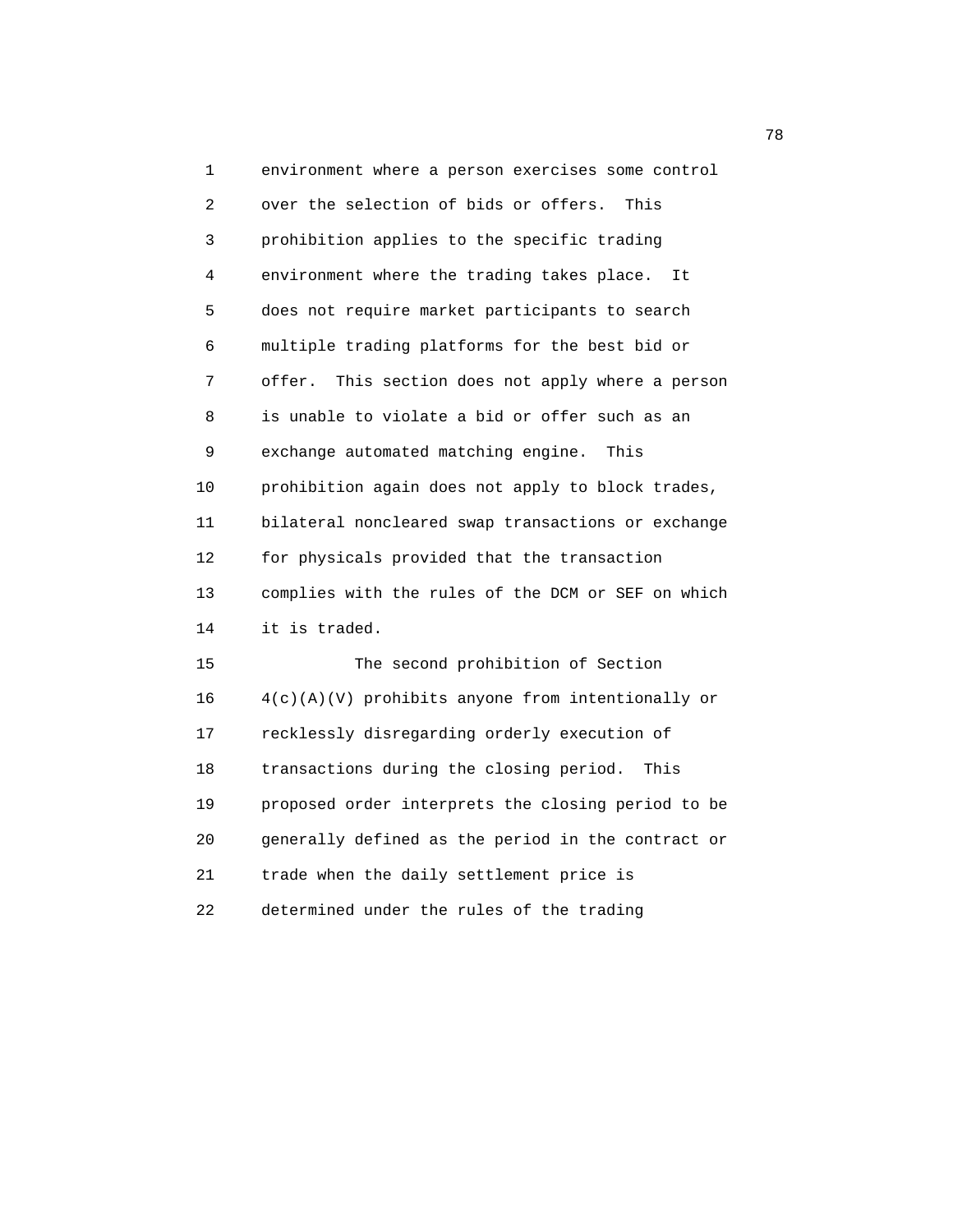1 facility. For example, with an IMEX natural 2 contract the closing period is defined as the last 3 30 minutes of the last day of trading, while with 4 CBOT treasuries it is defined as the last 60 5 seconds.

 6 While the proposal interprets the 7 prohibition in Section 4(c)(A)(V)(b) to accomplish 8 any trading, conduct or practices occurring inside 9 the closing period that affects the orderly 10 execution of transactions during the closing 11 period, potential disruptive conduct outside that 12 period may nevertheless form the basis for an 13 investigation or potential violations under this 14 section. The proposed interpretive order reaches 15 bids or offers as well as executed orders. 16 The final provision of  $4(c)(A)(V)$ 

 17 prohibits conduct that is or is of the character 18 of spoofing. Under the Act, spoofing is defined 19 as bidding or offering with the intent to cancel 20 the bid or offer before execution. The proposed 21 order identifies the following examples of the 22 character of spoofing: submitting or cancelling

ли в село в село во село во село во село во село во село во село во село во село во село во село во село во се<br>Постојата село во село во село во село во село во село во село во село во село во село во село во село во село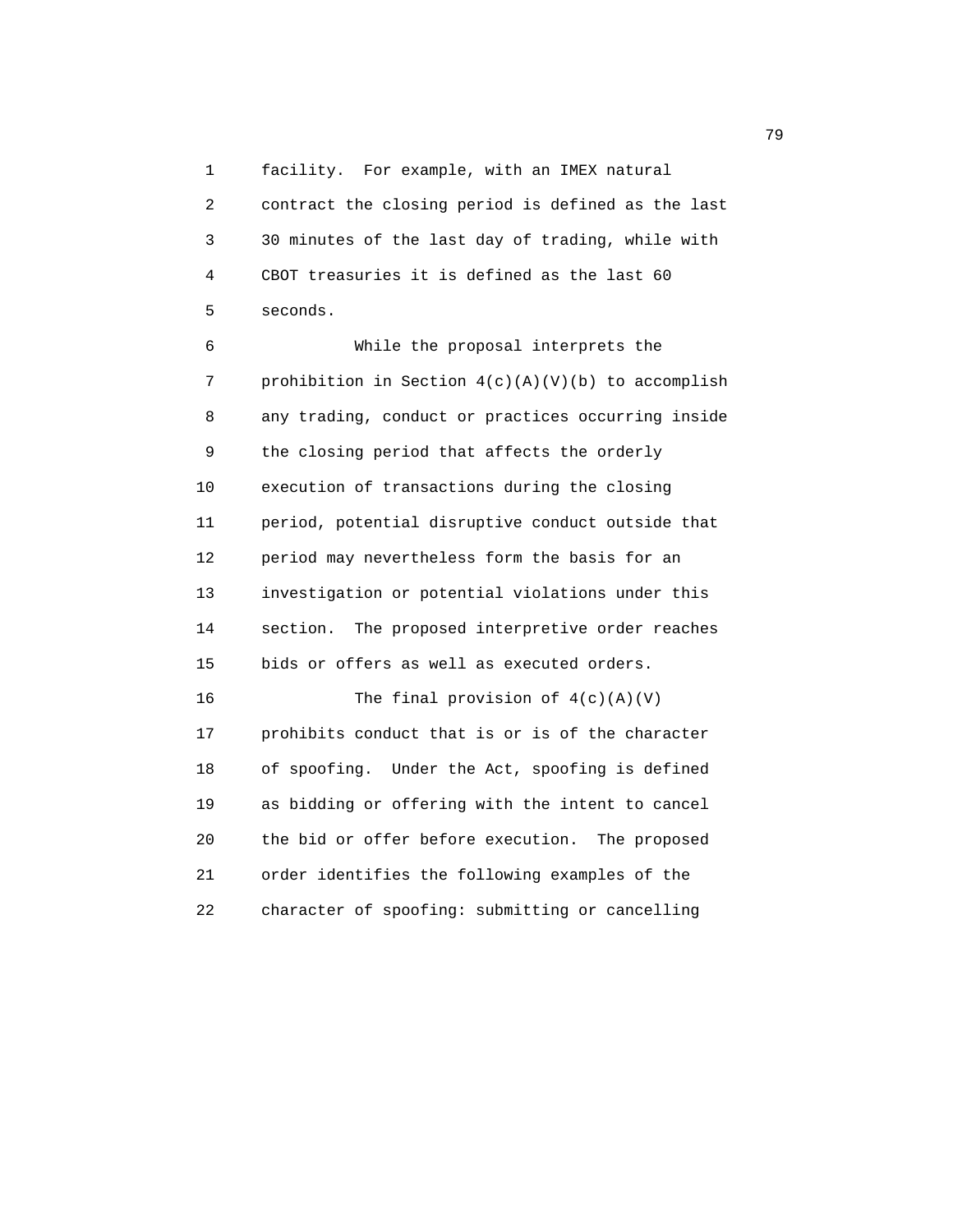1 bids or offers to overload the quotation system of 2 a registered entity; submitting or cancelling bids 3 or offers to delay another person's execution of 4 trades; and submitting or cancelling multiple bids 5 or offers to create an appearance of false market 6 depth. This proposed interpretive order provides 7 that orders, modifications or cancellations will 8 not be classified as spoofing as they were 9 submitted as a legitimate, good-faith attempt to 10 consummate a trade. As an intent-based violation, 11 the Commission may look to patterns of trading 12 activity to examine whether the trading 13 constitutes spoofing. Spoofing does not cover 14 nonexecutable market communications. This 15 proposed order provides for a 60-day comment 16 period on all aspects of the proposed order. An 17 interpretive order once it becomes final agency 18 action would have the same force and effect as a 19 final rule.

 20 Before concluding we would like to thank 21 the members of the antidisruptive trading teams, 22 Mark Higgins and Jerry Kuzamano from Enforcement,

en de la construction de la construction de la construction de la construction de la construction de la constr<br>De la construction de la construction de la construction de la construction de la construction de la construct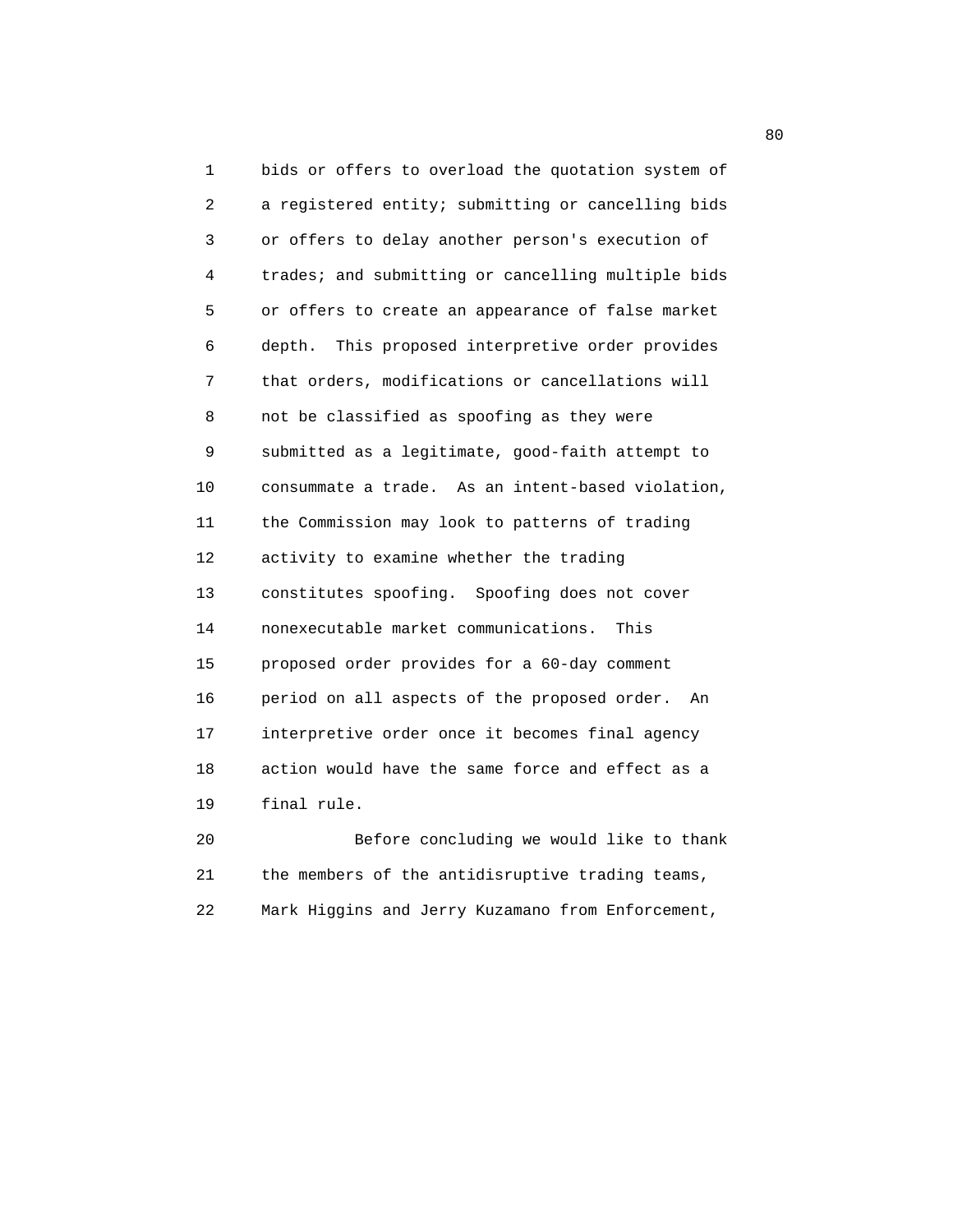1 Steve Seitz, Ralph Avery and Mary Connolly from 2 the Office of General Counsel, Christian Sonenson 3 and Mike Penneck from OCE and Dave Cass and Jim 4 Goodwin from DMO. With that we'd be happy to 5 answer any questions you may have. 6 CHAIRMAN GENSLER: First I'd entertain a 7 motion on the staff recommendation on an 8 interpretive order on Section 747, Disruptive 9 Trading Practices. 10 COMMISSIONER DUNN: So moved. 11 COMMISSIONER SOMMERS: Second. 12 CHAIRMAN GENSLER: Thank you to the 13 team. I have a number of questions. My first 14 relates to scope. How does this relate to first 15 futures, and then my next question is swaps and my 16 third if bilateral versus traded? I'm trying to 17 understand. I think I do understand it, but if 18 you can help the public understand what is the 19 scope of disruptive trading practices? 20 MR. PEASE: The scope would apply to all 21 of the above. 22 CHAIRMAN GENSLER: It applies to futures

experience of the state of the state of the state of the state of the state of the state of the state of the state of the state of the state of the state of the state of the state of the state of the state of the state of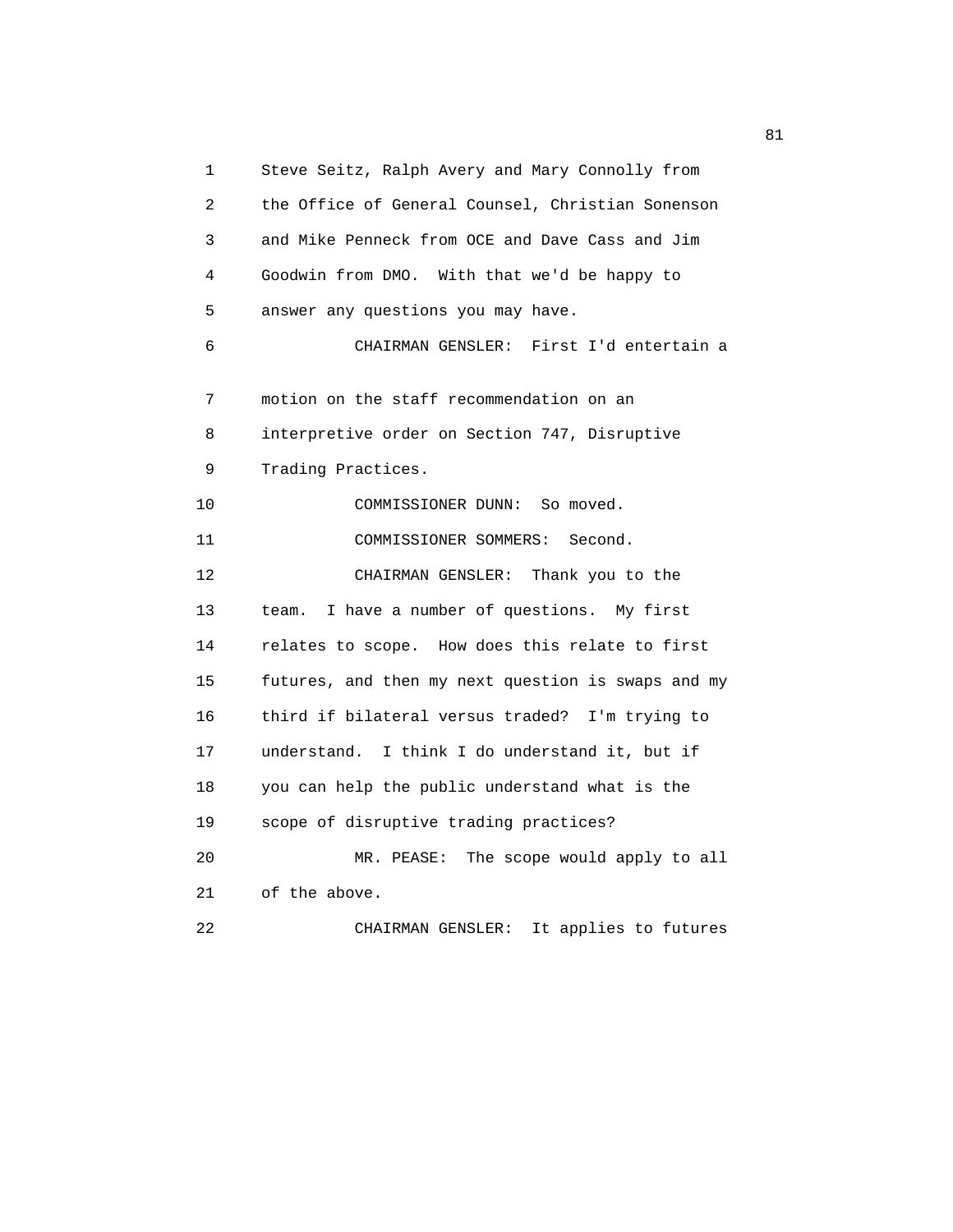1 and swap?

 2 MR. PEASE: Yes. 3 CHAIRMAN GENSLER: Does it only apply to 4 on- exchange traded futures and on-exchange or SEF 5 traded swaps? 6 MR. PEASE: The statute would apply to 7 trading or any trading subject to the rules of the 8 registered entity if that's what you're asking. 9 CHAIRMAN GENSLER: A registered entity. 10 I guess my question is are bilaterals not covered 11 by 747? 12 MR. PEASE: Bilaterals and noncleared as 13 we said at the beginning would not be covered. 14 CHAIRMAN GENSLER: So the scope is 15 futures and the scope is swaps that are on a 16 registered entity, thus bilaterals are not 17 covered. 18 MR. BERKOVITZ: That's correct. 19 CHAIRMAN GENSLER: That's the scope. 20 I'm now going to ask a little bit about what you 21 just said about this has the same force and 22 effect. I want to follow-up on those words and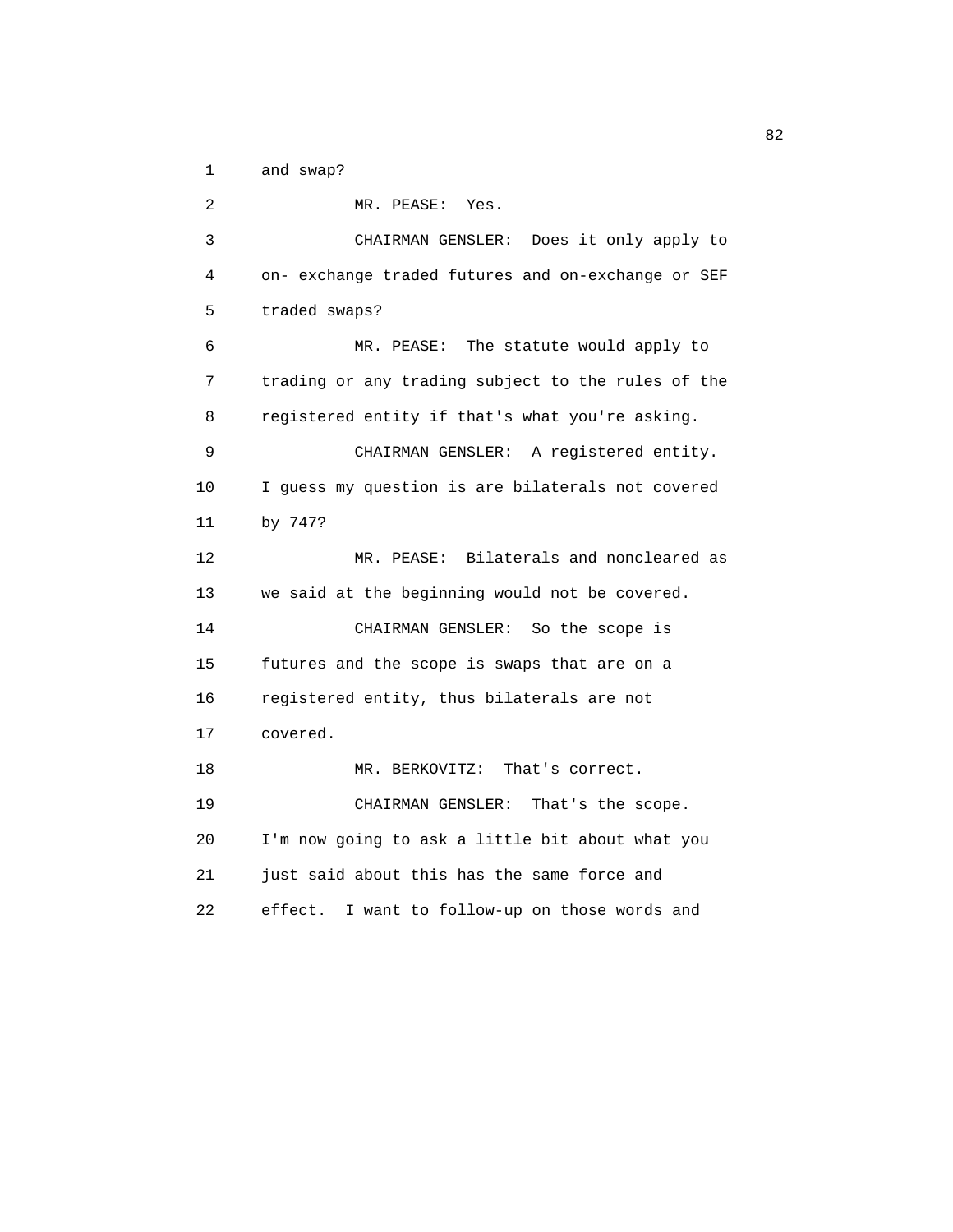1 what you meant by that.

| 2  | MR. PEASE: An interpretive order should            |
|----|----------------------------------------------------|
| 3  | it become final has the same force and effect as a |
| 4  | final rule. The order is given the same weight by  |
| 5  | the courts as a preamble to a final rule.<br>An    |
| 6  | interpretive order is thus the same as any other   |
| 7  | order issued by the Commission and is guidance     |
| 8  | that the public can reply upon once that order     |
| 9  | becomes final agency action.                       |
| 10 | CHAIRMAN GENSLER: Then if somebody is              |
| 11 | doing a bilateral swap, they're not covered by     |
| 12 | 747.<br>That was my first question. This question  |
| 13 | is if you're trading on a swap execution facility  |
| 14 | or on a designated contract market, you can rely   |
| 15 | on this once we go final and based on public       |
| 16 | comment, but you can rely on it and if you're      |
| 17 | doing the things in here that we say are okay,     |
| 18 | you're fine.                                       |
| 19 | MR. PEASE:<br>That's correct.                      |
| 20 | I would agree that that<br>MR. BERKOVITZ:          |
| 21 | is correct.                                        |
| 22 | Now my third question<br>CHAIRMAN GENSLER:         |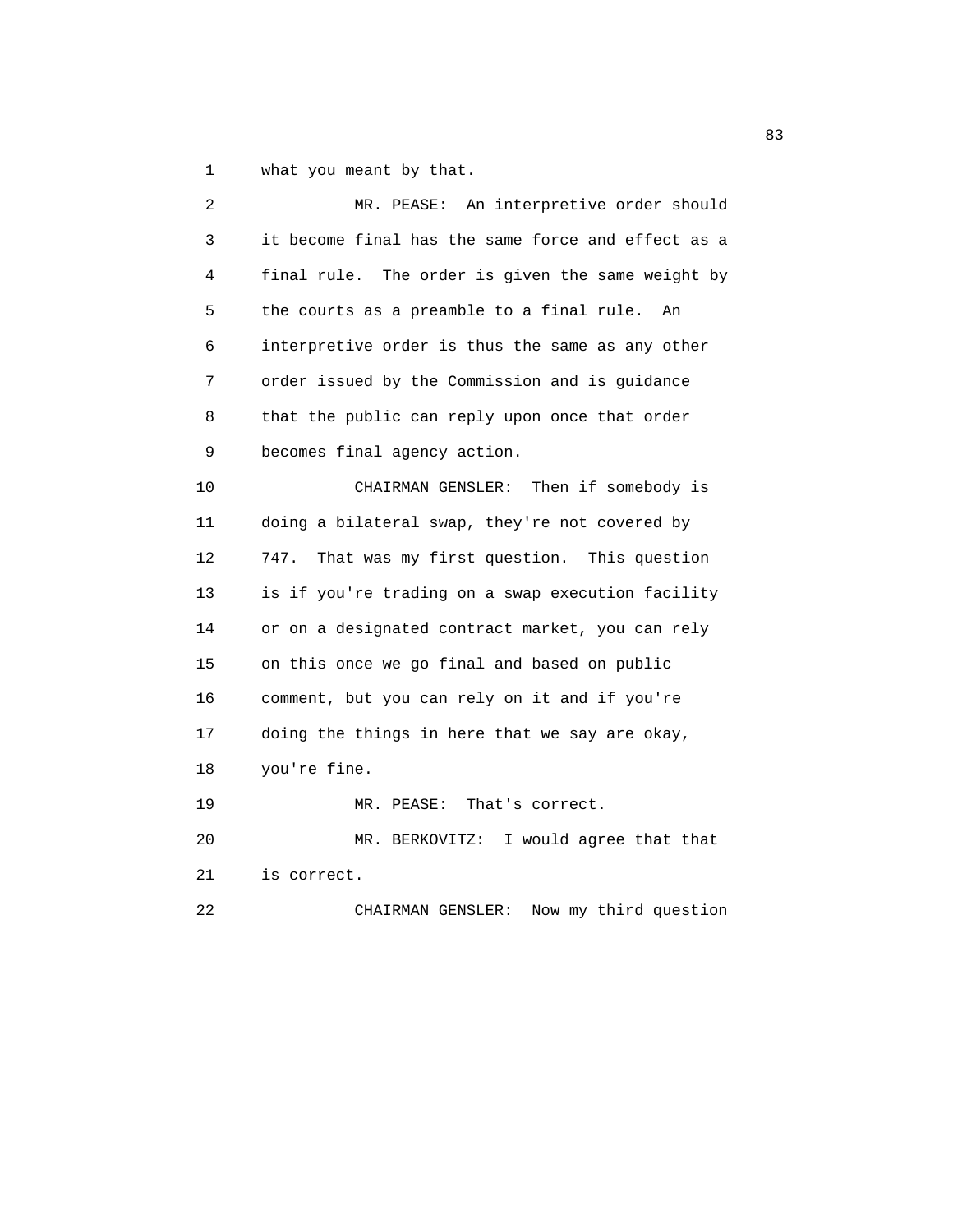1 is that I think this has addressed many of the 2 comments, maybe not all of the comments, but many 3 of the comments we heard in the roundtables and in 4 the letters. I think was somewhere close to 30 5 comment letters that came in. Would it be fair to 6 say that this in effect narrows the number of 7 things that could be considered to be a violation 8 of the statute?

 9 MR. PEASE: Yes. The statute would 10 become effective regardless of any action by the 11 Commission 1 year after the date of the enactment. 12 By putting parameters on it and providing this 13 guidance, we are narrowing the scope of these 14 rules.

 15 CHAIRMAN GENSLER: I think it's 16 appropriate and I support this because to use as 17 an example, I've heard from some commentors in 18 their letters and in the roundtable that if they 19 sent an order to an exchange and they planned to 20 by 100 contracts but they send a 200-contract 21 order, they were concerned somehow somebody could 22 say that would be an intent to cancel, and we've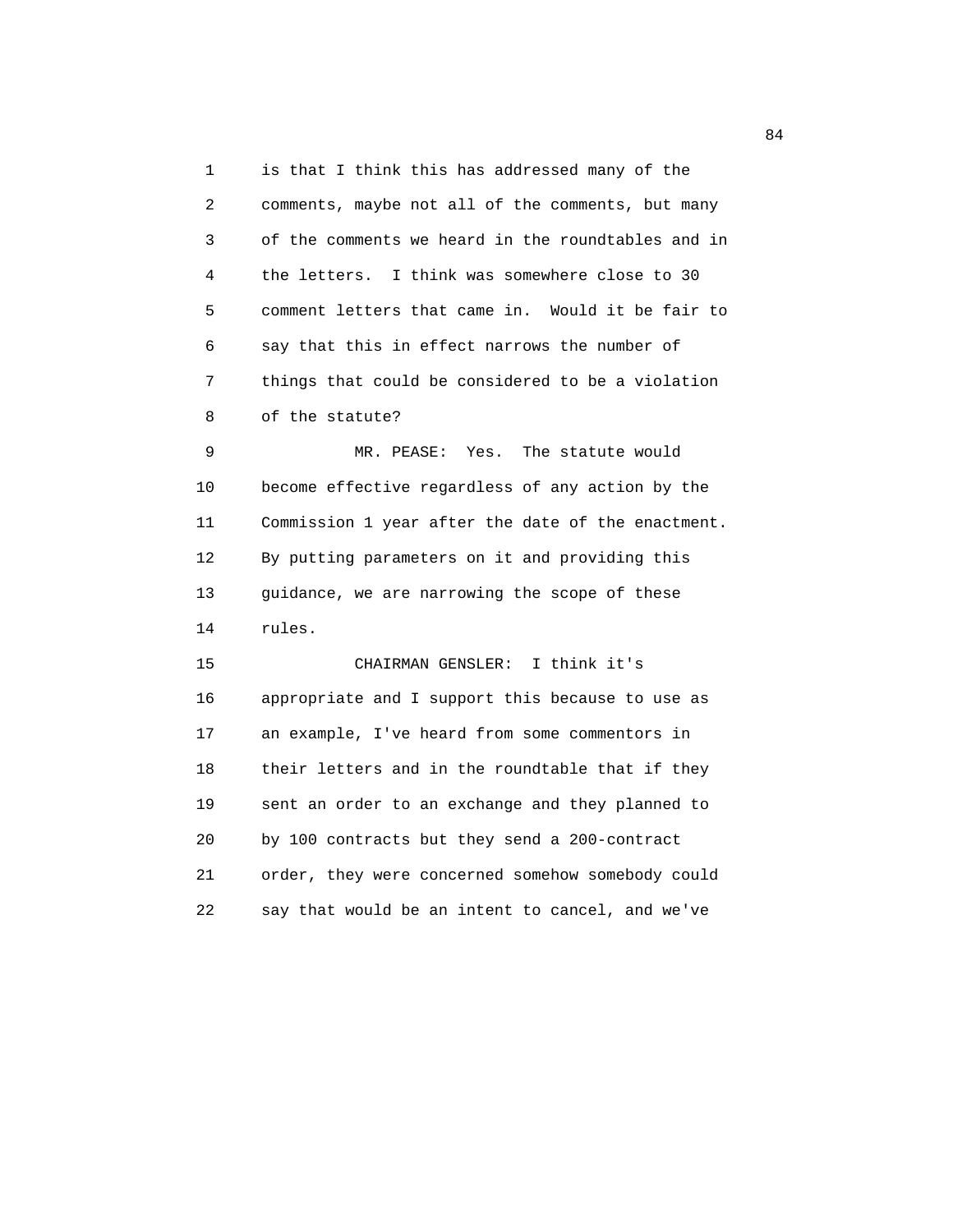1 clarified that that's not going to be.

 2 MR. PEASE: That's correct. You have to 3 have the intent to cancel bids or offers prior to 4 them being executed. If your intent was to get a 5 partial fill of a better offer, that would not be 6 covered. 7 CHAIRMAN GENSLER: Partial fills are not 8 a violation? 9 MR. PEASE: A partial fill with the 10 intent to consummate a trade is not a violation. 11 CHAIRMAN GENSLER: One other area and I 12 know staff is still working on it which I think is 13 very important is that we not only look here, but 14 we review more broadly supervision and testing. I 15 know that the Joint Advisory Committee last week 16 recommended that we take a close look at that. 17 Also, and I know Commissioner O'Malia has worked 18 closely with staff on this, that in the designated 19 contract market and the SEF, proposed rules that 20 there be a lot of responsibility there to make 21 sure the integrity of their markets if I can 22 paraphrase. I know Commissioner Chilton has

en andere de la constantin de la constantin de la constantin de la constantin de la constantin de la constantin<br>En 1930, en la constantin de la constantin de la constantin de la constantin de la constantin de la constantin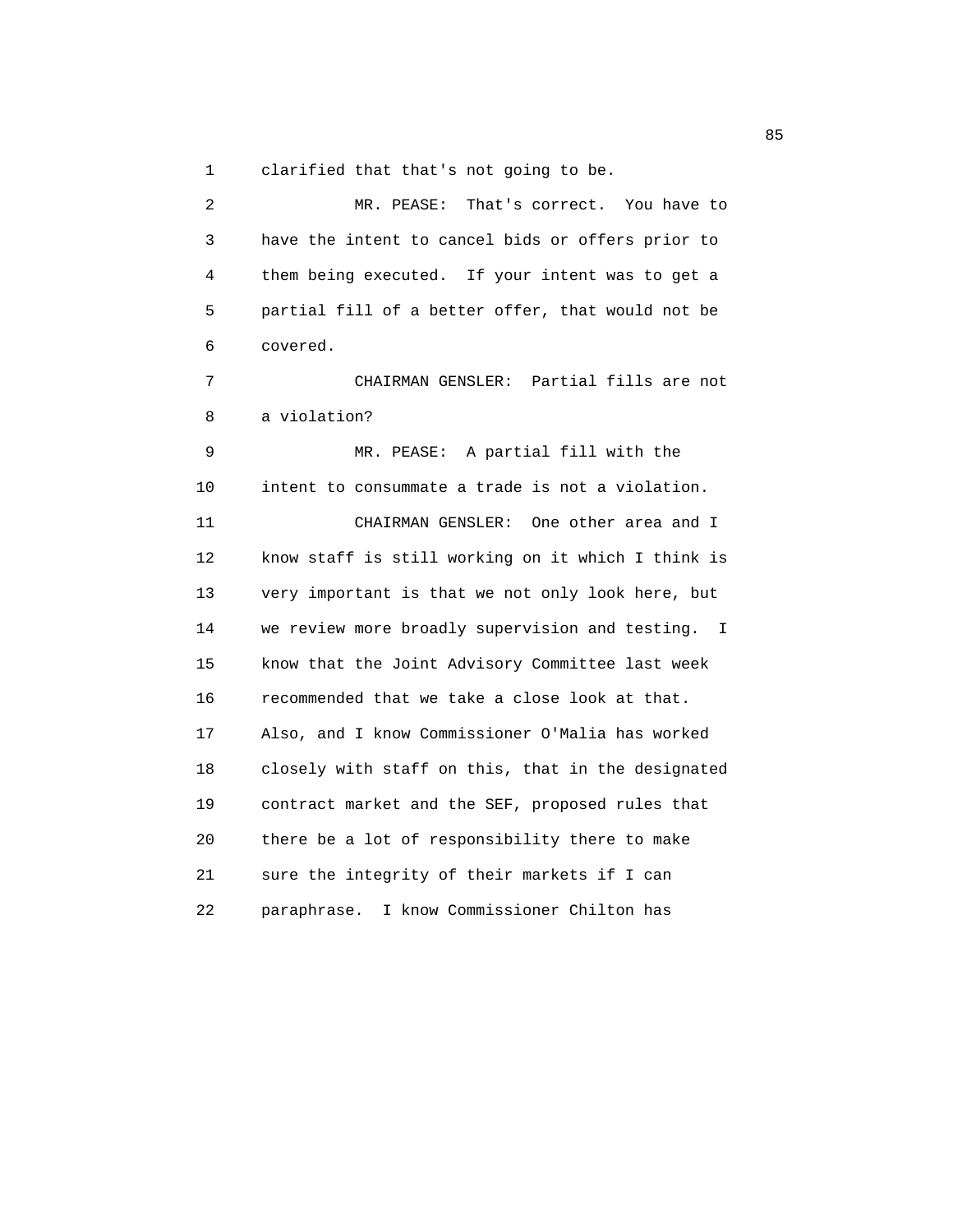1 raised this, I think all five of us are really 2 looking forward to hear staff's recommendations on 3 supervision and testing as it relates to these 4 practices but then more broadly with regard to 5 algorithmic trading in the modern world. 6 MR. PEASE: Those are your next steps, 7 Mister Chairman. 8 CHAIRMAN GENSLER: Thank you. 9 Commissioner Dunn? 10 COMMISSIONER DUNN: Thank you, Mister 11 Chairman. Let me refer to page 12 of the copy I 12 have. I'm working off of one I had last Friday so 13 I don't know if that's still relevant of not. It 14 says, "In sum the Commission believes the market 15 participant should assess market conditions and 16 consider how their trading practices and conduct 17 affects the orderly execution of transactions 18 during the closing period." I would like to know 19 how do they do that assessment, and in particular, 20 how do they do it if they're doing algorithmic 21 trading? 22 MR. PEASE: What we're talking about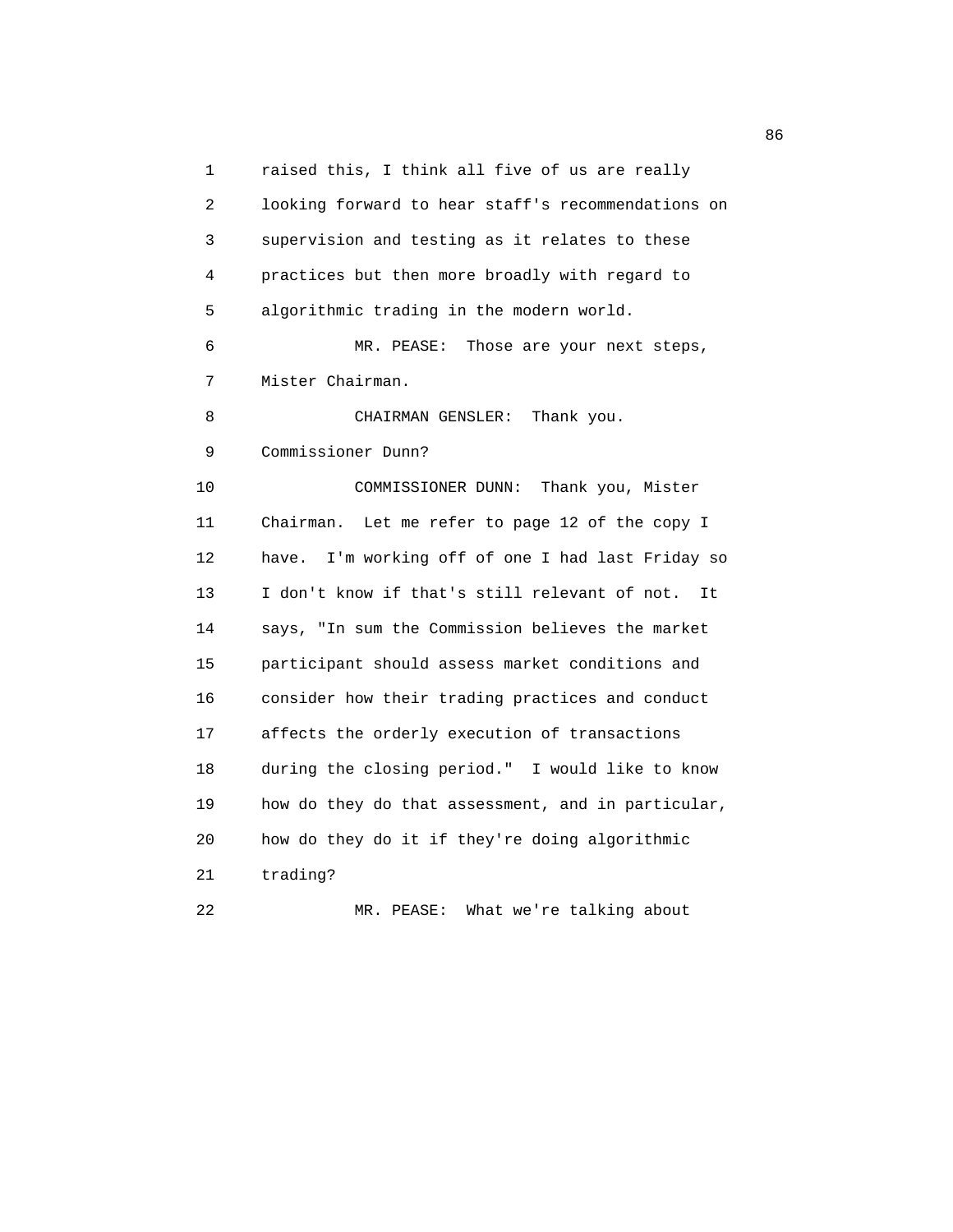1 there is using the existing concepts of 2 orderliness. We're not trying to create new 3 ground here. So they would look to the rational 4 relationship between consecutive prices, levels of 5 volatility, supply and demand, the relationship 6 between the price of a derivative and the 7 underlying physical commodity. We give some 8 examples of that in the proposed order. 9 COMMISSIONER DUNN: Are we assuming then 10 if someone is trading with an algorithm that 11 that's built into that algorithm? 12 MR. PEASE: Yes. 13 COMMISSIONER DUNN: I really look 14 forward to see the comments on this. I want to 15 thank the folks who commented on the advanced 16 notice of proposed interpretation that went out 17 and the members of that roundtable because this is 18 something I'm having difficulty getting my arms 19 around and I really, really need the general 20 populace to help me with it. 21 CHAIRMAN GENSLER: Thank you, 22 Commissioner Dunn. I think I agree with that.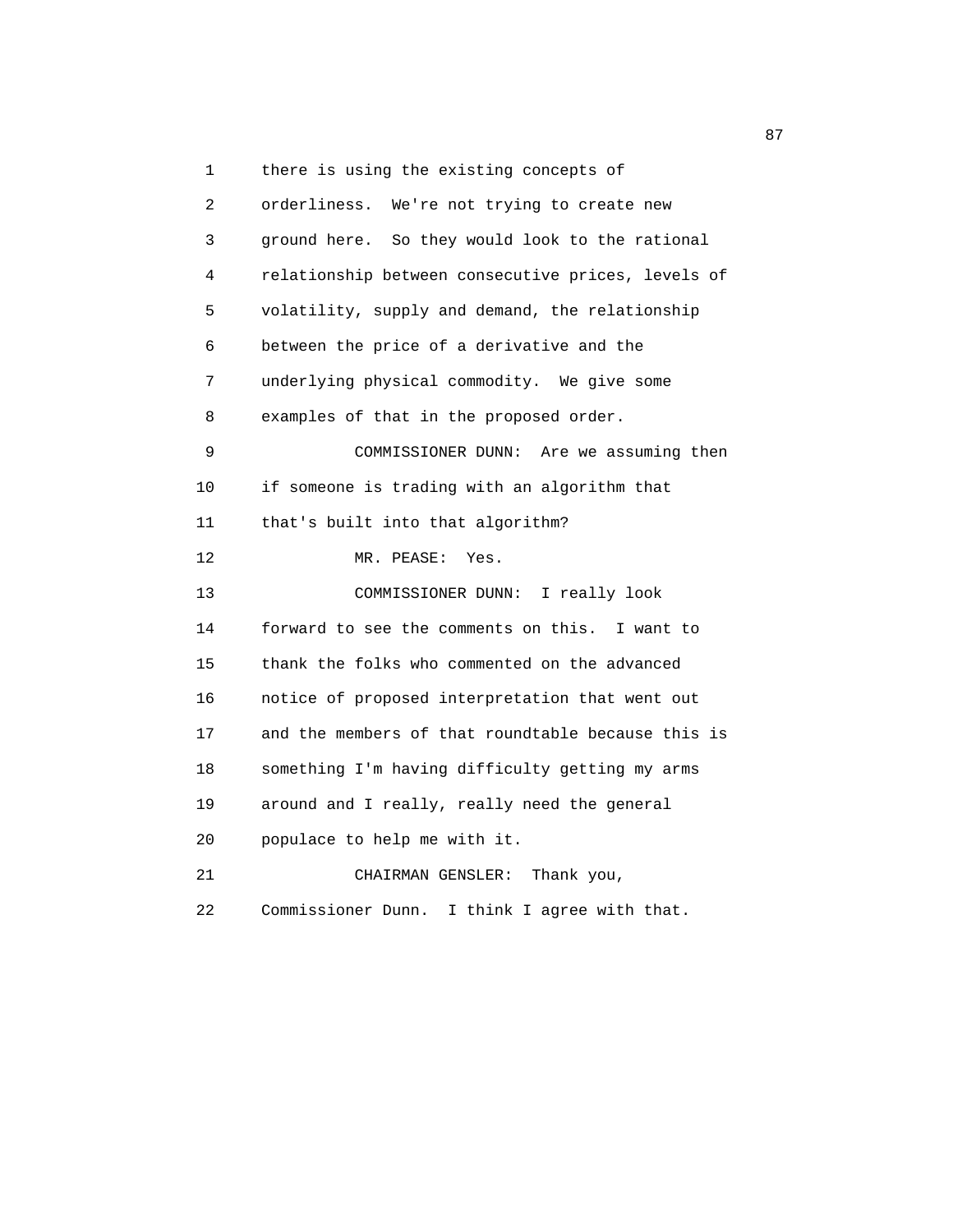1 I'm glad to see that we're putting something out 2 that does narrow and addresses some of the 3 concerns that Commissioners have raised about 4 ambiguities with regard to the statute. I suspect 5 the public will tell us where they think there are 6 still additional ambiguities. Commissioner 7 Sommers?

 8 COMMISSIONER SOMMERS: Thank you, Mister 9 Chairman. As I stated in my opening statement, I 10 have a lot of different concerns about this 11 proposal not really clarifying where the statute 12 was vague. Bob, with all due respect, I think 13 that your answers to the Chairman's questions 14 created even more confusion for me. On the first 15 subject when the Chairman asked with regard to the 16 scope of this proposal, you said that it didn't 17 apply to bilateral noncleared swaps, but does it 18 say that anywhere in this proposal that the scope 19 of this proposal does not apply to bilateral 20 noncleared swaps? In the section with regard to 21 violating bids and offers it says that it will not 22 apply to bilateral swap transactions, but I took

e e a constante de la constantidad de la constantidad de la constantidad de la constantidad de la constantidad<br>En 1888, en la constantidad de la constantidad de la constantidad de la constantidad de la constantidad de la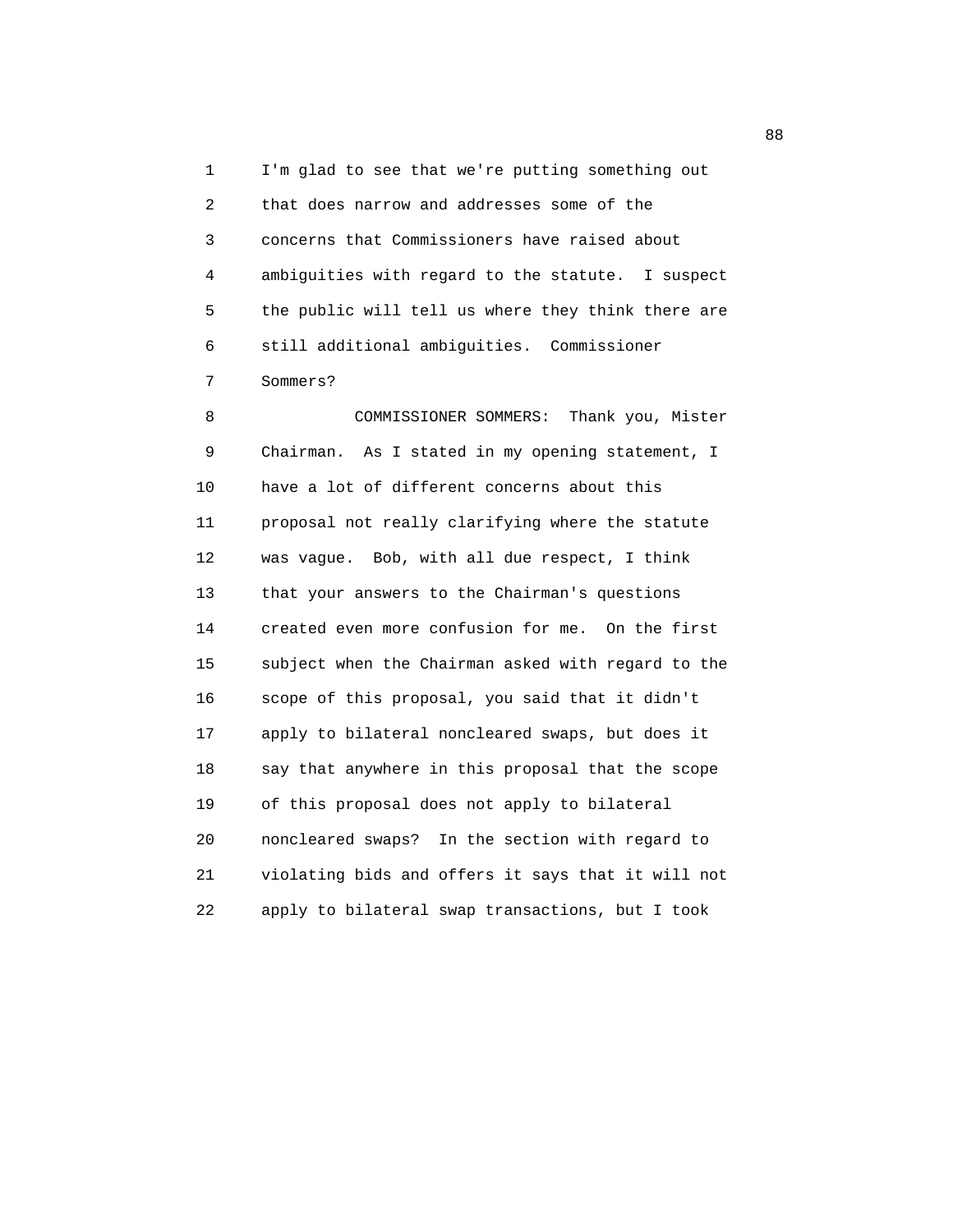1 that to mean just A did not apply to bilateral 2 swap transactions. It doesn't say noncleared. Do 3 B and C also not apply to bilateral noncleared 4 swaps?

 5 MR. MCGONAGLE: Commissioner, to follow 6 on first on the section talking about where the 7 transactions are, continuing on into the footnote, 8 footnote number 36 to have the full context, the 9 proposed interp says that in addition to EFPs, the 10 Commission believes that the legitimate execution 11 of exchanges for swaps, exchanges for options, 12 exchanges for risk and for any other transaction 13 that may be negotiated and executed bilaterally 14 under the rules of a designated contract market or 15 a SEF will not violate 4(c)(A)(V). With respect 16 to the first question, I think that we're clearly 17 saying that bilaterally negotiated swaps are not 18 part of the intent of the first part of the rule. 19 But the broader question as to whether they would 20 get swept in under spoofing or the orderly 21 execution turns on on or subject to a registered 22 entity. So if the transaction is subject to the

en de la construction de la construction de la construction de la construction de la construction de la constr<br>De la construction de la construction de la construction de la construction de la construction de la construct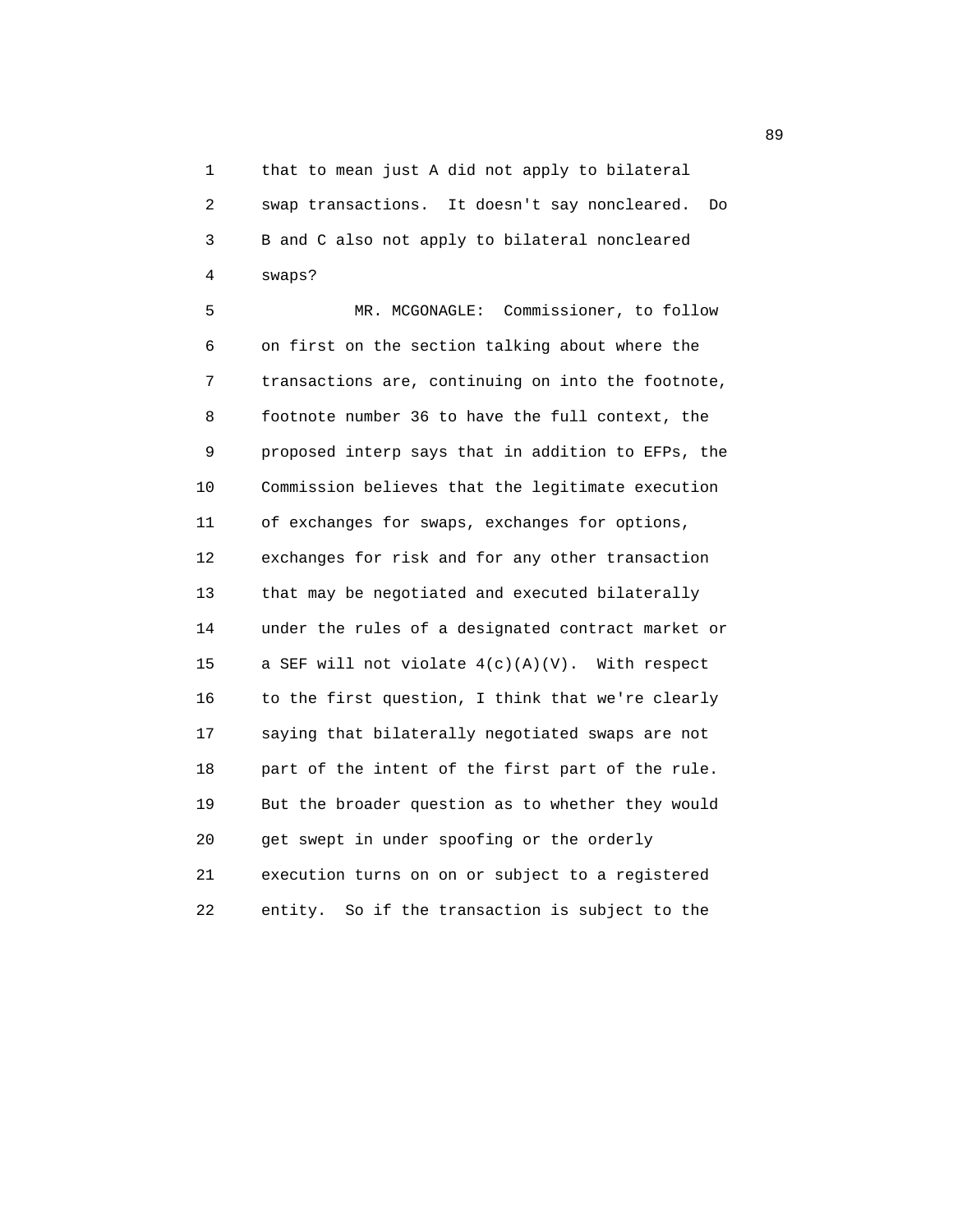1 rules of a registered entity, then spoofing or 2 orderly trading may be picked up, but absent any 3 further evaluation of that particular issue of how 4 does a bilateral swap get to a registered entity, 5 I think the answer is no, that it's outside of the 6 provision of disruptive practices.

 7 COMMISSIONER SOMMERS: Is it possible 8 for us to state that more clearly, that the scope 9 of this proposal does not apply to bilateral 10 noncleared swaps unless it's subject to the rules 11 of a registered entity or whatever you just said? 12 MR. MCGONAGLE: Yes. I think we can in 13 the proposed iteration for a final interpretation 14 spell out more clearly the preamble to A, B and C 15 of the section to discuss what it means for 16 engaging in trading practice of conduct on or 17 subject to the rules of a registered entity. 18 COMMISSIONER SOMMERS: I didn't know 19 that until you asked the question about scope so 20 that it brought that up. 21 CHAIRMAN GENSLER: I apologize. I

22 wanted to clarify. I thought that's what Congress

experience of the contract of the contract of the contract of the contract of the contract of the contract of the contract of the contract of the contract of the contract of the contract of the contract of the contract of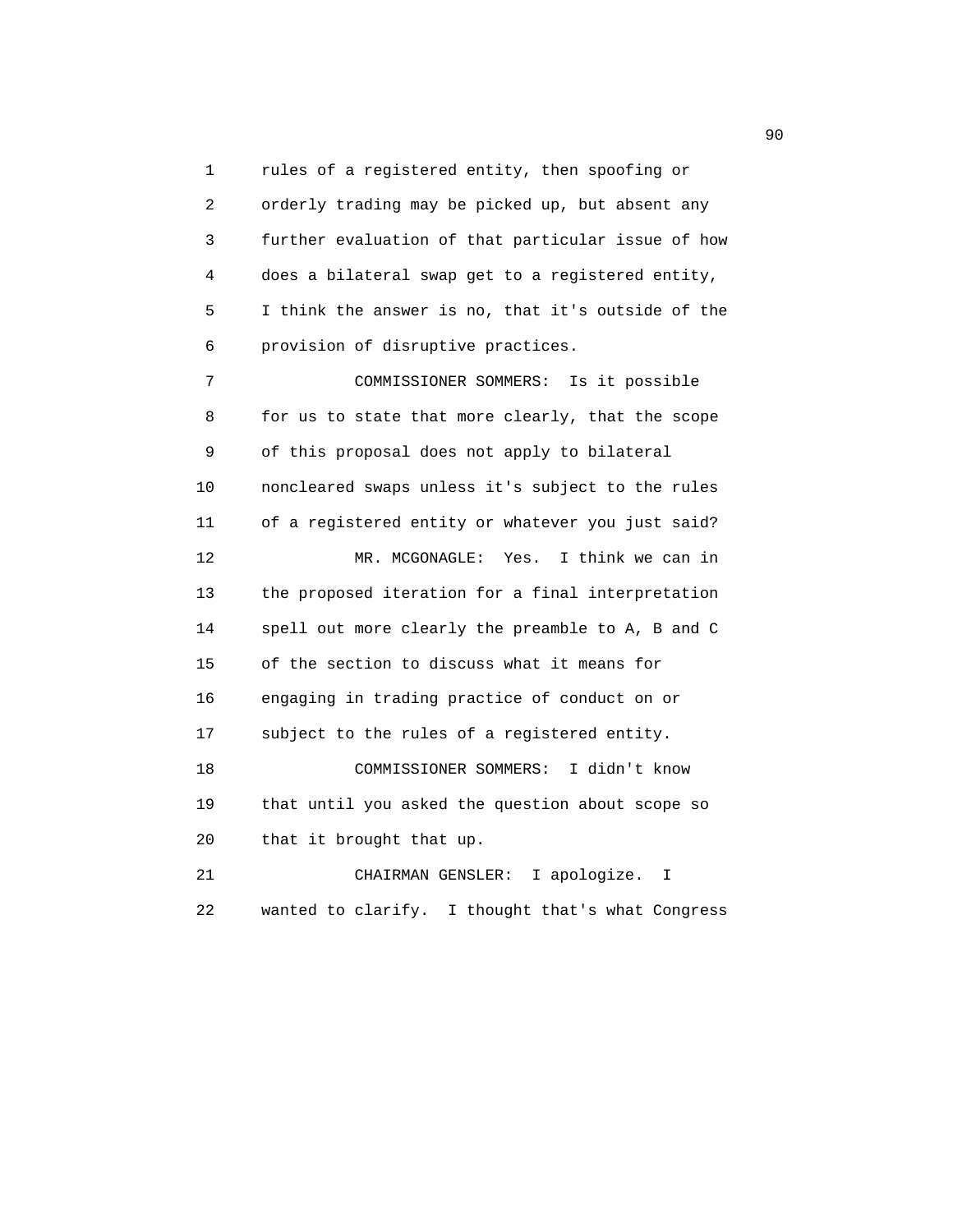1 did too. I always thought that disruptive trading 2 practices meant something being on a trading 3 platform and that's why I asked the question and 4 they confirmed it.

 5 COMMISSIONER SOMMERS: It just doesn't 6 say that. Your second question with regard to 7 partial fills, in the spoofing section of the 8 proposal it actually says that a partial fill does 9 not automatically exempt activity from being 10 classified as spoofing. What I understood the 11 answer to the Chairman's question to be is that 12 partial fills without an intent element would not 13 be a violation of C, but it doesn't say that here. 14 It says that partial fills aren't exempt.

 15 MR. PEASE: If we're not clear there, we 16 can make it clear. The idea is there could be 17 circumstances where the intent is to engage in 18 spoofing, say for example, but because it is then 19 a bid and offer out there and before it's 20 cancelled it could possibly be hit and could 21 possibly have a partial fill. The idea here is 22 that it must be intent based and the intent must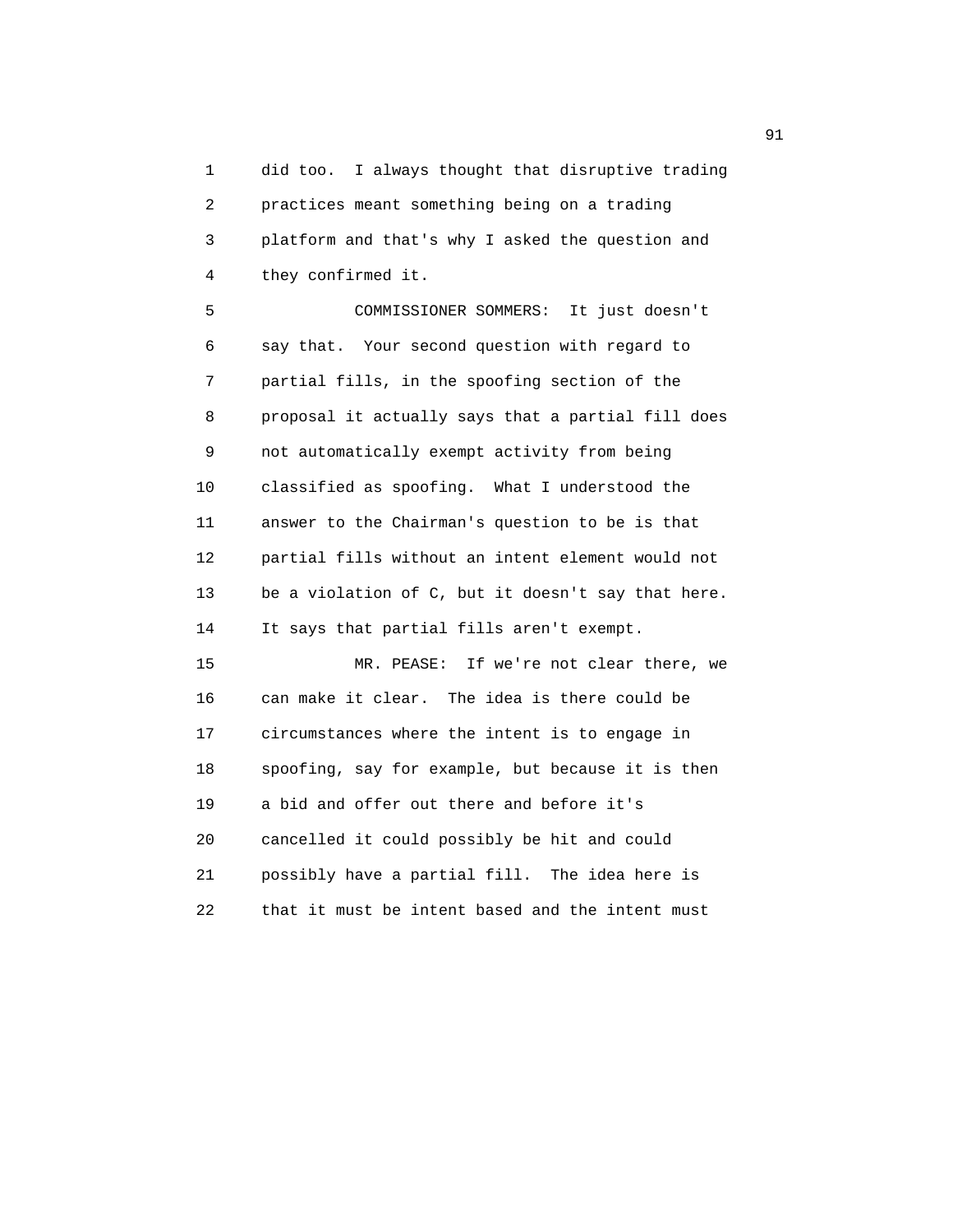1 be to engage in spoofing regardless of whether it 2 is partial fill or any other type of transaction. 3 COMMISSIONER SOMMERS: Thank you. I 4 certainly don't disagree with that. I am 5 suggesting that perhaps it's not as clear as what 6 your answer to the question was. 7 CHAIRMAN GENSLER: Let me ask. The 8 sentence, we could get out of the transcript your 9 answer to my question, but I'd ask for unanimous 10 consent that his sentence that answered the 11 question be put in here on that partial fill. 12 I'll for unanimous consent for that. 13 COMMISSIONER SOMMERS: I have no 14 objection to that. 15 CHAIRMAN GENSLER: You have no objection 16 to that? 17 COMMISSIONER SOMMERS: Thank you. 18 Moving on and going back to the questions I was 19 going to ask, the Chairman's questions just 20 brought up a couple of other questions for me. On 21 A, violating bids and offers, we had a lot of 22 comment with regard to this area with regard to

 $\overline{92}$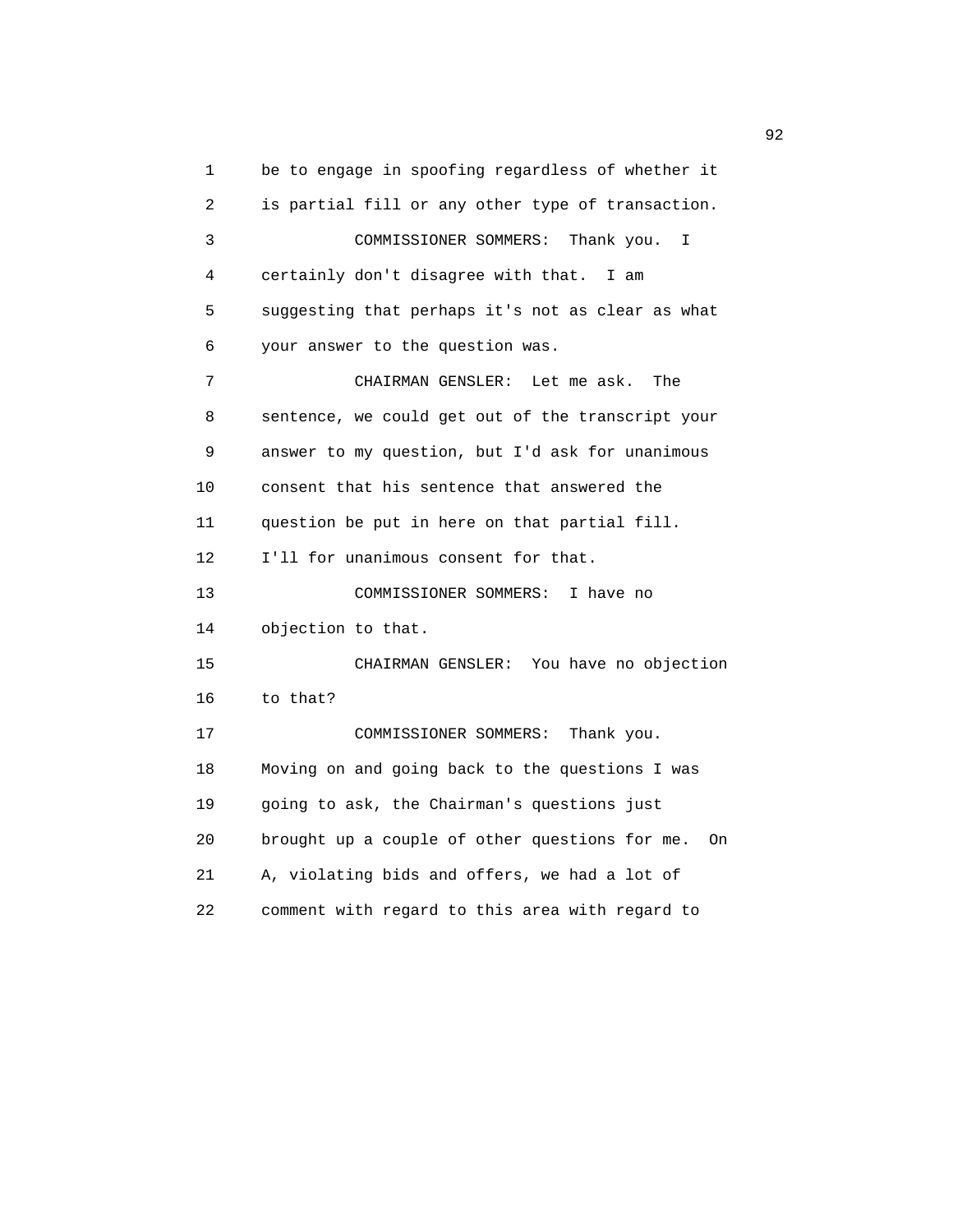1 whether or not we needed to show intent in A. We 2 have decided that we're not required to because 3 the Act doesn't require us to show that a person 4 violating a bid or an offer did so with the intent 5 to disrupt fair and equitable trading, but we 6 could have put that in. Do we have to show that a 7 person intended to violate a bid or an offer? 8 Should we show that a person even know of the 9 existence of a better bid or an offer? I'm trying 10 to understand without the intent element how we 11 move forward with this. 12 MR. PEASE: We of course look forward to

 13 what commentors will have to say at this issue, 14 but when we looked at the three provisions 15 together and the way Congress drafted the three 16 provisions together, Congress specifically put in 17 an intent and a reckless requirement in the 18 closing period provision and put in intent and 19 specifically mentioned that in the spoofing 20 provision without putting in recklessness. So 21 what staff is recommending here is consistent with 22 the words that Congress gave us in this provision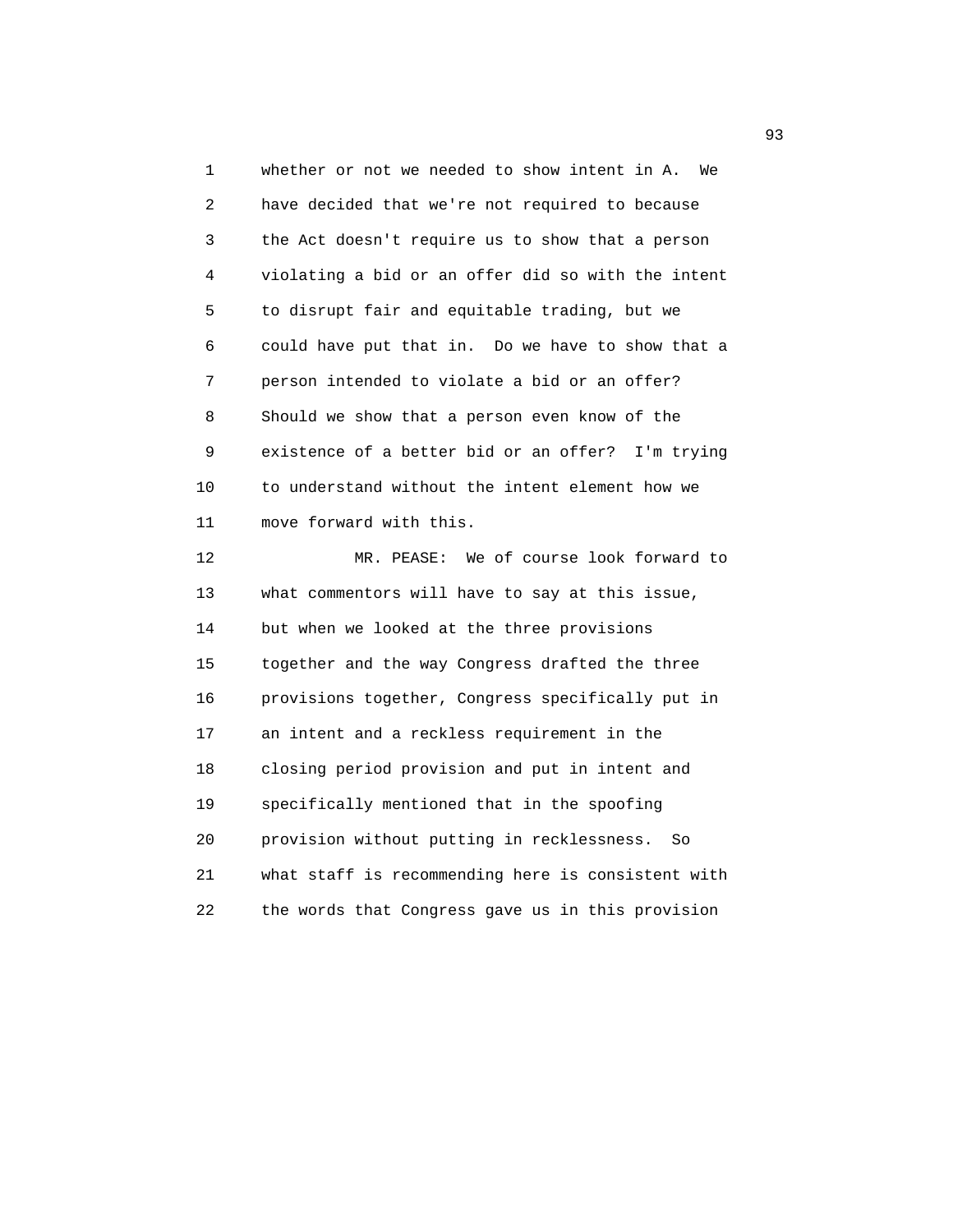1 and since Congress did not give us an intent 2 requirement here, we did not recommend that an 3 intent requirement applied to the violating bids 4 or offers.

 5 MR. MCGONAGLE: Just a quick add-on, 6 with respect to the intent, differentiating the 7 intent, I think as you articulated the intent to 8 enter into a trade or put a bid or an offer that 9 you know is violating where the market currently 10 is versus an intent to put in a bid or an offer 11 with the intent to cause a disruption in the 12 market. Part of the interpretive guidance was 13 addressing this latter issue that there isn't 14 specific intent required for subsection A to cause 15 a disruptive effect to fair and equitable trading. 16 But as to the question as to whether what level of 17 intent needs to be shown concerning the intent to 18 put a bid an offer that violates the market, I 19 think that's appropriate for comment and 20 consideration in the next round. 21 COMMISSIONER SOMMERS: That we could

22 potentially clarify more in this area after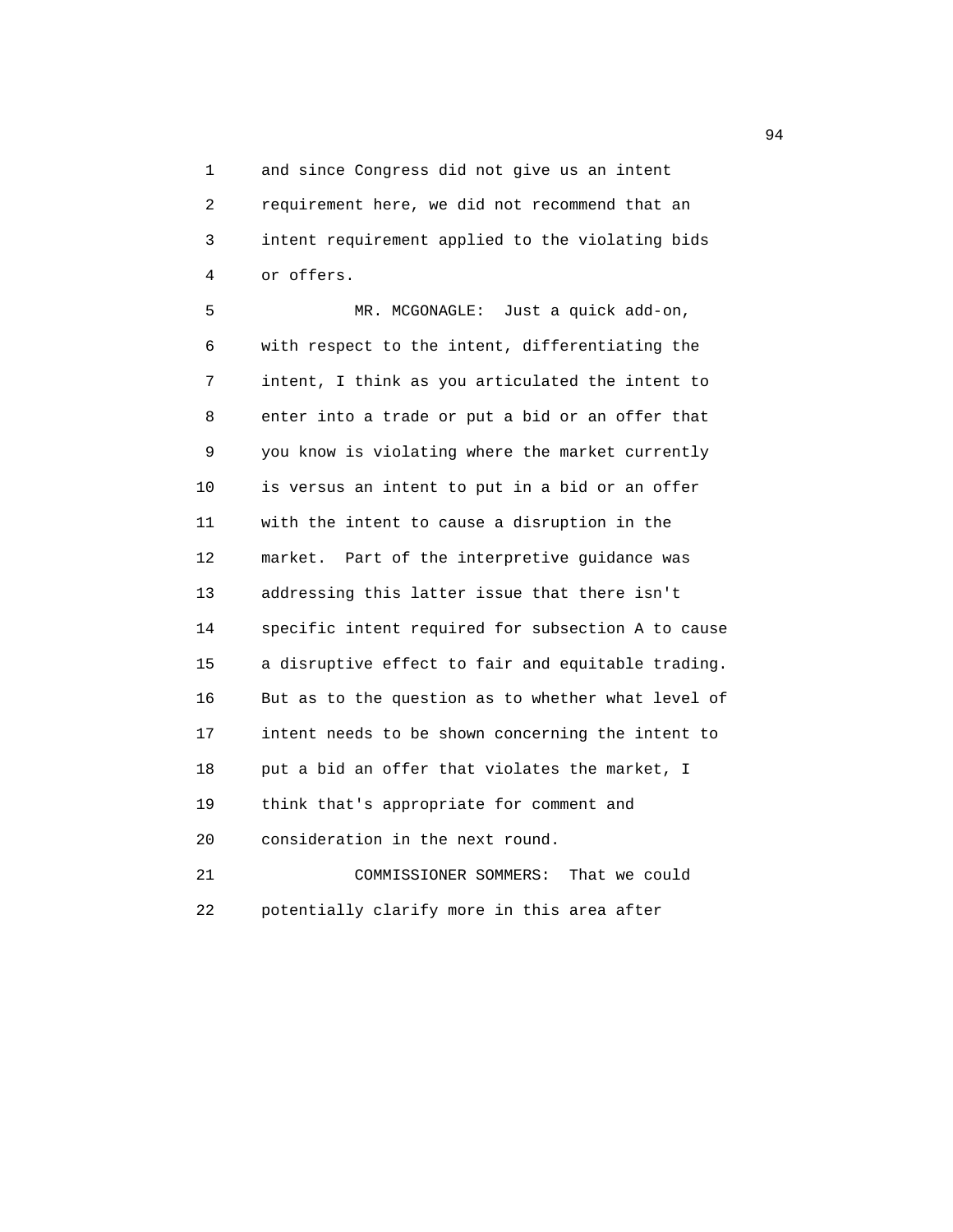1 comment that a person would have to actually know

 2 of the existence of better bids or offers. 3 MR. MCGONAGLE: I would expect that some 4 commentators would consider for example other 5 prohibited practices under 4(c), in particular 6 wash sales and what has the Commission articulated 7 with respect to the burden in wash sales and 8 whether or how that should relate to this new 9 disruptive practice. 10 COMMISSIONER SOMMERS: Moving on to B, 11 with regard to the orderly execution during the 12 closing period, it seems to me like we should have 13 more of a focus in this area on protecting the 14 integrity of the settlement price so that I'm 15 wondering because we mentioned settlement price

 16 but we don't expressly say that this intent should 17 have the impact on the settlement price and I'm 18 wondering what your thoughts are on not expressly 19 having -- sorry, ultimate goal.

 20 MR. PEASE: When you get to discussing 21 an effect on price I think you're moving more away 22 from an disruptive trading practice and into a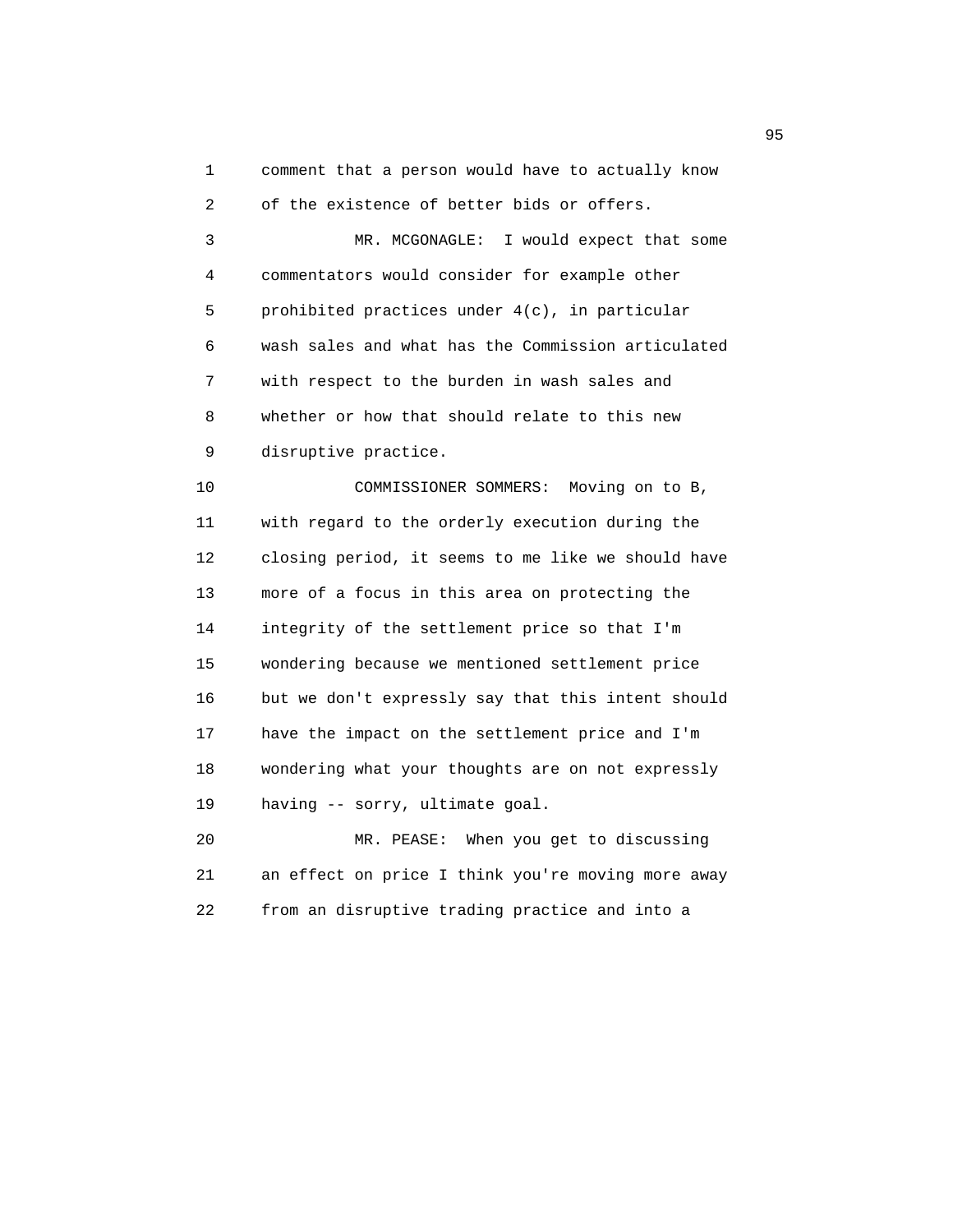1 manipulation matter and Congress separated out 2 these two provisions and did not lump disruptive 3 trading in with manipulation. The difference is 4 that in manipulation unlike disruptive trading you 5 don't require showing the person engaged in fraud 6 or acted with the specific intent to create an 7 artificial price. I think the situation that 8 you're covering in terms of affecting the 9 settlement price may be better prosecuted under 10 manipulation. 11 COMMISSIONER SOMMERS: I guess I've 12 always assumed that if anyone is executing orders 13 in a disruptive fashion in the closing period that 14 their intent to be to affect the settlement price 15 because that would benefit them. Why would 16 someone act recklessly in the closing period for 17 any other reason than to affect the settlement 18 price? 19 MR. PEASE: That's a good question, 20 Commissioner, and that's where the two provisions, 21 manipulation and the disruptive trading during the

22 closing period overlap. I think it's just the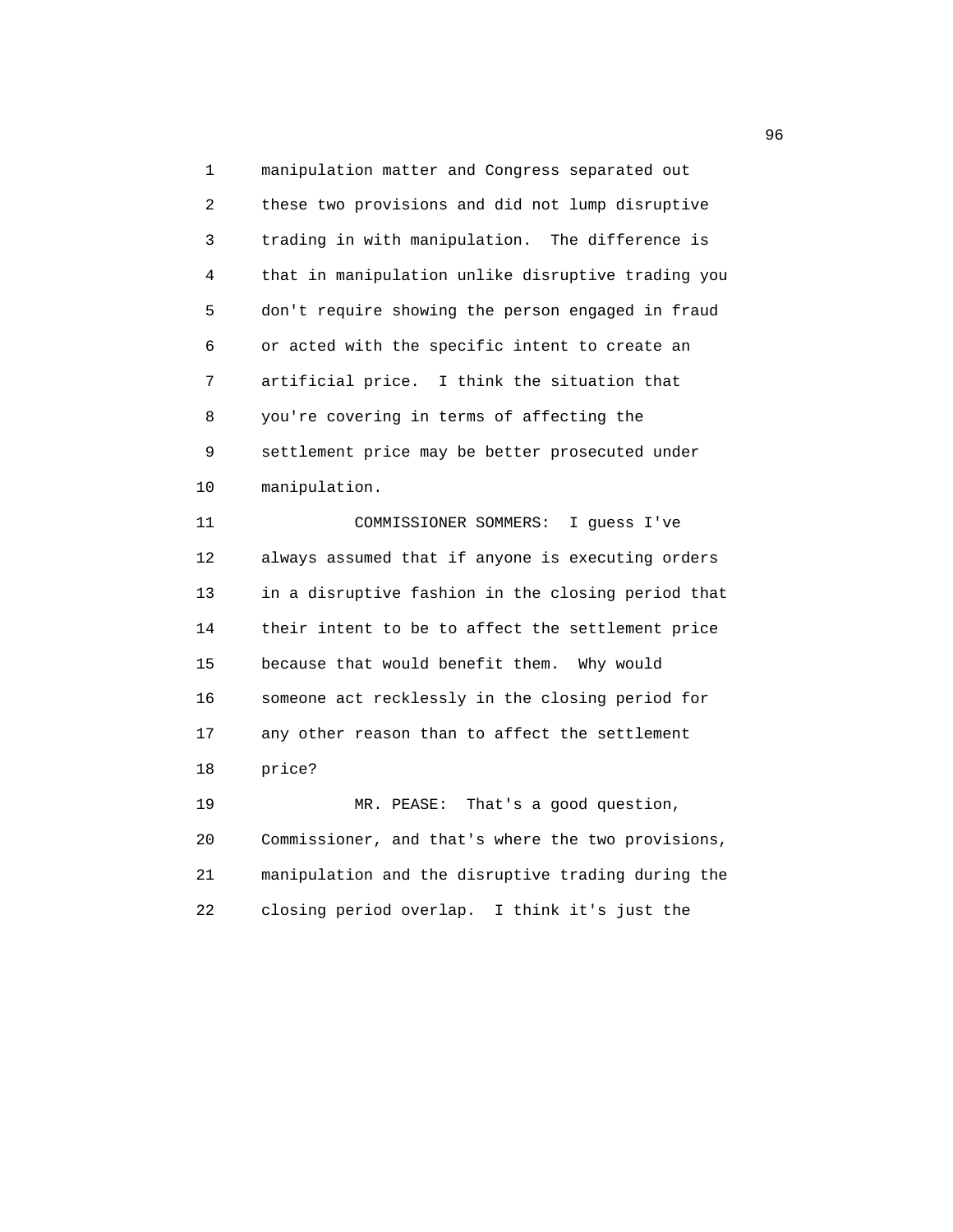1 level of proof that you would need in the way 2 Congress set it out in these two provisions, what 3 proof you would need to establish a violation of 4 Section 747 or a violation of the manipulation 5 provisions.

 6 COMMISSIONER SOMMERS: I'll move on to 7 spoofing. I think my overall concerns with 8 spoofing is that there is not a specific 9 definition of what spoofing is. When reviewing 10 some of the comment letters, I felt like at least 11 in my view that some of the comment letters gave 12 us some very good suggestions for how we could 13 potentially define spoofing, for having the 14 purpose of misleading market participants to 15 benefit a person's own position and I think that 16 several different commentors commented in one way 17 or another with those types of words. Why haven't 18 we put some sort of proposal for defining 19 spoofing?

 20 MR. PEASE: We think that the statute 21 defines spoofing and the statute defined it as the 22 intent to cancel the bid or offer before execution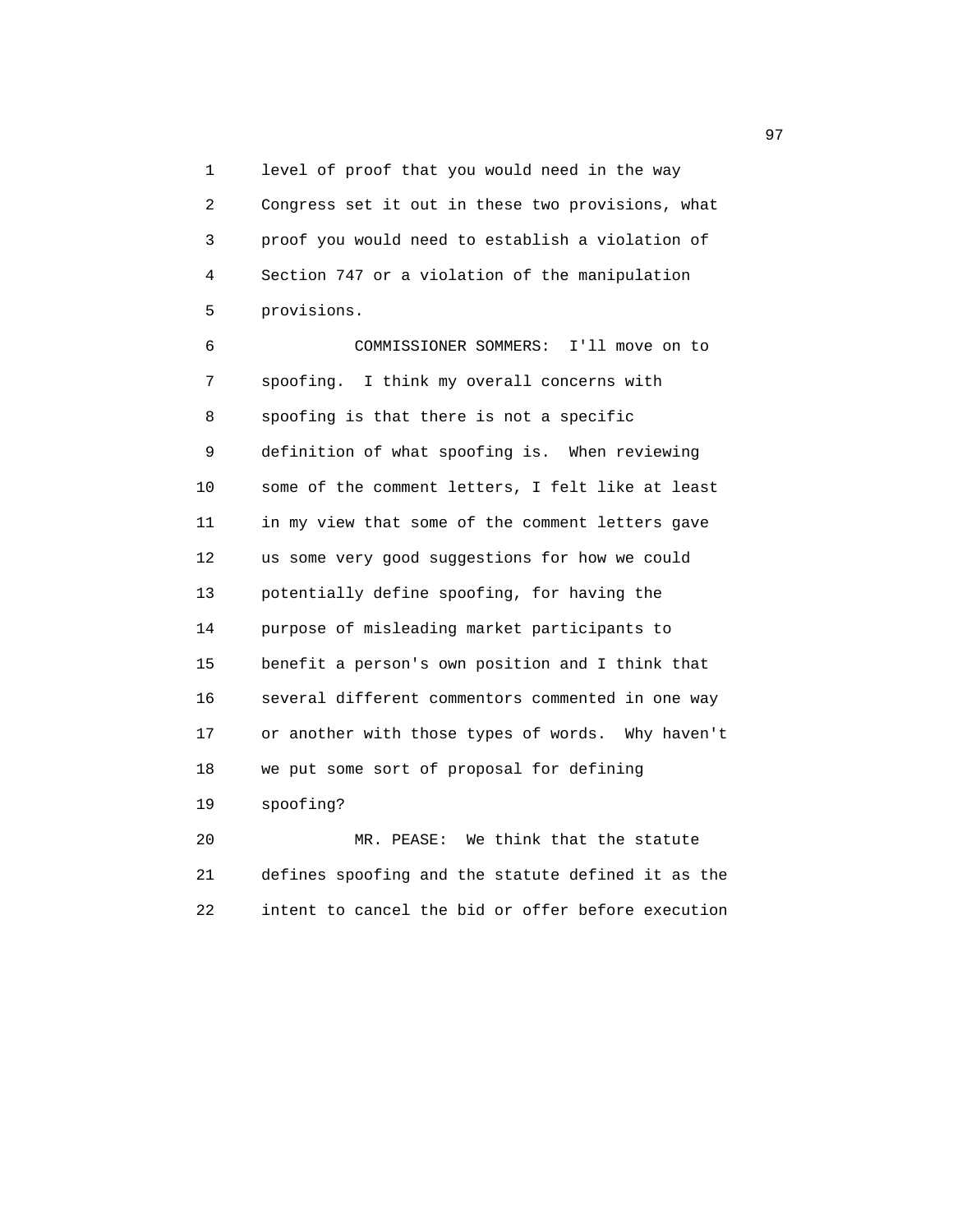1 so that this is a specific-intent requirement 2 here. Recklessness would not apply under the 3 proposed guidance that you have before you, so 4 that it would be a specific intent to enter into 5 these transactions and your intent at the time is 6 to send a false signal into the market and to not 7 engage in a completed transaction and that's what 8 we think the statute is providing for. 9 COMMISSIONER SOMMERS: I don't disagree 10 with that either. I was wondering if perhaps it 11 would be more beneficial to have more clarity 12 around legitimate versus illegitimate behavior. 13 MR. MCGONAGLE: The proposed 14 interpretation does talk about outlining where 15 trading activity -- evaluate it so see whether 16 there is an overload of the quotation system or 17 delay another person's execution of trades or 18 creating the appearance of false market depth. We 19 are looking with the specific intent to nefarious 20 types of activity that's going to cause price 21 disruption so the extent that I think more 22 examples would be illustrative, I think that's

98 and 2012 and 2012 and 2012 and 2012 and 2012 and 2012 and 2012 and 2012 and 2012 and 2012 and 201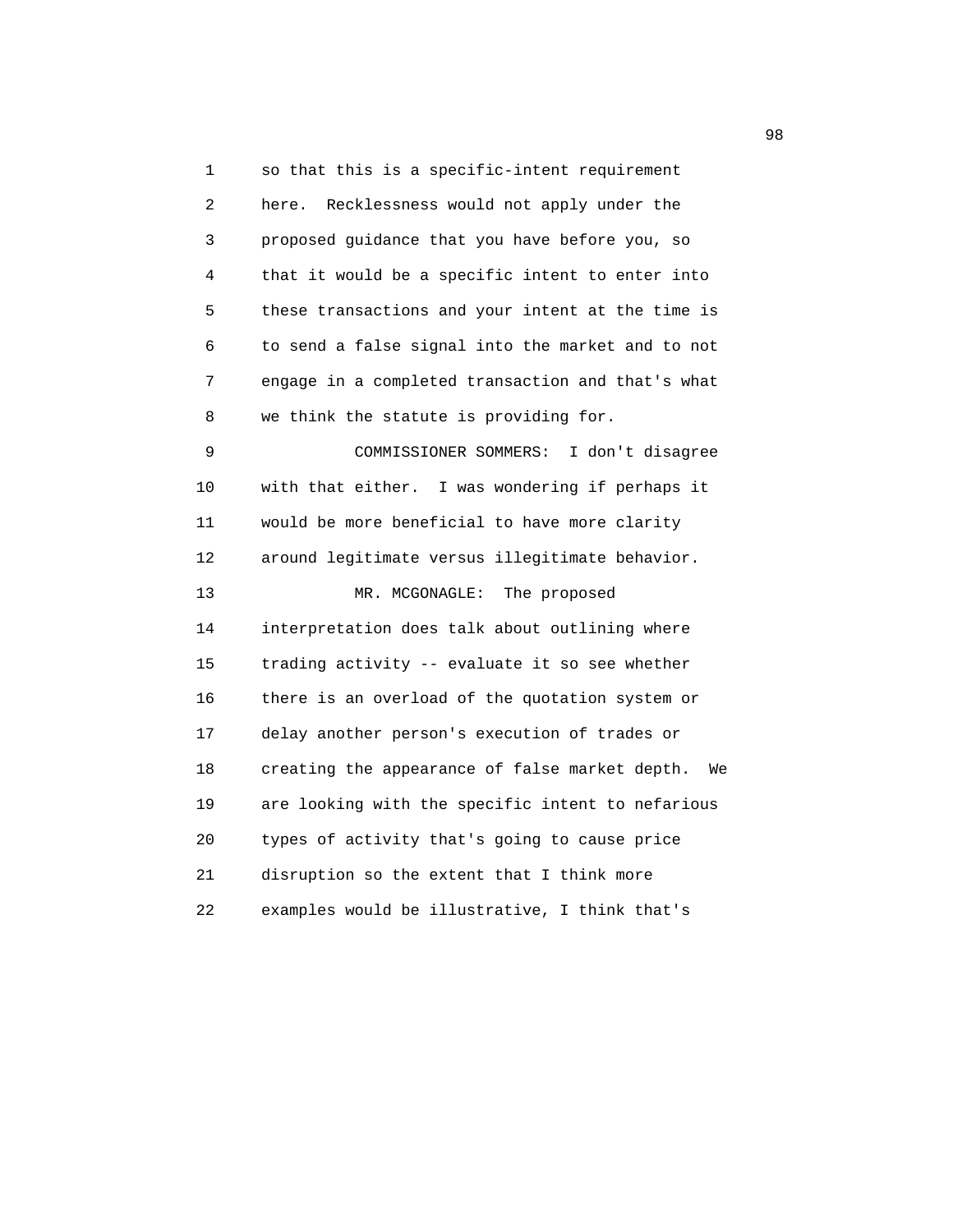1 something that we can consider again going through 2 this next round. But the idea for spoofing is 3 this concept that you are engaging in activity 4 that is the type that I see is a continuum where 5 it can have a price effect and we don't need to 6 show that it actually does have a price effect 7 which makes it a prohibitive transaction, and when 8 you look at false reporting where it's activity 9 that affects or tends to affect, and then finally 10 manipulation where you actually have to show that 11 there's an effect on price. So the design for 12 spoofing and prohibited practices is to get at 13 conduct which might otherwise disrupt -- the 14 statute, orderly trading.

 15 COMMISSIONER SOMMERS: Thank you. I 16 would suggest that if we could clarify further 17 that the type of behavior that is purposefully 18 misleading other market participants for the 19 benefit of your own position is what we're 20 specifically trying to get at.

 21 My last question is with regard to 22 buying the board. In the ANPR we asked a question

99 and the contract of the contract of the contract of the contract of the contract of the contract of the contract of the contract of the contract of the contract of the contract of the contract of the contract of the con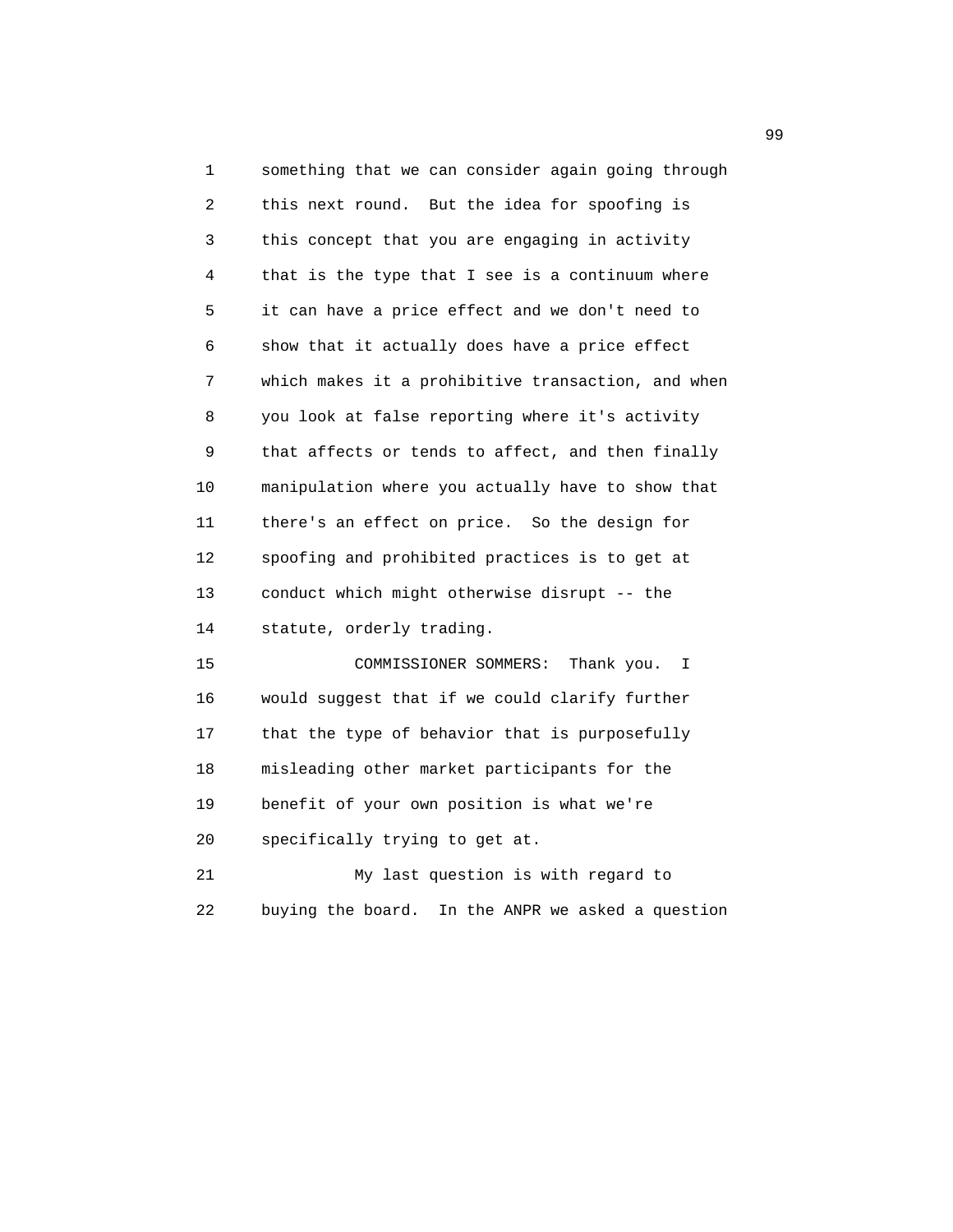1 and we had a lot of comments back on that yet we 2 didn't include it in this proposed guidance and 3 I'm wondering if a market participant is buying 4 and selling at multiple levels at the same time if 5 we're intending to include that in this proposal. 6 MR. MCGONAGLE: I actually picked up on 7 that myself this morning unfortunately where I saw 8 one of the commentators had specifically addressed 9 buying the board. As a general matter we would 10 not say that buying the board violates any 11 provision of A, B and C. If you're looking at say 12 violating bids or offers, if you're engaging in 13 activity that otherwise complies with the rules or 14 regulations of the registered entity, we think 15 you're going to be okay so that if you're buying 16 the board, in and of itself that's not going to 17 violate Provision A. If you're buying the board 18 in connection with some manipulative scheme then 19 we have a different conversation. So I think in 20 the first instance, buying the board is not 21 intended to be included for violation for bids and 22 offers, but it can be evidence of a manipulative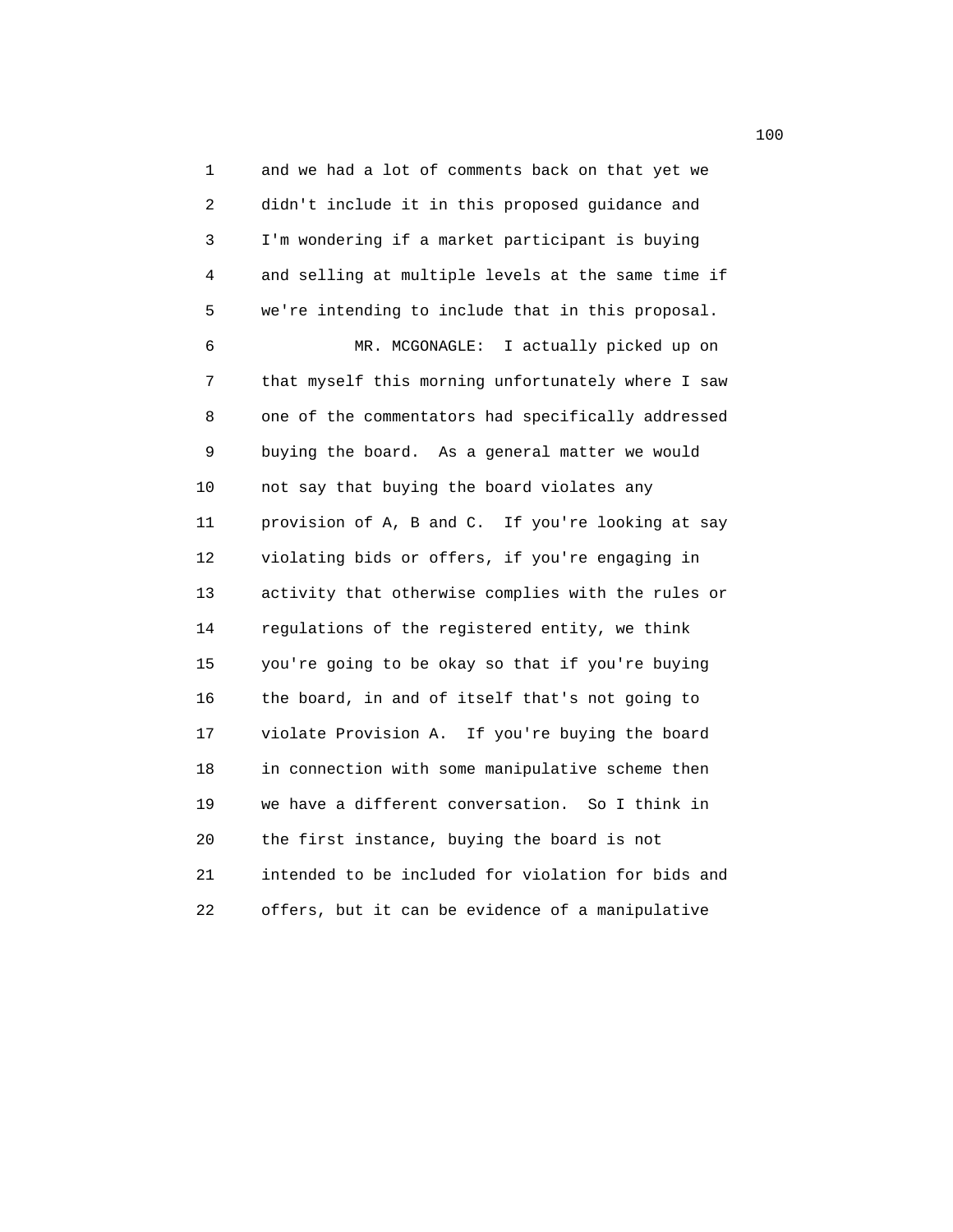1 scheme and so may actually be evidence of another 2 violation of the Act. 3 COMMISSIONER SOMMERS: I would ask if

 4 that was a mistake if we could add a sentence to 5 include that we did not intentionally leave out 6 buying the board in A.

 7 CHAIRMAN GENSLER: I'm seeking unanimous 8 consent and I'm not hearing any objection.

9 COMMISSIONER SOMMERS: Thank you.

10 CHAIRMAN GENSLER: Commissioner Chilton?

11 Thank you, Commissioner Sommers.

 12 COMMISSIONER CHILTON: Thanks, Mister 13 Chairman. I want to go back to the first thing 14 that Commissioner Sommers was asking about where 15 the Chairman had this discussion with Vince. With 16 regard to bilateral trades, unless the trades 17 occur on a regulated entity, it does not apply. 18 Is that correct? 19 MR. PEASE: Yes. 20 COMMISSIONER CHILTON: Thank you. When

 21 I read this the first time, some of you probably 22 remember that old commercial, that "Where's the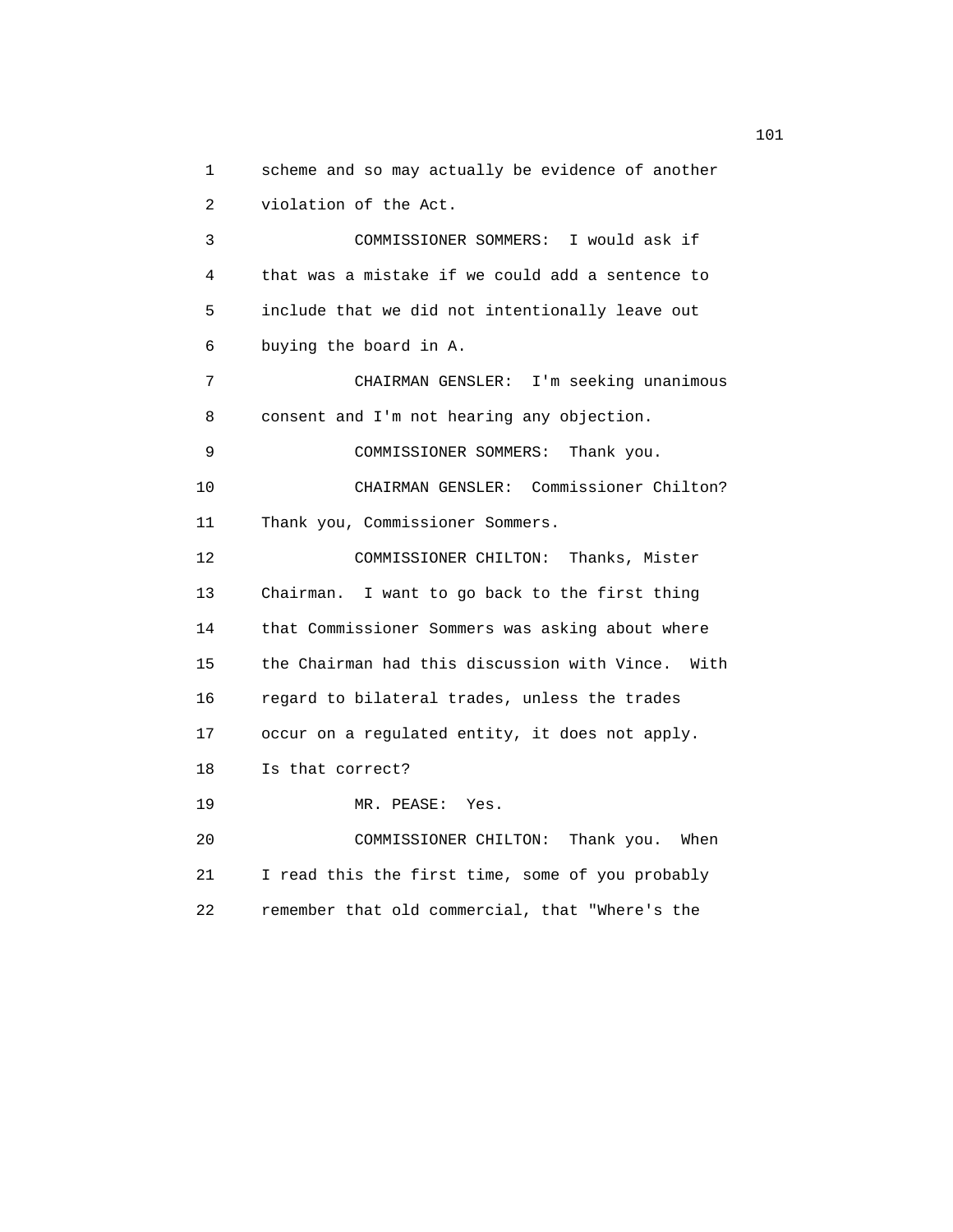1 beef" commercial that was a Wendy's commercial? 2 Walter Mondale used it in a debate with Reagan to 3 absolutely no effect. But when I read this the 4 first thing I thought is, wait, we're doing the 5 three things that the statute has called for but 6 we're not doing anything else. But as you read 7 through these comment letters and my colleagues 8 and I have read through a lot of them, they want 9 us to be cautious and careful and deliberate and I 10 think that's what we're doing with their concerns 11 and Commissioner Sommers was talking about some of 12 them. But this is a proposal. You could propose 13 these glasses. It's not a final rule and it 14 wouldn't be a very good proposal, but we could 15 propose it. It's what we do in the final as we 16 talked about later with regard with the 17 cost-benefit analysis. We really need to know 18 what's going on then, so I commend you for the 19 work that you've done so far. 20 I did want to mention one thing and this

 21 comes up again and again. As I was reviewing 22 these letters last night, there was one. I'm not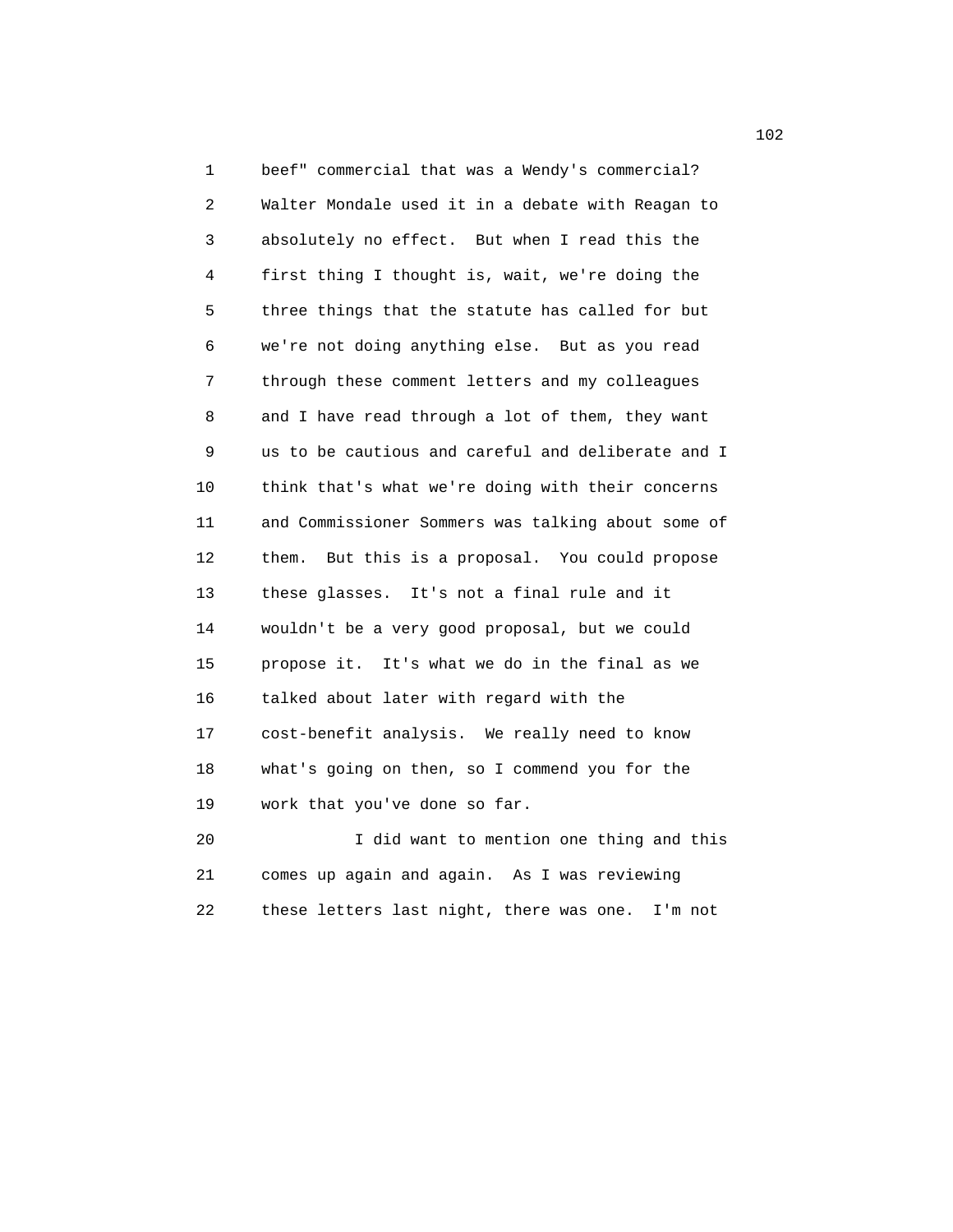1 going to say who it is, but I shouldn't

 2 characterize the entire letter of 13 pages. There 3 is one part here which is the type of thing which 4 isn't helpful actually. It says, the Commission 5 has not identified specific problem and this is 6 with regard to disruptive trading in 747; has not 7 identified specific problems or concerns where the 8 pre-Dodd-Frank enforcement authority is lacking. 9 Listen to this, because the language of 747 came 10 from the Commission itself. Congress passed the 11 law. We may provide some language to Congress, 12 but they passed the law and not us. It's their 13 law and signed by the President. It's not our 14 law. We didn't write the law just because we give 15 a suggestion. But it says, because the language 16 came from the Commission itself, and they've made 17 another job, it is incumbent upon the Commission 18 to identify past ongoing problems that Section 747 19 is targeted to address. First of all they said 20 it's our language. We made it up. Second they 21 say and since you made it up, you've got to prove 22 that there's a problem before you do anything.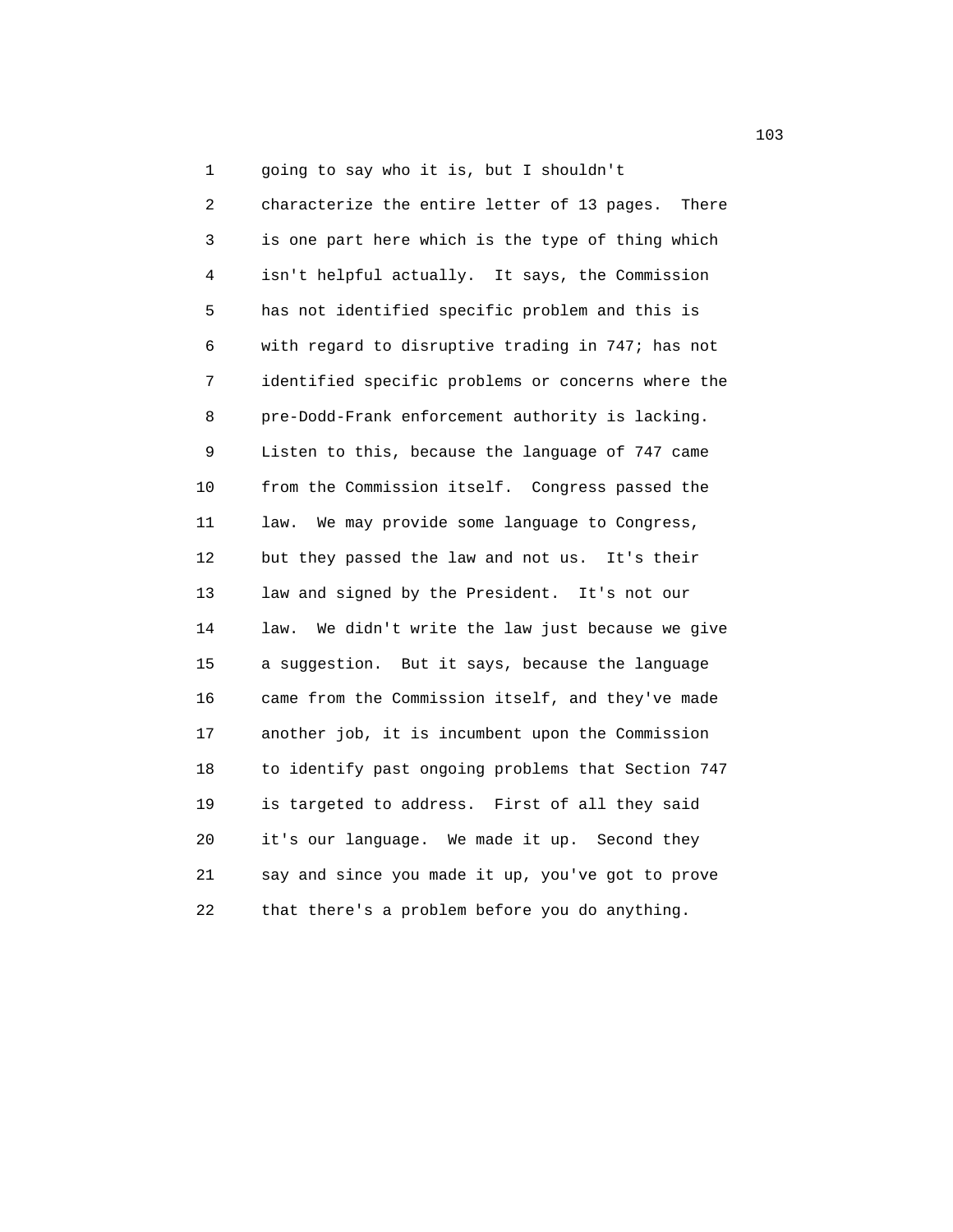1 But that's not the language of the Act in general 2 and I've talked about this again and again on 3 other matters. It's to deter and prevent all 4 these things, fraud, abuse, manipulation, it's to 5 be proactive. We don't want to be crazy on this 6 stuff. I'm glad we ask all these important 7 questions. But to create new nonlegitimate 8 hurdles that the Commission does not to leap over 9 isn't helpful. The last thing in this letter 10 says, absent identification of such problems, this 11 entity urges the Commission to seek repeal of this 12 provision, that we should repeal the law. If we 13 can't -- we repeal the law. First of all, we 14 can't repeal the law. I guess we'd go to Congress 15 to repeal the law. 16 There are many helpful things in this 17 letter and we get these once in a while they're 18 just trying to get out crap and that's not 19 happening on my watch. Thanks. 20 CHAIRMAN GENSLER: Thank you, 21 Commissioner Chilton. Commissioner O'Malia? 22 COMMISSIONER O'MALIA: Thank you. The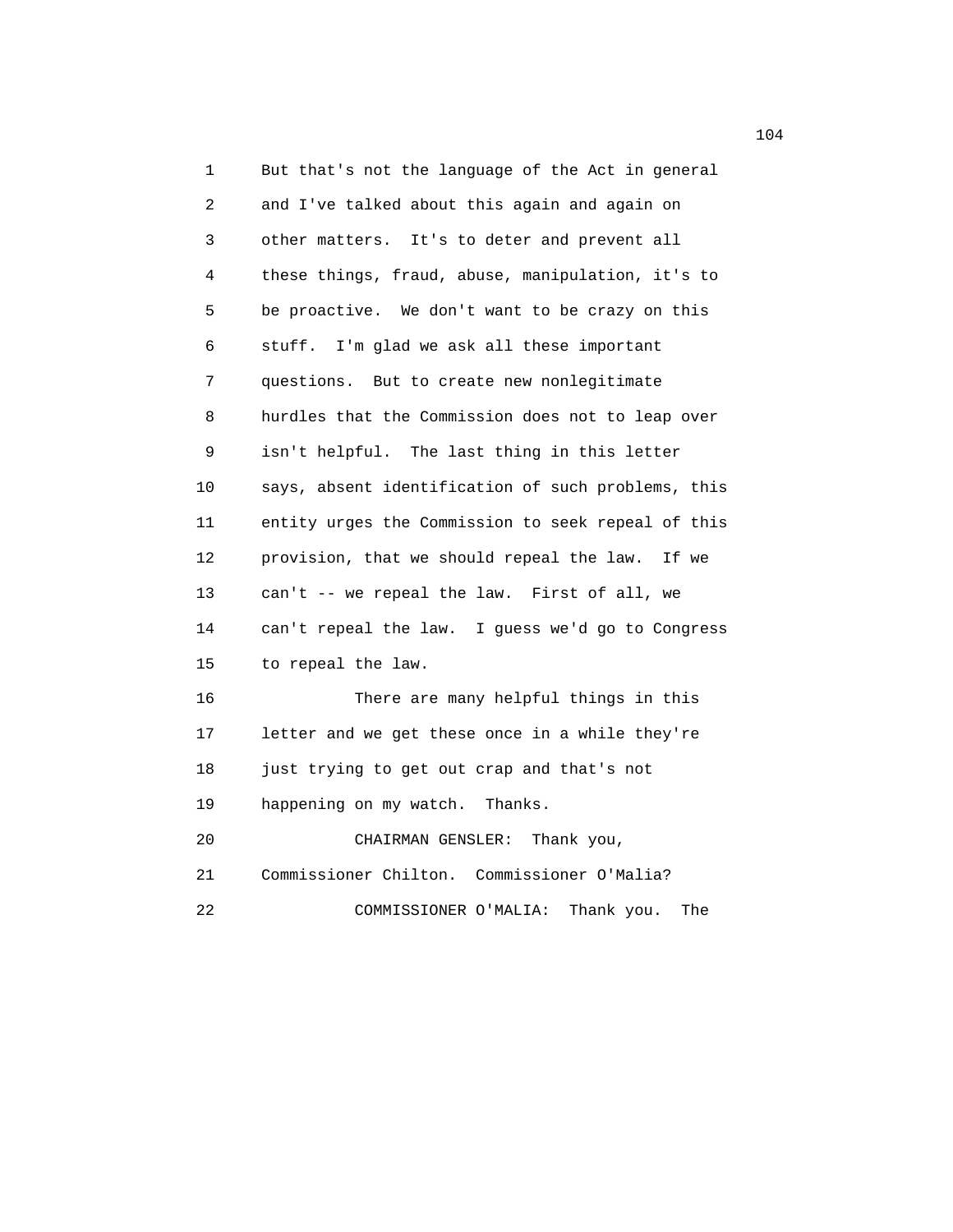1 Chairman mentioned, Commissioner Sommers mentioned 2 it and it's a process question. I want to walk 3 through this. Why did the Commission determine to 4 recommend interpretive guidance over proposed 5 rules? 6 MR. PEASE: Staff is not recommending 7 any additional regulatory text. As a result, we 8 thought the best vehicle which as I said earlier 9 if were an interpretive order would have the same 10 legal effect, we thought interpretive order would 11 be the best vehicle to use to provide guidance to 12 the marketplace. 13 COMMISSIONER O'MALIA: If it has the

 14 same legal effect based on your cumulative legal 15 scholarship, would it receive Chevron deference? 16 MR. MCGONAGLE: That's my understanding. 17 CHAIRMAN GENSLER: May I interrupt? 18 General Counsel Berkovitz, do you have a view on 19 that? 20 MR. BERKOVITZ: That's correct. We 21 believe we would receive deference after the

22 Commission has promulgated the guidance through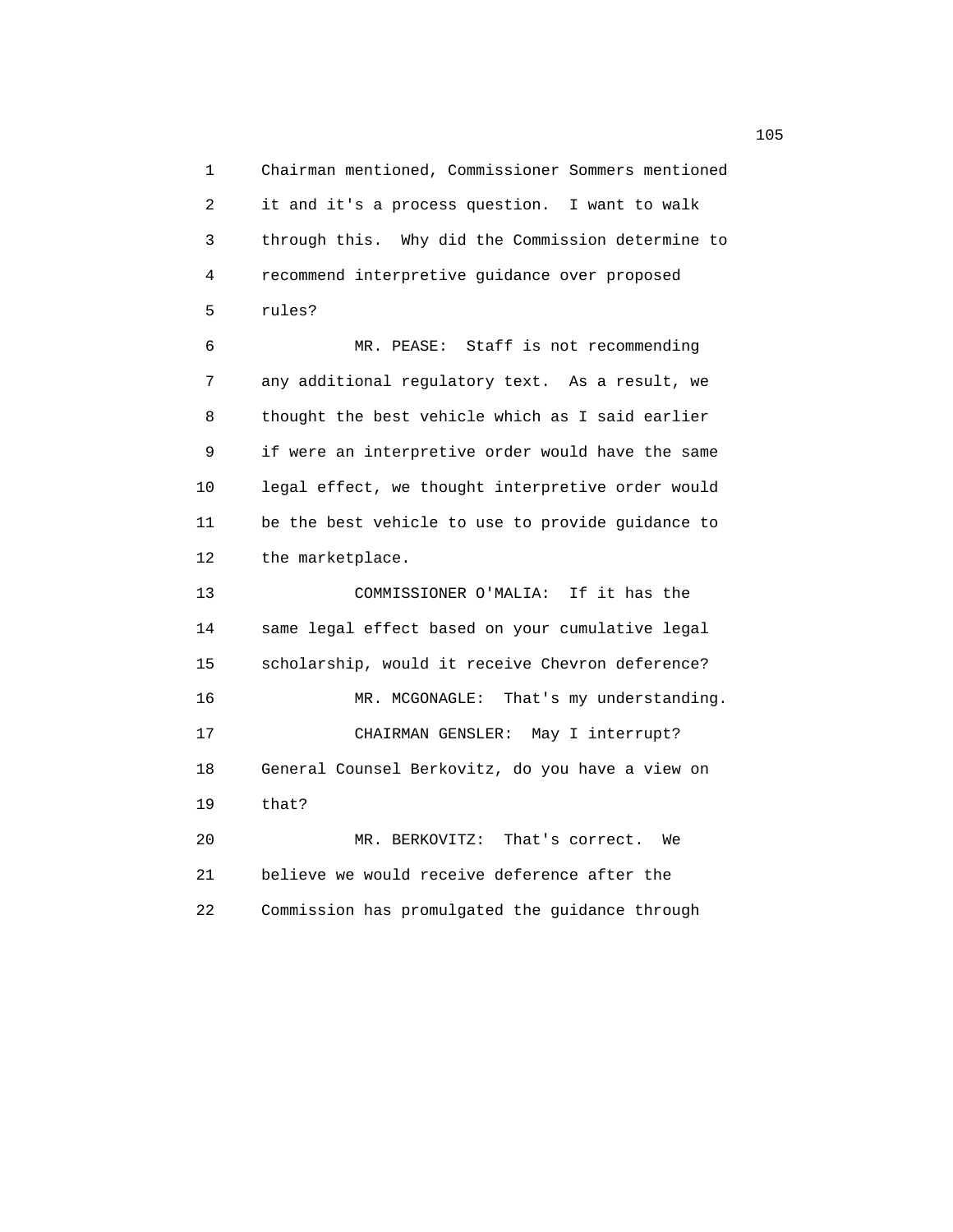1 the notice and comment period.

| 2  | COMMISSIONER O'MALIA: Thank you. After               |
|----|------------------------------------------------------|
| 3  | the 60- day comment period, if the comments          |
| 4  | indicate that the Commission has not provided the    |
| 5  | appropriate guidance, what is our next step?         |
| 6  | MR. PEASE:<br>Out next step would be as in           |
| 7  | any other rulemaking, review the comments, decide    |
| 8  | if we need to provide additional guidance or if we   |
| 9  | need to correct anything that we have in here.<br>It |
| 10 | would depend entirely on the comments that we        |
| 11 | received and in conversations with you what the      |
| 12 | next step should be.                                 |
| 13 | I don't think the issue<br>MR. MCGONAGLE:            |
| 14 | has really changed, which is the determination at    |
| 15 | the front end that the statute as drafted provides   |
| 16 | notice to market participants about the violations   |
| 17 | and whether the Commission determines to go          |
| 18 | forward with interpretive guidance to give           |
| 19 | context, the scope and parameters as Bob was         |
| 20 | talking about with respect to how we would apply     |
| 21 | Section $4(c)(A)(V)$ .                               |
| 22 | May I didn't ask<br>COMMISSIONER O'MALIA:            |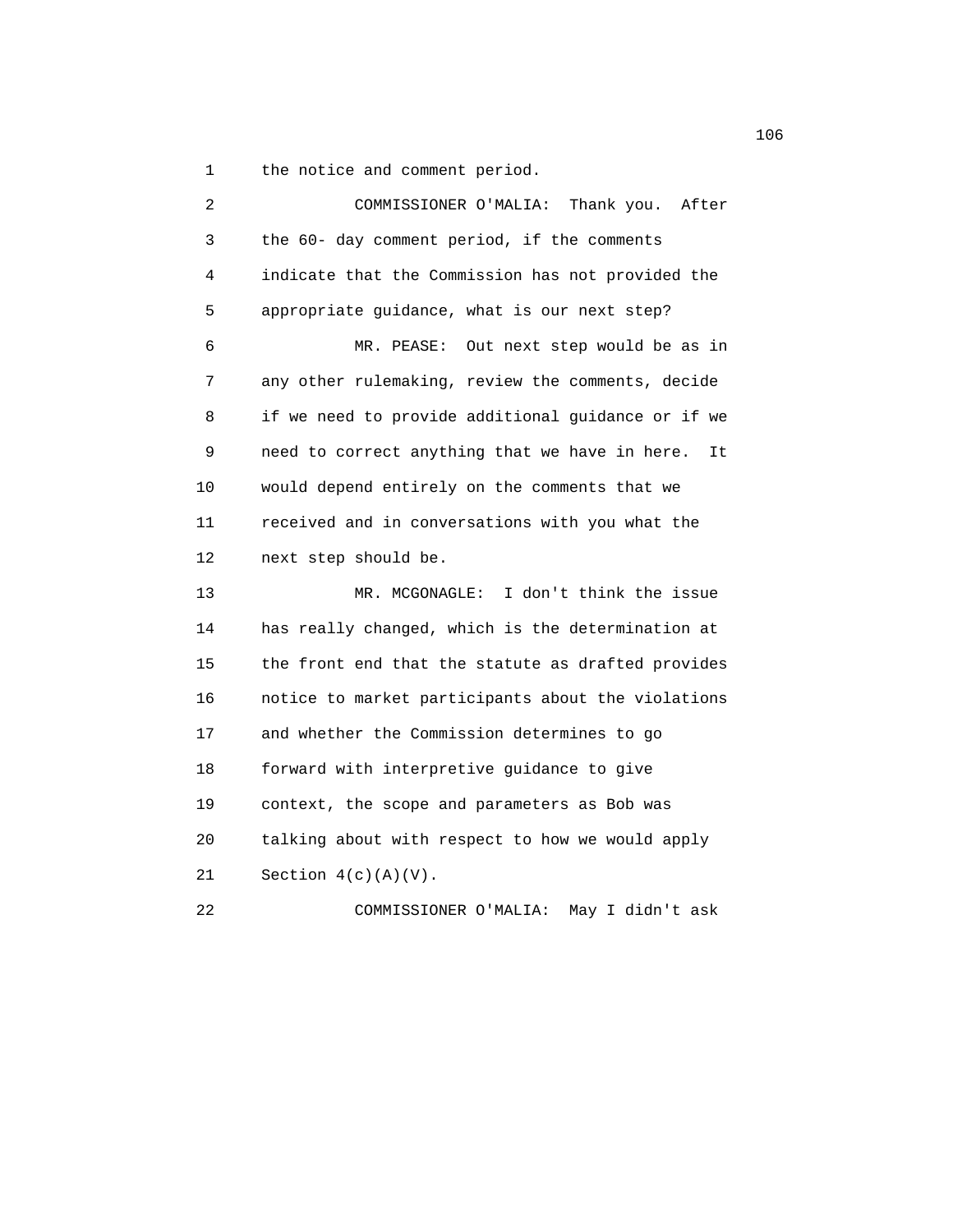1 this all that clearly. After the comment period 2 and we make whatever changes we want to make, we 3 would then go to essentially final guidance I 4 guess. 5 MR. PEASE: A final interpretive order. 6 COMMISSIONER O'MALIA: And that would be 7 implemented 60 days after publication? 8 MR. PEASE: I'll let Dan address this 9 too, I think it would become if it was done prior 10 to Dodd-Frank, the 60-day period occurred within 11 the period then that Dodd-Frank became effective, 12 I think it would become effective on the date of 13 Dodd-Frank. Otherwise it would be whatever we 14 provide for in the interpretive order when it 15 would become effective. 16 MR. BERKOVITZ: Once the provision is 17 effective then this interpretive order indicates 18 how we're going to apply it, so I'd have to look 19 technically as to whether it's effective 20 immediately or not, but in effect I think it's

21 basically effective immediately. We couldn't do a

22 contrary interpretation within any time period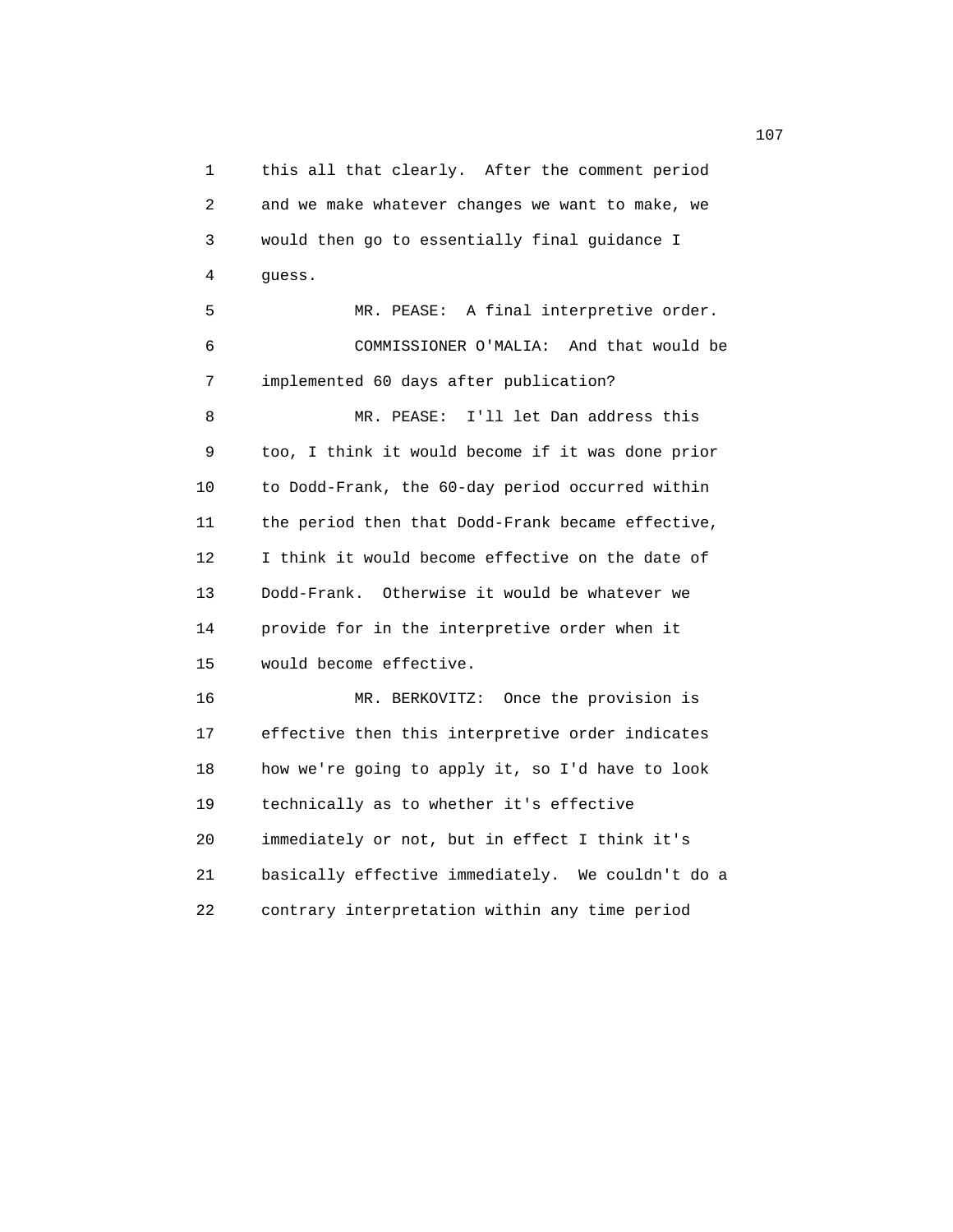1 after we've issued this.

 2 MR. PEASE: I guess what I was trying to 3 say is Dodd-Frank provisions of 747 won't become 4 effective until a year after enactment. So 5 whether the interpretation is effective prior to 6 that doesn't really matter. 7 CHAIRMAN GENSLER: I think you should 8 assume that days from now with our very 9 legitimately full schedule in the spring we would 10 be doing a final order of this sometime in the 11 summer, but maybe we'll be able to do this before 12 July 15. 13 COMMISSIONER O'MALIA: Thank you. What 14 role do you anticipate the exchanges, and this is 15 kind of subsumed by the other questions, that this 16 applies obviously to on- exchange transactions, 17 but what role will they have in enforcing this 18 guidance? 19 MR. PEASE: The exchanges will play an 20 important role and a coordinated role with the 21 Commission. As we say in the draft proposed 22 order, the exchanges are very important. We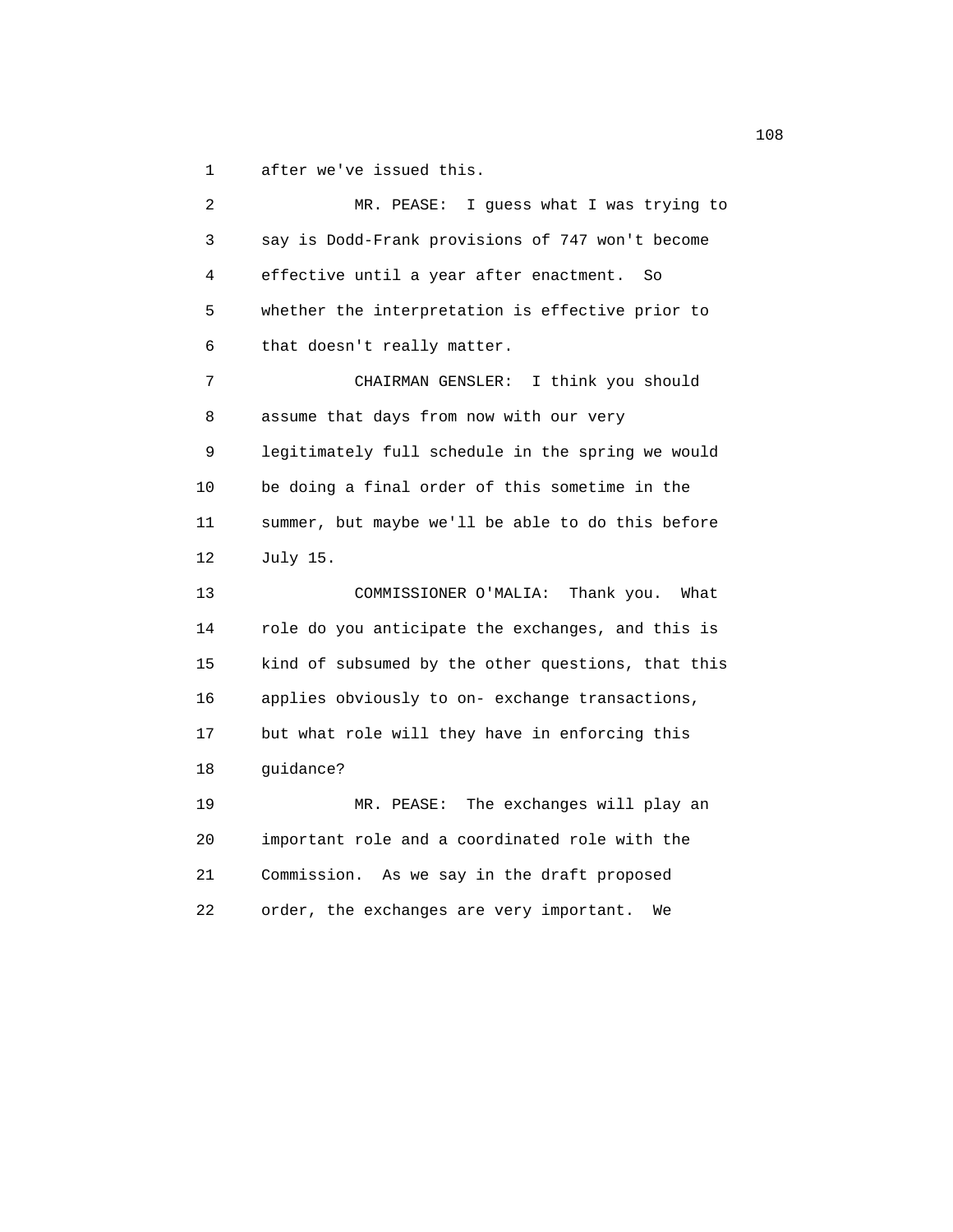1 recommend a multilayered approach with the 2 exchanges. But Congress gave us the specific 3 authority also to enforce the provisions of 4 Section 747 and while the exchanges will play an 5 important role, we have a role to play here as 6 well.

 7 MR. MCGONAGLE: The exchanges won't be 8 bringing an action for disruptive practices under 9 the Act. As part of our investigation process 10 with prosecutorial discretion as well, we'll be 11 making determinations as we do in any case whether 12 an exchange action for conduct occurring on the 13 exchange is sufficient or whether additional 14 separate action by the Commission make sense and 15 that is not atypical from how the Commission has 16 interacted with exchange actions over the years. 17 COMMISSIONER O'MALIA: You said they 18 cannot bring disruptive trading violations? They 19 have their own rules to ensure orderly execution. 20 MR. PEASE: Correct. I think they would 21 not bring an action for disruptive trading under 22 Section 747. They may bring an action under their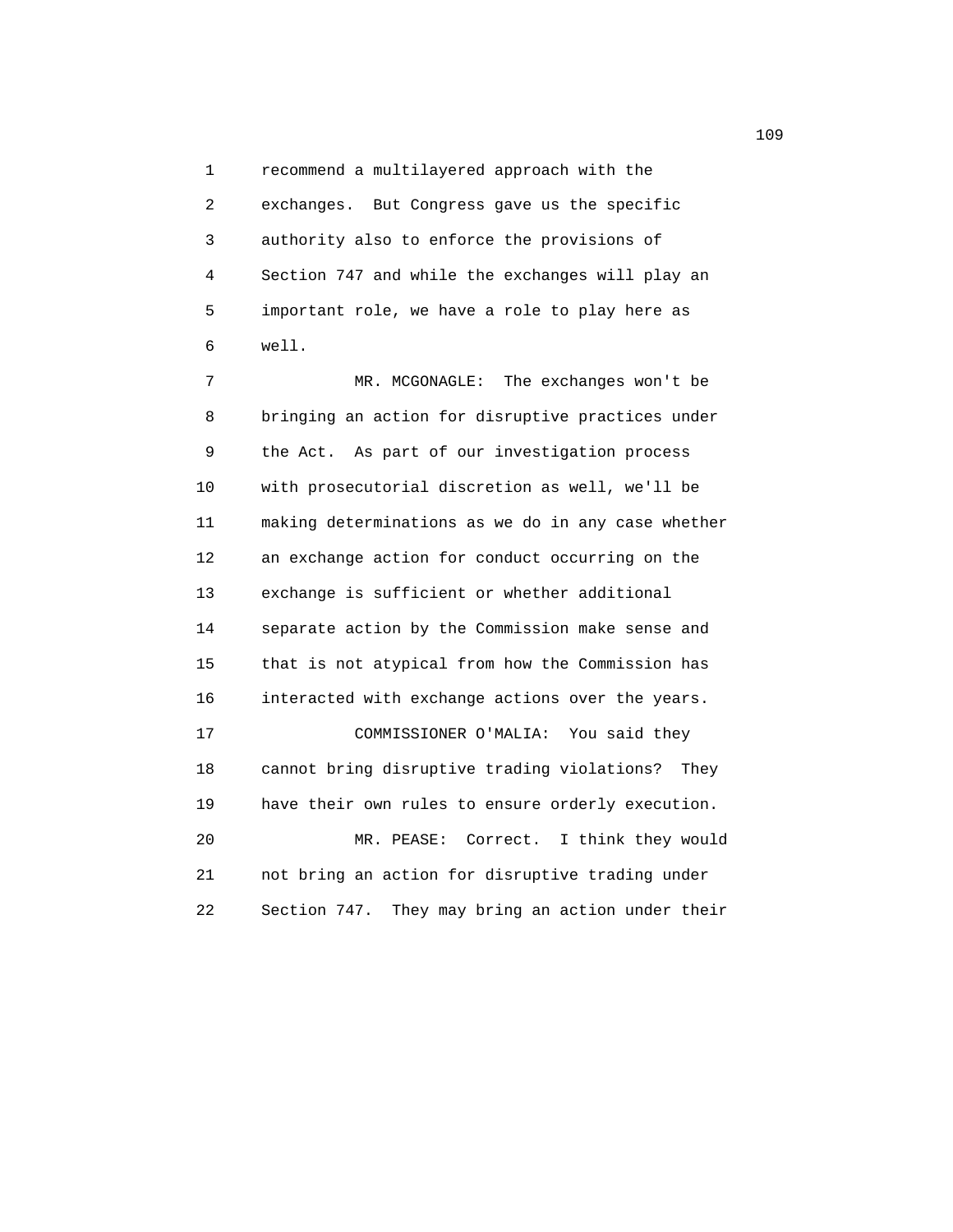1 own rules for disruptive trading.

 2 COMMISSIONER O'MALIA: As we could have 3 under ours. 4 MR. PEASE: Correct. 5 COMMISSIONER O'MALIA: How are we 6 proposing to define the term orderly execution and 7 is this definition altered by the trading venue in 8 which any trades occur? 9 MR. PEASE: I think we try to give some 10 guidance in the rule on how we're viewing that and 11 we give some examples of what you would look at 12 for existing concepts of orderliness. I don't 13 think it varies -- in answer to your last 14 question, some of the things we would look at 15 would be the rational relationship between 16 consecutive prices during the closing period, the 17 correlation between price changes and volumes, 18 levels of volatility, the relationship between 19 price of the commodity and the other derivative 20 and the underlying physical commodity and similar 21 types of measures. 22 MR. MCGONAGLE: By analogy,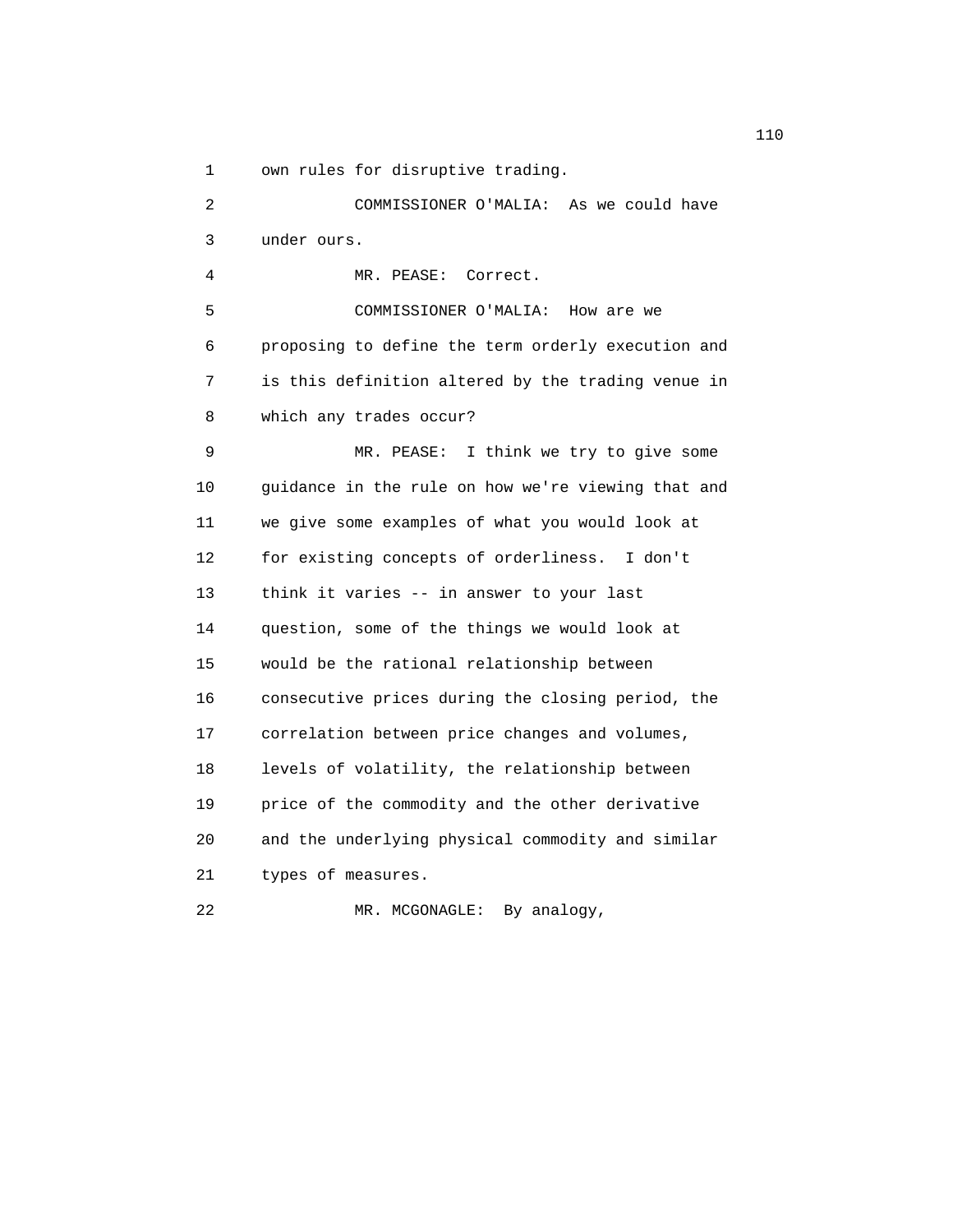1 Commissioner, this is what I was thinking going 2 through this proposed interpretation is Commission 3 case law in exacerbation. What are the market 4 participants' obligations as they evaluate trading 5 activity and how is that different? We're going 6 to be looking at the market circumstances. I know 7 there was one comment for example that says 8 volatility shouldn't be a guide here in terms of 9 determining that someone has engaged in a 10 violation and I think that that by itself is true, 11 it's how you react in the known market conditions 12 may however subject you to liability such in the 13 manipulation arena for exacerbation and I think 14 this is just another way of looking at trading 15 activity that could impact the normal 16 price-discovery process. So it has to be 17 open-ended. 18 COMMISSIONER O'MALIA: Let me you more 19 specifically in terms of May 6. In the view of 20 staff, how would this guidance inform the

 21 operators of the algorithm that ultimately set 22 into motion the events of May 6? The trading was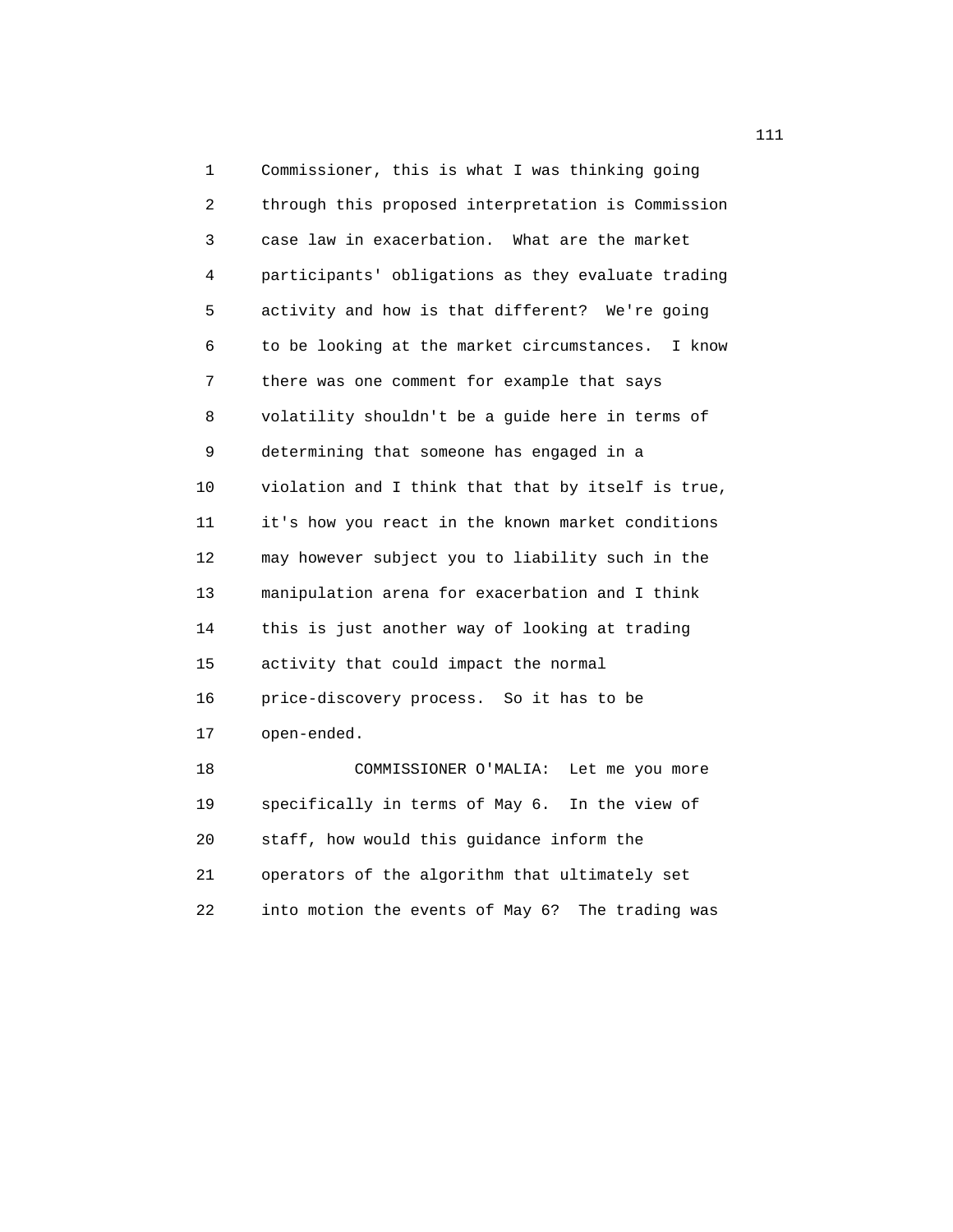1 not in the closing period, so what would you say 2 based on this guidance that the algorithm 3 recklessly interfered with the orderly execution 4 of a transaction? 5 MR. PEASE: Since it was outside of the

 6 closing period, I don't think it would be covered 7 by the provisions that we're discussing today. 8 MR. MCGONAGLE: I actually think that 9 would be an evaluation that we'd have to do in 10 making the determination. If you're looking at 11 this section, you're looking at intentional or 12 reckless conduct so that we would have to 13 undertake that evaluation of investigation to 14 determine whether or what trading activity 15 occurred during the timeframe and whether 16 algorithmic trading was responsible or cause for a 17 market change, that that order entry was somehow 18 done in a reckless or other inappropriate manner. 19 So by itself the activity that occurred during May 20 6 doesn't warrant division investigation. There 21 would have to be more just like in a manipulation 22 case when you're trying to divine what the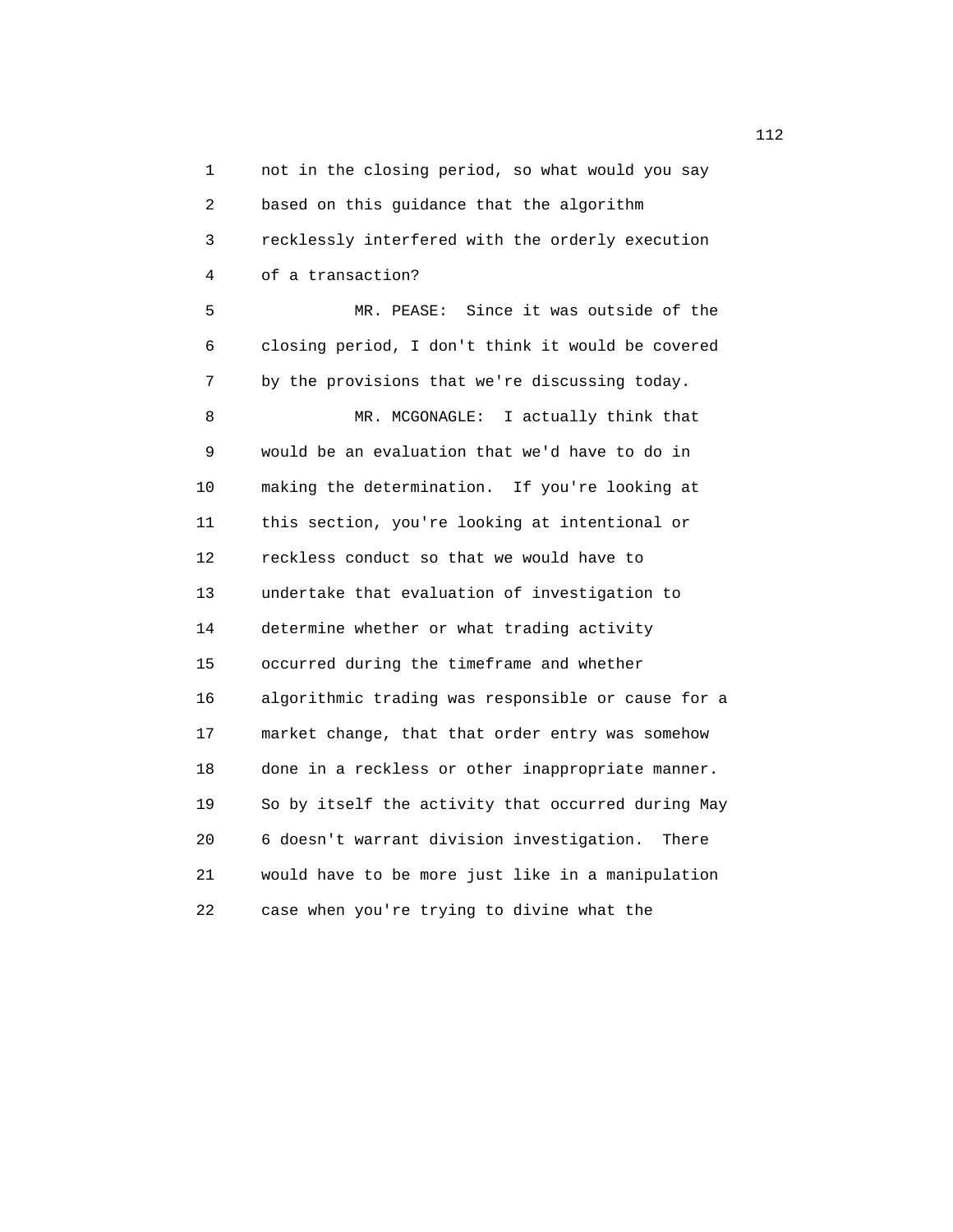1 trader's intent is. Have they engaged in conduct 2 intending or with a reckless disregard for the 3 orderly execution?

 4 COMMISSIONER O'MALIA: Based on how long 5 it took us to develop the Order Book and the 6 evaluation of May 6, put your enforcement on, how 7 would you based on the technology we have today go 8 about figuring this out and how long would it take 9 us under this new guidance?

 10 MR. MCGONAGLE: Since we're dealing with 11 an intent standard, practically I don't see the 12 investigation operation from the division any 13 different than what we would do in a manipulation 14 case, and one of the first things we would focus 15 on would be to get an understanding of the 16 communication between the traders at the time, 17 also then get an understanding concerning how they 18 engaged in the trading conduct or practice and 19 begin an evaluation of the recreation of the 20 trades as they were executed. I think that can be 21 a very complicated endeavor and certainly if there 22 is information on the intent side on the front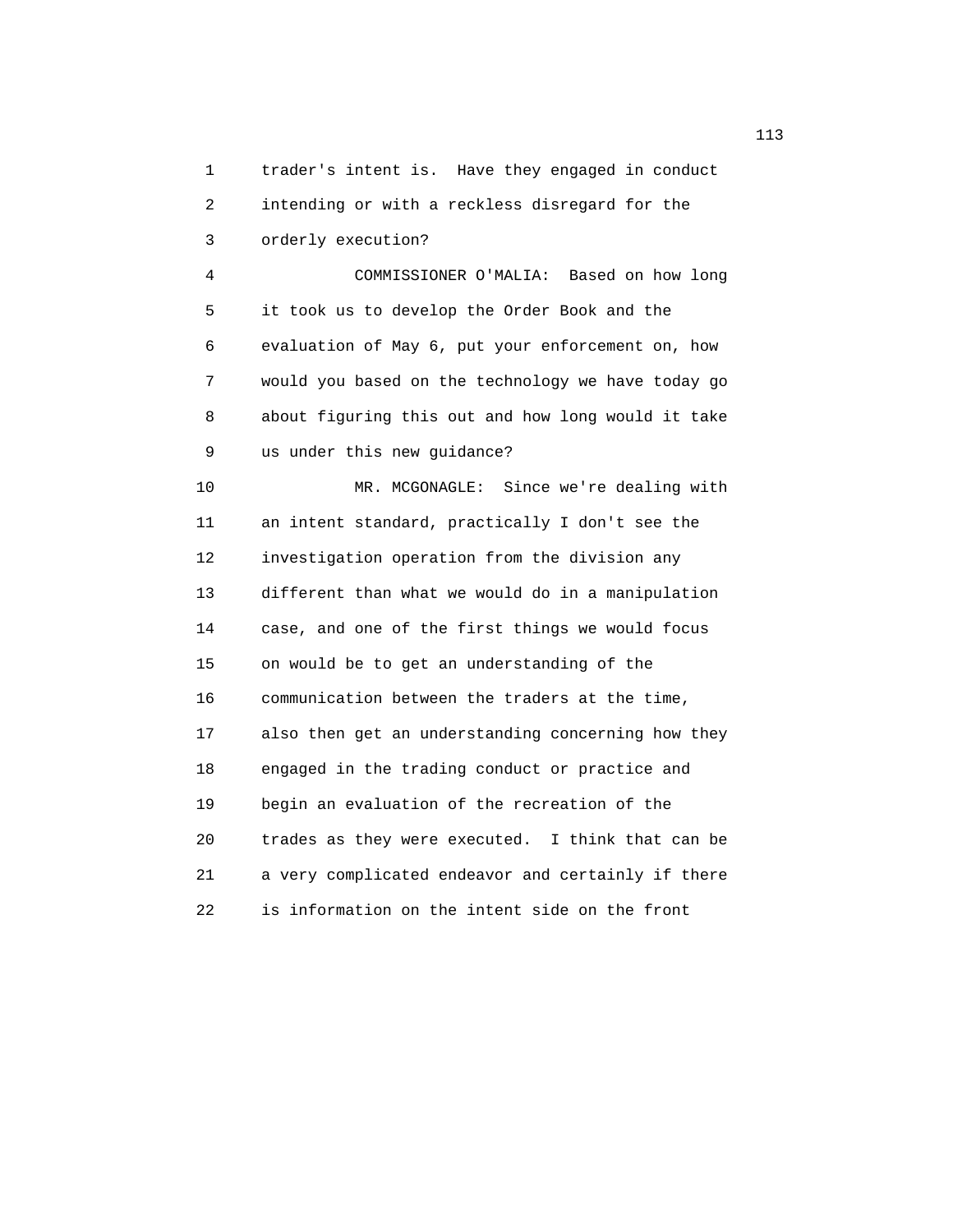1 end, that would help streamline the investigation 2 as it does in manipulation cases.

 3 COMMISSIONER O'MALIA: This is probably 4 one of the toughest rulemakings. Based on what 5 Congress gave us or whether we gave it to Congress 6 or Congress gave it to us, Congress did give it to 7 us so your challenge to define this and define 8 where good trading is separate from bad trading is 9 a very difficult challenge so I'm very sympathetic 10 to your efforts here. I do like the fact that 11 this is another comment period and nothing is in 12 effect and we're just asking the questions with 13 more specifics than we did in the advanced -- I 14 think we'll benefit from the comment period so I'm 15 willing to support it.

 16 CHAIRMAN GENSLER: Thank you, and I'll 17 take a crack at one of your questions. I think it 18 also relates to more resources. I think the 19 Division of Enforcement and the Division of Market 20 Oversight and Surveillance, all of our divisions 21 have excellent staff, but without the resources to 22 have the technology to actually get the benefit of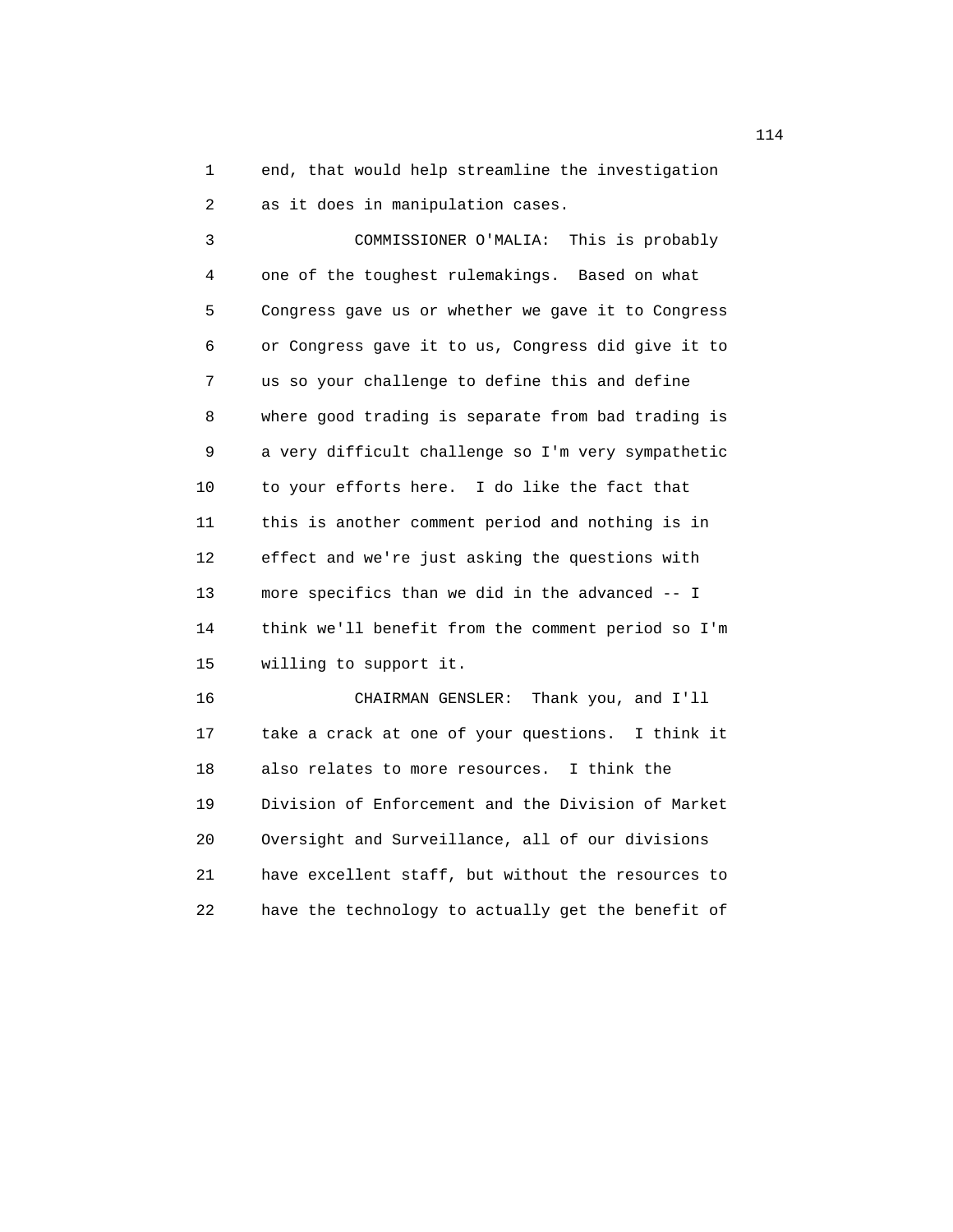1 what's going to be in the swap data repositories 2 and have our folks be able to link up to that 3 data, it's going to be a challenge to do the job 4 Congress has asked us to do. 5 COMMISSIONER O'MALIA: I'll give you an 6 amen. Put technology first. 7 CHAIRMAN GENSLER: Yes, and even an 8 Office of Data. I think I'm going to probably end 9 up letting Mr. Stawick call the vote. 10 MR. STAWICK: Commissioner O'Malia? 11 COMMISSIONER O'MALIA: Aye. 12 MR. STAWICK: Commissioner O'Malia, aye. 13 Commissioner Chilton? 14 COMMISSIONER CHILTON: Aye. 15 MR. STAWICK: Commissioner Chilton, aye. 16 Commissioner Sommers? 17 COMMISSIONER SOMMERS: No. 18 MR. STAWICK: Commissioner Sommers, no. 19 Commissioner Dunn? 20 COMMISSIONER DUNN: Aye. 21 MR. STAWICK: Commissioner Dunn, aye. 22 Mister Chairman?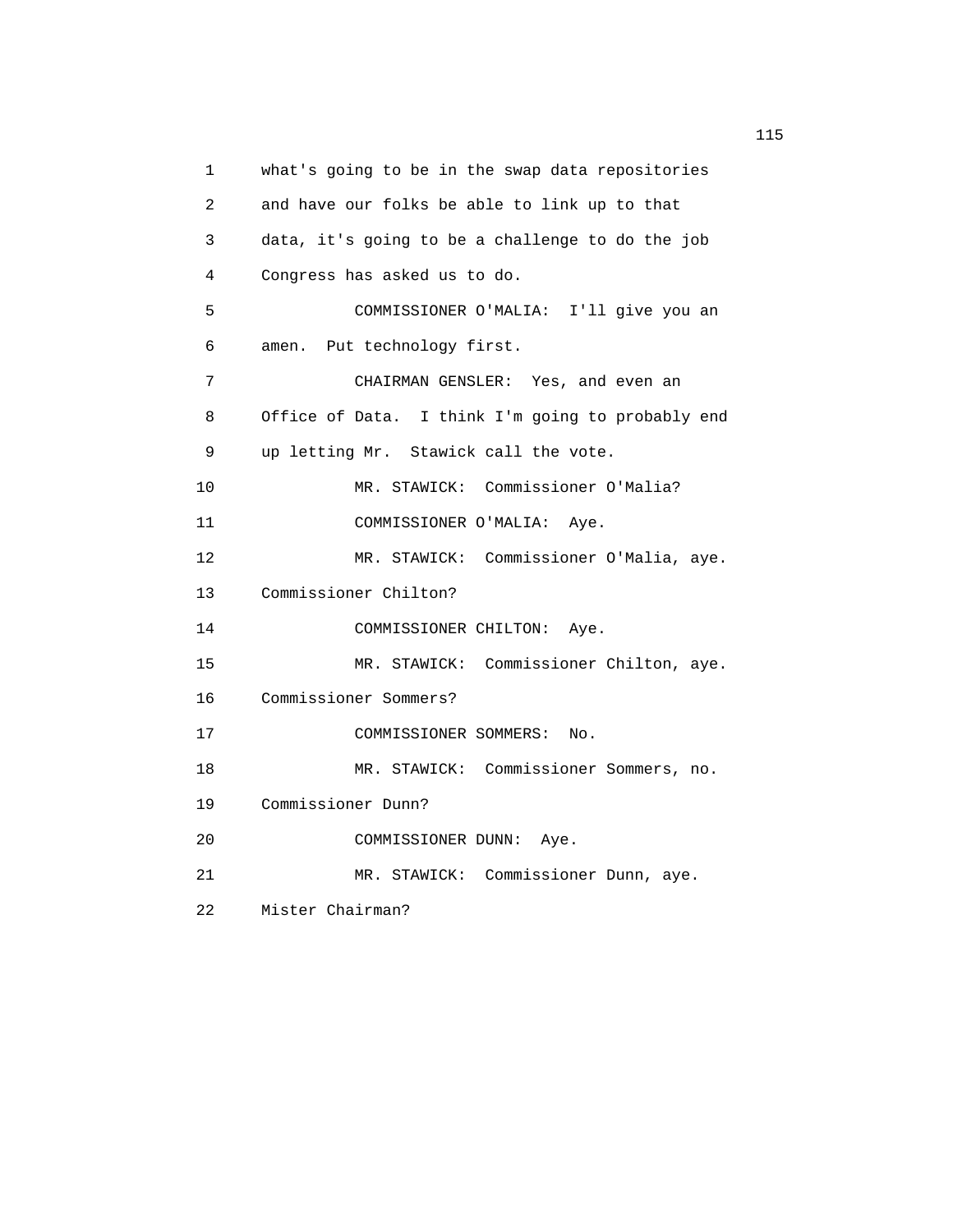1 CHAIRMAN GENSLER: Aye.

 2 MR. STAWICK: Mister Chairman, aye. 3 Mister Chairman, on this question the ayes are 4 four, the nays are one. 5 CHAIRMAN GENSLER: I thank you. With 6 that we will also be sending this on. I think at 7 this point I'd ask for unanimous consent to allow 8 staff to make technical corrections to the 9 documents voted on today prior to send them to the 10 Federal Register. There were three or four places 11 that we made some changes as well without 12 objection. The CFTC has identified 30 topic areas 13 or rulemaking throughout the fall and winter 14 including today. I think we've heard from the 15 thirty-first team so that I think we have now 16 heard from 28 of our 31 teams. With the Volker 17 Rule, capital margin and product definitions being 18 the three we have yet to hear from. 19 Our next meeting will occur in March. I 20 believe it probably be toward the latter part of

 21 March given we're still coordinate the date and 22 we'll put that in the Federal Register when we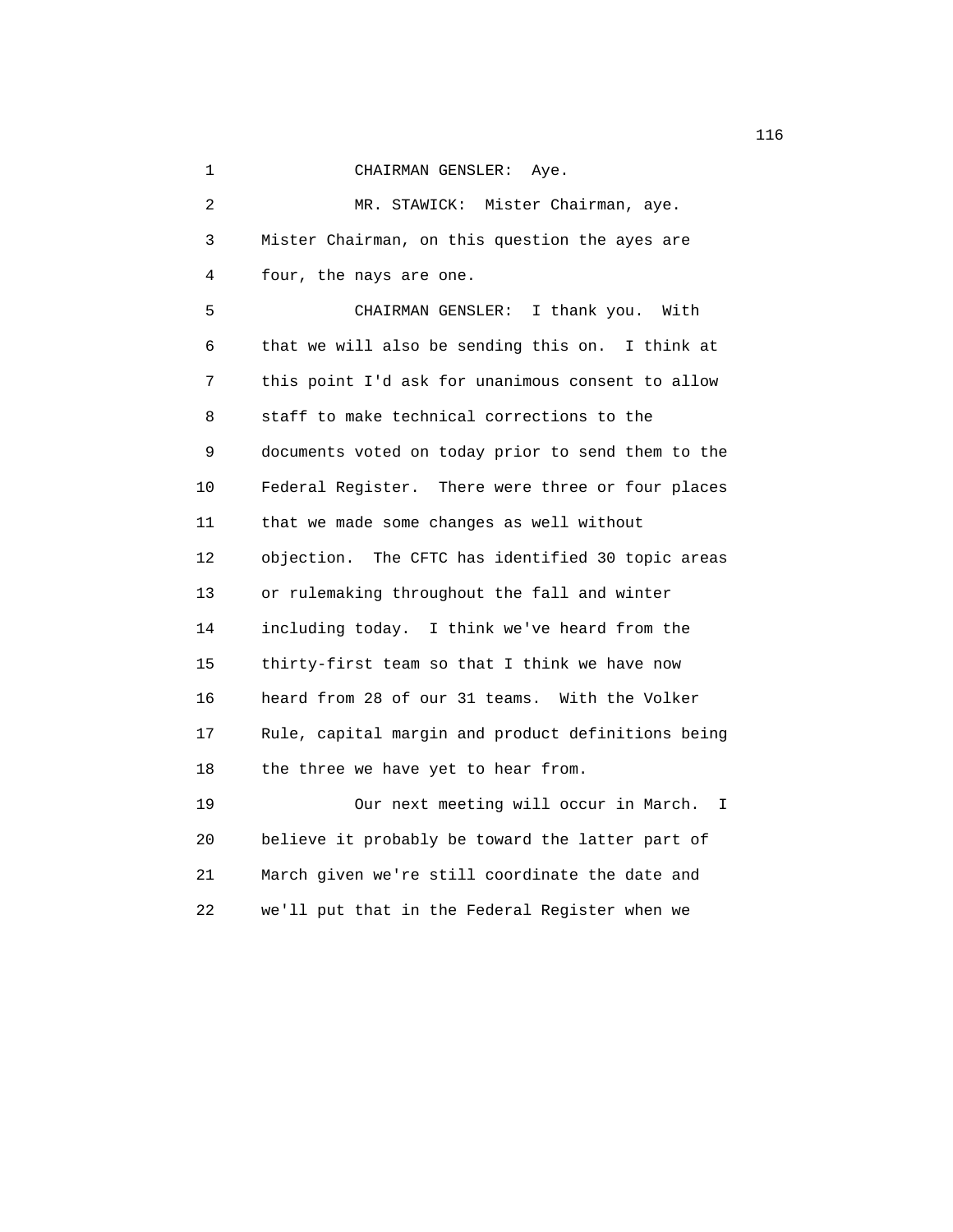1 have a date and we'll of course put the topics on 2 the meeting site. Again we encourage the public 3 to comment. They're doing a terrific job 4 commenting. They're gracious with their comments, 5 but we need all of the input from the public on 6 the specific rules and on as you see the whole set 7 of rules proposed, the interaction of those rules 8 and the ultimate phasing and implementation. It 9 would be enormously helpful to hear from the 10 public on the policies, the law of course, the 11 cost-benefit analysis and the phasing of these 12 rules. 13 With that if there is not any other 14 Commission business, I'd ask for a motion to 15 adjourn the meeting. 16 COMMISSIONER DUNN: So moved. 17 COMMISSIONER SOMMERS: Second. 18 CHAIRMAN GENSLER: All in favor? 19 (Chorus of ayes.) 20 CHAIRMAN GENSLER: The meeting is 21 adjourned. Thank you all. 22 (Whereupon, at 11:44 a.m. the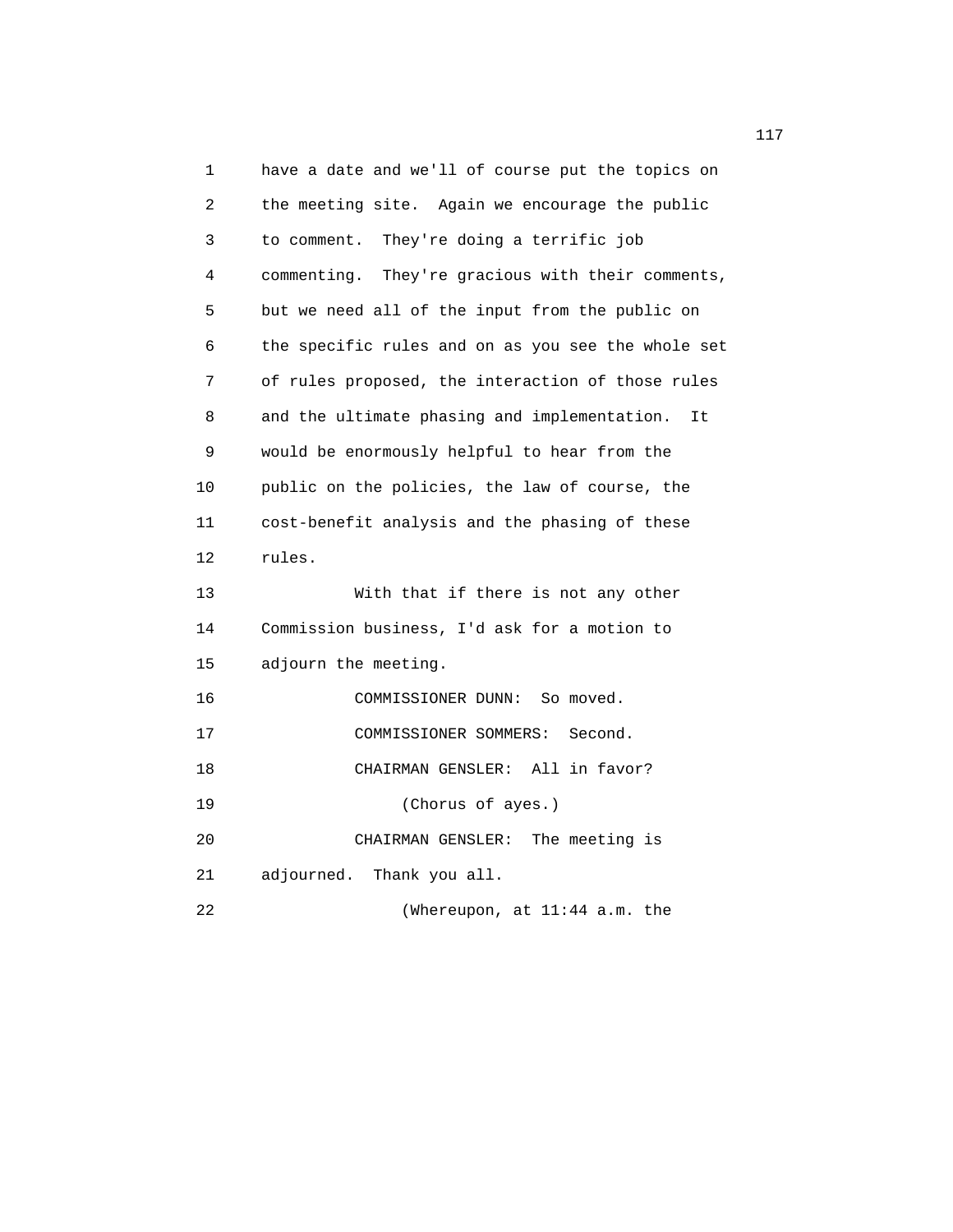|                |  |         |  |                                 |                              |  | 118 |
|----------------|--|---------|--|---------------------------------|------------------------------|--|-----|
| $\mathbf 1$    |  |         |  |                                 | PROCEEDINGS were adjourned.) |  |     |
| $\sqrt{2}$     |  | $\star$ |  | $\star$ $\star$ $\star$ $\star$ |                              |  |     |
| $\mathbf{3}$   |  |         |  |                                 |                              |  |     |
| $\overline{4}$ |  |         |  |                                 |                              |  |     |
| $\mathsf S$    |  |         |  |                                 |                              |  |     |
| $\epsilon$     |  |         |  |                                 |                              |  |     |
| $\sqrt{ }$     |  |         |  |                                 |                              |  |     |
| $\,8\,$        |  |         |  |                                 |                              |  |     |
| $\mathsf 9$    |  |         |  |                                 |                              |  |     |
| $1\,0$         |  |         |  |                                 |                              |  |     |
| $11\,$         |  |         |  |                                 |                              |  |     |
| $1\,2$         |  |         |  |                                 |                              |  |     |
| $13$           |  |         |  |                                 |                              |  |     |

- 
- 

- 
- 
- 
- 
- 
- 
-